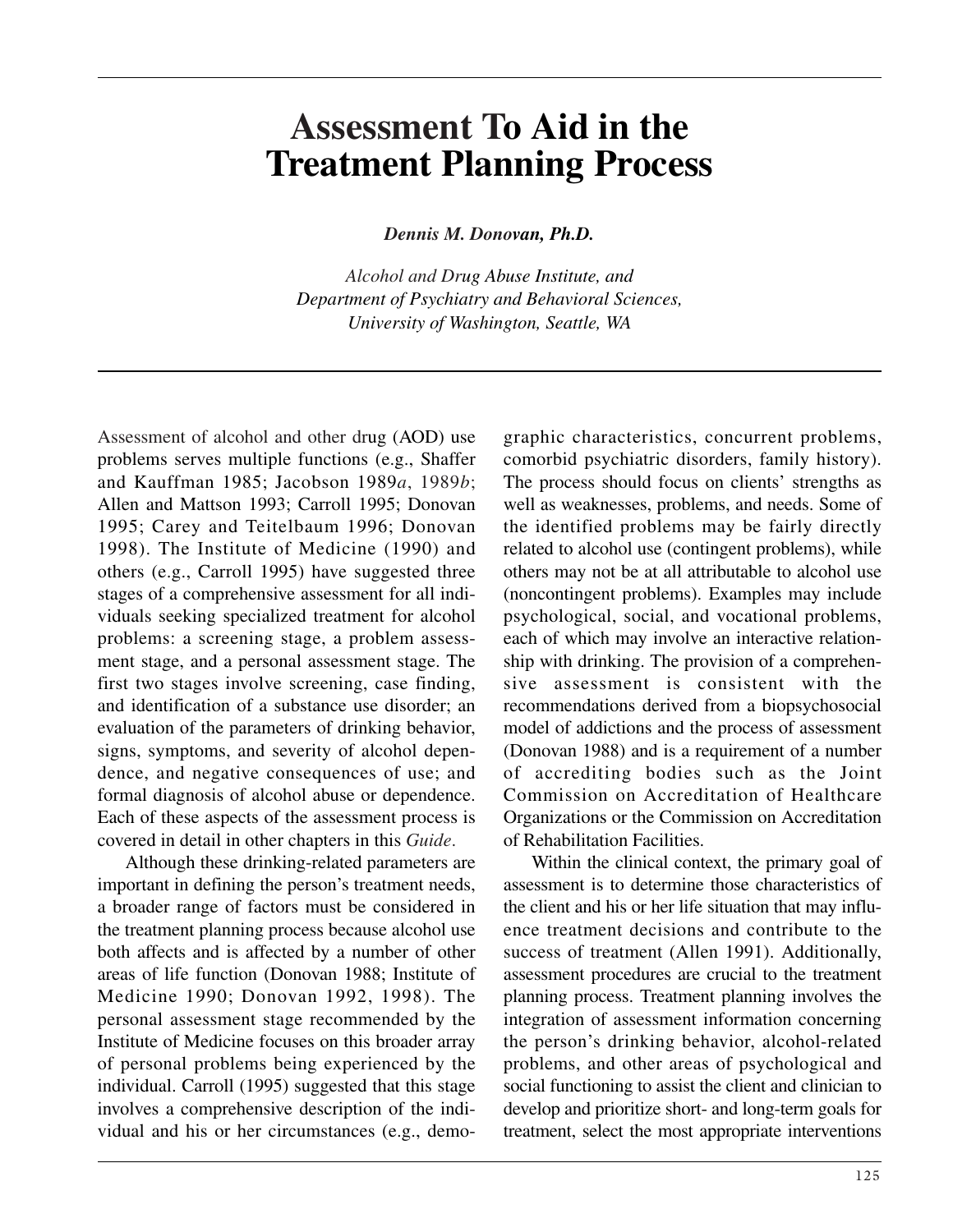to address the identified problems, determine and address perceived barriers to treatment engagement and compliance, and monitor progress toward the specified goals, which will typically include abstinence and/or harm reduction and improved psychosocial functioning (P.M. Miller and Mastria 1977; L.C. Sobell et al. 1982; Washousky et al. 1984; L.C. Sobell et al. 1988; Bois and Graham 1993).

The assessment and treatment planning process should lead to the individualization of treatment, appropriate client-treatment matching, and the monitoring of goal attainment (Allen and Mattson 1993). The Institute of Medicine (1990) noted that treatment outcomes may be improved significantly by matching individuals to treatments based on variables assessed in the problem assessment and personal assessment stages of the comprehensive assessment process. Although the results of Project MATCH have raised questions about the viability of matching treatments to client attributes (Project MATCH Research Group 1997*a*), there was evidence on a number of variables, including anger, severity of concomitant psychiatric problems, and social support for drinking, that was sufficient to warrant continued attempts to identify potential matches between client characteristics and types of treatment (Project MATCH Research Group 1997*b*, 1998). Similarly, there is evidence that matching therapeutic services to the presence, nature, and severity of problems clients present at treatment entry leads to improved outcomes (McLellan et al. 1997). Assessment at intake will continue to be instrumental in attempting to match clients to the most appropriate available treatment options; however, assessment also should be viewed as a continuous process that allows monitoring of treatment progress, refocusing and reprioritizing of treatment goals and interventions across time, and determination of outcome (Donovan 1988; Institute of Medicine 1990; L.C. Sobell et al. 1994*a*; Donovan 1998).

This chapter reviews a number of instruments that are available to assist the clinician and clinical researcher in the personal assessment stage and in the development of appropriate treatment plans. This review attempts to provide information that has clinical utility and that can assist in the planning and conduct of treatment in clinical settings. The instruments include those assessing the areas of readiness to change, expectations about alcohol's effects, self-efficacy expectancies, drinking-related locus of control, family history of alcoholism, and extra-treatment social support for abstinence. A number of multidimensional measures and those developed specifically for treatment placement are also reviewed.

Tables 1A and 1B provide descriptive information on these instruments, and table 2 summarizes available information concerning the reliability and validity of these instruments. The information in these tables has been derived primarily from the fact sheets in the appendix and from the published literature. A number of other instruments that may be of assistance to the treatment planning process but that did not meet the inclusion criteria are also discussed in the text. Also, several reviews provide more detailed information about the assessment process in addictive behaviors and about specific assessment instruments and procedures (e.g., Donovan and Marlatt 1988; L.C. Sobell et al. 1988; Jacobson 1989*a*, 1989*b*; Institute of Medicine 1990; Allen 1991; Donovan 1992; Addiction Research Foundation 1993; Allen and Mattson 1993; Connors et al. 1994; Longabaugh et al. 1994; L.C. Sobell et al. 1994*a*, 1994*b*; Carroll 1995; Carey and Teitelbaum 1996; Donovan 1998).

## **PROBLEM RECOGNITION, MOTIVATION, AND READINESS TO CHANGE**

An important construct within the alcoholism field is the degree to which drinkers are aware of the extent of their drinking patterns, such as quantity and frequency of drinking, the negative physical and psychosocial consequences of their drinking, and their perception of these patterns and consequences as problematic. The goal of using screening instruments is, in fact, to increase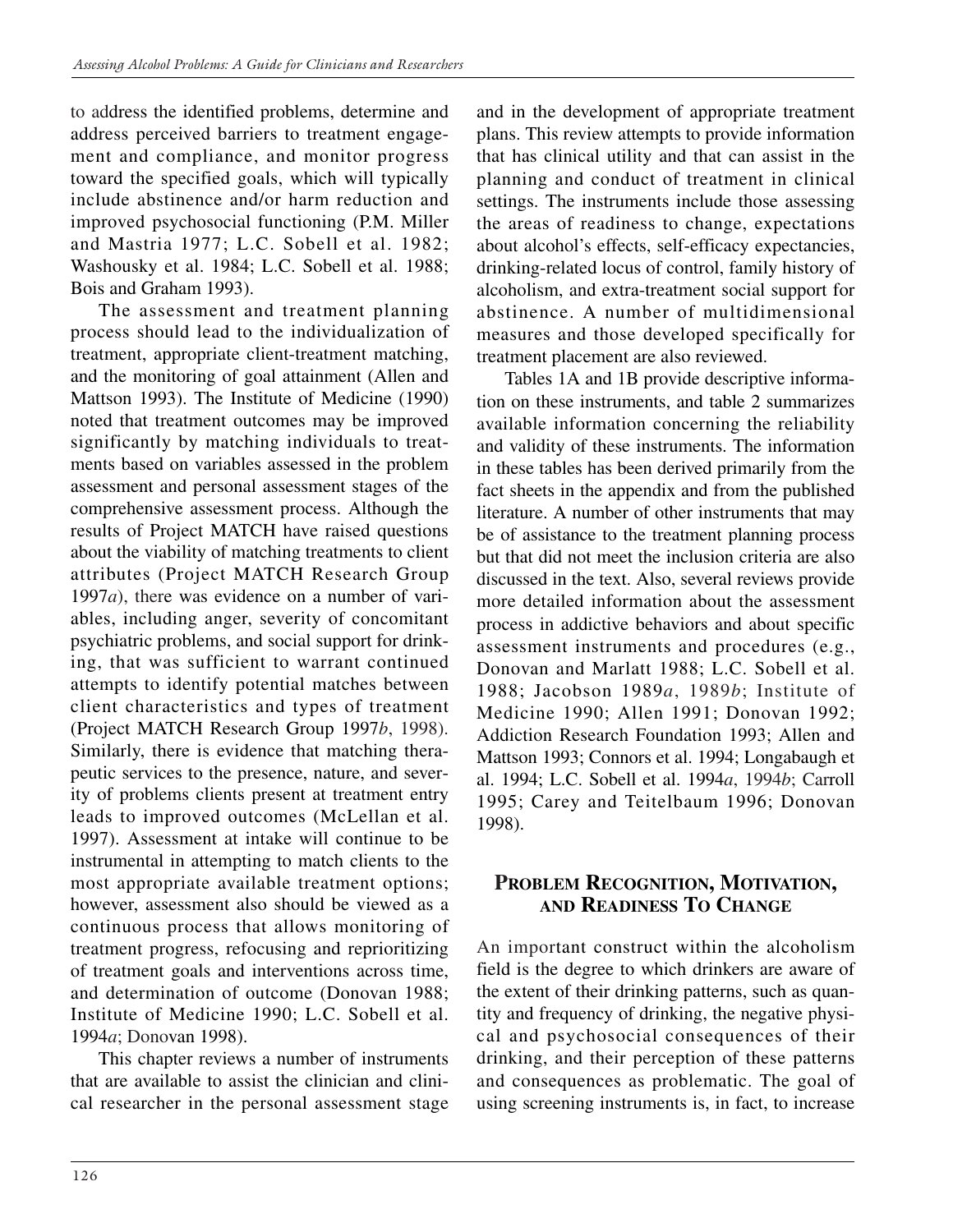| Instrument          | Purpose                                                                                                                                                                                       | Clinical utility                                                                                                                                                                  | Target<br>population      | Groups used<br>with                                                                                                                           | <b>Norms</b>   | avail.? Normed groups                                                                                                                                                                                                                           |
|---------------------|-----------------------------------------------------------------------------------------------------------------------------------------------------------------------------------------------|-----------------------------------------------------------------------------------------------------------------------------------------------------------------------------------|---------------------------|-----------------------------------------------------------------------------------------------------------------------------------------------|----------------|-------------------------------------------------------------------------------------------------------------------------------------------------------------------------------------------------------------------------------------------------|
| F-SMAST/<br>M-SMAST | To provide a structured<br>measure of mother's<br>and father's lifetime<br>alcohol abuse                                                                                                      | Aids in determining<br>parental history of<br>alcohol abuse                                                                                                                       | Adults and<br>adolescents | Non-problem<br>drinkers, prob-<br>lem drinkers,<br>alcoholics                                                                                 | N <sub>o</sub> | <b>NA</b>                                                                                                                                                                                                                                       |
| <b>ASI</b>          | To provide information<br>on recent (past 30 days)<br>and lifetime medical,<br>employment and<br>support, AOD use,<br>legal, family/social, and<br>psychiatric problems<br>related to AOD use | Identifies problem<br>areas in need of<br>targeted intervention;<br>aids in treatment<br>planning and outcome<br>evaluation                                                       | <b>Adults</b>             | Adults seeking<br>treatment for<br>substance abuse<br>problems;<br>psychiatrically ill,<br>homeless, pregnant,<br>and prisoner<br>populations | Yes            | Males and females;<br>alcohol, opiate,<br>and cocaine treat-<br>ment groups; psy-<br>chiatrically ill<br>substance users;<br>pregnant substance<br>users; gamblers;<br>homeless persons;<br>probationers; and<br>employee<br>assistance clients |
| <b>AASE</b>         | To measure self-efficacy<br>concerning alcohol<br>abstinence, defined in<br>terms of temptation to<br>drink and confidence<br>about not drinking in<br>high-risk situations                   | Identifies high-risk<br>situations in which<br>the individual is highly<br>tempted and has low<br>levels of confidence; aids<br>in developing relapse<br>prevention interventions | <b>Adults</b>             | Problem drinkers,<br>alcoholics in<br>treatment                                                                                               | Yes            | Outpatient<br>substance<br>abusers                                                                                                                                                                                                              |
| <b>ADCO</b>         | To measure perceived<br>costs and benefits<br>associated with changing<br>drinking behavior                                                                                                   | Measures relative<br>motivation to change<br>drinking behavior                                                                                                                    | <b>Adults</b>             | Problem drinkers,<br>alcoholics in<br>treatment                                                                                               | $\overline{?}$ | $\overline{?}$                                                                                                                                                                                                                                  |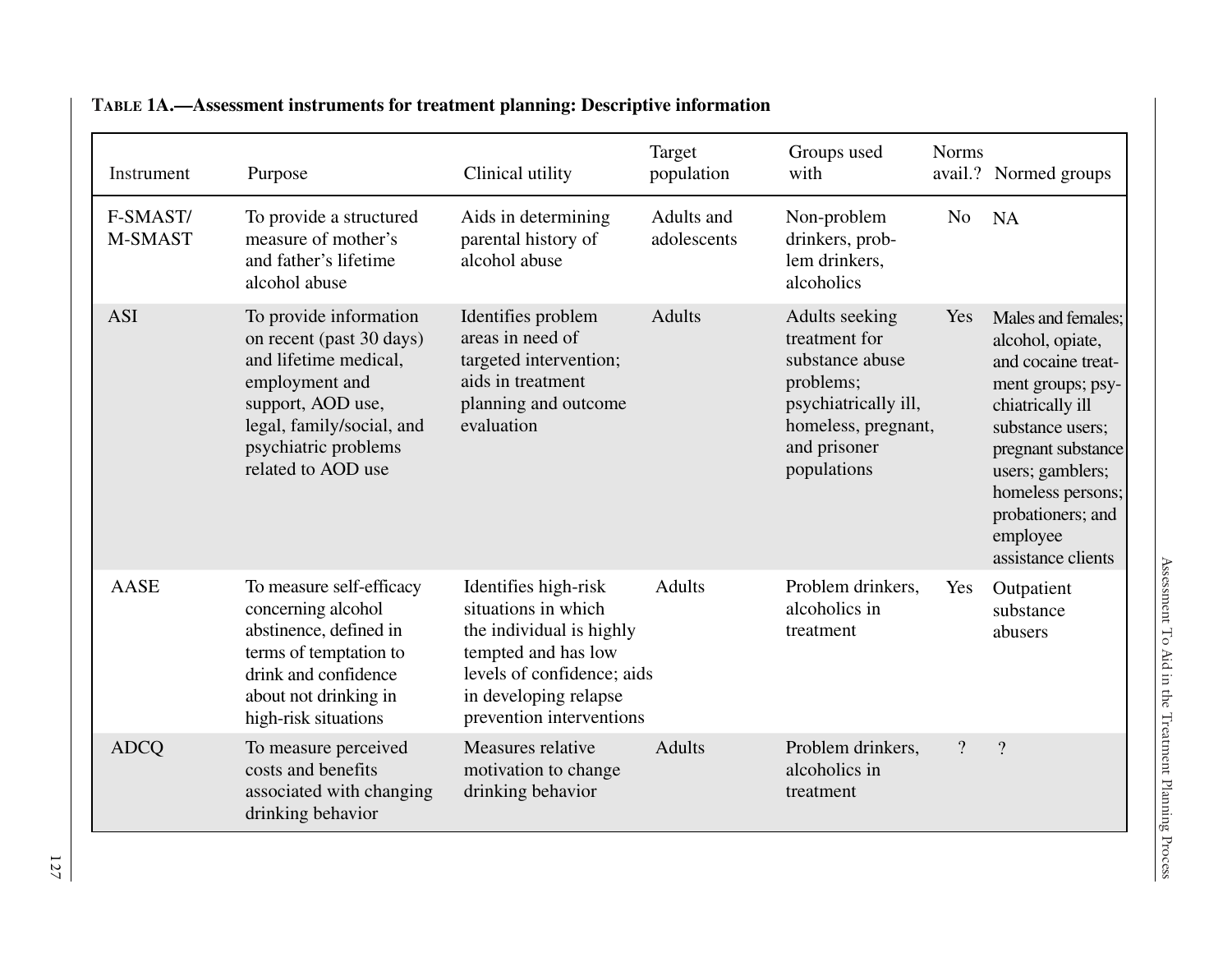| Instrument  | Purpose                                                                                                                                                                             | Clinical utility                                                                                                                                                                                                                                    | Target<br>population | Groups used<br>with                                                                    | <b>Norms</b><br>avail.?  | Normed<br>groups                                      |
|-------------|-------------------------------------------------------------------------------------------------------------------------------------------------------------------------------------|-----------------------------------------------------------------------------------------------------------------------------------------------------------------------------------------------------------------------------------------------------|----------------------|----------------------------------------------------------------------------------------|--------------------------|-------------------------------------------------------|
| <b>ABS</b>  | To measure beliefs<br>about the effects of<br>three amounts of<br>alcohol on behavior<br>and the utility of<br>drinking in producing<br>desired behavioral or<br>emotional outcomes | Identifies expectancies<br>about alcohol's effects<br>on different behaviors<br>and feelings, the use-<br>fulness of alcohol for<br>different reasons or<br>desired outcomes, and<br>how these expectan-<br>cies vary with the<br>amount of alcohol | <b>Adults</b>        | Non-problem<br>drinkers, problem<br>drinkers, and<br>alcoholic clients in<br>treatment | N <sub>o</sub>           | <b>NA</b>                                             |
| AEQ-S       | To provide a brief<br>measure of both<br>positive and negative<br>alcohol-related<br>expectancies                                                                                   | Assesses the effects<br>desired from alcohol                                                                                                                                                                                                        | <b>Adults</b>        | College student<br>drinkers and<br>alcoholics                                          | $\overline{?}$           | $\overline{?}$                                        |
| <b>AEQ</b>  | To assess positive<br>expectancies adults<br>hold about alcohol's<br>effects                                                                                                        | Assesses alcohol's<br>perceived reinforcing<br>effects related to<br>initiation and mainte-<br>nance of, and relapse to,<br>alcohol                                                                                                                 | <b>Adults</b>        | College student<br>drinkers and<br>alcoholics                                          | Yes                      | Clinical and<br>nonclinical<br>samples of<br>drinkers |
| <b>ADRS</b> | To measure level of<br>awareness or<br>minimization of<br>alcohol-related<br>problems                                                                                               | <b>Measures</b> awareness<br>of problems and<br>perceived need or<br>motivation to change<br>drinking behavior                                                                                                                                      | <b>Adults</b>        | Alcoholics in<br>treatment                                                             | $\overline{\mathcal{L}}$ | Alcoholics<br>in treatment                            |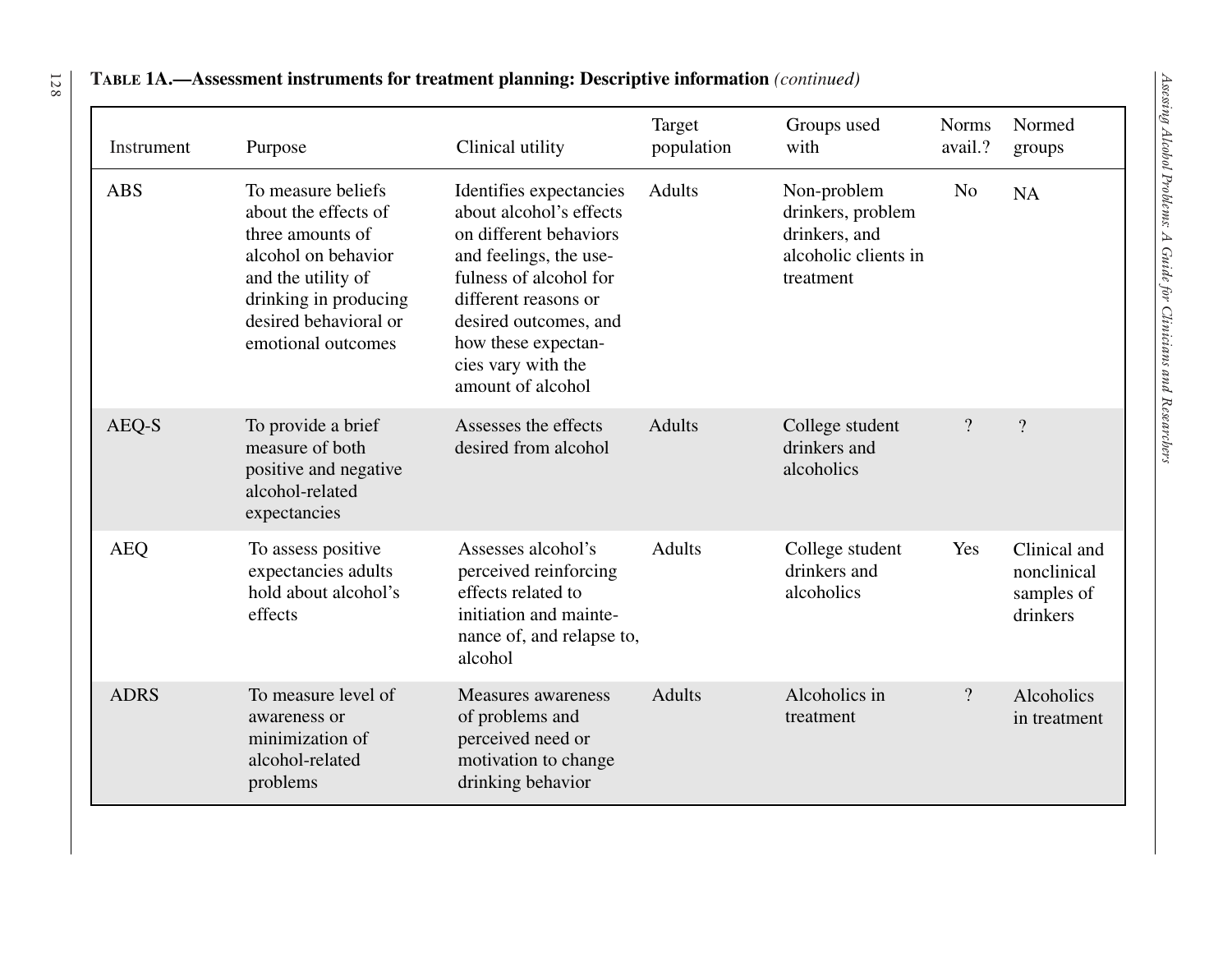| Instrument   | Purpose                                                                                                                                                                                | Clinical utility                                                                                      | Target<br>population                      | Groups used<br>with                                                   | <b>Norms</b><br>avail.? | Normed<br>groups                                               |
|--------------|----------------------------------------------------------------------------------------------------------------------------------------------------------------------------------------|-------------------------------------------------------------------------------------------------------|-------------------------------------------|-----------------------------------------------------------------------|-------------------------|----------------------------------------------------------------|
| <b>AUI</b>   | To provide a multidimen-<br>sional assessment of<br>alcohol use, styles,<br>patterns, and perceived<br>benefits of drinking                                                            | Aids in differential<br>treatment assignment<br>based on drinking<br>patterns and styles              | Adults and<br>adolescents<br>$> 16$ years | Alcoholics in<br>treatment, DWI<br>offenders                          | Yes                     | $\overline{?}$                                                 |
| <b>AWARE</b> | To measure "warning"<br>signs" or high-risk<br>situation potentially<br>predictive of relapse                                                                                          | Identifies potential<br>relapse risk and<br>precipitants                                              | <b>Adults</b>                             | Alcoholics in<br>treatment                                            | N <sub>o</sub>          | Alcoholics in<br>treatment                                     |
| <b>CDAP</b>  | To provide a multidimen-<br>sional assessment of AOD<br>use history, patterns of<br>use, beliefs and expectan-<br>cies, symptoms, self-<br>concept, and interpersonal<br>relationships | Provides information<br>in format useful for<br>case conceptualiza-<br>tion and treatment<br>planning | Adults and<br>adolescents<br>$>16$ years  | Adults and<br>adolescents with<br>chemical depen-<br>dency problems   | Yes                     | Alcohol<br>abusers,<br>polydrug<br>abusers, social<br>drinkers |
| CDP          | To provide a multidimen-<br>sional assessment of<br>drinking history and<br>behavior, motivation for<br>treatment, demographics,<br>and self-efficacy                                  | Provides a systematic<br>and consistent data<br>set at intake for<br>treatment planning               | <b>Adults</b>                             | Adults entering<br>alcohol treatment<br>programs, problem<br>drinkers | Yes                     | Alcohol<br>abusers,<br>males and<br>females                    |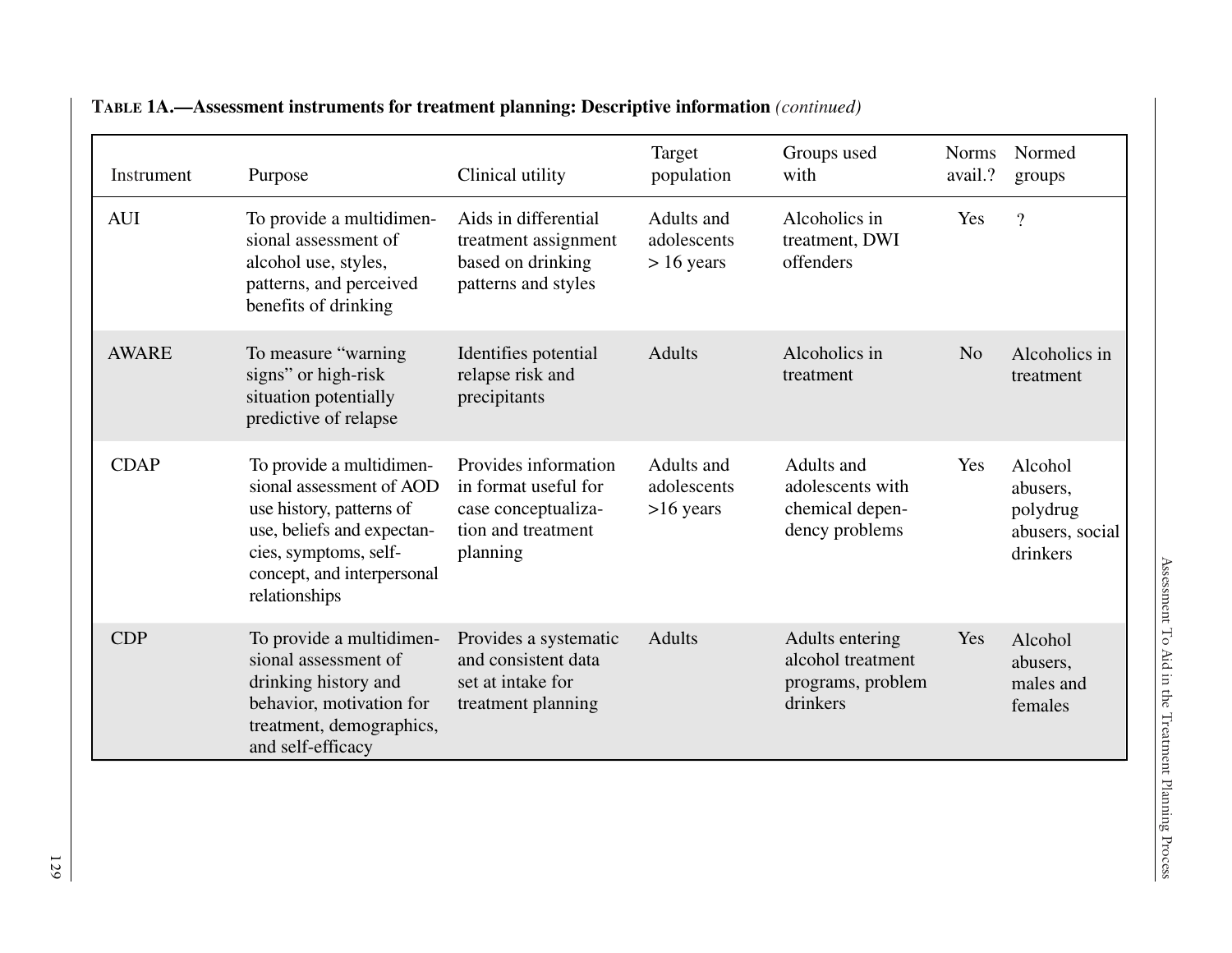| Instrument   | Purpose                                                                                                                                    | Clinical utility                                                                                                                                                         | Target<br>population | Groups used<br>with                                                                   | <b>Norms</b><br>avail.? | Normed<br>groups                                                                              |
|--------------|--------------------------------------------------------------------------------------------------------------------------------------------|--------------------------------------------------------------------------------------------------------------------------------------------------------------------------|----------------------|---------------------------------------------------------------------------------------|-------------------------|-----------------------------------------------------------------------------------------------|
| <b>DEQ</b>   | To assess positive and<br>negative expectancies<br>about alcohol's effects                                                                 | Assesses alcohol's<br>perceived reinforcing<br>effects related to<br>assertion, affective<br>change, sexual enhance-<br>ment, cognitive change,<br>and tension reduction | <b>Adults</b>        | Community<br>drinkers, problem<br>drinkers, hospital-<br>ized alcoholics              | Yes                     | Adult<br>clinical<br>patients,<br>adult com-<br>munity<br>drinkers,<br>university<br>students |
| <b>DRSEQ</b> | To provide a multi-<br>dimensional assessment<br>of the strength of self-<br>efficacy to refuse<br>drinking in various<br>situations       | Identifies efficacy in<br>drink refusal ability in<br>social pressure,<br>opportunistic, and<br>emotional relief<br>situations, targeting<br>them for interventions      | <b>Adults</b>        | Adult non-problem<br>drinkers, problem<br>drinkers, alcoholic<br>clients in treatment | Yes                     | Adult<br>clinical<br>patients,<br>adult com-<br>munity<br>drinkers,<br>university<br>students |
| <b>DRIE</b>  | To provide a multi-<br>dimensional assess-<br>ment of an individual's<br>perception of locus of<br>control related to<br>drinking behavior | Assesses relative<br>degree of personal<br>control of drinking<br>behavior and for<br>recovery; can be used<br>to target expectancies<br>for intervention                | <b>Adults</b>        | Problem drinkers,<br>adults entering<br>alcohol treatment<br>programs                 | N <sub>o</sub>          | <b>NA</b>                                                                                     |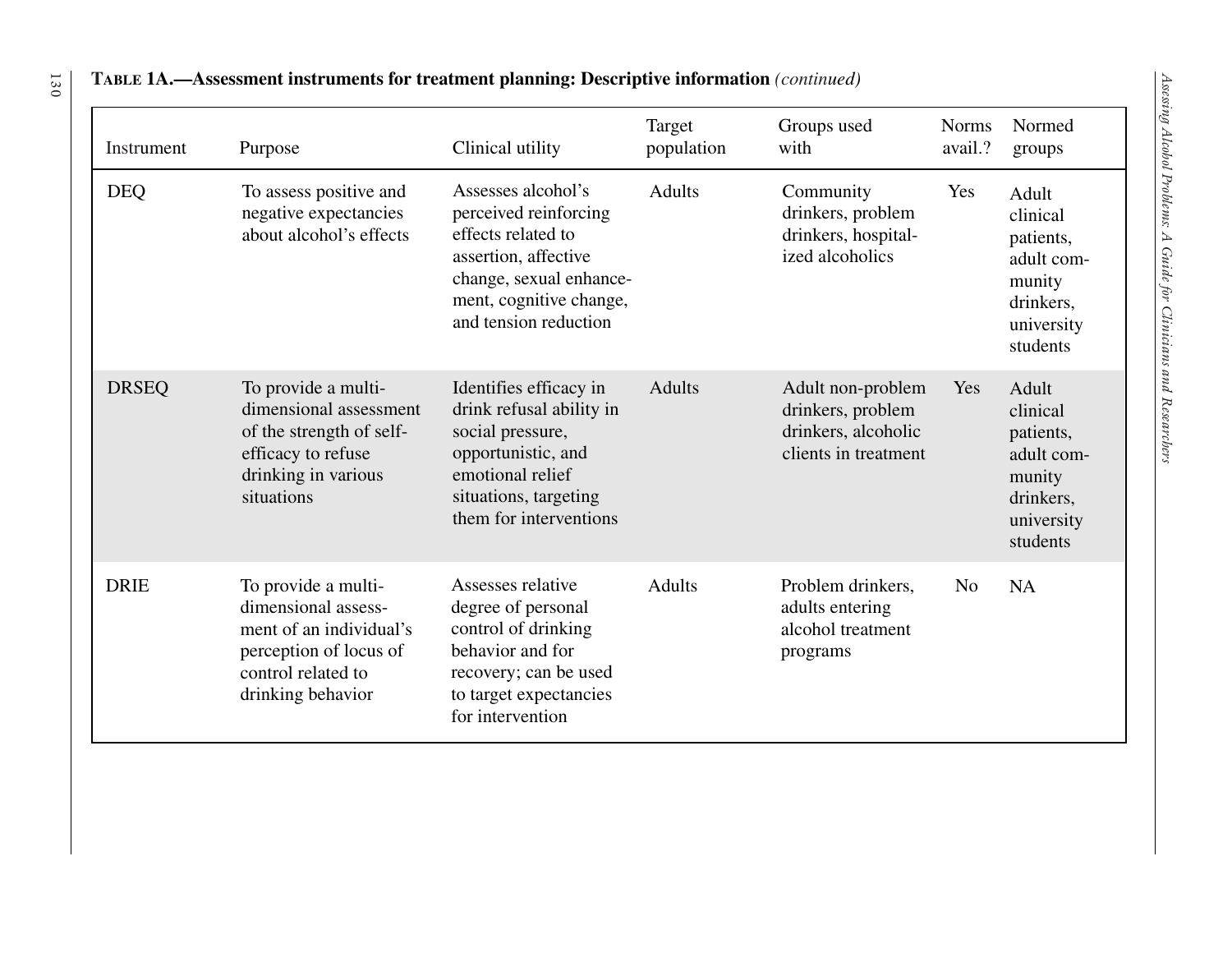| Instrument   | Purpose                                                                                 | Clinical utility                                                                                                                                               | Target<br>population      | Groups used<br>with                                              | <b>Norms</b><br>avail.? | Normed<br>groups                                          |
|--------------|-----------------------------------------------------------------------------------------|----------------------------------------------------------------------------------------------------------------------------------------------------------------|---------------------------|------------------------------------------------------------------|-------------------------|-----------------------------------------------------------|
| <b>FTQ</b>   | To assess history of<br>alcohol problems in<br>first- and second-<br>degree relatives   | Aids in determining<br>risk for more serious<br>alcohol problems and<br>relapse vulnerability<br>among those with<br>positive family history                   | <b>Adults</b>             | General population,<br>problem drinkers,<br>alcoholics           | <b>NA</b>               | <b>NA</b>                                                 |
| <b>IPA</b>   | To assess level of social<br>support for sobriety and<br>for continued drinking         | Determines relative<br>support from family<br>and friends for sobriety<br>vs. continued drinking                                                               | Adults and<br>adolescents | Alcoholics in<br>treatment                                       | Yes                     | Alcoholics<br>in outpatient<br>and aftercare<br>treatment |
| <b>IDS</b>   | To measure degree of<br>heavy drinking in<br>different situations over<br>the past year | Develops a client<br>profile of those situa-<br>tions having greatest risk<br>of heavy drinking and/or<br>relapse, to aid in<br>planning relapse<br>prevention | <b>Adults</b>             | Clients seeking or in Yes<br>treatment for an<br>alcohol problem |                         | Age groups,<br>males and<br>females                       |
| <b>MSAPS</b> | To provide a multi-<br>dimensional measure<br>of problems related to<br>AOD use         | Assesses presence<br>and severity of psycho-<br>logical, behavioral, and<br>social problems                                                                    | <b>Adults</b>             | Substance abusers<br>in treatment                                | N <sub>o</sub>          | <b>NA</b>                                                 |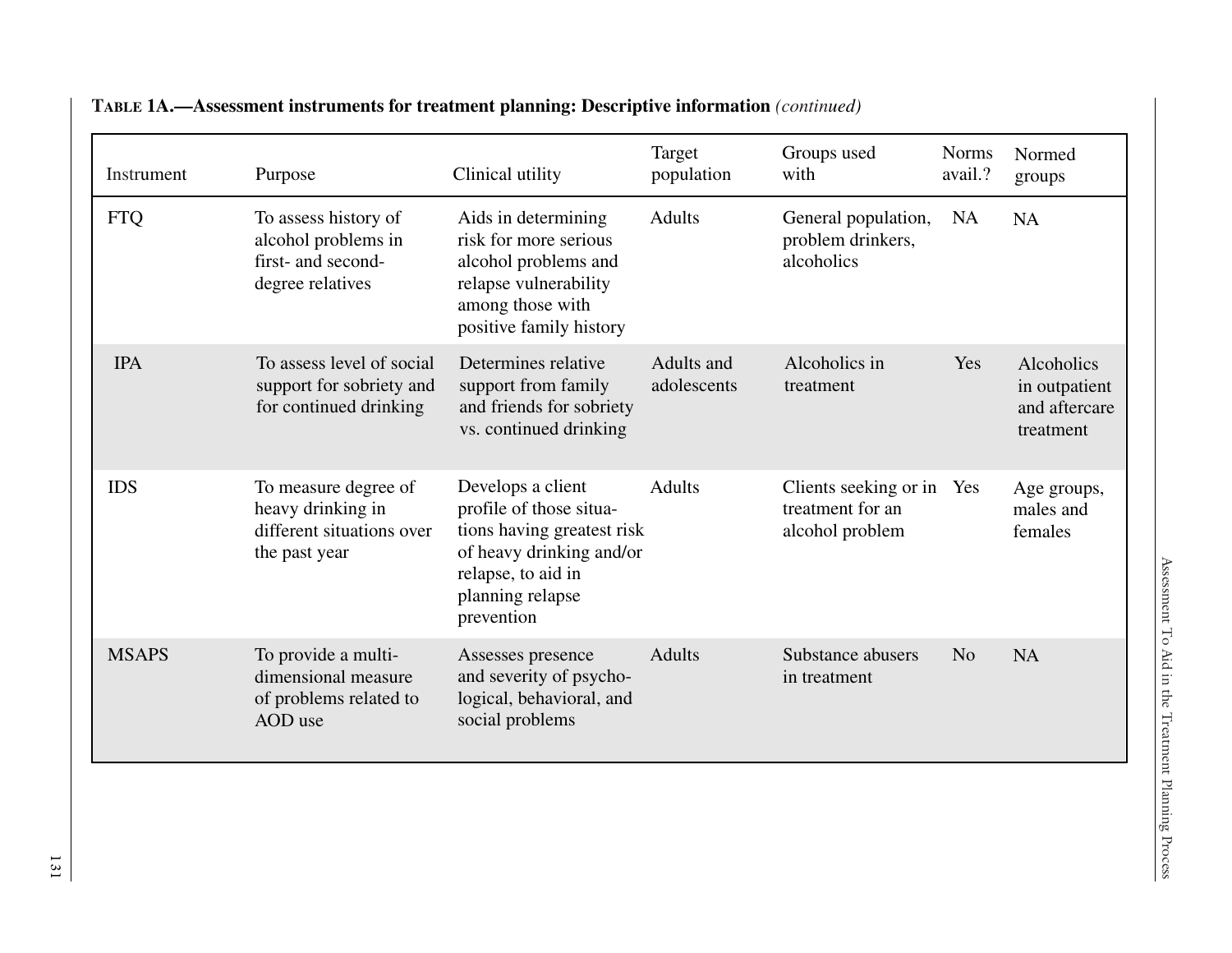| Instrument  | Purpose                                                                                                                                                  | Clinical utility                                                                                                                                                                                                  | Target<br>population      | Groups used<br>with                                                                         | <b>Norms</b><br>avail.? | Normed<br>groups                                                                                                                                         |
|-------------|----------------------------------------------------------------------------------------------------------------------------------------------------------|-------------------------------------------------------------------------------------------------------------------------------------------------------------------------------------------------------------------|---------------------------|---------------------------------------------------------------------------------------------|-------------------------|----------------------------------------------------------------------------------------------------------------------------------------------------------|
| <b>MSQ</b>  | To identify problem<br>drinkers' maladaptive<br>patterns that underlie<br>their motivations for<br>drinking alcohol                                      | Identifies clients'<br>concerns in major<br>life areas, their<br>relationship to<br>motivations for<br>drinking, and targets<br>for systematic<br>motivational counsel-<br>ing to change<br>motivational patterns | Adults and<br>adolescents | Substance abusers,<br>cases of work<br>inhibition/burnout,<br>a wide range of<br>counselees | Yes                     | College<br>students,<br>chemically<br>dependent<br>veterans,<br>alcoholic<br>inpatients,<br>traumatically<br>brain-injured<br>rehabilitation<br>patients |
| <b>NAEQ</b> | To assess the extent to<br>which immediate,<br>short-term, and long-<br>term negative conse-<br>quences are expected to<br>occur if one were to<br>drink | Identifies negative<br>expectancies that may<br>serve as a deterrent<br>and represent<br>motivation to stop or<br>restrain drinking                                                                               | <b>Adults</b>             | Problem drinkers<br>about to enter or<br>currently in<br>treatment                          | Yes                     | Non-problem<br>abstainers;<br>light,<br>moderate,<br>and heavy<br>social<br>drinkers;<br>posttreatment<br>relapsers and<br>abstainers                    |
| PEI-A       | To provide a multi-<br>dimensional measure of<br>AOD problem severity<br>and psychosocial<br>problems                                                    | Identifies substance<br>abuse patterns and<br>associated psycho-<br>social problems                                                                                                                               | Adults                    | Substance abusers<br>in treatment,<br>criminal offenders                                    | Yes                     | Treatment-<br>seeking and<br>normal<br>community<br>samples                                                                                              |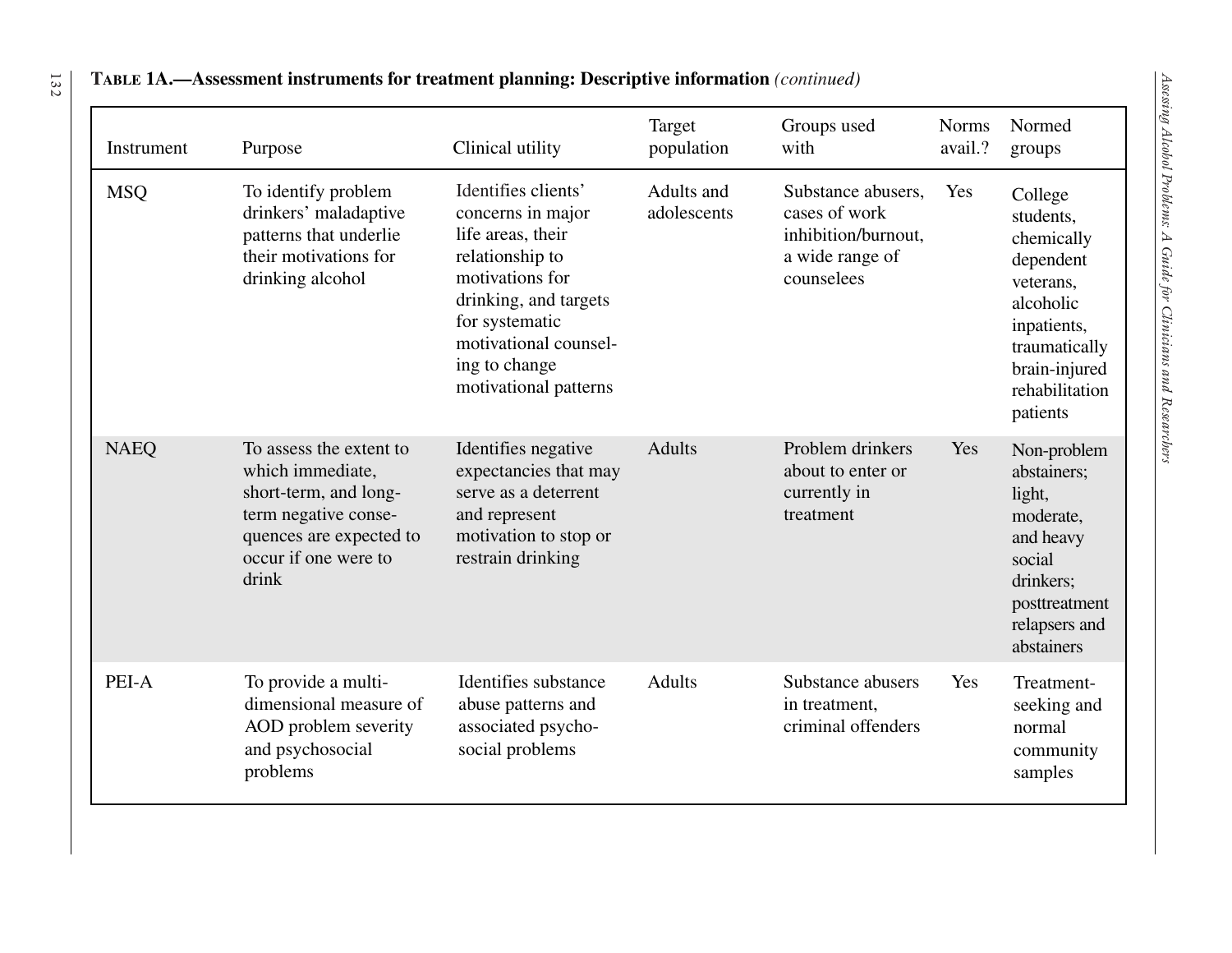| Instrument                                | Purpose                                                                                                                                                                                                                                                 | Clinical utility                                                                                                                                                                                             | Target<br>population                                                                                      | Groups used<br>with                                                                                                             | <b>Norms</b><br>avail.? | Normed<br>groups                                                                                   |
|-------------------------------------------|---------------------------------------------------------------------------------------------------------------------------------------------------------------------------------------------------------------------------------------------------------|--------------------------------------------------------------------------------------------------------------------------------------------------------------------------------------------------------------|-----------------------------------------------------------------------------------------------------------|---------------------------------------------------------------------------------------------------------------------------------|-------------------------|----------------------------------------------------------------------------------------------------|
| <b>RTCQ</b>                               | To determine stage of<br>readiness for change<br>among substance<br>abusers                                                                                                                                                                             | Assesses readiness to<br>change drinking<br>behaviors; may aid in<br>treatment planning                                                                                                                      | Adults and<br>adolescents;<br>hazardous<br>and harmful<br>drinkers who<br>are not<br>seeking<br>treatment | Outpatients in<br>general medical<br>settings, head<br>trauma and spinal<br>cord injury<br>individuals,<br>psychiatric patients | Yes                     | Excessive<br>drinkers<br>identified in<br>general<br>medical<br>practice at<br>general<br>hospital |
| <b>RTCQ-TV</b>                            | To determine stage of<br>readiness for change<br>among substance<br>abusers seeking or in<br>treatment                                                                                                                                                  | Assesses readiness to<br>change drinking<br>behaviors; may aid in<br>treatment planning                                                                                                                      | Adults and<br>adolescents                                                                                 | Individuals in<br>alcohol treatment                                                                                             | Yes                     | Alcohol<br>dependents<br>and abusers<br>in treatment                                               |
| <b>RFDQ</b>                               | To measure reasons<br>given for returning to<br>drinking after a period<br>of abstinence                                                                                                                                                                | Identifies relapse risk<br>and potential relapse<br>precipitants in negative<br>emotions, social<br>pressure, and craving<br>dimensions                                                                      | <b>Adults</b>                                                                                             | Alcoholics in<br>treatment                                                                                                      | N <sub>o</sub>          | <b>NA</b>                                                                                          |
| <b>RAATE-CE</b><br>and<br><b>RAATE-QI</b> | To provide a multidimen-<br>sional assessment of mo-<br>tivation for and resistance<br>to current and long-term<br>treatment, severity of<br>biomedical and psy-<br>chiatric or psychologi-<br>cal problems, and social<br>and environmental<br>support | Aids in assigning<br>individuals to<br>appropriate level of<br>treatment, in making<br>continued stay or<br>transfer decisions<br>during treatment, and<br>in documenting<br>appropriateness of<br>discharge | <b>Adults</b>                                                                                             | Problem drinkers<br>about to enter or<br>currently in<br>treatment                                                              | Yes                     | Ethnic<br>groups;<br>middle-class<br>and lower<br>socioeco-<br>nomic status<br>groups              |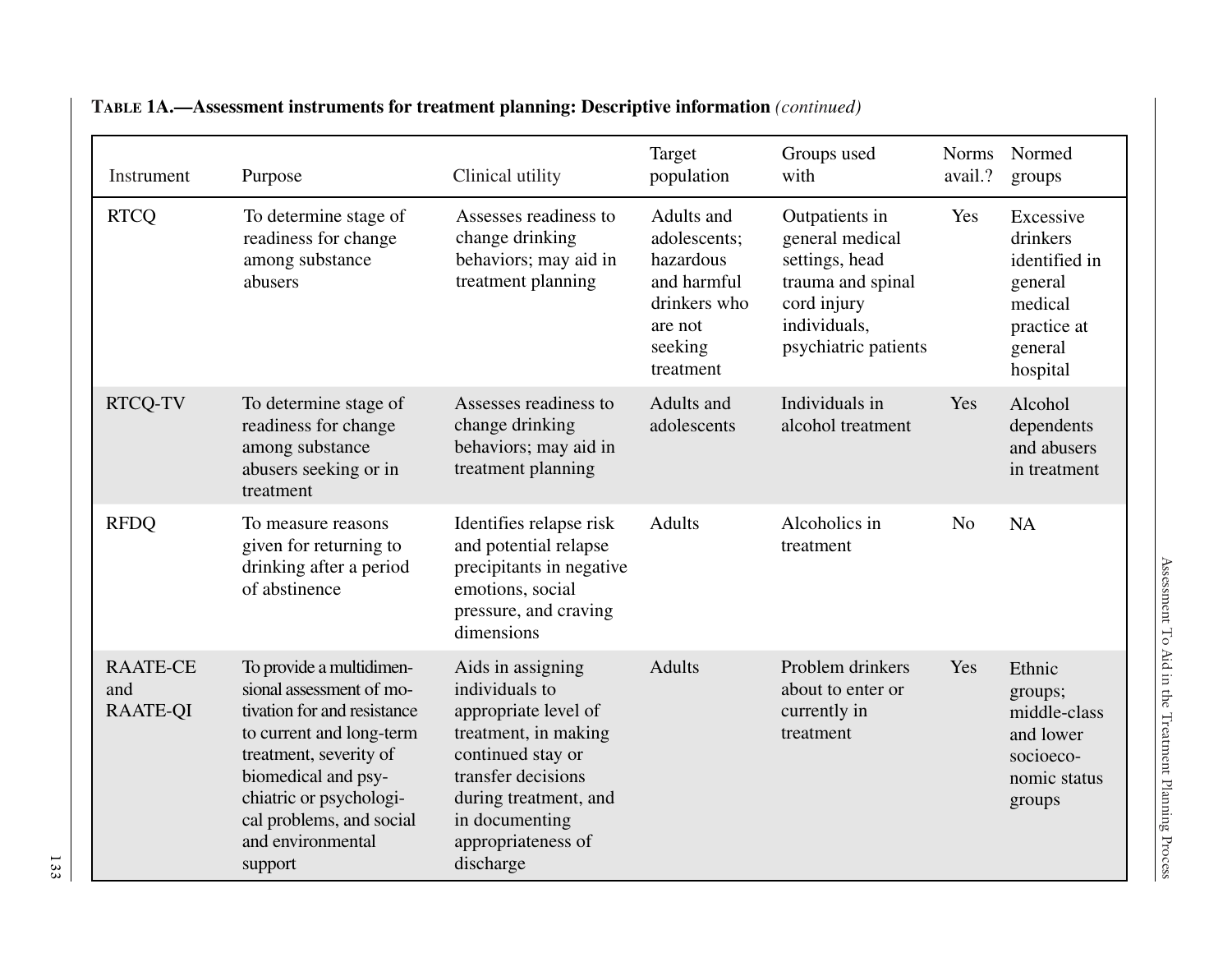| Instrument      | Purpose                                                                                                                                                                                    | Clinical utility                                                                                                                                                                                                               | Target<br>population | Groups used<br>with                                                                     | <b>Norms</b><br>avail.? | Normed<br>groups                                             |
|-----------------|--------------------------------------------------------------------------------------------------------------------------------------------------------------------------------------------|--------------------------------------------------------------------------------------------------------------------------------------------------------------------------------------------------------------------------------|----------------------|-----------------------------------------------------------------------------------------|-------------------------|--------------------------------------------------------------|
| <b>SCQ</b>      | To assess self-efficacy,<br>or how confident an<br>individual is that he or<br>she will be able to<br>resist the urge to drink<br>or drink heavily in<br>potential high-risk<br>situations | Develops a client<br>profile of the degree of<br>confidence in resisting<br>urges to drink in those<br>situations having the<br>greatest risk of heavy<br>drinking and/or relapse,<br>to aid in planning<br>relapse prevention | <b>Adults</b>        | Problem drinkers in<br>treatment                                                        | Yes                     | Age and<br>gender                                            |
| <b>SOCRATES</b> | To assess stage of<br>readiness to change<br>drinking behavior                                                                                                                             | Identifies stage of<br>readiness to change,<br>helping to determine<br>stage-appropriate<br>interventions                                                                                                                      | <b>Adults</b>        | Alcohol abusers and<br>alcohol-dependent<br>individuals                                 | Yes                     | Alcoholics<br>in treatment                                   |
| <b>URICA</b>    | To assess stage of<br>readiness to change<br>drinking behavior                                                                                                                             | Identifies stage of<br>readiness to change,<br>helping to determine<br>stage-appropriate<br>interventions                                                                                                                      | <b>Adults</b>        | Alcohol abusers and<br>alcohol-dependent<br>individuals                                 | Yes                     | Adult<br>outpatient<br>alcoholism<br>treatment<br>population |
| <b>YWP</b>      | To assess alcohol-<br>related workplace<br>activities, particularly<br>adverse effects of<br>drinking on work<br>performance, support<br>for drinking, and<br>support for abstinence       | Determines the level<br>of social support in the<br>workplace that would<br>either facilitate<br>recovery or increase<br>risk of relapse                                                                                       | <b>Adults</b>        | Individuals in<br>treatment for<br>alcohol problems;<br>employee assistance<br>programs | Yes                     | Individuals<br>in alcohol<br>treatment                       |

Note: Instruments are listed in alphabetical order by full name; see the text for the full names. A question mark in a table cell indicates that no information is available. AOD = alcohol and other drug; NA = not applicable.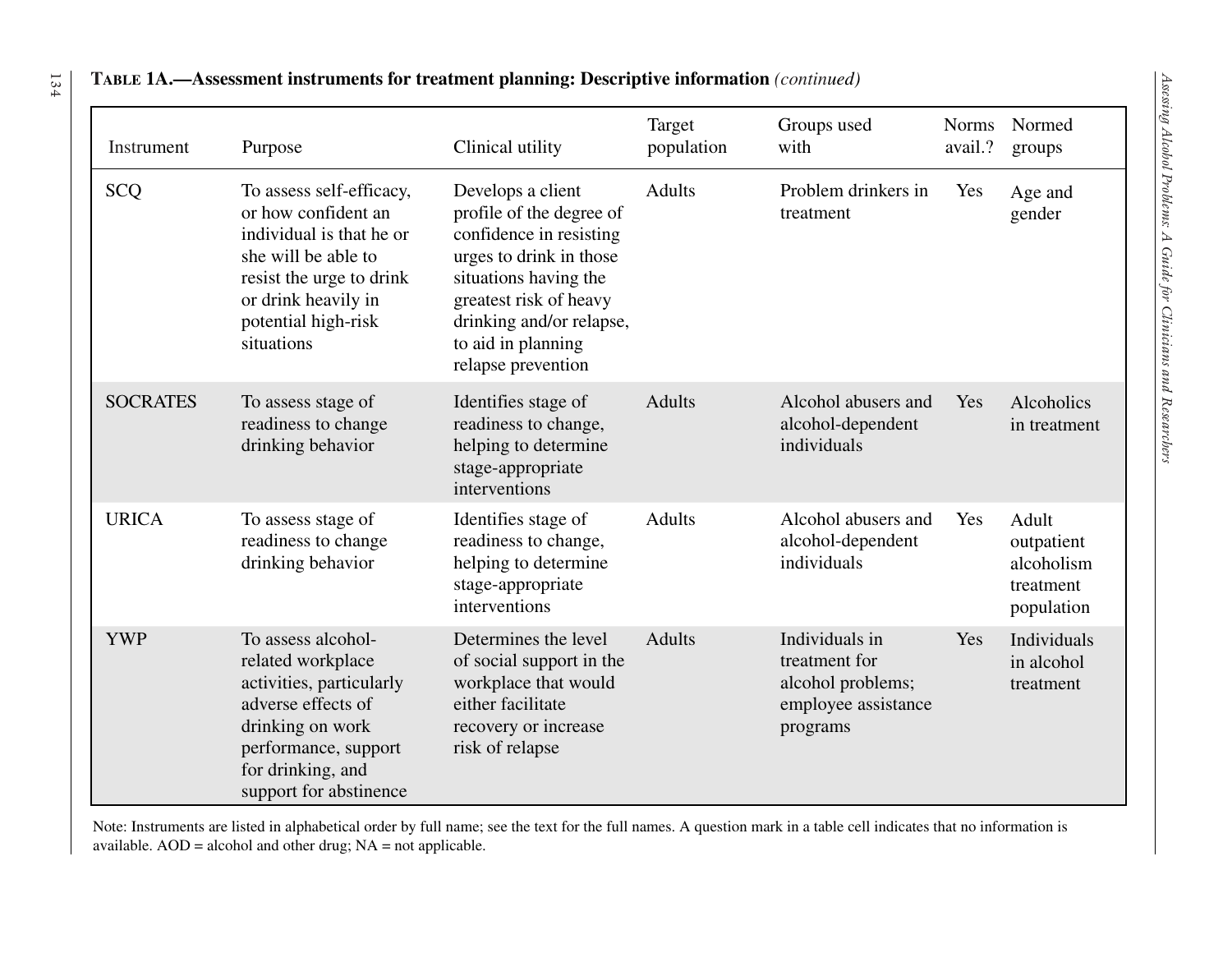| Instrument          | No. of items<br>(no. of subscales) | Format<br>options                      | Time to<br>administer                       | Training<br>needed? | Time to<br>score/<br>interpret                | Computer<br>scoring<br>avail.? | Fee for<br>use? |
|---------------------|------------------------------------|----------------------------------------|---------------------------------------------|---------------------|-----------------------------------------------|--------------------------------|-----------------|
| F-SMAST/<br>M-SMAST | 13                                 | P&P                                    | 5 min                                       | N <sub>o</sub>      | 5 min                                         | N <sub>o</sub>                 | N <sub>o</sub>  |
| <b>ASI</b>          | ~200(7)                            | P&P, computer, interview               | 50-60 min                                   | Yes                 | $5-10$ min                                    | Yes                            | N <sub>o</sub>  |
| <b>AASE</b>         | 20 Efficacy,<br>20 Temptation (4)  | P&P                                    | $10 \text{ min}$                            | N <sub>o</sub>      | $5-10$ min                                    | N <sub>o</sub>                 | N <sub>o</sub>  |
| <b>ADCQ</b>         | 29(2)                              | P&P                                    | $10-15$ min                                 | N <sub>o</sub>      | $5-10$ min                                    | N <sub>o</sub>                 | $\gamma$        |
| <b>ABS</b>          | 48 $(7)$                           | P&P                                    | $15 \text{ min}$                            | N <sub>o</sub>      | $15 \text{ min}$                              | N <sub>o</sub>                 | N <sub>o</sub>  |
| AEQ-S               | 40(8)                              | P&P                                    | $5-10$ min                                  | N <sub>o</sub>      | $\overline{?}$                                | N <sub>o</sub>                 | N <sub>o</sub>  |
| <b>AEQ</b>          | $120(90 \text{ scored}) (6)$       | P&P, computer                          | $10-15$ min                                 | N <sub>o</sub>      | $\overline{\mathcal{L}}$                      | $\boldsymbol{?}$               | N <sub>o</sub>  |
| <b>ADRS</b>         | 8                                  | Interview guided by<br>a decision tree | $10-15$ min                                 | Yes                 | $\overline{?}$                                | N <sub>o</sub>                 | $\overline{?}$  |
| <b>AUI</b>          | 228 (24)                           | P&P, computer                          | 35-60 min                                   | Yes                 | $3 - 5/10$ min                                | Yes                            | Yes             |
| <b>AWARE</b>        | 28(1)                              | P&P                                    | $10 - 15$ min                               | No                  | $5-10$ min                                    | $\overline{?}$                 | $\overline{?}$  |
| <b>CDAP</b>         | 232(10)                            | P&P, computer                          | 45 min                                      | N <sub>o</sub>      | 5 min                                         | Yes                            | Yes             |
| <b>CDP</b>          | 88                                 | Interview                              | $1-2h$                                      | Yes                 | 30 min                                        | Yes                            | Yes             |
| <b>DEQ</b>          | 43(6)                              | P&P                                    | $15$ min                                    | N <sub>o</sub>      | $15-20$ min                                   | N <sub>o</sub>                 | No              |
| <b>DRSEQ</b>        | 31(3)                              | P&P                                    | $10 \text{ min}$                            | N <sub>o</sub>      | $10 \text{ min}$                              | N <sub>o</sub>                 | N <sub>o</sub>  |
| <b>DRIE</b>         | 25(3)                              | P&P                                    | $10 \text{ min}$                            | N <sub>o</sub>      | $5-10$ min                                    | N <sub>o</sub>                 | N <sub>o</sub>  |
| <b>FTQ</b>          | <b>NA</b>                          | P&P, interview                         | 5 min                                       | N <sub>o</sub>      | $2-3$ min                                     | N <sub>o</sub>                 | N <sub>o</sub>  |
| <b>IPA</b>          | 19                                 | Interview                              | 20-30 min                                   | Yes                 | 30 min                                        | N <sub>o</sub>                 | N <sub>o</sub>  |
| <b>IDS</b>          | 42 or 100 (8)                      | P&P, computer                          | $15-20$ min                                 | N <sub>o</sub>      | 5 min                                         | Yes                            | Yes             |
| <b>MSAPS</b>        | 37(3)                              | Interview                              | 30 min                                      | Yes                 | $15$ min                                      | N <sub>o</sub>                 | $\overline{?}$  |
| <b>MSQ</b>          | <b>NA</b>                          | P&P                                    | $2-3h$<br>$(1h$ for the<br>briefer version) | Yes                 | Highly variable<br>depending on<br>objectives | Yes                            | Yes             |
| <b>NAEQ</b>         | 22 or $60(5)$                      | P&P, computer, interview               | $15-20$ min                                 | N <sub>o</sub>      | 5 min                                         | Yes                            | Yes             |
| PEI-A               | 270                                | P&P, computer                          | 45 min                                      | N <sub>o</sub>      | 2 min                                         | Yes                            | Yes             |

## **TABLE 1B.—Assessment instruments for treatment planning: Administrative information**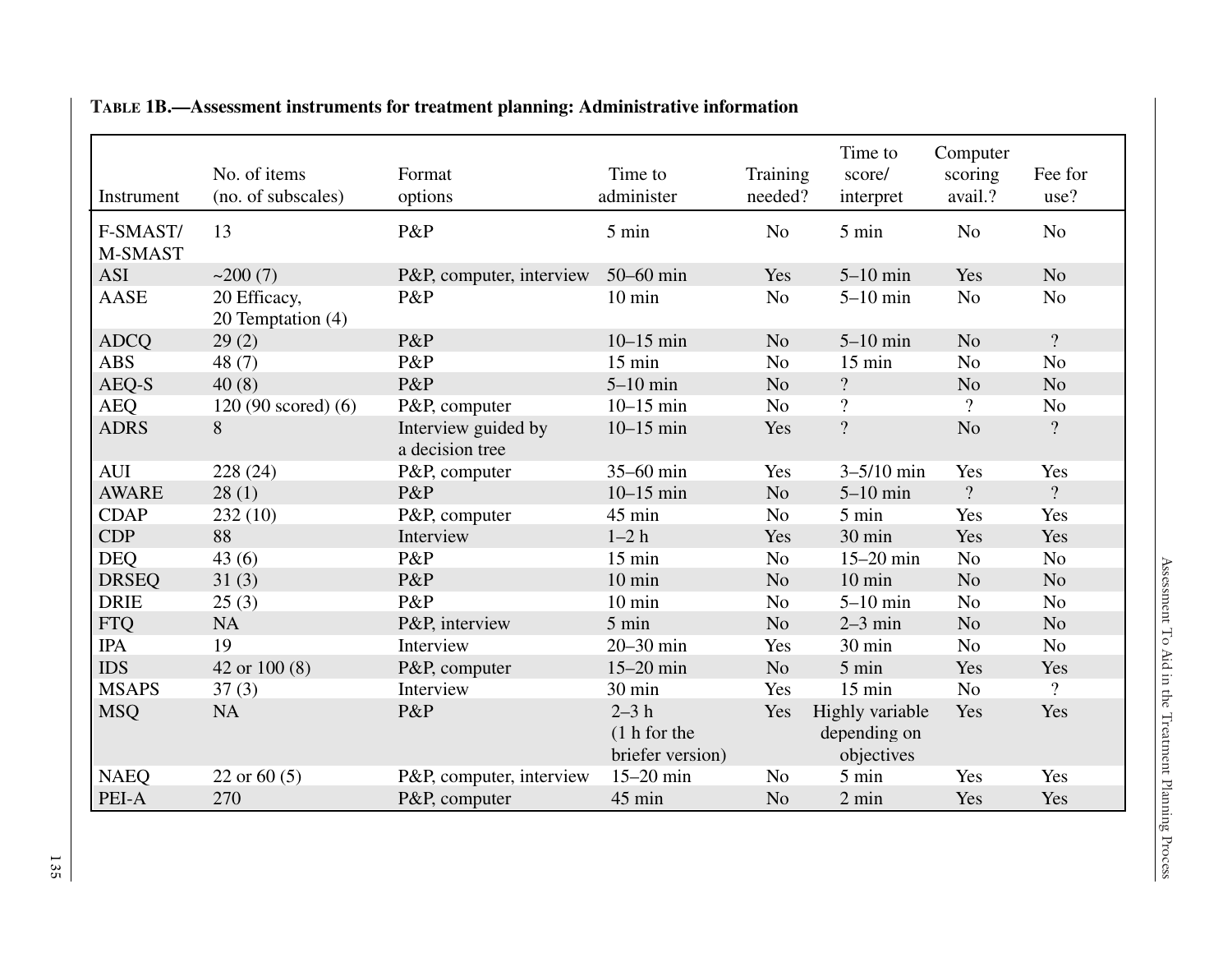| Instrument                                | No. of items<br>(no. of subscales) | Format<br>options             | Time to<br>administer                   | Training<br>needed? | Time to<br>score/<br>interpret | Computer<br>scoring<br>avail.? | Fee for<br>use? |
|-------------------------------------------|------------------------------------|-------------------------------|-----------------------------------------|---------------------|--------------------------------|--------------------------------|-----------------|
| <b>RTCO</b>                               | 12(3)                              | P&P                           | $2-3$ min                               | N <sub>o</sub>      | $1-2$ min                      | N <sub>o</sub>                 | N <sub>o</sub>  |
| <b>RTCQ-TV</b>                            | 15(3)                              | P&P                           | $2-3$ min                               | N <sub>o</sub>      | 1 min                          | N <sub>o</sub>                 | N <sub>o</sub>  |
| <b>RFDO</b>                               | 16(3)                              | $P\&P$                        | $5 \text{ min}$                         | N <sub>0</sub>      | $3-5$ min                      | N <sub>0</sub>                 | $\overline{?}$  |
| <b>RAATE-CE</b><br>and<br><b>RAATE-OI</b> | 35 (5) in CE<br>94 (5) in QI       | Interview (CE),<br>$P\&P(QI)$ | $20-30$ min for CE,<br>30–45 min for QI | Yes                 | 5 min                          | N <sub>o</sub>                 | Yes             |
| <b>SCQ</b>                                | 39(8)                              | P&P, computer                 | $8-10$ min                              | N <sub>o</sub>      | 5 min                          | Yes                            | Yes             |
| <b>SOCRATES</b>                           | 19 or $39(3)$                      | $P\&P$                        | $10-15$ min for<br>39-item version      | N <sub>o</sub>      | $5-10$ min                     | N <sub>o</sub>                 | N <sub>o</sub>  |
| <b>URICA</b>                              | 28 or $32(4)$                      | P&P                           | $5-10$ min                              | No.                 | $5-10$ min                     | N <sub>o</sub>                 | N <sub>o</sub>  |
| <b>YWP</b>                                | 13(3)                              | P&P                           | $5 \text{ min}$                         | N <sub>o</sub>      | 5 min                          | N <sub>o</sub>                 | N <sub>o</sub>  |

available.  $NA = not applicable$ ;  $P\&P = pencil$  and paper.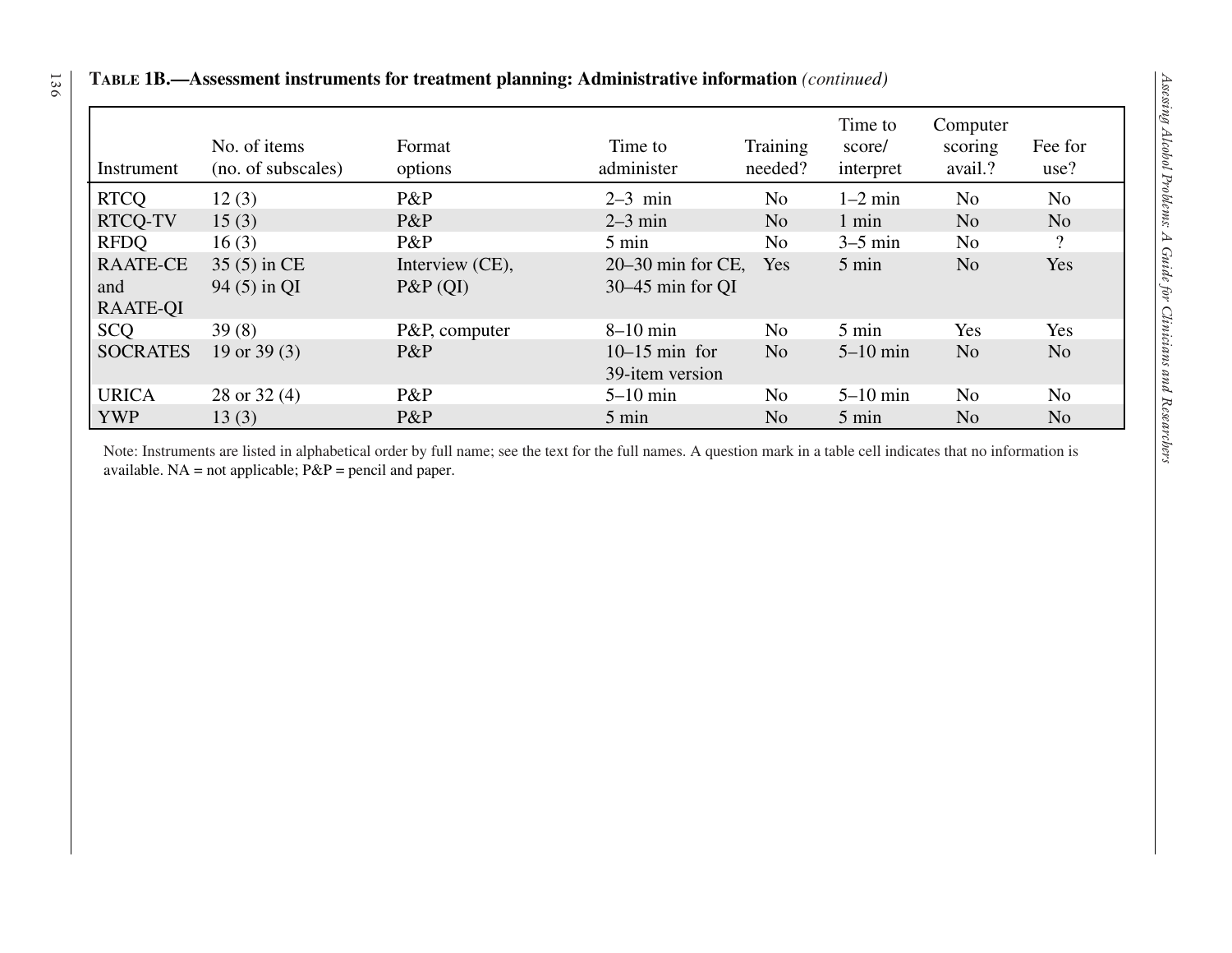|                 |           | Reliability |                                            |           | Validity  |           |
|-----------------|-----------|-------------|--------------------------------------------|-----------|-----------|-----------|
|                 |           |             | Internal                                   |           |           |           |
| Measure         |           |             | Test-Retest Split-half consistency Content |           | Criterion | Construct |
| F-SMAST/M-SMAST | $\bullet$ |             | $\bullet$                                  |           | $\bullet$ |           |
| <b>ASI</b>      | $\bullet$ | $\bullet$   | $\bullet$                                  | $\bullet$ | $\bullet$ | $\bullet$ |
| <b>AASE</b>     |           |             | $\bullet$                                  |           | ٠         |           |
| <b>ADCQ</b>     |           |             | $\bullet$                                  |           | $\bullet$ |           |
| <b>ABS</b>      |           |             |                                            |           |           |           |
| AEQ-S           |           |             | $\bullet$                                  |           | $\bullet$ |           |
| <b>AEQ</b>      | $\bullet$ |             |                                            |           |           |           |
| <b>ADRS</b>     |           |             | $\bullet^1$                                |           |           |           |
| <b>AUI</b>      | $\bullet$ |             |                                            |           | $\bullet$ |           |
| <b>AWARE</b>    | $\bullet$ |             | $\bullet$                                  |           | $\bullet$ |           |
| <b>CDAP</b>     | $\bullet$ |             | $\bullet$                                  |           |           |           |
| <b>CDP</b>      | $\bullet$ |             |                                            |           | $\bullet$ |           |
| <b>DEQ</b>      | $\bullet$ |             | $\bullet$                                  |           |           |           |
| <b>DRSEQ</b>    | $\bullet$ |             | $\bullet$                                  | $\bullet$ | $\bullet$ |           |
| <b>DRIE</b>     |           |             | $\bullet$                                  |           |           |           |
| <b>FTQ</b>      | $\bullet$ |             |                                            |           | Ö         |           |
| <b>IPA</b>      |           |             | $\bullet$                                  |           |           |           |
| <b>IDS</b>      | $\bullet$ |             | $\bullet$                                  | $\bullet$ |           |           |
| <b>MSAPS</b>    |           |             |                                            |           |           |           |
| <b>MSQ</b>      | $\bullet$ |             | $\bullet$                                  |           |           |           |
| <b>NAEQ</b>     |           |             |                                            |           |           |           |
| PEI-A           | $\bullet$ |             | $\bullet$                                  | $\bullet$ | $\bullet$ |           |
| <b>RTCQ</b>     |           |             |                                            |           |           |           |
| RTCQ-TV         | $\bullet$ |             |                                            |           |           |           |
| <b>RFDQ</b>     |           |             |                                            |           |           |           |
| <b>RAATE</b>    | $\bullet$ |             | $\bullet$                                  | $\bullet$ |           |           |
| <b>SCQ</b>      |           |             |                                            |           | $\bullet$ |           |
| <b>SOCRATES</b> |           |             |                                            |           |           |           |
| <b>URICA</b>    |           |             |                                            |           |           |           |
| <b>YWP</b>      |           |             |                                            |           |           |           |

#### **TABLE 2.—Availability of psychometric data on treatment planning measures**

Note: Measures are listed in the same order as in table 1; see the text for the full names.

<sup>1</sup> Reliability estimates based on interrater reliability.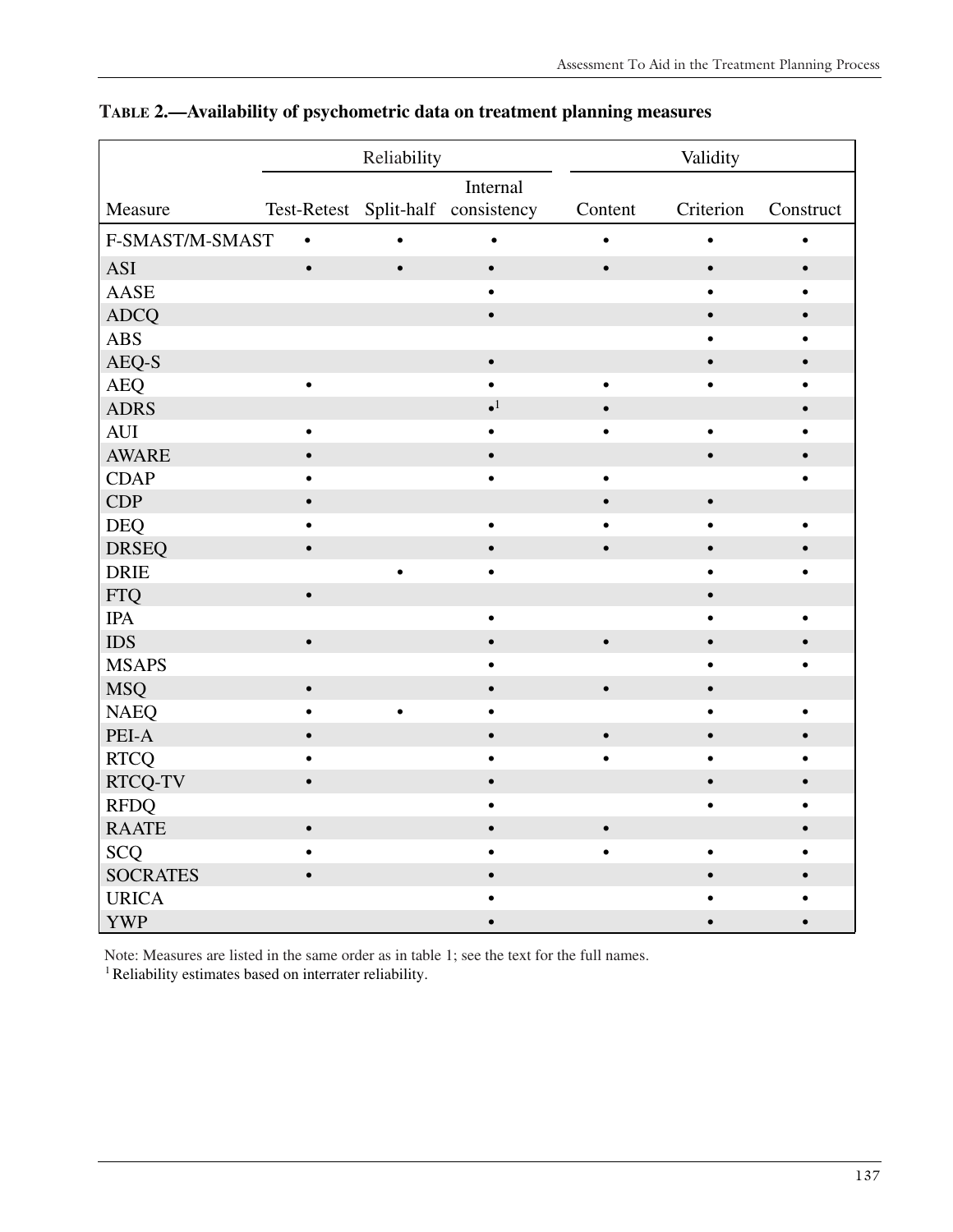the individual's awareness and increase problem recognition. Such awareness is an important step in the process to initiate behavior change and treatment-seeking behavior (Donovan and Rosengren 1999; Tucker and King 1999).

There have been two prominent views about the alcoholic's "inability to recognize" or "lack of awareness" of his or her problems. One view is that this is part of a defensive process of "denial," or the tendency of heavy drinkers to minimize or deny that they have a "drinking problem." This stance, thought to be unconscious and protective of the individual's perception of self, has continued to exert an important influence both in definitions of alcoholism (e.g., Morse and Flavin 1992) and in the development of patient placement criteria (e.g., Mee-Lee et al. 1996).

An alternative model of behavior change presented by Prochaska and DiClemente is applicable to addictive behaviors and has come to serve as the frame of reference for assessing motivation or readiness to change (Prochaska and DiClemente 1986; Prochaska et al. 1992). They suggest that individuals go through a series of stages in this decisionmaking process, ranging from precontemplation to taking positive steps to initiate change. Each stage reflects an increased level of problem recognition and commitment to change the addictive behavior. Many individuals have gone for years without perceiving that they have a problem, seemingly oblivious to the negative consequences that others are able to observe. This behavior, characteristic of the precontemplation phase, has often been thought of as denial. Other individuals have contemplated the need for changing their drinking for some time but have not been sufficiently committed to take action. Others may have attempted action in the past but have since resumed use, raising questions in their minds about the efficacy of treatment and their ability to reach their goals. Others, acknowledging the need to change, may still be influenced by their perceptions of the positive benefits derived from drinking and are unable to make a firm commitment to take action.

Each of these two views of denial and readiness has generated assessment measures and procedures meant to determine "where the client is" with respect to problem recognition and readiness for behavior change. Clinical lore has suggested that one of the most important steps in the counseling and recovery process is to identify and "break through" the individual's denial, often through the use of confrontational therapeutic approaches, so that he or she can take steps necessary to seek treatment. The importance of this task led Goldsmith and Green (1988) to develop the Alcoholism Denial Rating Scale (ADRS). They define alcoholic denial as "the alcoholic's inability to connect his drinking with its resulting consequences" (Breuer and Goldsmith 1995, p. 171). The intent of the scale is to quantify denial, in order to aid counselors in enhancing treatment and its outcome. An 8-point scale is used to define a continuum from denial to awareness. The individual reporting that he or she has no problem at all and has no awareness of alcohol-related problems is at one end of the continuum. The midpoint represents an awareness of some alcohol-related problems but with none of them viewed as being out of control. The other end of the continuum is the individual who indicates that he or she has pervasive alcohol-related problems and that his or her life is out of control because of drinking. These ratings are made by clinicians following an interview with the individual that focuses on AOD use and his or her perception of the use pattern. The rating process is aided by the use of a decision tree model and descriptions of behavior and life circumstances at each of the eight levels.

Preliminary and subsequent reports suggest that the ADRS has a good to relatively high level of interrater reliability, and the level of agreement is increased by using a semi-structured interview format and the decision tree (Goldsmith and Green 1988; Breuer and Goldsmith 1995). Newsome and Ditzler (1993) also found the scale to be useful clinically by providing a heuristic tool that can be used (1) to determine issues, decisions, and prioritization regarding admission to treatment among those seeking treatment; (2) to iden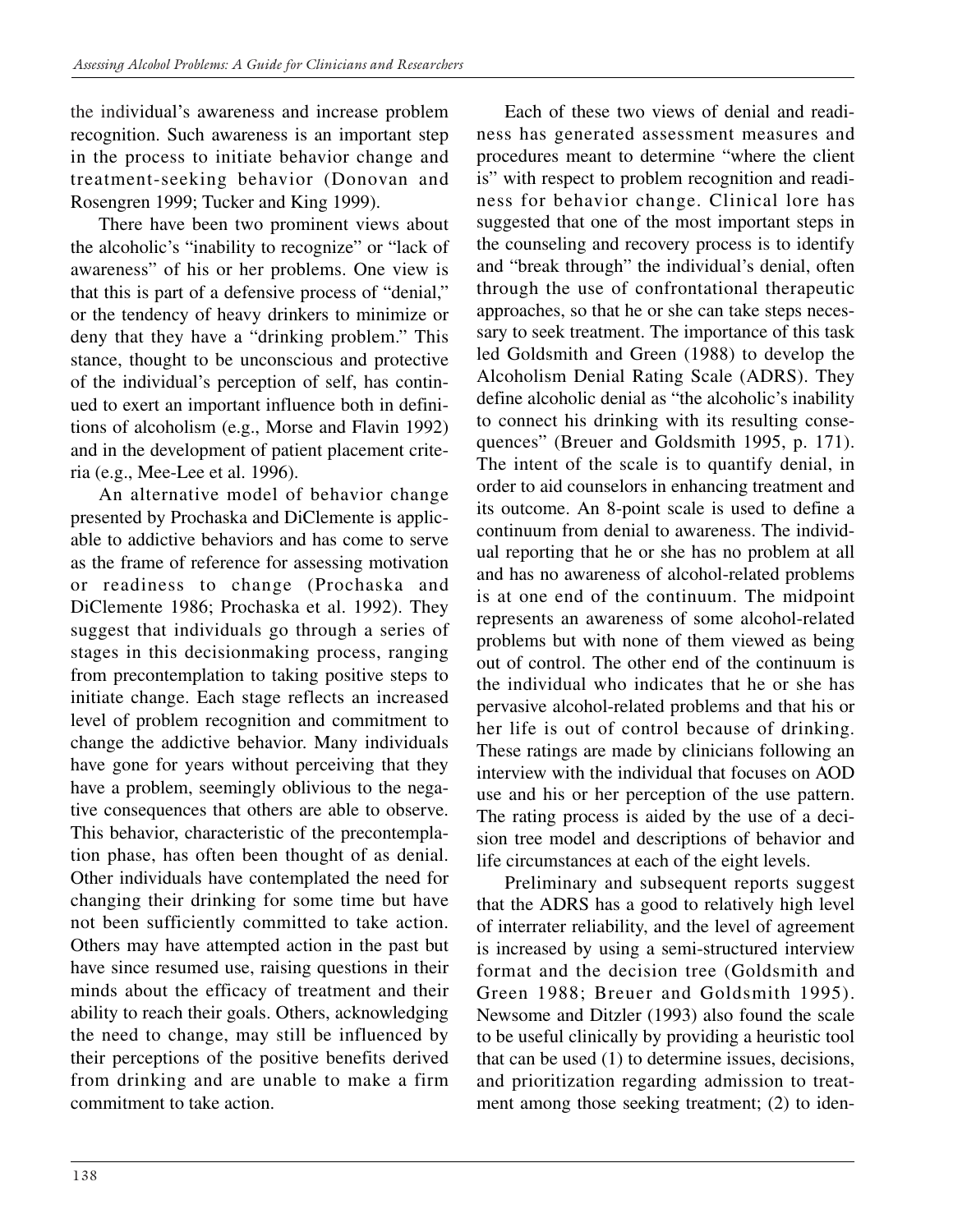tify and intervene preventively with individuals who are at high risk of early discharge; and (3) to assess treatment progress.

Assessment is often the first step in the formal process of treatment for an addictive disorder. Choosing to change one's drinking pattern or give up alcohol or other drugs is not a decision arrived at easily. Individuals vary widely in their readiness to change, being more or less ready to stop drinking or other drug use. The level of motivation for change or for treatment will vary across individuals seeking treatment and will fluctuate within each individual across time. Even presenting for treatment intake does not reliably gauge the client's level or locus (e.g., intrinsic vs. extrinsic) of motivation. One task of the assessment process is to evaluate and attempt to enhance the individual's motivation and readiness to change and to engage in treatment (Donovan 1988; W.R. Miller 1989*a*; W.R. Miller and Rollnick 1991; Horvath 1993).

Clearly, knowing the stage of readiness to change drinking behavior is an important component in the treatment planning process (Connors et al. 2001). A number of assessment instruments have been developed to assist the clinician in determining the stage of readiness for change among problem drinkers or alcoholics. All are based on Prochaska and DiClemente's stages of change model. The Readiness To Change Questionnaire (RTCQ), developed by Rollnick and colleagues (1992), is a 12-item questionnaire consisting of three subscales that correspond to the precontemplation, contemplation, and action stages as reflected in the factor structure derived from principal components analysis. Each of these scales consists of 4 items presented as 5-point rating scales ranging from strongly agree to strongly disagree. Despite the relative brevity of the scales, Rollnick and colleagues found that Cronbach alpha levels, reflecting their internal consistency, ranged from 0.73 for precontemplation to 0.85 for action in a sample of excessive drinkers (i.e., harmful and hazardous drinkers) identified in a general medical setting. A similar range was found for the testretest reliability coefficients.

Two methods have been developed to assign drinkers to one of the three stages. The first involves assigning the individual to the stage having the highest raw score; in the event of tied scores, the person is assigned to the more advanced stage. The second method is a pattern or profile analysis of either the raw scale scores or standardized scale scores across the three scales. Both methods have been shown to have predictive validity. The stages to which excessive drinkers identified from general medical wards of a hospital were assigned, using either method, were associated with changes in drinking behavior at 8-week and 6-month followup points; those in the action stage consistently showed the greatest reduction in drinking (Heather et al. 1993). However, some have argued that the RTCQ does not measure distinct stages but rather represents a higher order measure of readiness that can be scaled along a continuum with a high level of internal consistency and predictive power (Budd and Rollnick 1997).

The RTCQ thus appears to provide a brief assessment instrument that can be used to identify readiness to change, predict subsequent drinking, direct the selection of interventions, and serve as an outcome or process measure to evaluate brief interventions among individuals identified as having drinking problems but who are not actively seeking specialized alcoholism treatment. The scale has been used with a variety of such groups, including outpatients in general medical settings (e.g., Hapke et al. 1998; Samet and O'Connor 1998), head trauma and spinal cord injury individuals (e.g., Bombardier et al. 1997; Bombardier and Rimmele 1998), and psychiatric patients (e.g., Blume and Schmaling 1997; Blume and Marlatt 2000).

The authors emphasize that the RTCQ was developed primarily for use with hazardous or harmful drinkers in general medical settings who are *not* seeking treatment for alcohol problems. Its use with problem drinkers in treatment has led to considerably lower estimates of reliability and different factor structures (Gavin et al. 1998); this was particularly true for the precontemplation  $\alpha$  (alpha = 0.30) and contemplation (alpha = 0.52)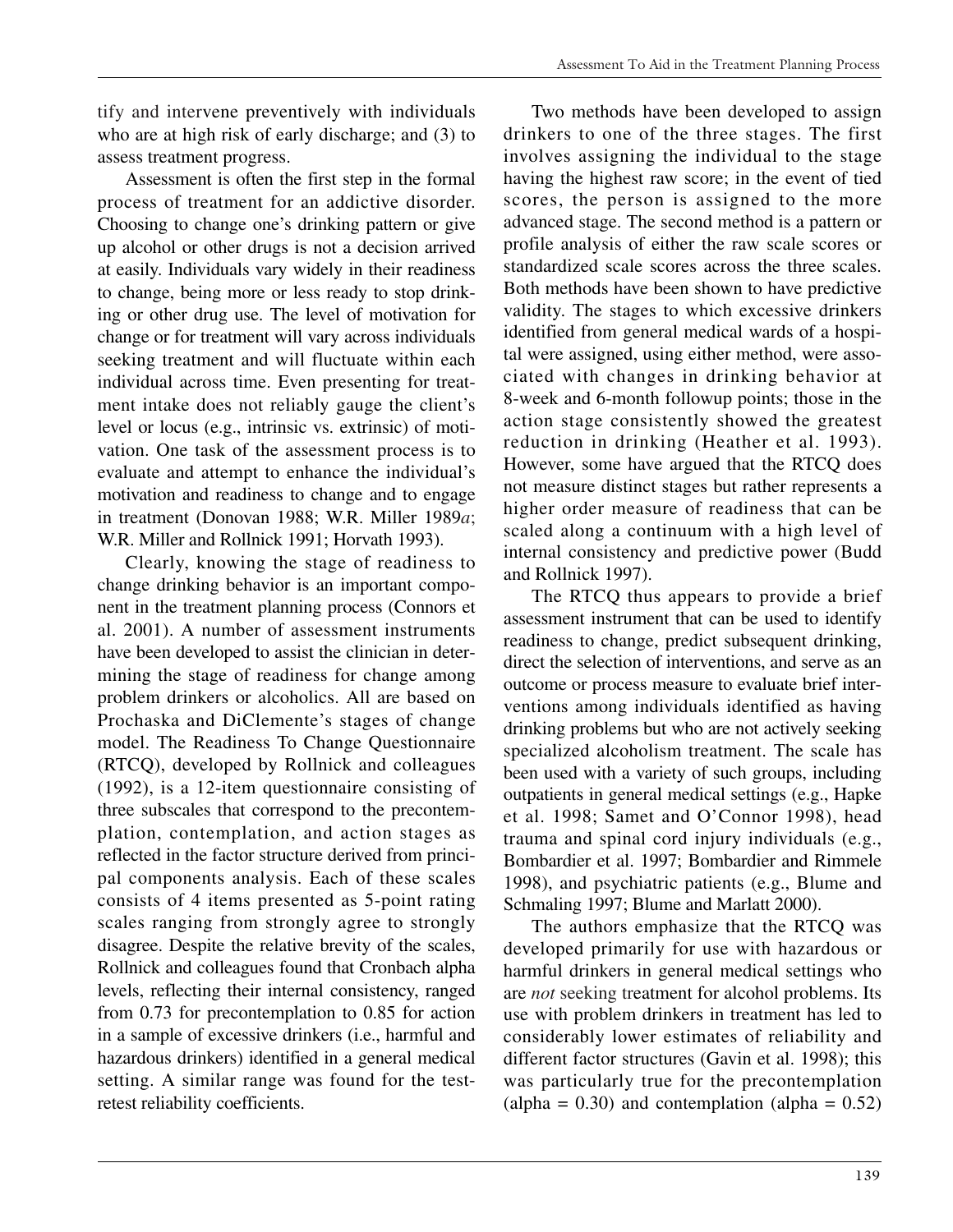scales. These low internal consistency estimates raise a question about the utility of the RTCQ in treatment settings (Gavin et al. 1998). This has led to subsequent work to develop measures more appropriate to individuals in treatment. One such measure is the Readiness To Change Questionnaire Treatment Version (RTCQ-TV) (Heather et al. 1999). Through a series of factor analyses a 15-item scale was derived. It includes 5 items each for the precontemplation, contemplation, and action stages. Of these, the internal consistency reliability of the contemplation scale was the lowest (alpha  $= 0.60$ ), with that of the precontemplation (alpha  $= 0.68$ ) and action (alpha  $= 0.77$ ) scales somewhat higher. As an index of concurrent validity the RTCQ-TV scale scores were correlated with those from the University of Rhode Island Change Assessment (URICA) (McConnaughy et al. 1983). The RTCQ-TV scales were significantly and most highly correlated with the corresponding scales on the URICA. It was also found that a significantly higher percentage of clients who at followup (an average of 7.4 months after the initial assessment) were classified as having "good" outcomes (either abstinent or drinking below recommended levels) were in the action stage at intake  $(57$  percent), compared with the rate of clients having good outcomes who were in the contemplation stage (35 percent). Although Heather and colleagues indicated that additional research is necessary to determine the psychometric properties of the RTCQ-TV with different populations, they suggested that it is preferable for clinicians dealing with clients in treatment settings to shift from the original RTCQ to the new version specifically developed for use with clinical populations (Heather et al. 1999).

Another relatively new scale focused on use within a clinical setting is the Alcohol and Drug Consequences Questionnaire (ADCQ) (Cunningham et al. 1997). This scale derives from the general theoretical notion, and from related clinical interventions, that represent a form of decisional balance. A number of such measures have been developed previously and have explored the "pros" and "cons" of continued alcohol use (e.g., Migneault et al. 1999). However, the ADCQ focuses on the costs and benefits of stopping or changing one's drinking. The ADCQ consists of two subscales. A 14-item subscale asks individuals to endorse those negative consequences or perceived costs involved in choosing to change their substance use pattern. A complementary 15 item subscale asks them to endorse the positive outcomes or perceived benefits derived from making such a change. Each of these subscales has an internal consistency index above 0.90. It was found that individuals who rated the perceived benefits of change higher at intake or those who rated the perceived costs of change as lower at intake were less likely to drink and drank on fewer days during a 1-year followup. Although the ADCQ appears to be a promising measure, further psychometric evaluations, such as those reported by Carey and colleagues (2001), are needed.

Two measures have been increasingly used to determine the readiness for change among problem drinkers who are seeking treatment. The first is the URICA, mentioned earlier in this chapter. This scale was originally developed as part of the evaluation of the change process in psychotherapy (McConnaughy et al. 1983). It has become a primary measure used in the context of Prochaska and DiClemente's stages of change model and has had its greatest application in the area of smoking cessation (e.g., DiClemente et al. 1991). More recently it has been applied in the evaluation of individuals having drinking problems (DiClemente and Hughes 1990) and other drug problems (Abellanas and McLellan 1993). The scale originally consisted of 32 items presented with a 5-point response scale (from strong disagreement to strong agreement). The items are worded so that individuals respond to their perception of a general "problem" that they define themselves; the initial instruction set is used to focus the respondent's attention to drinking as the problem to be considered.

The URICA scale operationally defines four theoretical stages of change, each assessed by eight items: precontemplation, contemplation,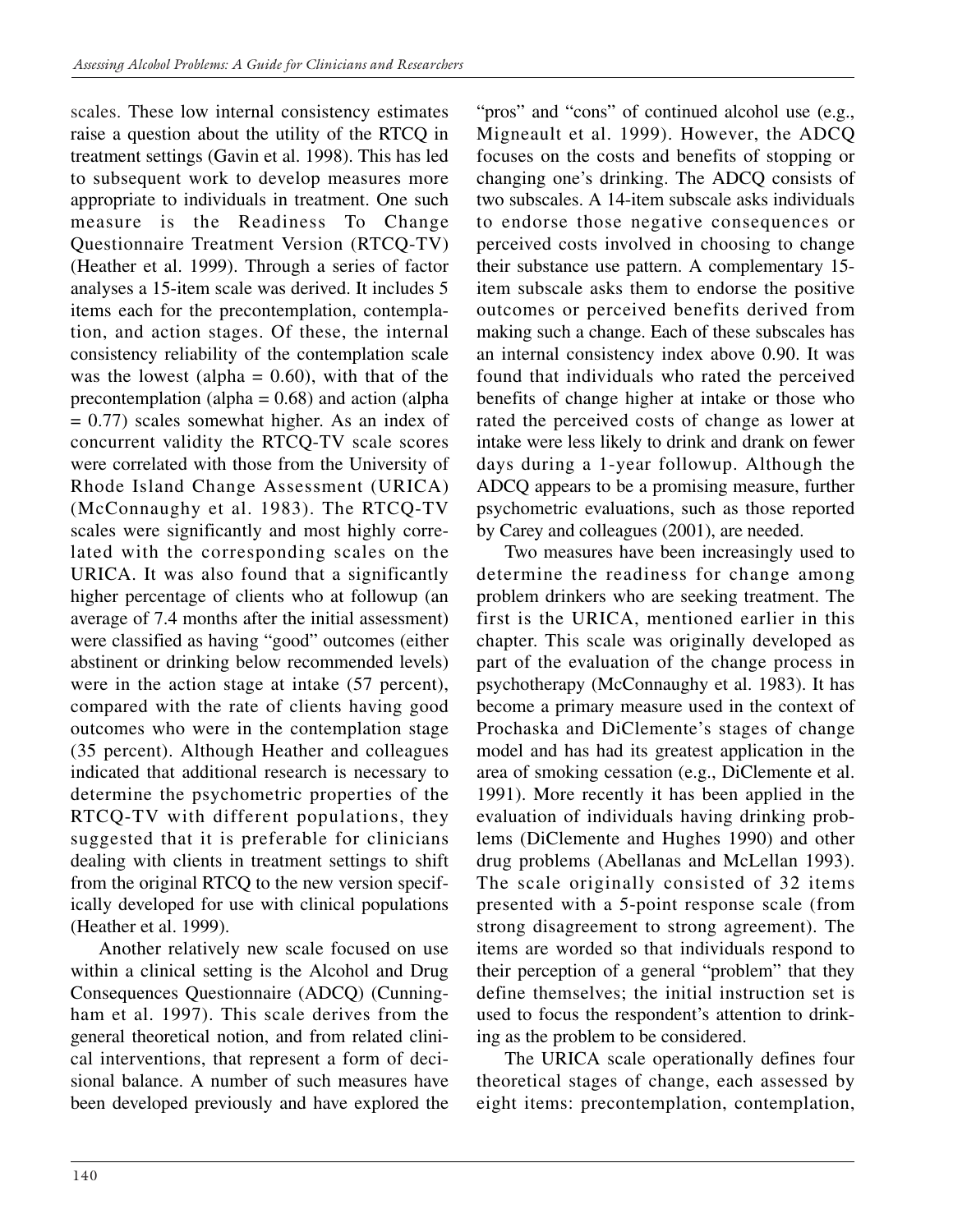action, and maintenance. However, subsequent factor analyses with alcoholic subjects in an outpatient treatment program led to a reduction of the items to 28, with 7 per subscale (DiClemente and Hughes 1990). Cluster analysis yielded five patterns of respondents. Those in the precontemplation group view themselves as not having a problem. Those in the ambivalent group appear to be reluctant or ambivalent about changing their behavior. Those in the participation group appear to be highly invested and involved in change. Those in the uninvolved or discouraged group appear to have given up on the prospect of change and are not involved in attempting to do so. Those in the contemplation group appear to be interested in making changes, are thinking about it, but have not yet begun to take action. The subtypes were found to differ significantly with respect to the pattern of alcohol use, the perceived benefits of drinking, and the incidence of negative alcoholrelated consequences. The validity of these typologies has been largely corroborated in subsequent cluster analyses of AOD clients seeking treatment (Carney and Kivlahan 1995; el-Bassel et al. 1998).

Willoughby and Edens (1996; Edens and Willoughby 2000) derived and replicated a twocluster solution on the URICA in evaluating alcohol-dependent veterans in a residential setting. The two clusters appeared to resemble the precontemplation and contemplation/action stages. Their findings suggest that those individuals classified as members of the precontemplation group were less worried about their drinking and were less interested in receiving help than those in the contemplation/action group. Individuals classified as members of the precontemplation group were also found to be less likely to complete treatment (Edens and Willoughby 2000). Carbonari and DiClemente (2000) also found that profiles derived from the URICA, self-efficacy (confidence of remaining abstinent and temptation to drink), and the use of cognitive and behavioral change strategies were related to drinking outcomes in both outpatient and aftercare samples from Project MATCH. This body of results

suggests that the URICA can be used to identify clinically meaningful motivational subtypes of treatment-seeking alcoholics.

The second measure receiving increased attention in the determination of readiness for change among problem drinkers seeking treatment is the Stages of Change Readiness and Treatment Eagerness Scale (SOCRATES) (W.R. Miller et al. 1990; W.R. Miller and Tonigan 1996). This scale is available in either a 39-item version or an abbreviated 19-item version. Like the RTCQ, but unlike the URICA, the SOCRATES items are worded specifically in reference to changing drinking behavior. These items are responded to along a 5 point Likert scale (from strong agreement to strong disagreement). The measure has been shown to have adequate levels of internal and test-retest reliability as well as construct and criterion validity (W.R. Miller and Tonigan 1996). Conceptually, the SOCRATES assesses the stage of readiness expressed by the individual within the theoretical framework proposed by Prochaska and DiClemente, namely, precontemplation, contemplation, determination or preparation, action, and maintenance. Factor analytic studies by Miller and colleagues, however, indicate three empirically derived scales: Readiness for Change, Taking Steps for Change, and Contemplation (W.R. Miller and Tonigan 1996). Isenhart (1994) similarly found three factors on the SOCRATES, labeled Determination, Action, and Contemplation. Subsequent factor analyses with heavy-drinking college students (Vik et al. 2000) were generally consistent with the three factors. Also, the results of cluster analyses (Isenhart 1994) suggest three groups based on the pattern of their factor scores. These were similar in nature to those obtained by DiClemente and Hughes (1990) using the URICA, namely the ambivalent, uninvolved, and active groups. These groups were found to differ significantly with respect to the pattern and styles of drinking and drinking-related consequences as measured by the Alcohol Use Inventory (AUI), which is discussed later in this chapter.

Despite the general consistency in the findings concerning the factor structure of the SOCRATES,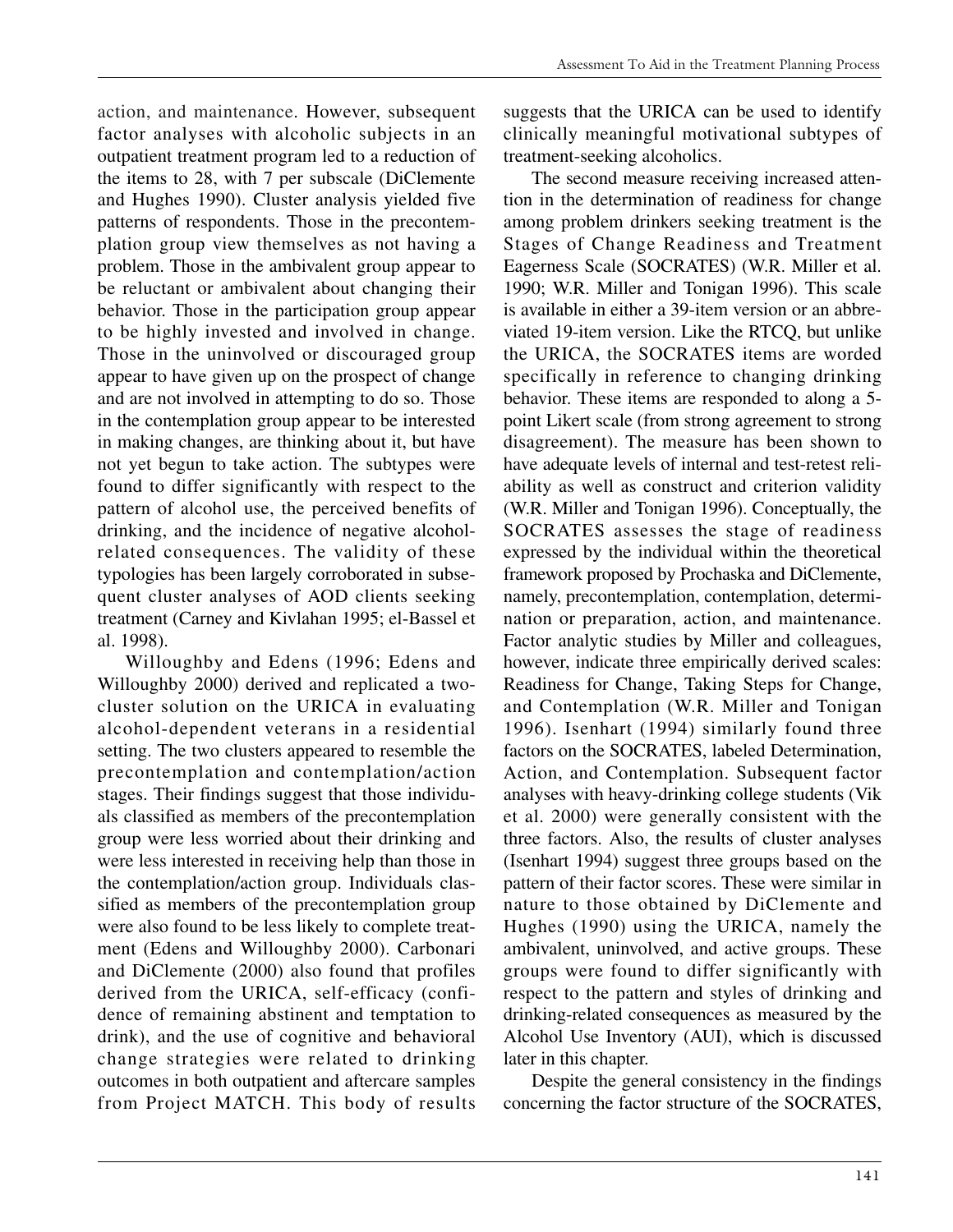Maisto and colleagues (1999) found only two principal factors among a sample of "at risk" drinkers recruited from primary care medical clinics: a *problem recognition* factor and a *taking action*  factor. The first factor was based on a scale that appeared to measure reliably the perceived degree of severity of an existing alcohol problem (nine items, Cronbach alpha  $= 0.91$ ) using items from Miller and Tonigan's Ambivalence and Recognition scales; the second factor was based on a scale composed of items that focus on taking action to change or to maintain changes that have already been made (six items, Cronbach alpha = 0.89). These two factors also were found through confirmatory factor analysis to best fit the SOCRATES data when compared with the threefactor solution derived by Miller and Tonigan (1996). At the initial assessment the problem recognition factor was most highly correlated with measures of alcohol problems and symptoms of dependence (e.g., Alcohol Dependence Scale, Alcohol Use Disorders Identification Test, Drinker Inventory of Consequences, Short Michigan Alcoholism Screening Test [SMAST; see the discussion later in this chapter]); while also significantly correlated with these measures, the magnitude of the relationships was considerably lower for the taking action factor. It was also found that the problem recognition factor at baseline significantly predicted the number of drinks, drinks per drinking day, number of heavy-drinking days, and number of negative consequences at a 6-month followup, even after age, gender, race, severity of dependence, baseline measures of each of the outcome criterion variables, and the two SOCRATES baseline factor scores were taken into account. In each case, higher scores on the problem recognition factor were associated with heavier drinking and more negative consequences. The taking action factor at baseline, however, did predict these outcome measures.

Carey and colleagues (2001) found significant correlations between the ADCQ subscales and subscales from the SOCRATES among psychiatric patients. The taking steps factor was negatively associated with the perceived costs of quitting  $(-0.28)$  and positively  $(0.64)$  with the anticipated benefits of quitting. The problem recognition factor from the SOCRATES was positively related (0.70) to the anticipated benefits of quitting. The taking steps factor was also found to be negatively related to the perceived benefits of drinking/substance use (–0.45) and positively related to the perceived negative consequences of drinking/use (0.47).

Although the stages of change model has been critiqued on methodological and conceptual grounds (e.g., Sutton 1996; Whitehead 1997; Joseph et al. 1999), the assessed stage of a client's readiness to change has direct implications for the development of initial interventions meant to enhance the likelihood of the client engaging in and complying with treatment (Annis et al. 1996; Sutton 1996; Connors et al. 2001). Carey and colleagues (1999) provided a thorough review of a number of measures of readiness to change among substance abusers and some comparative information that may help the clinician choose which of these measures to use. The approach taken by the clinician in attempting to accomplish this task will differ depending on the client's stage of readiness to change (Prochaska and DiClemente 1986; Prochaska et al. 1992; Connors et al. 2001). For example, a client who is in the early stages of the behavior change process, in which he or she is contemplating change and moving toward making a commitment and taking action, will likely benefit most from approaches that increase one's information and awareness about oneself and the nature of the problem, lead to self-assessment about how one feels and thinks about oneself in light of a problem, increase one's belief in the ability to change, and reaffirm one's commitment to take active steps to change (Prochaska et al. 1992; Horvath 1993).

In addition to being consistent with "practice wisdom" and theoretical approaches to change, the proposed focus on such awareness-raising factors for those in the precontemplation and contemplation phases is also consistent with evidence from individuals who had resolved an alcohol problem on their own without the aid of formal treatment. L.C. Sobell and colleagues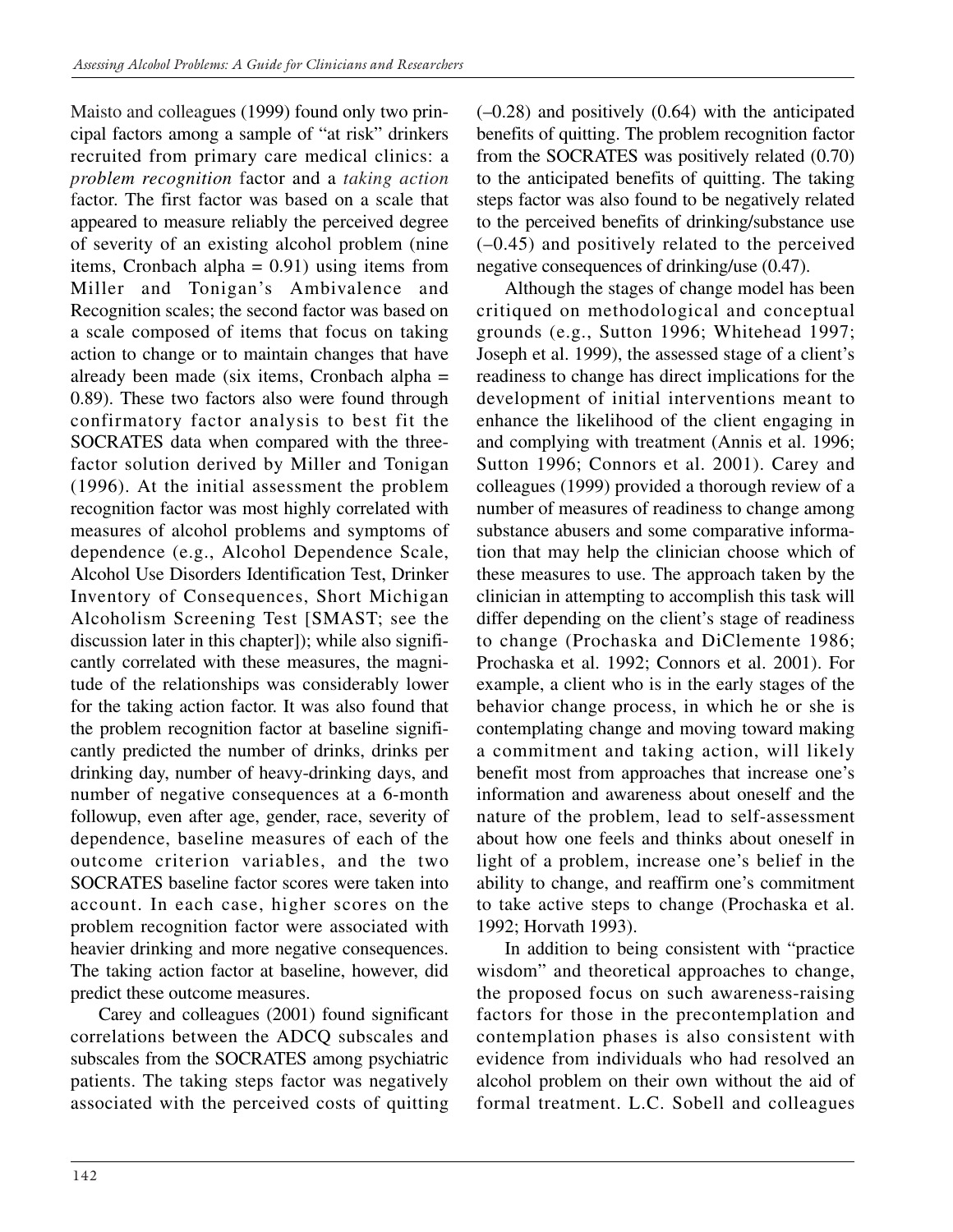(1993) found that over half of the recoveries of such individuals could be characterized by a cognitive evaluation of the pros and cons of continued drinking.

For some individuals, the events that led them to contemplate the need for change or to take steps to seek help may be sufficient for them to stop drinking or modify their alcohol use patterns without more formal treatment (L.C. Sobell et al. 1993; Marlatt et al. 1997; Donovan and Rosengren 1999; Tucker and King 1999). For others, brief interventions based on a comprehensive assessment of their addictive behaviors and related life areas, the provision of feedback and advice to the client, and a focus on increasing motivation for change have been found to increase the likelihood of clients following through on referrals to seek and enter treatment (e.g., Heather 1989; W.R. Miller 1989*a*; Bien et al. 1993; Wilk et al. 1997).

In a review of measures of readiness to change, Carey and colleagues (1999) indicated that despite their common theoretical background, their high popularity among clinicians, and their heuristic value in working with clients, each measure has psychometric limitations of one sort or another. Because of this they caution that these scales should be viewed as experimental in nature and should not be used in isolation to make important clinical decisions.

## **ALCOHOL-RELATED EXPECTANCIES AND SELF-EFFICACY**

Clinicians and clinical researchers have increasingly focused on the role of cognitive factors in decisions to drink and in drinkers' responses to alcohol (Oei and Jones 1986; Young and Oei 1993; Oei and Baldwin 1994; Oei and Burrow 2000; B.T. Jones et al. 2001). Two broad categories of such cognitive factors having implications for the development and maintenance of drinking problems and for potential relapse following treatment are (1) the individual's expectations about drinking and the anticipated effects

of alcohol and (2) the individual's expectations about one's ability to cope adequately with problems (self-efficacy expectations). These categories and related instruments are discussed in the following sections.

## **Alcohol-Related Expectancy Measures and Reasons for Drinking**

Alcohol-related expectancies typically refer to the beliefs or cognitive representations held by the individual concerning the anticipated effects or outcomes expected to occur after consuming alcohol. These expectancies are shaped by an individual's past direct or indirect experience with alcohol and drinking behavior (Connors and Maisto 1988*a*). To the extent that these representations are activated and accessible to the individual in drinking-related situations, they are hypothesized to determine the anticipated outcomes in using alcohol and to mediate subsequent drinking behavior (Rather and Goldman 1994; Stacy et al. 1994; Palfai and Wood 2001).

It is often presumed that individuals drink in order to achieve or enhance the emotional or behavioral outcomes that they expect; thus, these expectancies are often viewed as being reflective of the individual's possible "reasons for drinking" (Cronin 1997; Galen et al. 2001). Individuals differ with respect to both their experiences with alcohol and drinking and with the resultant beliefs and expectations they hold about alcohol's anticipated effects. To the extent that individuals are found to hold expectancies that serve a functional role in maintaining problematic drinking behavior, they may be assigned to treatment strategies designed to challenge or modify their beliefs about alcohol's effects on mood and behavior and to substitute more adaptive or realistic expectations, with the prediction that decreases in positive expectancies associated with alcohol would be associated with a decrease in drinking behavior (Oei and Jones 1986; S.A. Brown et al. 1988; Connors and Maisto 1988*a*; Connors et al. 1992; Darkes and Goldman 1993; Oei and Baldwin 1994; Darkes and Goldman 1998).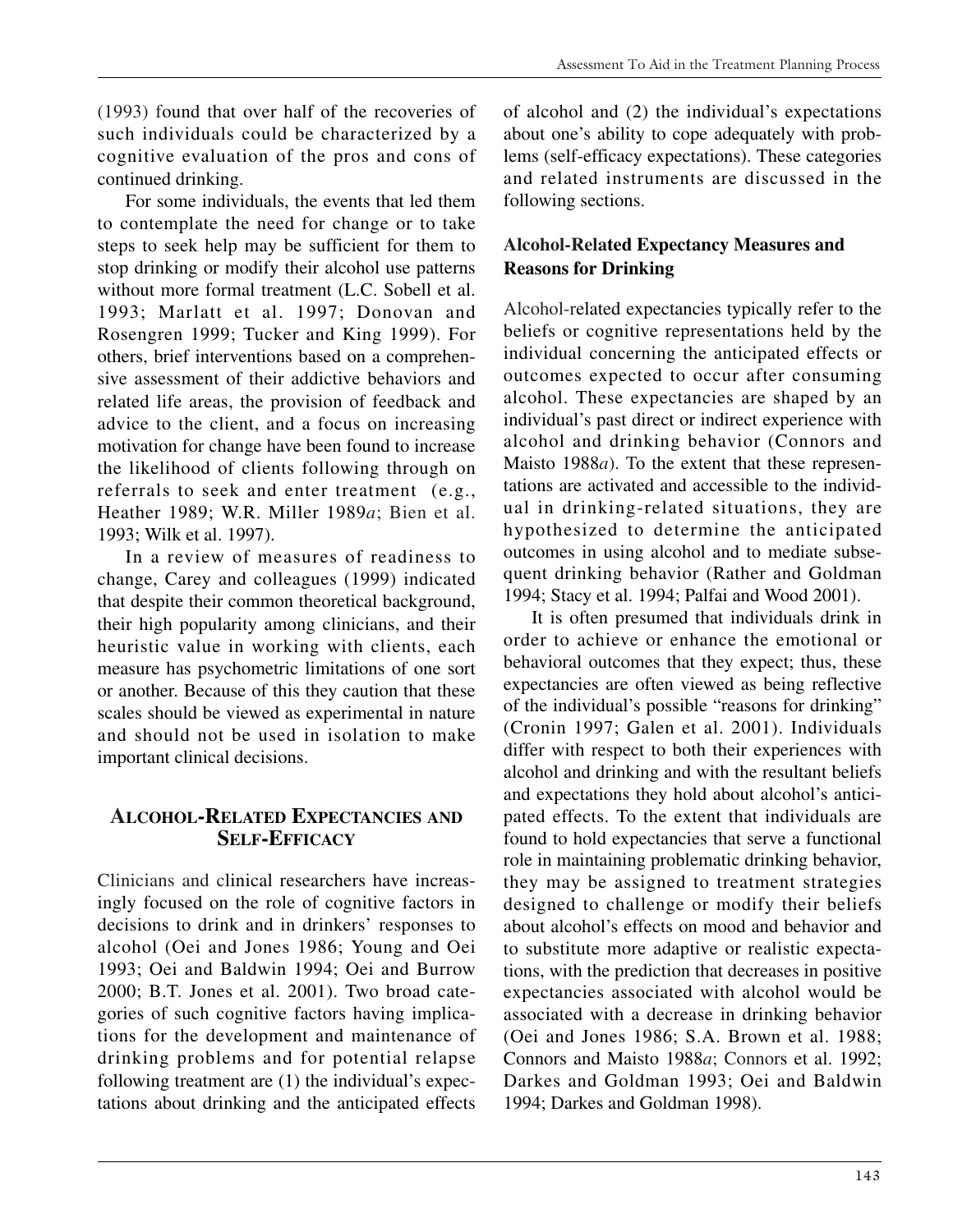A number of measures of alcohol-related beliefs and expectancies have been developed and are available to help the clinician determine the nature, strength, and valence of these beliefs. The Alcohol Expectancy Questionnaire (AEQ) (S.A. Brown et al. 1980, 1987*a*) continues to be the most widely used alcohol expectancy measure in both research and clinical settings. The AEQ is a 90 item self-report form, presented with a forced choice (i.e., agree/disagree) response format that assesses a diverse array of anticipated experiences associated with alcohol use. It was developed empirically by refining a larger pool of verbatim statements of adult men and women ages 15–60 years, with diverse ethnic backgrounds and drinking histories (from nondrinkers to chronic alcoholics). The adult version is designed to assess the domain of alcohol reinforcement expectancies and consists of six factor-analytically derived subscales: positive global changes in experience, sexual enhancement, social and physical pleasure, social assertiveness, relaxation/tension reduction, and arousal/interpersonal power. The scale has been shown to have a high level of internal consistency, test-retest reliability, and concurrent validity.

A recent factor analytic study identified a number of meaningful dimensions derived from the AEQ (Vik et al. 1999). The authors suggested that the AEQ content could be considered to fall along two dimensions, namely the valence of the anticipated alcohol-related effects (positive/negative) and the degree of personal versus more social context of the expected outcomes. The authors described four resultant hypothetical factors: social enhancement, social coping, personal enhancement, and personal coping. The results of a confirmatory factor analysis supported the presence of the hypothesized four factors. These factors were found to have a high degree of concurrent, convergent, and discriminant validity.

The AEQ has been evaluated in clinical and nonclinical populations. As an example in a nonclinical sample, Williams and Ricciardelli (1996) found that scores on the AEQ were related to alcohol dependence symptoms among heavydrinking young adults. More specifically, high scores among young men on the social assertiveness, sexual enhancement, and arousal/interpersonal power scales were predictive of higher symptoms of loss of control over drinking. The pattern of findings among females was much more complex. With respect to clinical populations, the AEQ total score and subscale scores have been found to differentiate alcoholic from nonalcoholic respondents and to be predictive of current and future drinking practices, persistence and participation in treatment, and relapse following treatment (S.A. Brown 1985*a*, 1985*b*; S.A. Brown et al. 1987*a*).

Despite the systematization brought to the assessment of alcohol expectancies by the AEQ, investigators and clinicians have noted a number of theoretical and practical limitations in its utility. These include its reliance on a forcedchoice response format that does not allow determination of the strength of the expectancies; a confounding of global or general beliefs with personal ones; its focus on positive outcome expectancies without assessing expectancies concerning anticipated negative outcomes; its restriction to a single "dose" or level of alcohol in the instruction set to reference expectancies (e.g., a "few drinks"), thus precluding examination of variation in expectancies over different dose levels; and the lack of a measure of frequency of occurrence or personal importance associated with each of the expectancies (e.g., Southwick et al. 1981; Leigh 1989*a*, 1989*b*, 1989*c*; Collins et al. 1990; Oei et al. 1990; Adams and McNeil 1991; Leigh and Stacy 1991; Connors et al. 1992; Leigh and Stacy 1993). These concerns have led to the development of a number of subsequent expectancy measures, each of which attempts to address one or more of the noted limitations.

The Alcohol Effects Questionnaire-Self (AEQ-S) (Rohsenow 1983), a revision and extension of the AEQ, was developed as a brief method of assessing both the positive and negative effects people expect alcohol to have on them. It was intended to have several advantages over the earlier AEQ. It is briefer (40 true/false items); it assesses undesirable effects of alcohol (impairment and irresponsibility)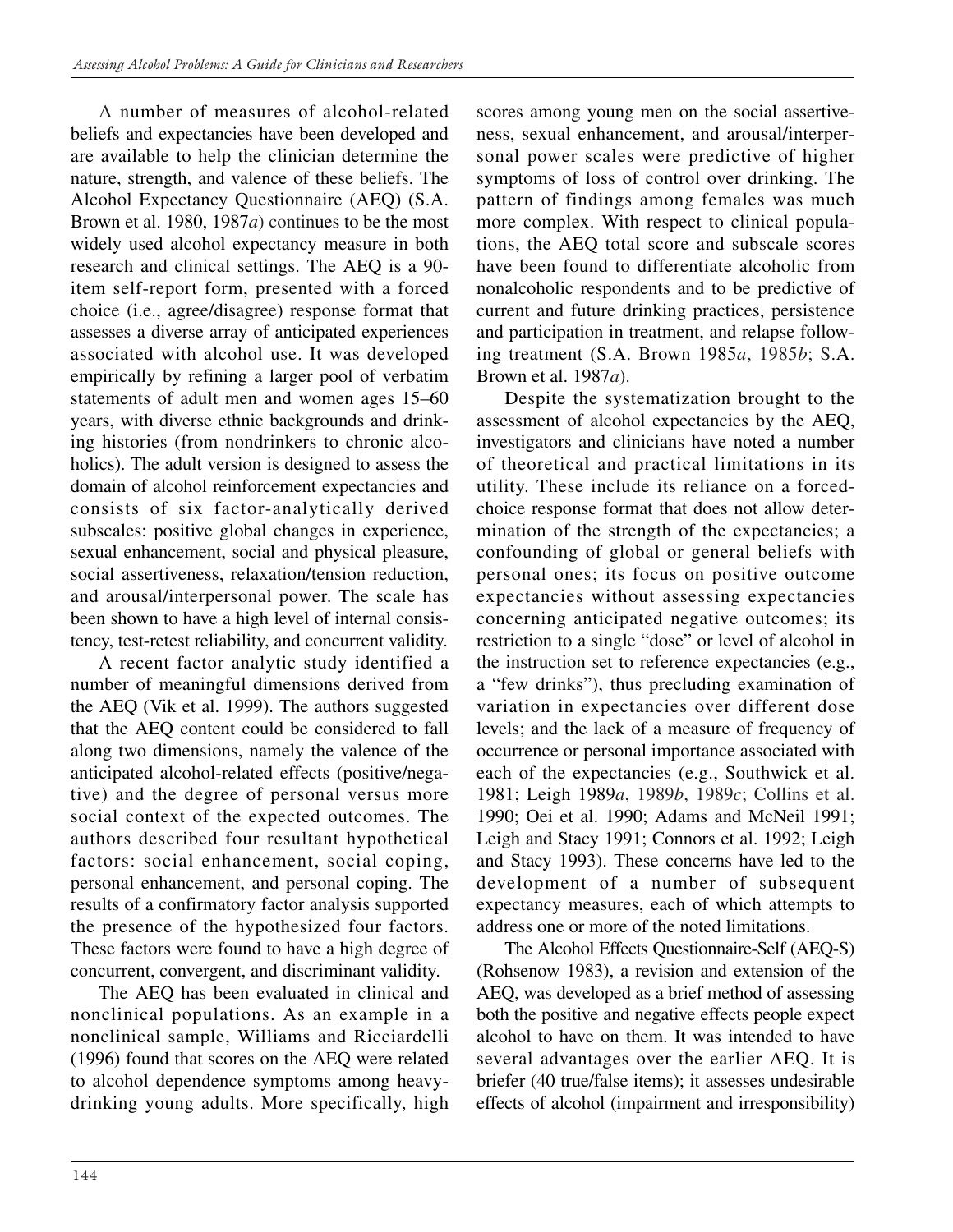as well as positive reinforcing effects; and it assesses only personal beliefs (beliefs about the effects of alcohol on the individual) rather than mixing personal beliefs with general beliefs (beliefs about the effects of alcohol on people in general). The AEQ-S was developed by taking the 5 items that loaded most highly on the six factors of AEQ, adding 2 items assessing verbal aggression and deleting from the arousal/interpersonal power scale 1 item that had loaded on two factors, and adding 5 items assessing cognitive and physical impairment and 4 items assessing carelessness or lack of concern about consequences. All items were then reworded to reflect personal beliefs. The AEQ-S consists of eight rational scales: Global Positive, Social and Physical Pleasure, Sexual Enhancement, Power and Aggression, Social Expressiveness, Relaxation and Tension Reduction, Cognitive and Physical Impairment, and Careless Unconcern. Internal consistency indices across subscales ranged from 0.49 to 0.74 for college student drinkers and from 0.37 to 0.85 among alcoholics in treatment. Factor analysis of the AEQ-S on college students (Rohsenow 1983) largely supported the first six rationally derived factors and combined the two negative scales into one factor. The AEQ-S has been used largely as a research instrument to explain or predict behaviors or responses of individuals in other areas, such as aggression after drinking (Rohsenow and Bachorowski 1984) and cue reactivity (Rohsenow et al. 1992).

George and colleagues (1995) modified and extended the AEQ-S in an attempt to maintain the benefits of this instrument (e.g., brevity and negative expectancies) while shifting the response format to a 6-point rating scale (from strongly agree to strongly disagree) to allow information about strength of endorsement. This measure is called the AEQ-3 (i.e., third revision of the Alcohol Expectancy Questionnaire). The structure derived from confirmatory factor analysis of the AEQ-3 was found to be relatively consistent with that proposed by Rohsenow (1983) and was relatively invariant across gender and ethnic groups.

It appears that neither the AEQ-S nor the AEQ-3 has been used in clinical applications to date,

and neither appears to have been used in recent research.

Another measure of expectancies is the Drinking Expectancy Questionnaire (DEQ) (Young and Knight 1989; Young et al. 1991*a*). It also attempts to improve on the AEQ by phrasing items consistently in the first person, measuring both positive and negative expectancies, and balancing the valence of items selected for the questionnaire by providing a multiple-response format (Young and Knight 1989). The DEQ consists of 43 items developed using both community and clinical populations. Each item is rated on a 5-point rating scale from strongly disagree to strongly agree. Five subscales, derived from factor analysis, relate to specific alcohol expectancies of assertion, affective change, sexual enhancement, cognitive change, and tension reduction. A sixth factor, dependence, is more general and relates to perceived level of alcohol involvement. Analyses suggest that the alcohol-related beliefs assessed by the DEQ are relatively stable and traitlike, being relatively unaffected by drinking (Young et al. 1989). The total score and the subscale scores of the DEQ have been found to correlate with measures of frequency of drinking, but not quantity consumed, in a community sample (N. Lee and Oei 1993*a*). As an example, those who expected greater negative affective states when drinking reported that they drank both their usual and maximum amounts of alcohol less often.

The Alcohol Beliefs Scale (ABS) (Connors et al. 1987; Connors and Maisto 1988*b*; Connors et al. 1992) is a two-part, 48-item questionnaire. It attempts to incorporate information concerning strength of endorsement, dose-related changes in the anticipated effects of alcohol, and the perceived utility of alcohol in inducing a number of emotions or behaviors. On part A of the scale (26 items), subjects indicate the extent to which each of three different amounts of alcohol (one to three standard drinks, four to six standard drinks, and "when drunk") increases or decreases behaviors and feelings such as judgment, problem solving, depression, aggression, stress, and group interaction. The ratings are made on an 11-point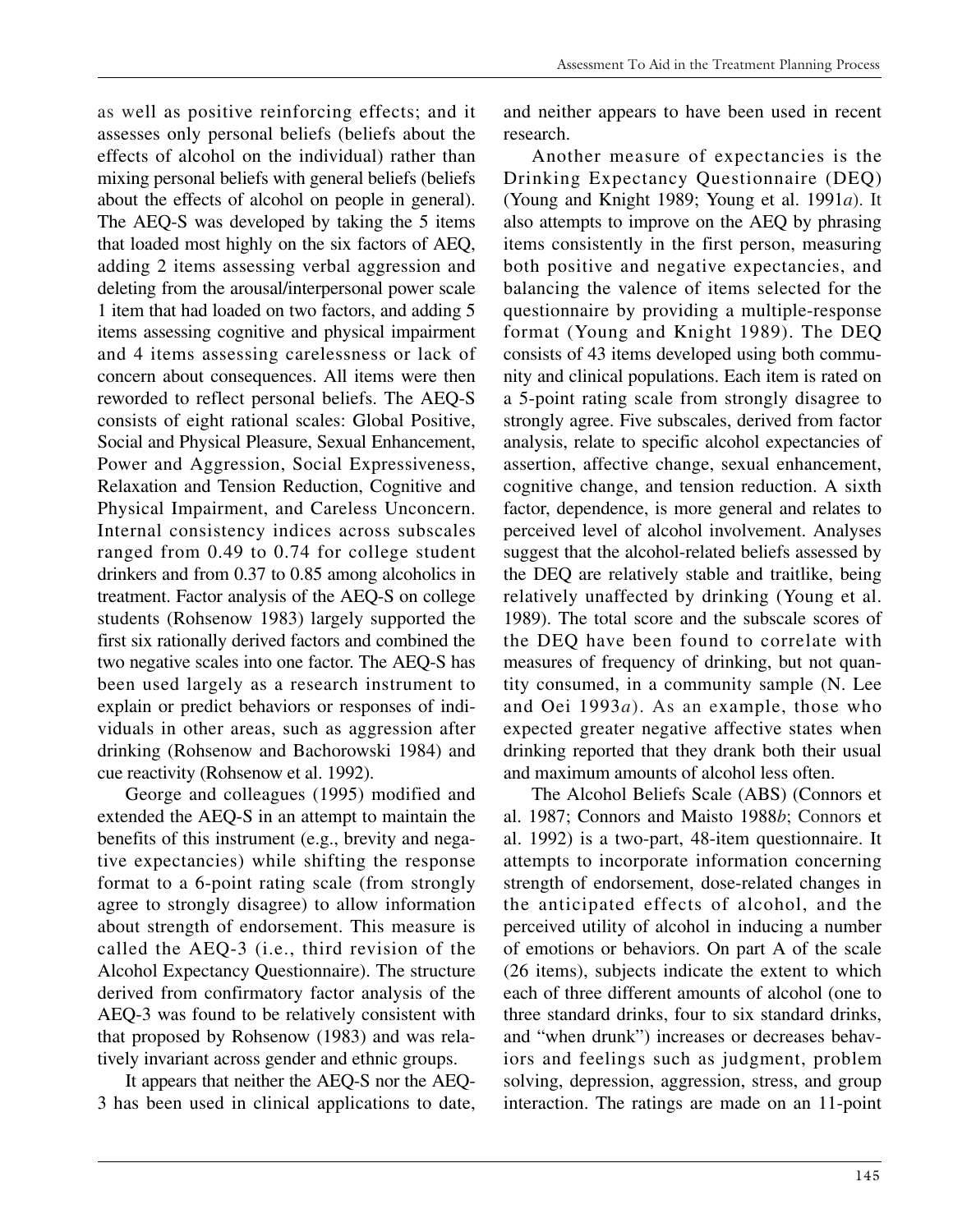scale ranging from a "strong decrease in behavior or feeling" to a "strong increase in behavior or feeling"; a rating of zero is used to indicate no change in the behavior or feeling as a result of drinking. Four domains have been derived from the items contained in part A: control issues, sensations, capability issues, and social issues. On part B of the scale (22 items), drinkers rate how useful the consumption of each of the three doses of alcohol would be for a variety of reasons (e.g., to relax, to become more popular, to become uninhibited, to relieve depression, and to forget worries). These estimates are also made on an 11 point scale ranging from "not at all useful" to "very useful." The factors derived from part B have been labeled as useful in feeling better, useful for being in charge, and useful for alleviating aversive states.

Results suggest that alcoholics differ from problem drinkers and non-problem drinkers with respect to the expected effects of alcohol and its anticipated utility. In general, alcoholics anticipated less impairment on the control and capability factors. A dose-response relationship was noted, with all drinkers expecting increased impairment with increasing doses. An interaction between drinker group and dose was found on a number of subscales of part B, suggesting differences in the perceived utility to induce moods and behaviors as a function of severity of drinking problem and amount consumed. As an example, higher doses of alcohol were perceived as increasingly useful in reducing emotional distress, with the magnitude of the increases in this perceived utility being greatest for alcoholics. There also appears to be an interaction with respect to perceived effects and utility across doses as a function of gender and ethnicity (Connors et al. 1988).

Fromme, Stroot, and Kaplan (1993) developed the Comprehensive Effects of Alcohol (CEOA) scale. The scale was developed initially through exploratory factor analysis. This process identified four positive expectancy factors, consisting of 22 items: sociability, tension reduction, "liquid courage," and sexuality. Three negative expectancy factors were also derived, consisting of 19 items: cognitive and behavioral impairment, risk and aggression, and self-perception. All items focus on discrete rather than global effects of alcohol and all are worded to focus on the person's own expectations rather than those of people in general. The scale has two parts. In the first part, the individual indicates the level of agreement with the expectancy statement on a 4 point scale from "disagree" to "agree." In the second part, the individual is asked to provide a subjective evaluation of the expected effects on a 5-point scale from "bad" through "neutral" to "good." The latter scale was developed because there is considerable individual difference in the perceived desirability of a given effect of alcohol, and as such it is preferable to assess the person's evaluation rather than make inferences about it. Individuals are also asked to estimate the number of standard drinks that they would need to consume to experience each of the anticipated effects. The CEOA scale was demonstrated to have adequate levels of internal consistency, temporal stability, and construct validity. The positive and negative expectancy and evaluation scale scores were also related to measures of quantity and frequency of drinking and weekly alcohol consumption among college students.

Guarna and Rosenberg (2000) explored the situational specificity of expectancies measured by the CEOA scale. Driving under the influence (DUI) offenders were asked to complete the scale under a number of different response sets. They were asked to respond as if they had consumed either small or large amounts of alcohol, beer, wine, mixed drinks, or straight liquor. Respondents' expectancies were found to vary across both the quantity and the beverage categories. The greatest number of negative expectancies was associated with drinking straight liquor, with the highest level of positive expectancies associated with drinking beer. Of interest, consuming a large amount of alcohol was associated with both more positive and more negative expectancies than drinking small amounts.

Leigh (Critchlow 1987; Leigh 1987, 1989*b*, 1989*c*) developed the Effects of Drinking Alcohol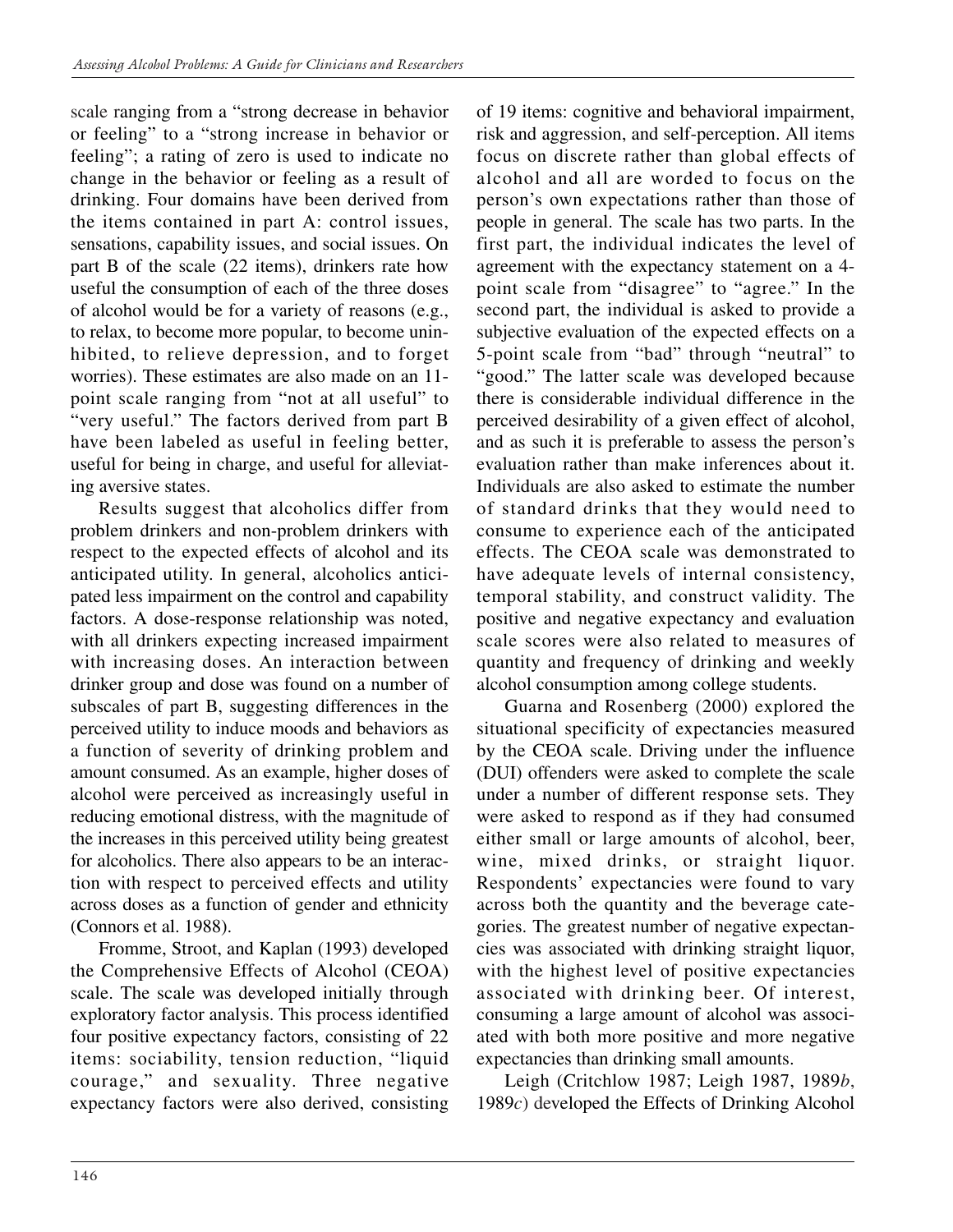(EDA) scale as a measure of both expectations about the consequences of drinking and subjective evaluations of the relative desirability of these consequences as part of a utility analysis of drinking behavior. The utility of a behavior is viewed as a function of the perceived probability of its occurrence and the desirability of the anticipated consequences if the behavior does occur. This general principle guided the development of this questionnaire, which lists 20 possible effects of alcohol, both positive and negative. Individuals are asked to rate the probability of experiencing each of the effects on a 5-point rating scale from "very unlikely" to "very likely." They are instructed to use as a reference for their ratings the consumption of enough alcohol to "be under the influence." Individuals are also asked to evaluate each effect based on their personal experience along a 5-point scale from "very good" to "very bad." Utility scores have been found to be positively related to drinking; this appears to be particularly due to the increased expectations of positive consequences of drinking and more positive evaluation of all consequences by heavier drinkers (Critchlow 1987; Leigh 1987). Also, individuals tend to believe that alcohol effects, particularly for socially undesirable behaviors, are more likely to happen to others than to themselves (Leigh 1987). The EDA scale has been found to be comparable to the AEQ in its ability to predict drinking behavior among college students (Leigh 1989*a*). The EDA scale has recently served as one of the criterion measures used to determine the convergent and divergent validity of the newly derived fourfactor subscales of the AEQ (Vik et al. 1999).

Leigh and Stacy (1993) subsequently developed another measure of expectancies through a series of factor and structural equation analytic techniques. The resultant untitled 34-item scale consists of two broad categories of positive and negative alcohol effects. The positive effects category has four subscales: social facilitation, fun, sexual enhancement, and tension reduction/negative reinforcement. The negative effects category also has four subscales: social, emotional, physical, and cognitive/performance. Using a 5-point

scale from "no chance/very unlikely" to "certain to happen," individuals are asked to rate the likelihood that each of the consequences would happen to them if they drank. The structural equation modeling suggested that although negative expectancy was significantly related to alcohol use, positive expectancy was a stronger predictor of drinking behavior, and as such may represent a more powerful motivator of drinking.

One of the expectancy measures that has been used the most over the recent past is the Negative Alcohol Expectancy Questionnaire (NAEQ) (B.T. Jones and McMahon 1992, 1993; McMahon and Jones 1993*a*, 1993*b*). Unlike the AEQ, which focused exclusively on anticipated positive effects of alcohol, the NAEQ assesses the extent to which an individual expects negative consequences to occur if he or she were to drink. There is no specification in the instruction set to indicate the amount of alcohol that is to serve as a reference for judging the likely occurrence of these negative consequences. The expected negative consequences may serve as a behavioral deterrent and represent motivation to stop or restrain drinking (rather than motivation to drink, as expected positive consequences might measure) (McMahon and Jones 1993*b*). The potential negative consequences are measured over three consecutive time contexts: on the same day as the drinking, the next day following drinking, and continued drinking at the current level over a prolonged period. Each item consists of a statement about a negative consequence of drinking alcohol that could conceivably occur; responses are measured in terms of how likely each consequence would be expected to occur, on a 5-point scale from "highly unlikely" to "highly likely." The standard NAEQ has a total of 60 items; a short version (22 items) is also available. Five subscales have been developed. The first three correspond to the three timeframes (same day, next day, and long term); proximal (same day) and distal (next day + long term) subscales are also included.

In a study comparing the NAEQ and the AEQ assessed at intake to a nonresidential alcohol treatment program, the NAEQ was found to predict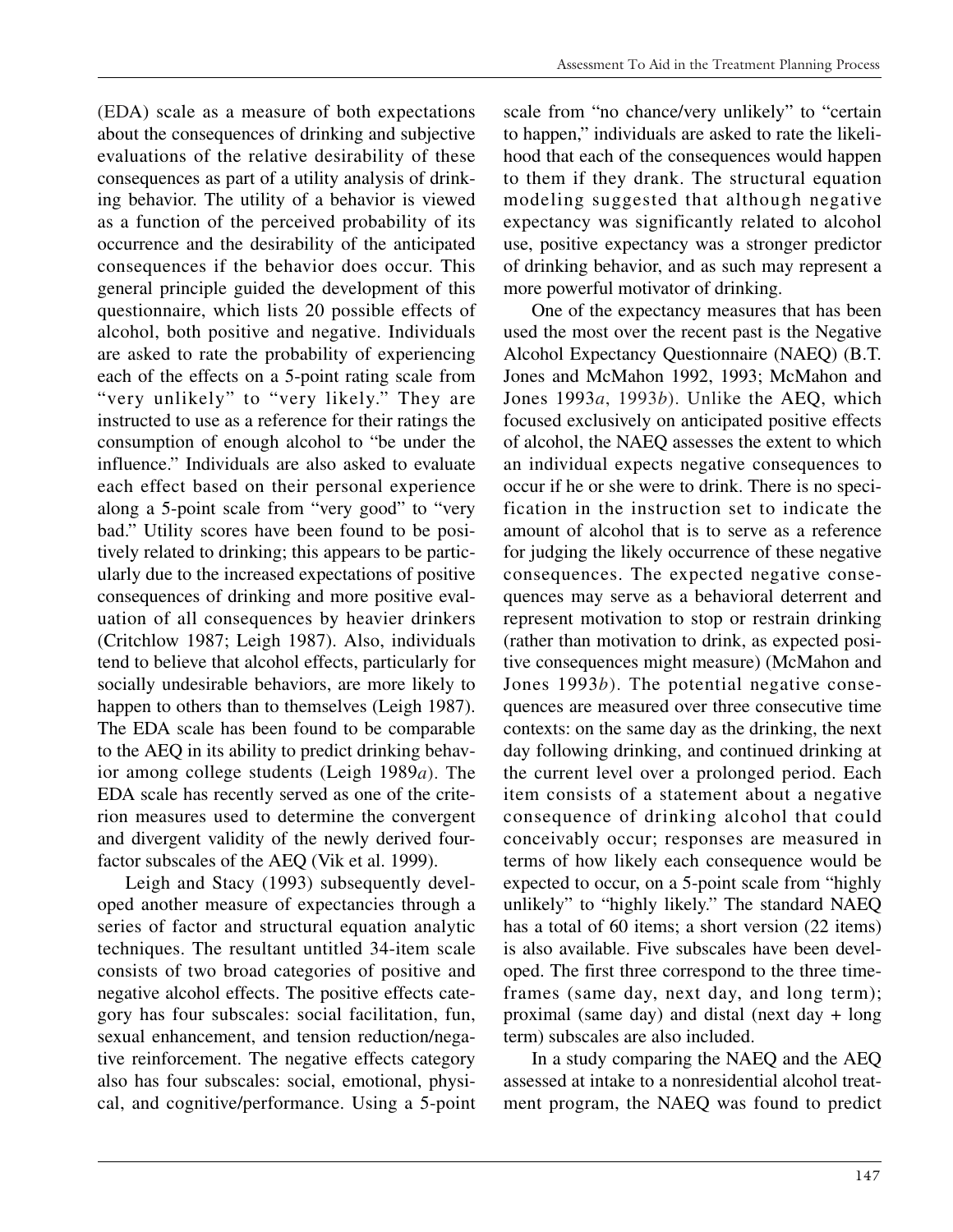time to first drink following treatment; positive expectancies, as measured by the AEQ, were not predictive (B.T. Jones and McMahon 1994*a*). The total score of the NAEQ was predictive of alcohol consumption at a 3-month followup; the total score of the AEQ was not predictive (B.T. Jones and McMahon 1994*b*). However, the positive global changes subscale of the AEQ was found to be positively related to posttreatment drinking, while the distal subscale of the NAEQ (reflecting expected negative consequences with continued long-term drinking) was negatively related to posttreatment drinking.

These results reflect the differential motivational factors represented by positive and negative expectancies in relationship to drinking behavior (McMahon and Jones 1993*c*). N.K. Lee and colleagues (1999), in a general community sample, found that negative expectancies were most prominently associated with the frequency of drinking and positive expectancies were associated primarily with the quantity of alcohol consumed. Also, both the NAEQ and the RTCQ were found to predict time to first drink following treatment. However, the RTCQ and NAEQ were uncorrelated, suggesting that they measure different aspects of client motivation (McMahon and Jones 1996).

Devine and Rosenberg (2000) evaluated the relative contribution of both negative expectancies, measured by the NAEQ, and positive expectancies, measured by the AEQ, on selfreported alcohol use among DUI offenders. Baseline measures of expectancies were related to the self-reported number of drinking days at a 3 month followup assessment. They also looked at subgroups that were defined by being either high or low on the two expectancy measures. What was of note was that those in the low positive/high negative group drank considerably less frequently than those in the high positive/high negative group. The authors suggest that the apparent inhibition of drinking previously found associated with high levels of negative expectancies may be lessened when the person also has high levels of positive expectancies.

Clearly, there is a wide variety of measures of alcohol-related expectancies from which to choose, many with a number of features in common as well as common variance in assessing aspects of the expectancy domain (Leigh 1989*b*; B.T. Jones et al. 2001). From a clinical perspective, an important limitation of many of the scales is that they have been used more with college students and/or general population samples than with alcoholics in treatment. The decision of which of these scales to use in a clinical or research setting should thus be guided by the empirically determined or hypothesized relationship between a particular measure of beliefs and the prediction of specific drinking behaviors or treatment outcomes. The evolution of the available expectancy scales, however, suggests that it is important to consider both positive and negative consequences, to ask about both the likelihood of occurrence of these consequences and the subjective appraisal of the relative desirability of each if it does occur, and to assess changes in these expectancies as a function of differing levels of alcohol intake.

Leigh and Stacy (1994) suggested that there may be an important artifact involved in the many alcohol expectancy scales that have been developed to date. That is, by providing the individual with a structured questionnaire that provides a listing of a number of possible consequences, the individual's responses are likely to be cued. As such, these responses actually may not be representative of those expected effects that are the most salient for the person. They suggest and demonstrate the potential benefit of eliciting expectancy responses from an open-ended questionnaire. Individuals were asked to "list all the good or pleasant things that might happen to you as a result of drinking alcohol." A similar method was used to elicit a listing of bad or unpleasant outcomes. Although the resultant categories of responses appear consistent with those obtained using more structured questionnaires, the percentage of responses in each category differed considerably across subgroups of drinkers. Thus, it may be important to consider the benefits derived from both the more structured questionnaire and the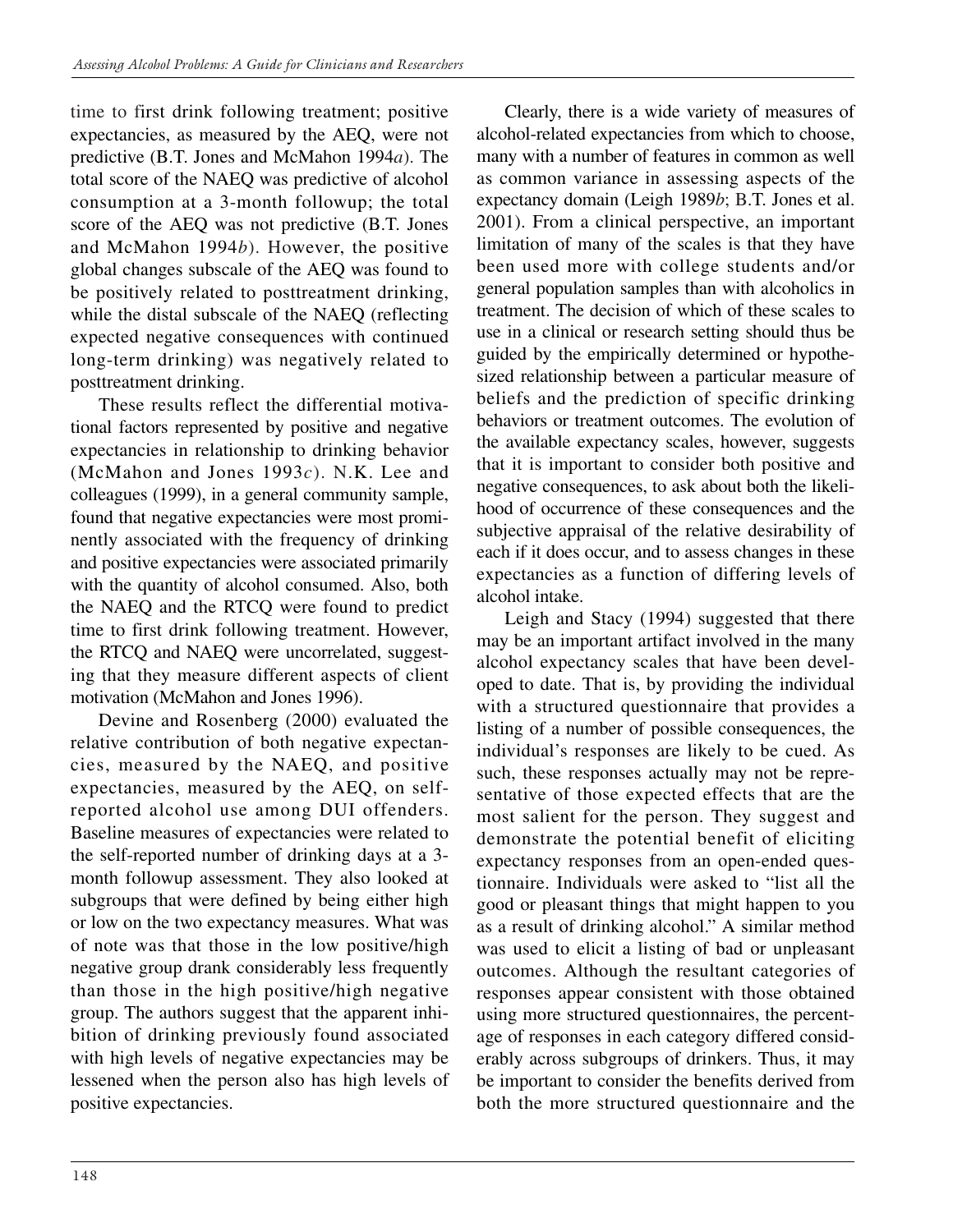more open-ended approaches in attempting to assess both a broad range of and more personally salient alcohol-related expectancies.

Cox and Klinger (1988) proposed a motivational model of drinking behavior that has led to the development of an assessment of individuals' expectancies in relationship to a number of treatmentrelevant goals using a mixed ideographic and nomothetic method (Klinger 1987). People who drink alcohol excessively are assumed to do so because drinking serves some function in their lives (Cox and Klinger 1988, 1990). Although a wide range of biological, psychological, and social factors may influence drinking, the final common pathway to alcohol use is motivational in nature. An individual is assumed to choose to take a drink or not based on the belief that the anticipated positive affective consequences of drinking outweigh those of not drinking. An important factor in this balance is the individual's current incentives. To the extent that individuals do not have other nonalcohol-related sources of satisfaction, are not making progress toward reaching positive goals, or are burdened by a number of negative life activities, the greater the likelihood of expecting that alcohol will counteract negative emotions and lead to or enhance positive emotions.

This motivational model of drinking provides the framework within which the Motivational Structure Questionnaire (MSQ) **(**Klinger and Cox 1985, 1986) was developed. The MSQ identifies those maladaptive motivational patterns that underlie the consumption of alcohol by problem drinkers. It is a self-administered semi-structured questionnaire that requires approximately 2–3 hours to complete; a briefer version is also available, requiring about 1 hour to complete (Cox et al. 1991*a*). Individuals are asked to identify their current concerns in major life areas such as their interests, activities that they are engaged in, problems, general and specific concerns, goals, joys, disappointments, hopes, and fears. They then are asked to make judgments about the pursuit of goals associated with each area of concern along dimensions that will reveal the structure of their motivation. These judgments include factors such as the

degree of commitment to pursuing each goal; the amount of positive affect expected by achieving a particular goal and the amount of negative affect associated with not attaining it; the perceived probability of success and time urgency associated with pursuing a goal; and the perceived impact of continued alcohol use on attaining the goal. A computer program scores the MSQ and generates quantitative indices that include the value, perceived accessibility, and imminence of the alcoholic's goals; the pattern of commitment to these goals; and the nature of the individual's desires and roles regarding them (Cox et al. 1991*b*). A motivational profile is then derived to depict the significant features of the individual's motivational structure and to identify problematic motivational patterns. Thus, the MSQ can be used at the beginning of treatment to identify and specify patients' motivational problems and their impact on the motivation to drink alcohol. The information derived from the MSQ can also provide the basis for initiating Systematic Motivational Counseling (Cox et al. 1991*b*), an approach developed to facilitate changing drinkers' maladaptive motivational patterns. A detailed manual to guide the counseling technique is available (Cox et al. 1993).

Recently Cox and colleagues (2000) explored the relationship between the MSQ and a measure of readiness to change in a group of alcoholics entering inpatient treatment. Factor analysis derived two factors on the MSQ, adaptive motivation and maladaptive motivation. The nature of patients' motivational structure was related to readiness to change. High scores on the adaptive motivation factor, reflecting a commitment to pursue goals having emotionally satisfying outcomes, were positively related to determination to change and negatively related to denial of one's alcohol problem.

#### **Drinking Relapse Risk and Self-Efficacy**

A second major cognitive factor to be incorporated into the assessment of alcohol abusers is that of self-efficacy (DiClemente 1986; Wilson 1987*a*, 1987*b*). While this construct plays a prominent role in cognitive-behavioral models of problem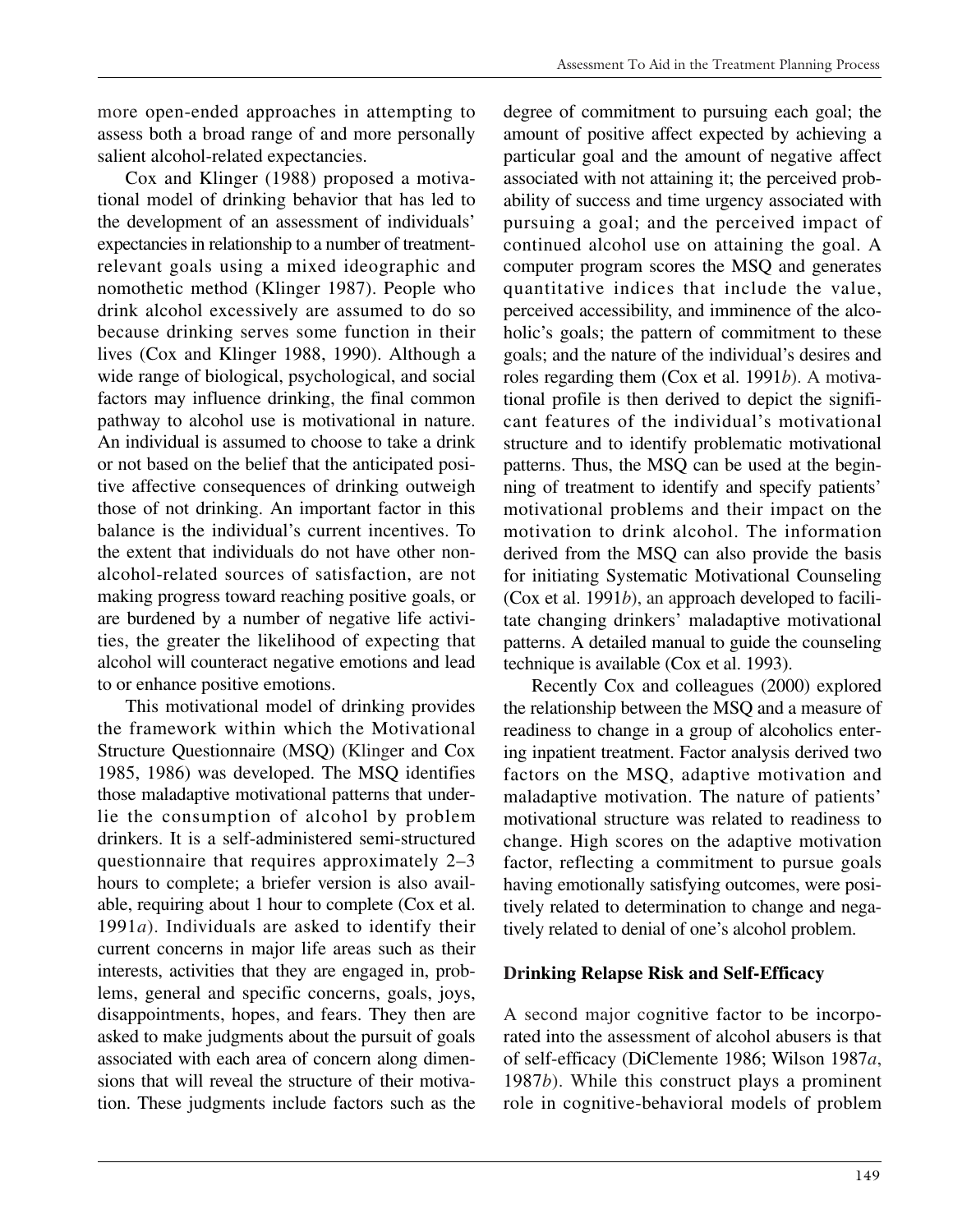drinking, considerably less research attention has been focused on its assessment and its relationship to drinking behavior than has been given to alcohol-related outcome expectancies (Young et al. 1991*b*; Oei and Baldwin 1994). The concept of self-efficacy, originally developed by Bandura (1977, 1986), has been adapted and expanded to be applied in the area of addictive behaviors (Rollnick and Heather 1982; Baer and Lichtenstein 1988). Within the context of alcohol problems, this construct has been defined in terms of the beliefs that individuals hold or their level of confidence concerning their ability to resist engaging in drinking behavior (Young et al. 1991*b*; Oei and Baldwin 1994). The adaptation of the self-efficacy construct to the addictions has also led to modifications in its assessment (Young et al. 1991*b*). Strength of self-efficacy is typically defined as the mean self-efficacy ratings across situations, and generality of self-efficacy is usually estimated as the variability of these ratings across situations. Additionally, Sitharthan and Kavanagh (1991) recommended a measure of the level of self-efficacy, defined as the number of situations in which the individual had the maximum rating of confidence about not drinking.

The cognitive-behavioral model of relapse developed by Marlatt and colleagues (Marlatt and Gordon 1980, 1985) has served as a heuristic framework to guide the development of measures of self-efficacy in substance abuse. Although there have been challenges to the reliability and validity of Marlatt's original taxonomy of relapse precipitants (Marlatt and Gordon 1980; Zywiak et al. 1996), this taxonomy has led to the generation of categories of situations having high relapse potential. Implicit in the operational definition of selfefficacy, and explicit in Marlatt's model of relapse, is the assumption that the strength of efficacy is dependent on the availability and accessibility of emotional and behavioral skills necessary to cope with situations that are appraised as a challenge to one's perception of control and which, therefore, may precipitate a relapse. It is assumed that the greater the individual's available repertoire of coping skills, the greater the strength of self-efficacy, and the lower the probability of relapse or drinking in a given situation.

The instruments developed by Annis and colleagues are probably the most widely used methods to date for assessing self-efficacy in relationship to drinking (e.g., Annis and Davis 1988*a*, 1988*b*, 1991). Two parallel measures, administered either as self-report forms or via computer, are typically used in combination in the assessment process. Each scale takes approximately 15–20 minutes to complete. The first is the Inventory of Drinking Situations (IDS) (Annis 1982; Annis et al. 1987). The original version of the IDS was a 100 item self-report questionnaire designed to assess situations in which the client drank heavily over the past year. A 42-item version is also available (Isenhart 1991, 1993). Eight general categories of drinking situations, based on Marlatt's classification system (Marlatt and Gordon 1980, 1985), are assessed: unpleasant emotions, physical discomfort, pleasant emotions, testing personal control, urges and temptations, conflict with others, social pressure to drink, and pleasant times with others. Clients are instructed to rate on a 4-point rating scale (from "never" to "almost always") their frequency of heavy drinking in each of 100 situations during the past year. Clients define "heavy drinking" in terms of their own consumption pattern and their perception of what constitutes "heavy" for them. M.B. Sobell and Sobell (1993) suggested that at the start of the questionnaire clinicians might ask clients to note the number of standard drinks they would consider to constitute "drinking heavily" as a way to provide a reference point for their responses to the IDS.

From the client's responses on the IDS, a problem index score, ranging from 1 to 100, can be calculated for each of the eight categories of drinking situations. By plotting the eight problem index scores, a client profile can be constructed to show the client's areas of greatest risk for heavy drinking and to help target and guide interventions. Profiles that show variability across situations, or differentiated profiles, are more helpful in the identification of specific intervention targets than are generalized or flat profiles that have little variation across situations. Evidence also suggests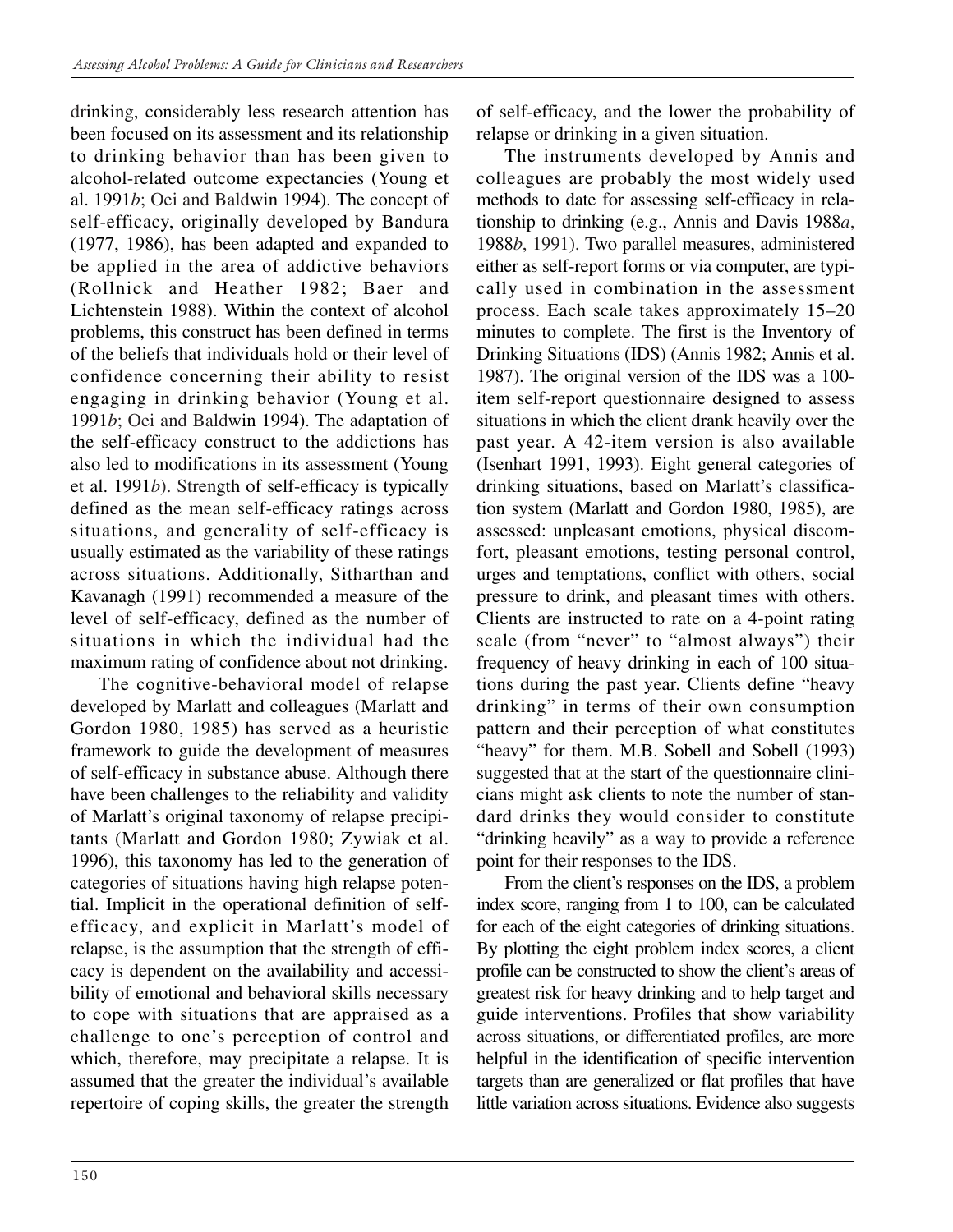that clients with differentiated profiles may have better outcomes in relapse prevention treatment than those with generalized profiles (Annis and Davis 1991).

Annis and Graham (1995) also described the use of a profile method in which clients are categorized into one of four categories based on their responses on the IDS: high negative profile, high positive profile, low physical discomfort profile, and low-testing personal control profile. Differences were found across the profiles on a number of measures. Clients with high negative profiles, compared with those with high positive profiles, tended to drink alone, to have high levels of alcohol dependence, and to be women. Those with high positive profiles, compared with clients having low physical discomfort profiles, appeared to have less serious or chronic alcohol problems.

Studies of the psychometric properties of the IDS suggest that the 42-item version has adequate levels of reliability and is comparable with the 100-item version (Cannon et al. 1990; Isenhart 1991, 1993; Victorio et al. 1996; Carrigan et al. 1998; Breslin et al. 2000; Stewart et al. 2000). However, initial factor analyses of the 100-item version at the item level failed to support the presence of the eight rationally derived Marlatt drinking relapse categories. Rather, a smaller number of factors were obtained. On the 100-item IDS, Cannon et al. (1990) found three primary factors representing categories of situations in which alcoholics are likely to drink: negative affective states, positive affective states combined with social cues to drink, and attempts to test one's ability to control one's drinking. Isenhart (1991) found five factors, having some conceptual overlap with those obtained by Cannon et al.: negative emotions, social pressure, testing personal control, physical distress, and positive emotions. An item-level principal components analysis replicated this factor structure with the 42-item version of the IDS, although a secondorder principal components analysis at the scale level suggested a single-factor solution (Isenhart 1993). More recent factor analytic investigations of the IDS have fairly consistently found three higher order factors corresponding to positively

reinforcing situations, negatively reinforcing situations, and temptation or testing personal control, with a number of lower order factors corresponding to the more specific relapse situations (Victorio et al. 1996; Carrigan et al. 1998; Stewart et al. 2000). The level of specificity in the drinking categories used will vary based on clinical needs; however, Annis and colleagues (1987) recommended the use of the full IDS-100 and the eight relapse risk categories of the original scale for maximal utility in treatment planning and intervention targeting.

The second instrument developed by Annis and colleagues is the Situational Confidence Questionnaire (SCQ, or SCQ-39) (Annis 1987; Annis and Graham 1988). This is a 39-item selfreport questionnaire designed to assess the concept of self-efficacy for alcohol-related situations. Whereas the IDS attempts to determine the relative cue strength for drinking in each of the situations, the SCQ attempts to determine the individual's current level of confidence or strength of self-efficacy that he or she can encounter each of these situations without drinking heavily. Clients are asked to imagine themselves in the same set of drinking situations as presented in the IDS and for each situation to rate on a 6-point scale how confident (ranging from "not at all confident" to "very confident") they are that they will be able to resist the urge to drink heavily in each situation.

As was found with the IDS, it appears that there are fewer than eight meaningful categories of drinking situations assessed by the SCQ based on the results of factor analysis. Sandahl, Linberg, and Ronnberg (1990), for instance, found four factors at the item level of analysis. As would be expected, these factors parallel those that have been found on the IDS: unpleasant emotions, social pressure, testing personal control, and positive emotions.

Higher levels of drinking and/or severity of alcohol dependence appear to be inversely related to an individual's level of drinking-related selfefficacy; further, lower levels of self-efficacy are associated with greater expectancies about the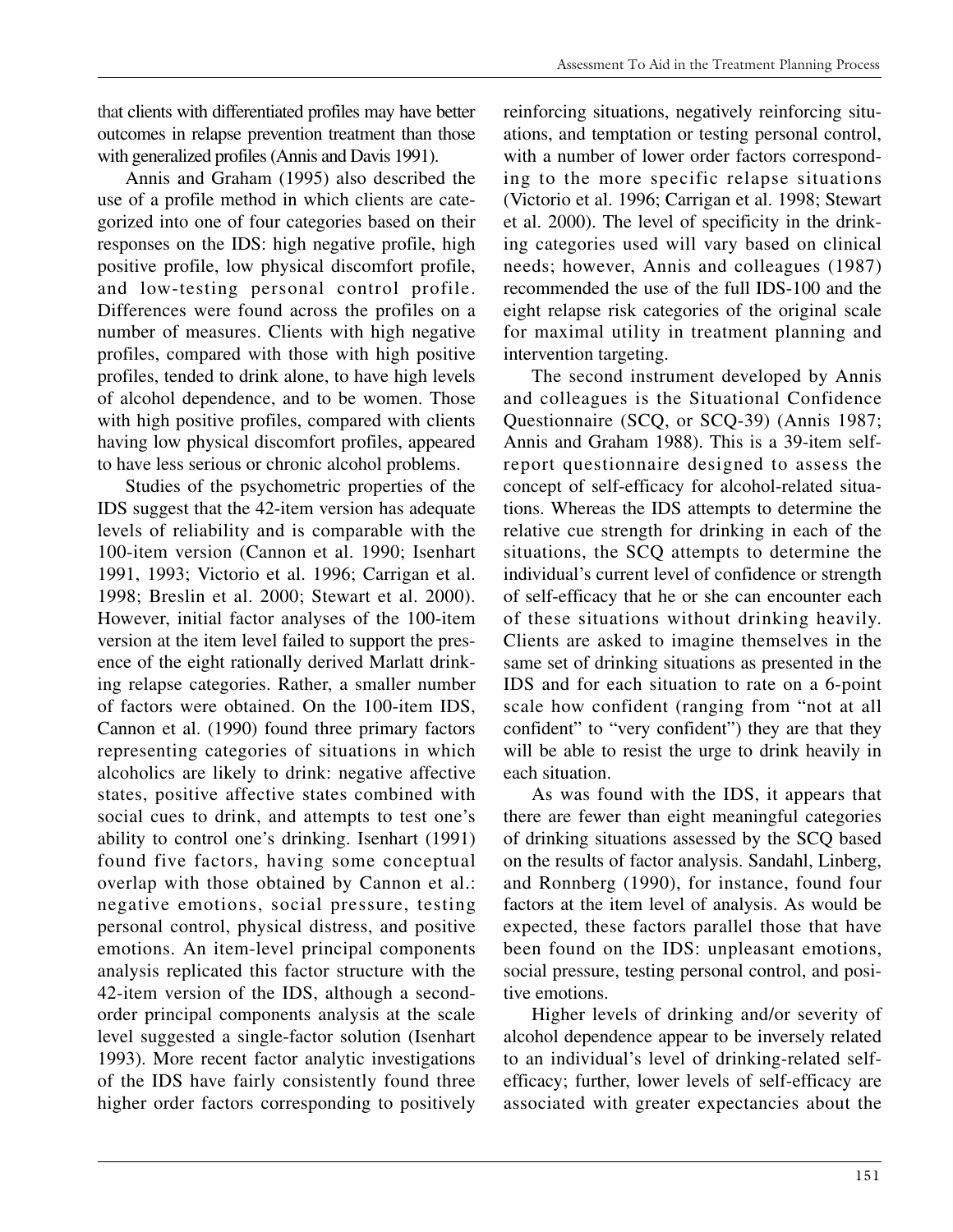potential positive benefits of drinking (e.g., belief that drinking will improve social involvement and reduce depression and tension) (Skutle 1999).

An individual may be at the lowest level of selfefficacy when he or she enters treatment. A client's responses on the SCQ-39 can be used to monitor the development of the client's self-efficacy in relation to coping with specific drinking situations (identified and prioritized by use of the IDS) over the course of treatment or with increasing sobriety. It would be expected that self-efficacy would increase across treatment, and this appears to be the case (e.g., Burling et al. 1989; P.J. Miller et al. 1989; Sitharthan and Kavanagh 1991; Rychtarik et al. 1992; S.A. Brown et al. 1998; Long et al. 1999). Burling et al. (1989), for example, found that selfefficacy increased during the course of inpatient treatment and was higher for those individuals who were abstainers at a 6-month followup than for those who had relapsed. Presumably, one would expect a relative increase in efficacy in those situations that have been the focus of intervention (Annis and Davis 1988*b*). Also, S.A. Brown et al. (1998) found not only that self-efficacy increased across the course of treatment but also that positive drinking-related outcome expectancies decreased. The greatest decrease in positive expectancies about the anticipated effects of alcohol was among patients who entered treatment with less confidence to resist drinking when compared with those having higher initial levels of self-efficacy. The assumption that higher levels of self-efficacy would be associated with lower levels of relapse or posttreatment drinking has also been supported (e.g., Solomon and Annis 1990; Sitharthan and Kavanagh 1991; Rychtarik et al. 1992), although this has not been a universal result (e.g., Mayer and Koeningsmark 1992). Greenfield and colleagues (2000) found that a cutoff score of 45 on the SCQ during inpatient treatment quite accurately differentiated alcoholics who relapsed early and drank more heavily at a 12-month followup than those having scores less than 45. Those with scores less than 45 had a median of 30 days to relapse following treatment compared with the 135 days to relapse for those with scores above 45. However, the level of efficacy at the beginning or end of treatment has not been consistently related to outcome (e.g., Langenbucher et al. 1996).

DiClemente et al. (1994) noted that the SCQ may not be an appropriate measure to use when attempting to assess self-efficacy in abstinenceoriented treatment programs. The SCQ focuses on measuring the individual's ability to resist the urge to drink heavily, not necessarily to refrain from drinking completely. They suggested that the goals of treatment (e.g., abstinence or harm reduction) should correspond to the type of efficacy being assessed. As such, they expressed some concern that the efficacy to avoid drinking heavily as manifested on the SCQ may miss some important aspects of the efficacy to remain abstinent. To this end, DiClemente et al. (1983, 1994) developed a measure that focuses on the individual's efficacy or confidence to abstain from alcohol across a range of situations also derived from Marlatt's eight primary relapse categories and from surveys of drinkers in treatment.

The resultant scale, the Alcohol Abstinence Self-Efficacy (AASE) Scale, consisted of 49 items. Each item was rated on two separate 5 point rating scales (from "not at all" to "extremely") to reflect both the temptation to drink and the confidence or efficacy to abstain in each of the situations. The AASE Scale has been used in conjunction with the evaluation of treatment for alcohol-dependent individuals (Ito et al. 1988). Following an inpatient hospitalization, individuals involved in a relapse prevention aftercare group showed a significant decrease in their level of temptation and an increased level of selfefficacy over the 8-week course of aftercare. However, subjects involved in an interpersonally based aftercare group therapy program demonstrated no significant changes in either temptation or confidence across the corresponding 8-week treatment phase. DiClemente and Hughes (1990) also found that alcoholics entering outpatient treatment who were discouraged, less motivated, and less ready to engage in behavior change activities demonstrated the highest level of temp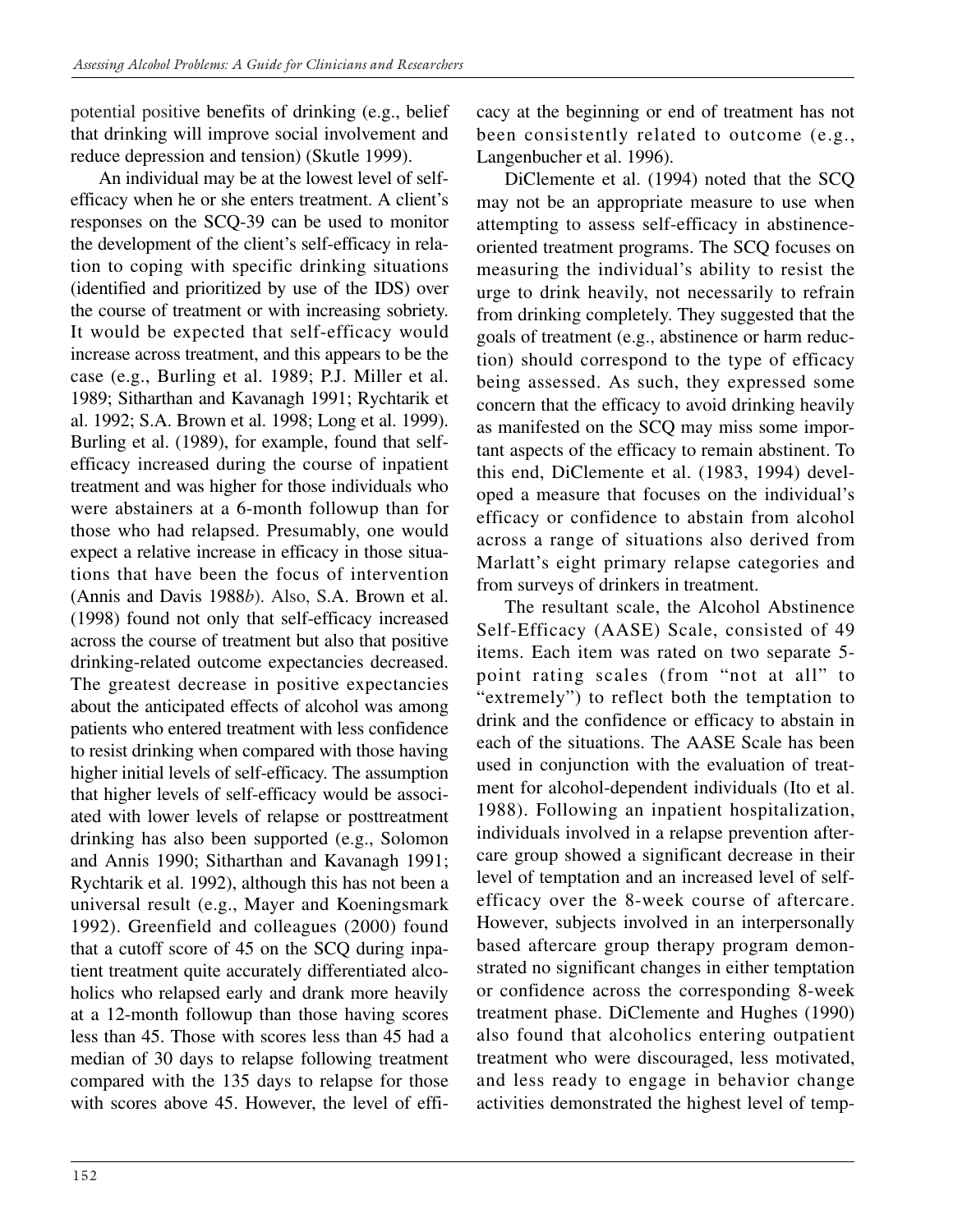tation and the lowest level of confidence compared with those closer to action.

The original AASE Scale was shortened through a series of empirical steps to 20 items in an attempt to increase its ease of inclusion in assessment batteries and to improve on its psychometric properties (DiClemente et al. 1994). Based on a sample of alcoholics involved in outpatient treatment, 9 of the original 49 items were initially eliminated due to poor item statistics in preliminary analyses; the remaining 40-item self-efficacy (confidence) scale was subjected to an oblique factor analysis. A four-factor solution was chosen as the best fit for the data. A large negative affect factor included items that measured both intrapersonal ("When I am feeling depressed") and interpersonal ("When I feel like blowing up because of frustration") negative affect. Items from these two potential subscales were highly correlated, producing a single first factor. Social situations ("When I am being offered a drink in a social situation") and the use of alcohol to enhance positive states ("When I am excited or celebrating with others") represented a social/positive emotion factor. The third factor, physical and other concerns, consisted of varied items representing physical discomfort or pain ("When I am experiencing some physical pain or injury"), concerns about others ("When I am concerned about someone"), and dreams about drinking ("When I dream about taking a drink"). The final factor, withdrawal and urges, represented withdrawal ("When I am in agony because of stopping or withdrawing from alcohol use"), craving ("When I am feeling a physical need or craving for alcohol"), and testing willpower ("When I want to test my willpower over drinking"). These four factors have been replicated among drug-abusing probationers (Hiller et al. 2000).

Those five items having the highest and clearest factor loading on each of the four factors were then assessed for internal consistency. The Cronbach alpha coefficients ranged from 0.81 for the withdrawal and urges factor to 0.88 for the negative affect factor; the total scale had an alpha of 0.92. A similar pattern of results was found in

subsequent analyses of the temptation items. The Cronbach alphas ranged from 0.60 for the physical and other concerns factor to 0.99 for the negative affect factor. A moderate inverse relationship was found between temptation and efficacy scales. That is, temptation appears to be a separate construct but related to efficacy, with higher levels of efficacy associated with less temptation). There was evidence of construct validity, convergent validity, and divergent validity when examining the relationships of the self-efficacy scales and measures of motivation and of alcohol use patterns on the AUI. There were no apparent differences in self-efficacy between men and women (DiClemente et al. 1994).

Carbonari and DiClemente (2000) investigated the utility of client profiles based on the combination of the stage of readiness to change and selfefficacy. The derived profiles differentiated among both aftercare and outpatient clients with respect to both their 1-year posttreatment drinking categories (i.e., abstinent, moderate, and heavier drinking) and their use of cognitive and behavioral change processes.

The Drinking Refusal Self-Efficacy Questionnaire (DRSEQ) (Young et al. 1991*b*) is a self-report questionnaire developed initially on a sample of predominantly female young adults from colleges and a community youth group; it was subsequently evaluated in a general adult sample from a large government agency. It assesses the individual's confidence that he or she will not drink in a number of situations. An initial item pool was developed from other self-efficacy questionnaires, from Marlatt's interpersonal and intrapersonal precipitants of relapse, and from interviews with young problem drinkers. Individuals were to rate each item on a 6-point scale ranging from "I am very sure I would drink" to "I am very sure I would not drink." The 31 items that met final inclusion criteria were subjected to principal axis factor analysis. Three factors were derived: self-efficacy in situations of social pressure ("When friends are drinking"), self-efficacy in situations of opportunistic drinking ("When you are listening to music or reading"), and self-efficacy in situations character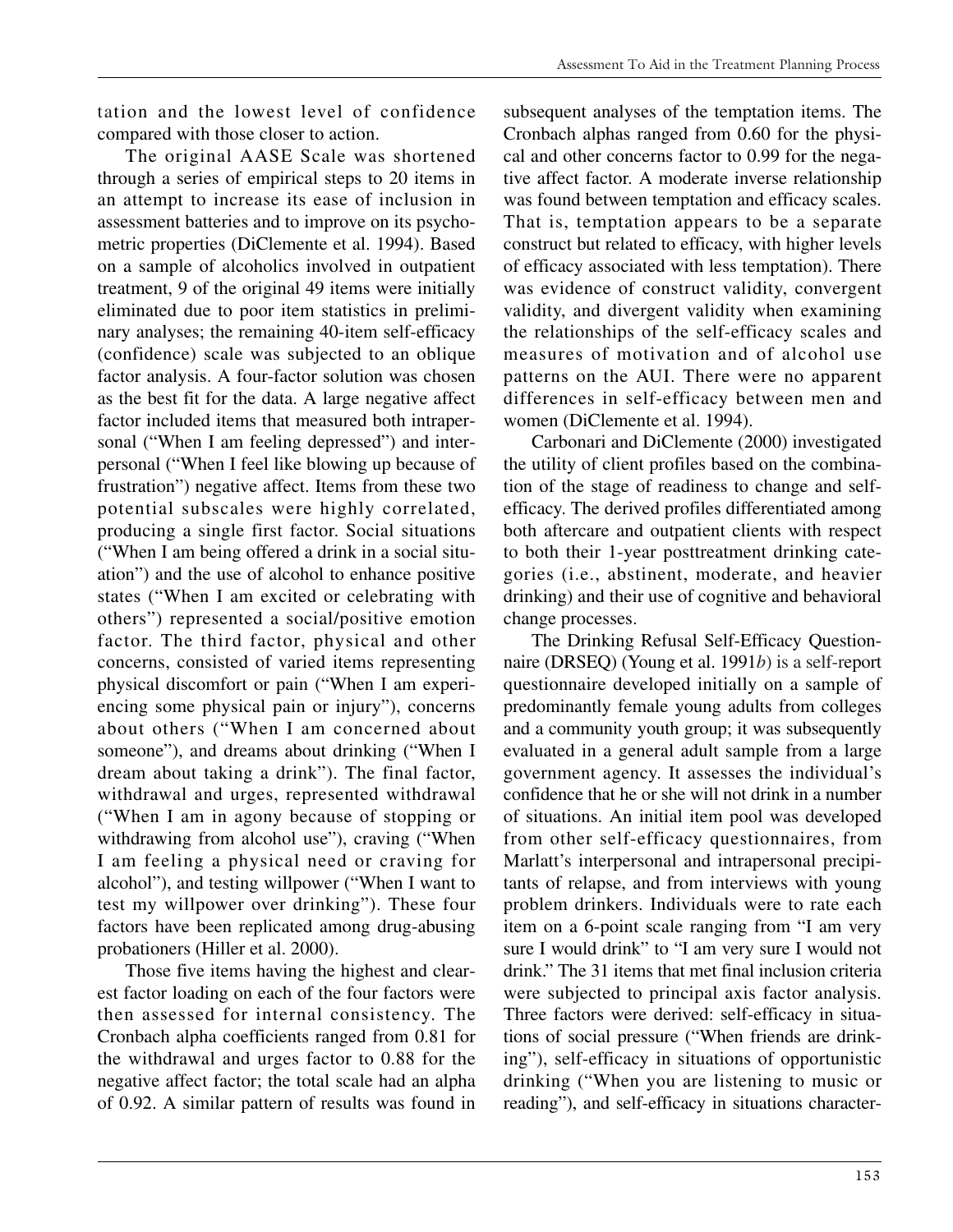ized by a need for emotional relief ("When you feel frustrated"). High degrees of internal consistency and test-retest reliability were found for each of these three subscales.

In the college sample, the measures of selfefficacy were found to contribute significantly to the prediction of alcohol consumption (particularly self-efficacy in social pressure situations) and to the discrimination of problem drinkers from non-problem drinkers (all three subscales were significant discriminators). However, selfefficacy did not emerge as a significant predictor of alcohol consumption in an independent sample of individuals manifesting alcohol-related problems. In the adult sample of government employees, a single self-efficacy summary score accounted for the greatest amount of variance (26.3 percent) in the prediction of alcohol consumption, even when other variables such as age, gender, alcohol-related expectancies (the DEQ), and alcohol problems (the Michigan Alcoholism Screening Test [see the chapter by Connors in this *Guide*]) were included in the regression analysis. Recent studies have explored the relationship between drink refusal self-efficacy and alcohol-related expectancies in predicting drinking behavior in general and clinical populations (Oei et al. 1998; Connor et al. 2000; Oei and Burrow 2000; Young and Oei 2000).

Litman and colleagues developed the Relapse Precipitants Inventory (RPI), the Coping Behaviours Inventory (CBI), and the Effectiveness of Coping Behaviours Inventory (ECBI) (Litman et al. 1977, 1979, 1983*a*, 1983*b*, 1984; Litman 1986). Although not used extensively since their introduction in the literature, these scales have been used in clinical research and have potential utility in the assessment of relapse risk.

The RPI consists of 25 items, reflecting a variety of drinking situations. The individual is asked to rate the extent to which each situation is "dangerous to staying off drink" using a 4-point scale from "very dangerous" to "not at all." Initial factor analyses suggested a four-factor solution; a subsequent set of analyses on a new sample suggested three factors: unpleasant mood states, external events/euphoria, and decreased cognitive vigilance. In a retrospective analysis comparing individuals who were either relapsers or survivors, relapse was associated with more situations overall being rated as dangerous as well as with higher scores on the unpleasant mood states and external events/euphoria factors. The same pattern of findings was obtained in a prospective study, with the total number of relapse precipitants and these two factors differentiating between relapsers and survivors at followups from 6 to 15 months posttreatment.

The CBI and the ECBI assess the behavioral and emotional coping strategies the individual uses to avoid relapse and the perceived effectiveness of these strategies. The CBI consists of 36 items reflecting ways in which individuals may try to avoid drinking when they are tempted to start drinking again. The individual rates each item on a 4-point scale reflecting the frequency of attempting each strategy, from "usually" to "never." The ECBI uses the same 36 items but asks the individual to rate how well each of the coping strategies has worked for them. The CBI has been found to have four factors: positive thinking, negative thinking, distraction/substitution, and seeking social supports. The same factor structure was found for the ECBI.

While no differences were found between relapsers and survivors in a prospective study on the frequency of using different coping strategies, differences were found on the ECBI in the pattern of perceived effectiveness of these strategies. At the beginning of treatment, individuals who were more likely to maintain posttreatment abstinence tended to perceive themselves as having more effective coping strategies overall and as rating positive thinking and avoidance as more effective than those who would relapse during followup. Similarly, Ito et al. (1988) found that alcoholics evidenced an increased frequency of use of both cognitive and behavioral coping strategies across 8 weeks of aftercare treatment. Cognitive coping assessed by the CBI at intake contributed significantly to the discrimination between those who relapsed and those who abstained over a 6-month followup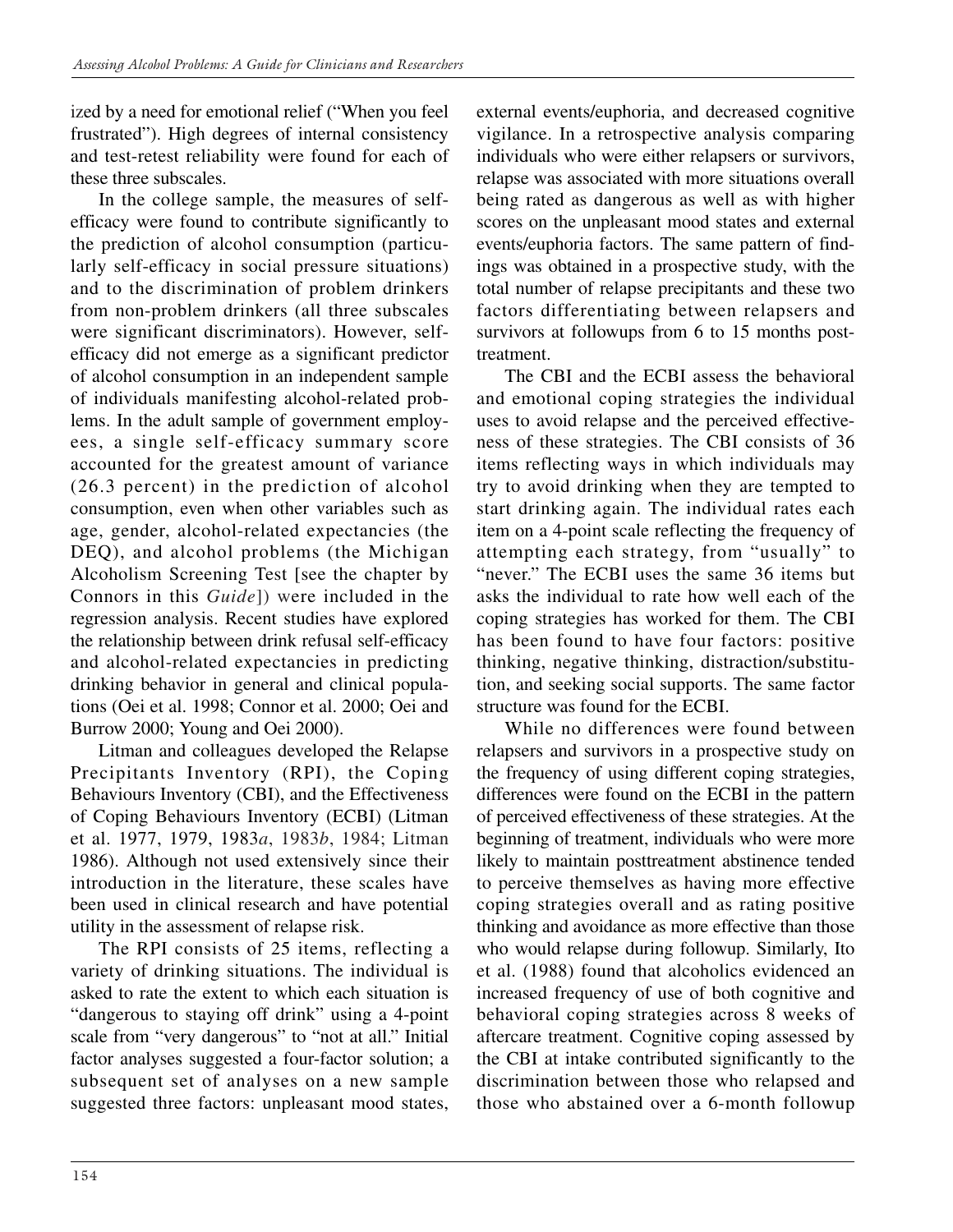period even after demographic measures and indices of chronicity of alcohol problems were entered first into the discriminant function analysis (Ito and Donovan 1990). Patients abstinent for the entire 6-month period had fewer years of problem drinking, had fewer prior alcohol treatments, and used more cognitive coping strategies than did those who relapsed. The CBI has also been used as part of the assessment battery in the exploration of the validity of Marlatt's relapse taxonomy (Maisto et al. 1996) and in the comparison of individuals having a cocaine-only addiction versus those with a cocaine-alcohol comorbidity (Schmitz et al. 1997).

Two relatively new scales may prove useful in future attempts to assess relapse risk. The first is the Reasons for Drinking Questionnaire (RFDQ) (Zywiak et al. 1996). This 16-item scale is an adaptation for use with alcohol of a scale originally developed by Heather, Stallard, and Tebbutt (1991) for use with heroin addicts. Individuals are asked to rate how important each of the 16 reasons were to their resuming drinking along a 10-point scale  $(0 = not at all important, 10 = very import)$ tant). Three factors were derived. The first and most prominent was negative emotions, the second involved social pressure and positive emotion, and the third was an amalgam of physical withdrawal, wanting to get high, testing personal control, and urges to drink. High scores on the negative emotions scale were associated with high levels of anger, depression, and alcohol dependence and were predictive of blood alcohol concentration on the first day of a relapse, the duration of the relapse, and the likelihood of a second relapse.

The second relatively new scale is a measure based on Gorski's post-acute withdrawal model of relapse (Gorski 1990). W.R. Miller and Harris (2000) compiled an initial list of 37 relapse-related warning signs, the Assessment of Warning-Signs of Relapse (AWARE). Each individual rates the extent to which each statement applies to him or her along a 7-point Likert scale  $(1 = never, 7 = always)$ . Responses of alcoholics in treatment were subjected to factor analysis. It was found that 28 of the initial 37 items defined a single factor, which had a Cronbach alpha coefficient greater than 0.90. The

scale had a test-retest reliability of 0.80 over a 2 month followup interval. Further, individuals with high scores on the AWARE had significantly higher relapse rates than those with lower AWARE scores.

L.C. Sobell and colleagues have offered a number of important caveats concerning the assessment of relapse risk and self-efficacy; although their comments were directed specifically at the IDS and the SCQ, they apply equally well to the evaluation of the other questionnaire measures of self-efficacy reviewed above. L.C. Sobell et al. (1994*a*) noted that the situations identified by measures such as the IDS as potentially risky have only been *associated with* heavy drinking; therefore, one cannot presume a causal link between the types of situations endorsed, drinking behavior, and relapse probability. A number of other factors, such as coping skills deficits, may represent a common third factor that may moderate this relationship. Second, while using such scales to assess temptation, confidence, and coping can be useful clinically in the treatment planning process, these scales only identify generic situations or general problem areas. Also, an important fact arising from the investigation of Marlatt's relapse taxonomy is that the high-risk situation associated with one's most recent relapse has a very low probability of being the situation predictive of the next relapse in the future (Maisto et al. 1996). Sobell et al. (1994*a*) indicated that it is important to explore in more depth the unique and personally relevant high-risk situations or areas where the client lacks self-confidence for resisting drinking. One might choose to expand more fully on those situations associated with frequent heavy drinking, high temptation ratings, and/or low levels of perceived confidence on the structured questionnaires. Sobell et al. (1994*a*) also recommended that clinicians ask clients to describe in detail their three highest risk situations for drinking over the past year.

The last recommendation is consistent with the development and use of semi-structured, individualized approaches to the assessment of selfefficacy. K.J. Miller and colleagues (1994), for example, examined the usefulness of an individu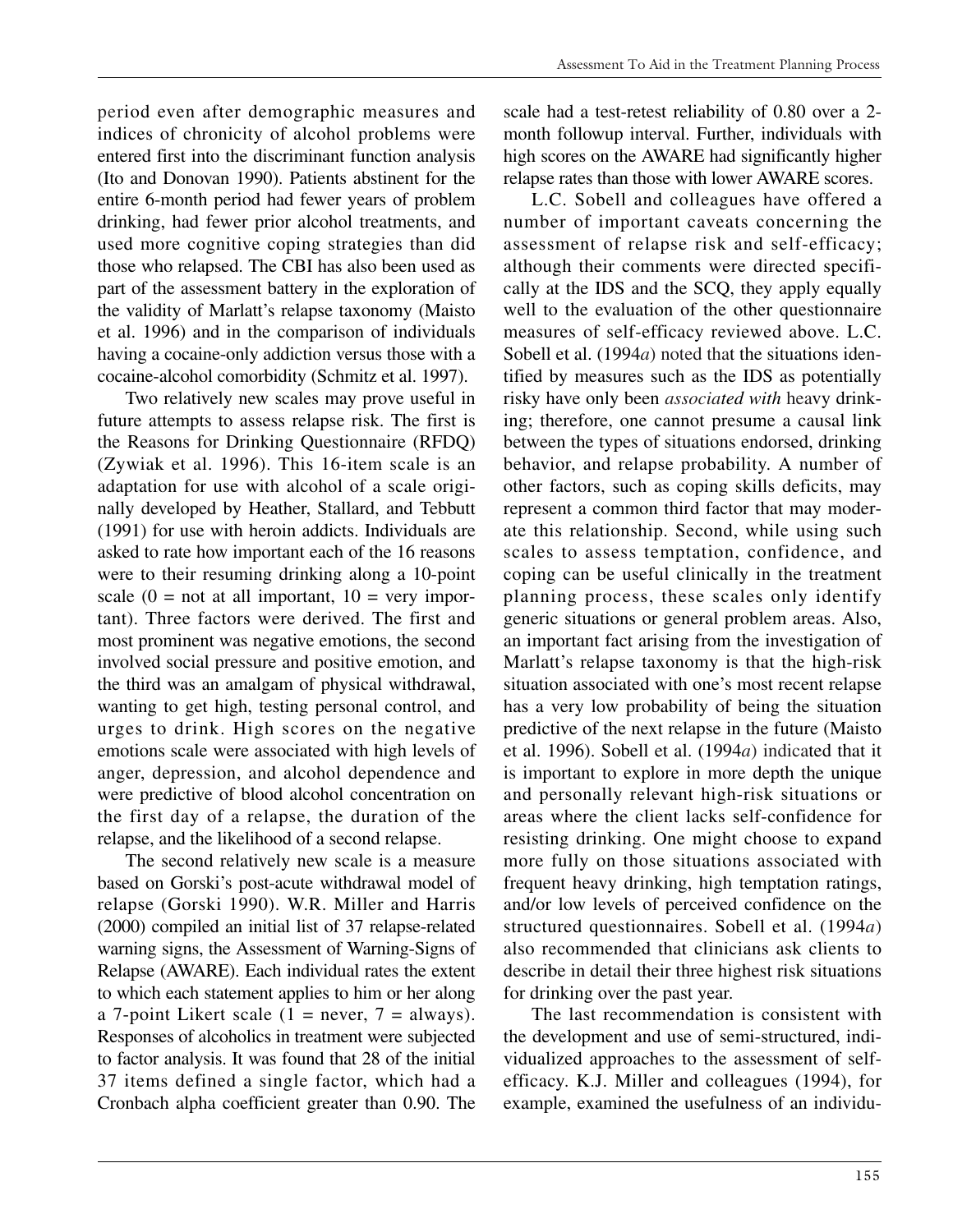alized approach to the assessment of self-efficacy in an outpatient alcohol treatment program. An Individualized Self-Efficacy Survey (ISS) was developed for each client. This survey was derived by (1) administering a questionnaire about drinking patterns to identify important problem areas for the individual (e.g., work, children, marital problems) and specific drinking antecedents and (2) constructing a 15-item scale using each drinker's most important drinking cues. The method of having clients choose their own highrisk drinking cues appeared to be clinically useful. Ratings on the ISS were reflective of changes in perceived efficacy over the course of treatment, and ISS scores at the end of treatment were predictive of subsequent relapse.

A second example of an ideographic approach to assessment is the Substance Abuse Relapse Assessment (SARA) developed by Schonfeld and colleagues (Schonfeld et al. 1989; Peters and Schonfeld 1993; Schonfeld et al. 1993). The SARA is a semi-structured interview protocol that was developed to assist clinical staff in developing relapse prevention goals by identifying high-risk situations and deficits in coping skills. It assesses AOD use patterns, antecedents or precipitants of drinking and drug use, and positive and negative consequences of drinking. Although the focus of the assessment is on a "typical drinking day" over a 30-day period, the interview could also quite easily be adapted to focus on single or multiple relapse episodes. In addition to being asked about the parameters of their use patterns, such as the number of days of use and number of days of intoxication, clients are also asked to classify their use patterns as steady, periodic or binge, weekend use, or infrequent. The interview focuses on situations, thoughts, feelings, cues, and urges as related to drinking and/or other drug use; each of these is assessed as an independent category that is probed for occasions of drinking or other drug use. To provide additional structure to the assessment of emotions as a possible antecedent of drinking, clients are provided with a list of 28 positive and negative emotions and are asked to choose that feeling most prominent immediately before drinking, to explain what that emotion means to them, and to continue doing this until they have rankordered the five most notable emotions experienced prior to use. In addition, clients are asked how they dealt with these thoughts and feelings on days when they experienced them but did not drink. They are also asked about their responses to prior "slips." Information derived from the 45- to 60-minute interview is used by the clinician to complete relapse prevention planning forms that provide an overview of the individual's substance abuse behavior chain, the current level of necessary coping skills to avoid relapse, the level of confidence the client has in his or her ability to avoid relapse, and a set of goals for relapse prevention interventions targeted on those situations, thoughts, feelings, cues, and urges identified as having a high risk for relapse.

While measures of self-efficacy, whether selfreport questionnaires or interviews, appear to have a number of potential clinical and research applications, questions remain concerning their use. The first question is which measure(s) to use. Selection of a measure depends on the treatment goal (abstinence or harm reduction), the amount of time available, and the availability of staff for interviews versus self-report approaches. Second, how can one best use these measures in some meaningful combination? For example, the AASE Scale has both confidence and temptation ratings; the IDS and SCQ are often presented together; and the RPI and CBI or ECBI are used in conjunction. However, each often appears to be analyzed separately. DiClemente and colleagues (1994) noted that temptation scores reflect the cue strength of each situation in terms of its ability to precipitate alcohol consumption. This level of temptation may be relatively independent of rated confidence in each situation. Thus, temptation to drink in one situation can be low while efficacy to abstain is quite high. Or, as is more often likely to be the case during the early stages of the treatment and recovery process, the individual may experience high temptation but have only moderate to high levels of efficacy to abstain based on skills and commitment. Similarly, the individual may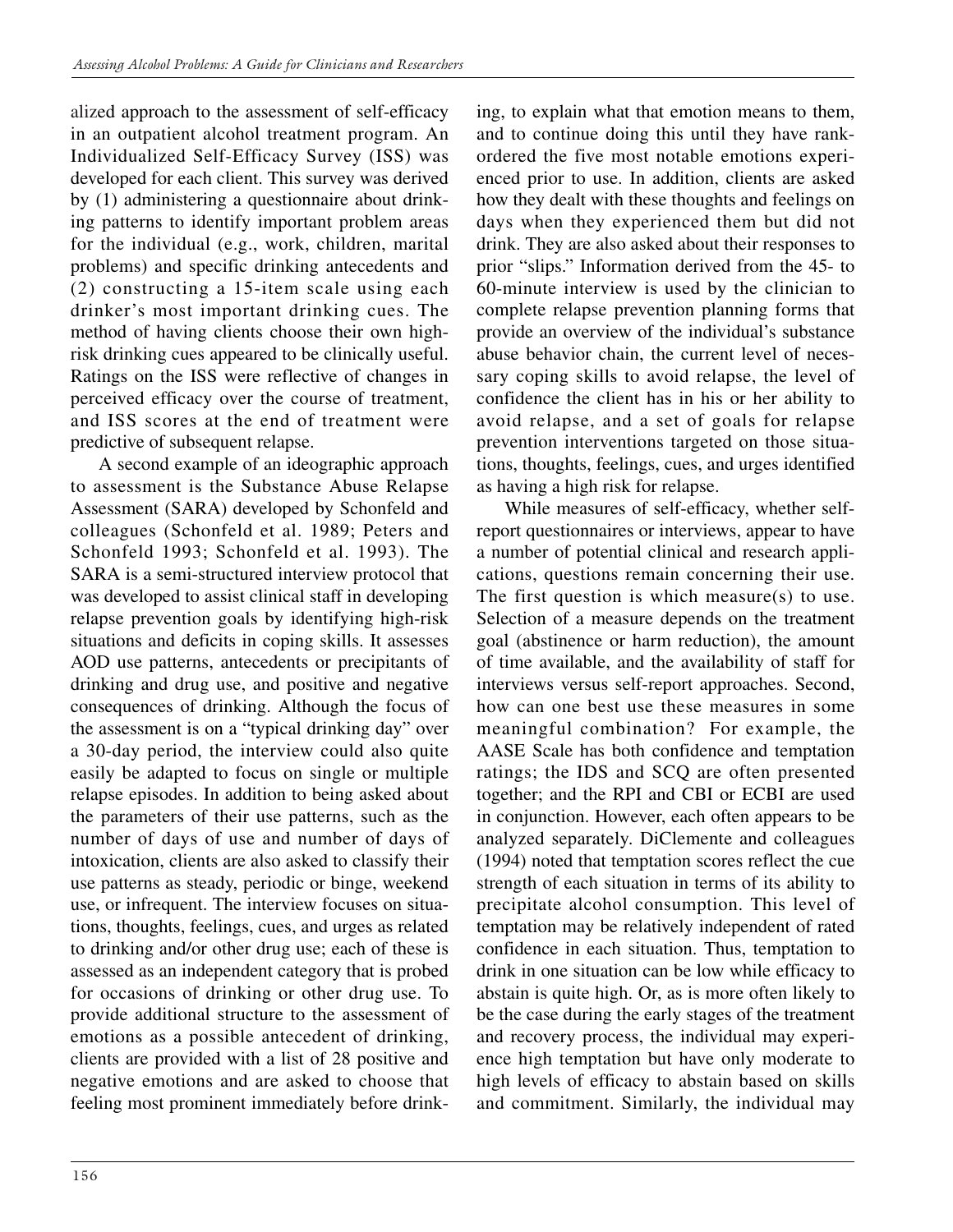report high frequencies of heavy drinking in a situation on the IDS, suggesting high cue strength, yet may have a high level of confidence on the SCQ. Conversely, a situation may occur relatively infrequently but is one in which the person expresses very little efficacy. A similar set of patterns could be described for the relationship between the rated danger of potential relapse situations and coping on the RPI and CBI. Complicating the picture even more is the potential situation in which an individual may report frequently using a given coping strategy when confronted with a high-risk situation yet perceiving this strategy as relatively ineffective.

The point of this discussion is to note that in a clinical context it is important to integrate the information derived from these various sources in order to determine an accurate estimate of relapse risk and to develop an appropriate intervention. Litman (1986) began to explore the relationship between relapse risk and coping styles. DiClemente et al. (1994) suggested that the relationship between efficacy and temptation presents an important area for future research. It appears that the difference between the temptation and efficacy scores of the AASE Scale, as well as their correlations, provides important and potentially useful information related to stages of behavior change for alcohol-dependent clients (DiClemente and Hughes 1990).

### **Relationship Between Alcohol-Related Outcome Expectancies and Self-Efficacy Expectancies**

Research is needed on the relationship between alcohol-related outcome expectancies and selfefficacy expectancies. Young and colleagues have noted that self-efficacy is an important construct in understanding relapse or treatment success; however, the precise role that outcome expectancies play in relapse and how such expectancies relate to self-efficacy have received relatively little direct evaluation (Young et al. 1991*b*; Young and Oei 1993; Oei et al. 1998; Oei and Burrow 2000; Young and Oei 2000). Oei and Baldwin (1994)

suggested that these two expectancy constructs play different but complementary roles. Alcoholrelated outcome expectancies appear to operate in a "weighing up" process in which the individual assesses the relative anticipated positive and negative consequences associated with taking a drink. To the extent that the individual believes that a consequence will occur and that desirable consequences are more likely to occur than undesirable ones, then the likelihood of drinking is high. Selfefficacy expectancies, on the other hand, do not contribute to this weighing-up process. Rather, they are hypothesized to intervene between the weighing up and the behavioral response.

N. Lee and Oei (1993*b*) investigated the relationship of these two constructs, as operationalized by the DEQ and the DRSEQ, to drinking behavior among a general population sample. It was found that they had differing predictive utilities depending on the parameter of drinking being considered. Low levels of self-efficacy in general, and more specifically in those situations where there was an opportunity to drink, were related to a higher frequency of usual alcohol consumption and larger maximum quantities consumed on any one drinking occasion. The alcohol-related outcome expectancies were related to frequency of drinking but not to quantity of alcohol consumed. Those individuals who expected greater negative affective states while drinking drank their usual and maximum amounts less often, while those who had higher expectations of poor control over drinking drank their usual and maximum amounts more often. The complexity of these relationships, as well as similar ones found in a college sample (Baldwin et al. 1993), likely reflects the nature of the interactions between selfefficacy and alcohol expectancies and their influence on drinking behavior. It is clear that this area warrants further investigation.

## **PERCEIVED LOCUS OF CONTROL OF DRINKING BEHAVIOR**

A final set of cognitions that have played a role in some cognitive-behavioral models of problem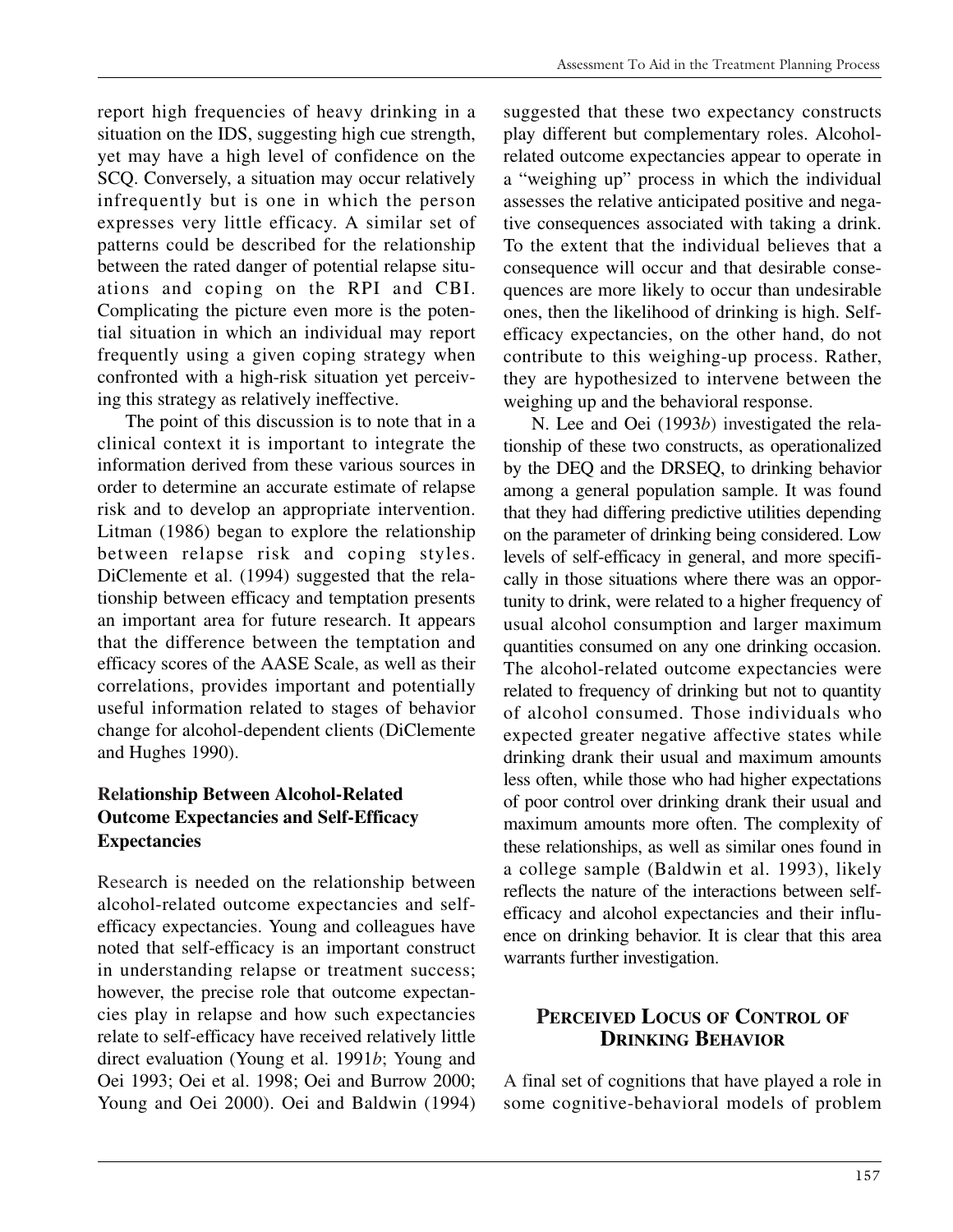drinking and alcoholism is the individual's perception of control (e.g., Donovan and O'Leary 1983; Carlisle 1991). The concept of locus of control, originally developed by Rotter (1966, 1975), refers to the extent to which an individual believes that the outcomes of important life events are under personal control (internal locus of control) or under the influence of chance, fate, or powerful others (external locus of control). Rotter suggested that the predictive utility of the locus of control construct is increased by using measures directly related to the behavior under consideration rather than ones assessing a more generalized perception of control.

To this end, Keyson and Janda (1972) developed a locus of control scale that measures control expectancies related to drinking behavior. This scale, which was subsequently reproduced as the Drinking-Related Locus of Control Scale (Lettieri et al. 1985) and is also known as the Drinking-Related Internal-External Locus of Control Scale (DRIE), assesses the specific beliefs the individual holds concerning his or her perceptions of control with respect to alcohol, drinking behavior, and recovery. It is a 25-item self-report questionnaire adapted from Rotter's conceptual model and assessment method. In a forced-choice format, individuals are asked to choose which of two response options best matches their beliefs. These response options include an internal ("I have control over my drinking") and an external ("I feel completely helpless when it comes to resisting a drink") alternative. The scale is scored in the direction of increasing externality.

Donovan and O'Leary (1978) found that the DRIE has a high degree of reliability; is multidimensional, having empirically defined factors assessing perceived control over interpersonal factors, intrapersonal factors, and general factors associated with drinking; and differentiates between alcohol-dependent individuals (more external scores) and nondependent drinkers. They also found that an external locus of control was associated with more physical, social, and psychological impairment from drinking. Hartmann (1999) found a similar factor structure among alcoholics; however, female alcoholics had a more elaborated sociability dimension than did male alcoholics. In contrast, Hirsch and colleagues (1997) failed to replicate the three-factor structure found previously by others. Instead they found a single factor that seemed to tap into a dimension of perceived helplessness and inability to abstain from alcohol.

Clements et al. (1995) found that being an adult child of an alcoholic was associated with a more external perception of control on the DRIE. Further, those who were both alcoholic and had an alcoholic parent had considerably higher scores on the DRIE than those with either one of these two conditions. Collins et al. (2000) found that the Cognitive and Emotional Preoccupation subscale from the Temptation and Restraint Inventory (TRI) was strongly and positively associated with the DRIE, while the Cognitive and Behavioral Control subscale was positively and moderately correlated with the DRIE. The DRIE has been found to differentiate between drinking groups with varying histories of drinking problems and sobriety or with varying degrees of commitment to change, with more internal scores being associated with longer periods of sobriety or more advanced action in the recovery process (Mariano et al. 1989; Strom and Barone 1993). Consistent with this pattern, the perception of control appears to become more internal over the course of alcohol treatment; individuals with more external perceptions are also more likely to drop out of treatment prematurely (J.W. Jones 1985; Prasadarao and Mishra 1992). There appears to be a complex interactive relationship between the primary reasons alcoholics give for their pretreatment drinking and their drinking-related locus of control in predicting posttreatment relapse (Kivlahan et al. 1983), suggesting possible avenues of treatment matching within a relapse prevention framework. Following treatment, alcoholics having an internal drinking-related locus of control were less likely to relapse, drank less and were less likely to have a more prolonged drinking episode if they did relapse, and had a better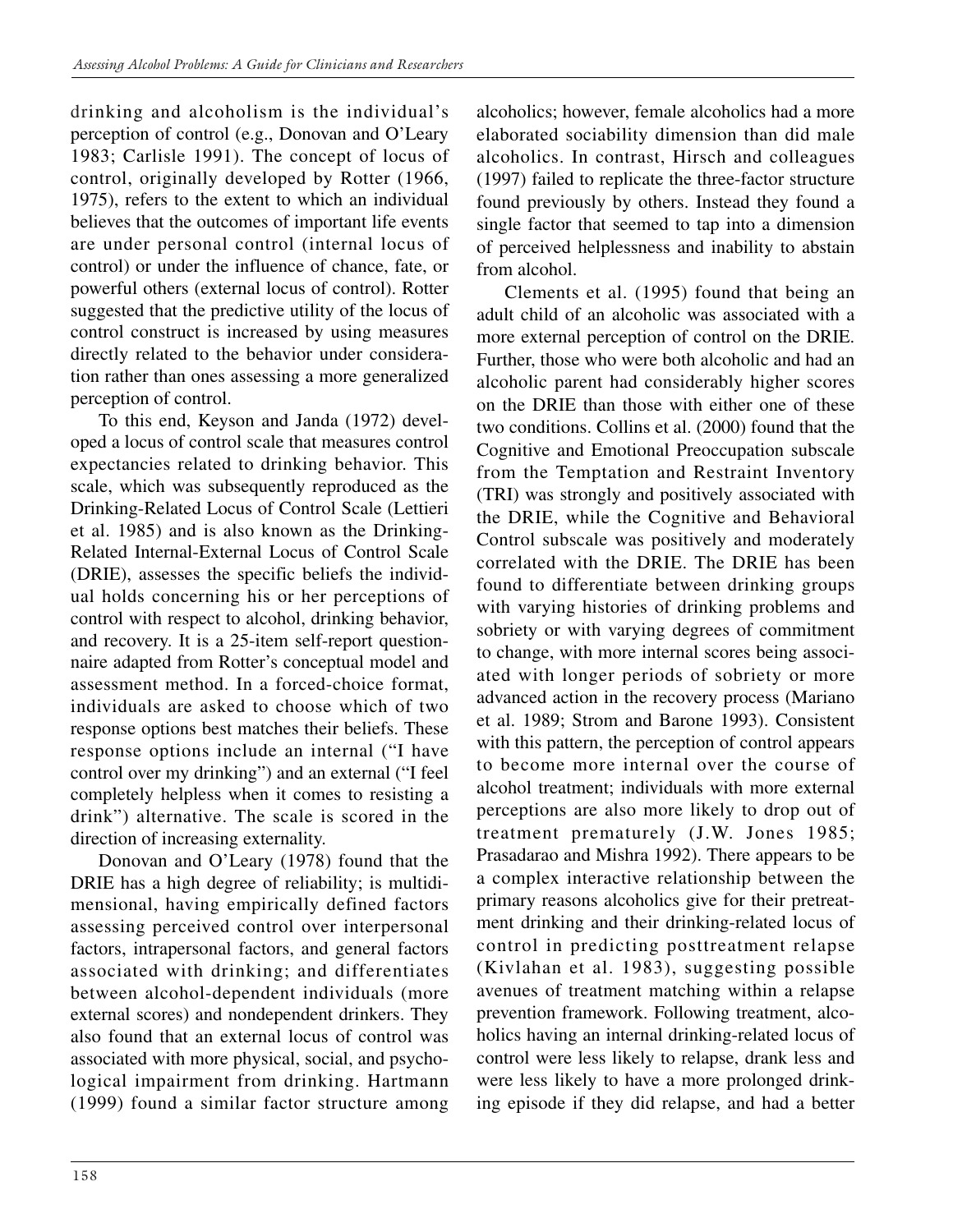overall drinking-related outcome than alcoholics with an external DRIE score (Koski-Jannes 1994).

The DRIE represents an additional measure to consider in the assessment of those cognitions that may be related to the maintenance of, cessation of, and relapse to drinking behavior. Its relationship with the other cognitive constructs discussed in this chapter, namely alcohol-related outcome expectancies and self-efficacy expectancies, needs to be pursued further.

#### **MEASURES OF FAMILY HISTORY OF ALCOHOL PROBLEMS**

Shiffman (1989) indicated that in addition to assessing factors that are relatively proximal in time to a relapse episode (e.g., temptation and confidence levels), a comprehensive assessment should also measure factors in the individual's life that are more distal, both in time and influence, on drinking. These more distant, often relatively enduring and unchanging personal characteristics may provide the background context that predisposes individuals toward involvement with alcohol, differing patterns of drinking, and potentially increased risk of relapse. From a clinical perspective, focusing on such distal background factors may help to predict who will relapse, but not when they will relapse (Shiffman 1989). A potentially important background characteristic in this regard is a positive family history of alcoholism, which may represent such a predisposing variable (e.g., Schuckit 1991; Tarter 1991). This variable may influence the nature and strength of alcohol-related expectancies and have an interactive effect on drinking behavior among young adults (e.g., S.A. Brown et al. 1987*b*; L.M. Mann et al. 1987; Sher et al. 1991), as noted above in the discussion of the role of parental alcohol problems on drinking-related locus of control (Clements et al. 1995). Positive family history may also be a contributing factor to an alcoholic subtype having a significantly different developmental course, different patterns of drinking and related problems, and poorer treatment prognosis (Babor et al. 1992*a*, 1992*b*; Litt et al. 1992).

Determination of the presence or absence of a family history of alcoholism has been based primarily on individuals' self-reports concerning the drinking behavior and consequences of their parents or first-degree relatives. In some cases, this has involved the use of structured diagnostic interview protocols, such as the Family History– Research Diagnostic Criteria (FH-RDC) (Endicott et al. 1975; Merikangas et al. 1998), in which the individual is interviewed with a focus on parental drinking behavior and other psychiatric disorders to determine whether the diagnostic criteria of alcohol abuse or dependence are met.

A number of relatively brief and reliable selfreport forms have been developed to assist in the assessment of familial alcohol problems. One such measure is the Family Tree Questionnaire for Assessing Family History of Alcohol Problems (FTQ) (R.E. Mann et al. 1985). The FTQ is a brief, easily administered questionnaire that provides subjects with a consistent set of cues for identifying blood relatives with alcohol problems. Subjects are given a family tree diagram that includes first-degree (parents and siblings) and second-degree (grandparents, aunts, and uncles) relatives. To assure comparability in the frame of reference used in classifying relatives with respect to their drinking, individuals are provided with a set of descriptions for each of four possible drinker categories. They are asked to classify their blood relatives on their mother's side and father's side of the family into one of the following categories: (1) never drank (a person who never consumed alcoholic beverages); (2) social drinker (a person who drinks moderately and is not known to have or have had an alcohol problem); (3) possible problem drinker (a person who the individual believes or was told might have [had] an alcohol problem but where there is a lack of certainty); and (4) definite problem drinker (only those persons either known to have received treatment for an alcohol problem or who have experienced several alcohol-related consequences).

The FTQ has been shown to have satisfactory reliability with alcohol abusers and normal drinkers. The reliability of subjects' classification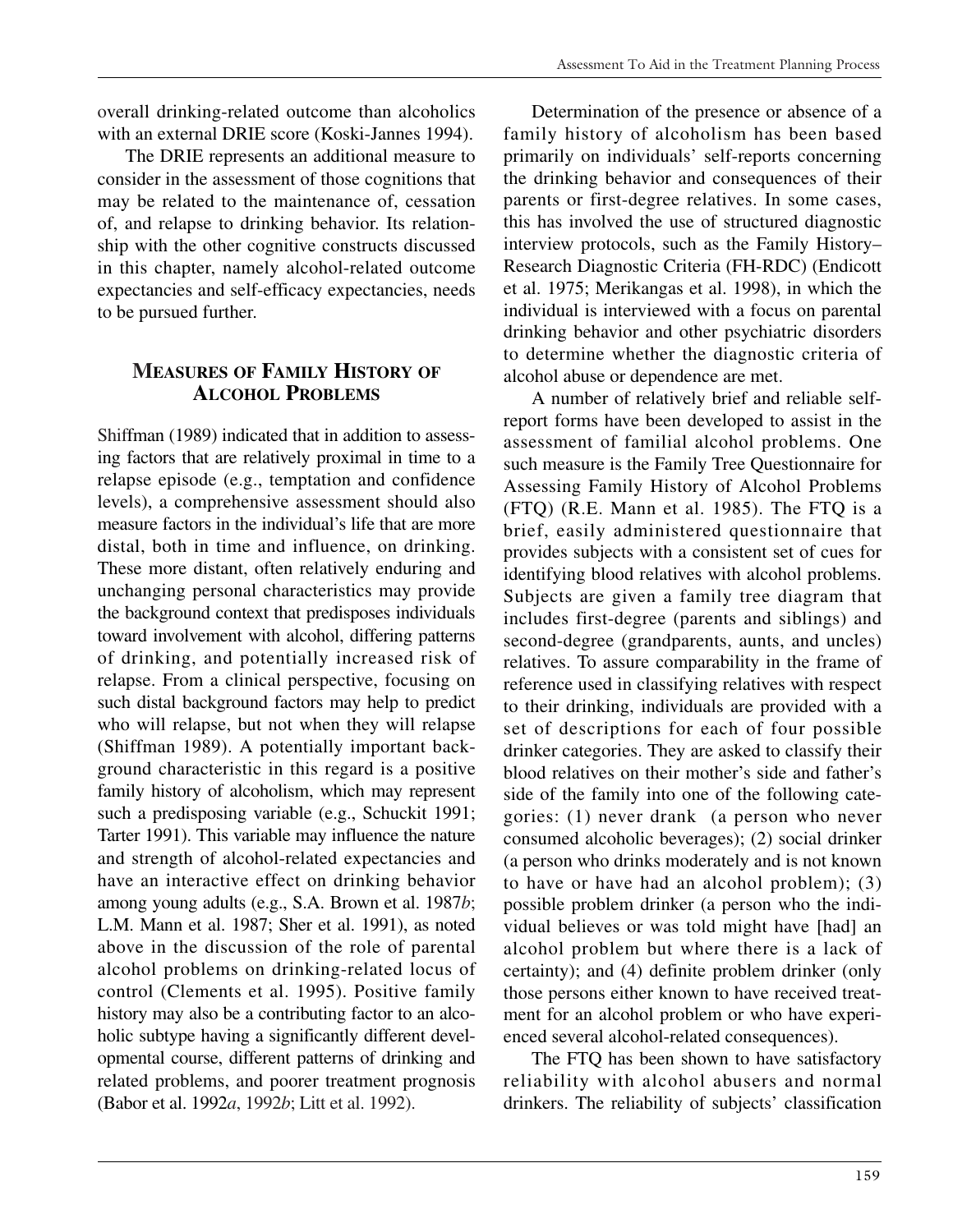of paternal and maternal first-degree and seconddegree relatives of alcoholic and non-alcoholic subjects was examined. Results indicated that both alcoholics and non-alcoholic subjects reliably classified their relatives as alcoholics or problem drinkers over a 2-week test-retest interval (R.E. Mann et al. 1985). Similar high levels of test-retest reliability were found in classification of family members even over an approximately 4-month interval (Vogel-Sprott et al. 1985). Using liberal criteria (e.g., relative known to be a problem drinker) provided a more sensitive basis for the diagnosis of relatives' alcohol problems than more stringent criteria (e.g., relative definitely an alcoholic with reported consequences or prior treatment) (R.E. Mann et al. 1985). Evidence for this questionnaire's validity derives from the fact that alcohol abusers had a higher number of family history–positive relatives than non–alcoholabusing subjects. Alcoholics in treatment with a positive family history of alcoholism, as assessed by the FTQ, had an earlier onset of drinking, higher indices of quantity and frequency of drinking, a greater preoccupation with drinking, a more sustained drinking pattern, more serious negative psychosocial consequences from drinking, and a greater reliance on alcohol to manage their moods than those alcoholics without a history of familial alcoholism (Worobec et al. 1990).

A second set of measures of familial alcohol problems is based on an adaptation of the Short Michigan Alcoholism Screening Test (Selzer et al. 1975). These scales, the Adapted Short Michigan Alcoholism Screening Test for Fathers (F-SMAST) and Mothers (M-SMAST), were developed by Sher and Descutner (1986). The individual is asked to respond to each of the 13 items of the SMAST with respect to either father's or mother's drinking behavior or alcohol-related negative consequences, with a dichotomous response format (yes/no). Separate forms are provided for the assessment of each parent with appropriate modifications in the wording. Individuals are also asked to make a global judgment concerning whether they think their father or mother is (was) an alcoholic.

Overall, there was a relatively high level of reliability as defined as the extent of agreement between the responses on each item between sibling pairs who rated each parent. Agreement was higher for those items asking about specific behavioral acts or consequences (e.g., seeking help, being arrested); lower levels of agreement were found on items that required the individual to make an inference (e.g., the presence or absence of guilt about drinking, what others thought about the parent's drinking). Reliability also appeared to be higher for ratings of fathers' drinking than for mothers' drinking. Crews and Sher (1992) replicated this finding with a larger sample. They also replicated the previous finding that a cutoff score of 5 to define parental alcoholism was best in terms of maintaining a high level of intersibling agreement.

In an extension of their previous work, Crews and Sher (1992) found that these scales had a high degree of test-retest stability and internal consistency, that there is a high level of agreement in the diagnosis of parental alcoholism derived from the F-SMAST or M-SMAST and from the individual's responses to the FH-RDC about each parent's drinking, and that there is a high correlation between the individual's scores on the F-SMAST and M-SMAST for each parent and the parents' actual scores when taking the SMAST about their own drinking behavior. Parental history of alcoholism, as measured by these adapted SMAST scales, appears to serve as an increased risk factor in the subsequent diagnosis of alcohol disorders (Kushner and Sher 1993) and to interact with personality factors to define different subtypes of drinking disorders among young adults (Martin and Sher 1994).

## **EXTRA-TREATMENT SOCIAL SUPPORT**

An important area to consider as part of the assessment process is the extent and nature of the individual's social support system. Perceived social support may serve as a moderator of the relationship between a positive family history of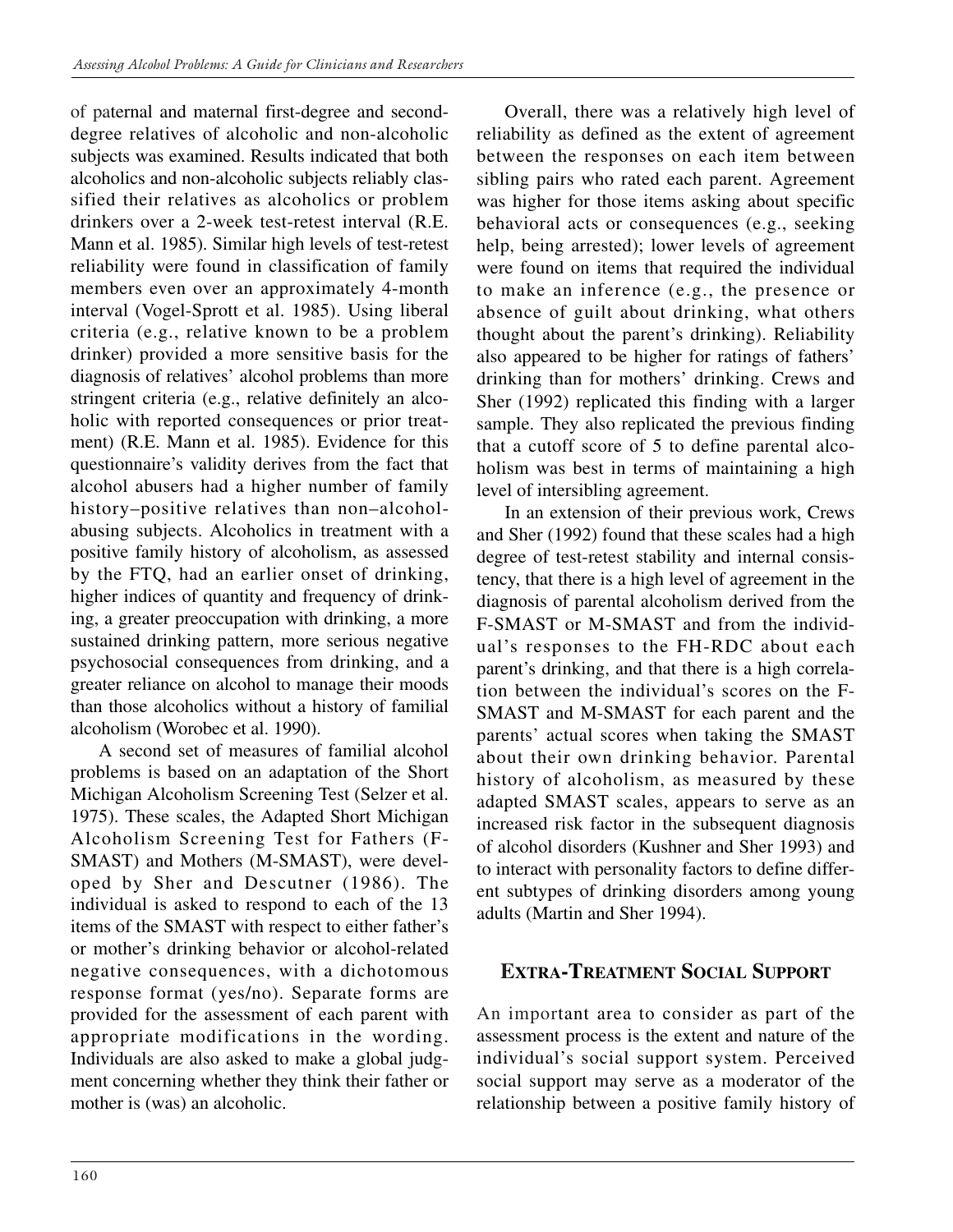alcoholism and the development of alcohol problems (Ohannessian and Hesselbrock 1993). Litman (1986) noted that the ability to access social support was one of the main methods of coping in an attempt to avoid relapse as assessed by the CBI. Also, social skills training programs, often incorporated into the treatment for alcoholism, are thought to operate in part by enhancing the client's social support for sobriety and providing more appropriate alternatives for coping with interpersonal stress than drinking (Monti et al. 1994). The nature of social support and the level of the individual's investment in it also appear to interact with different types of treatment to affect differential outcomes, suggesting the possibility of using the domain of social support for the purposes of treatment matching (Longabaugh et al. 1995*a*).

Much research has examined the role of general social support in the recovery process. However, a number of authors have questioned whether this is the most appropriate focus (e.g., Havassy et al. 1991; Beattie et al. 1993). Rather, there is an increasing awareness that a more critical variable to assess is the degree of support the social network provides specifically for abstinence versus continued drinking. Beattie et al. (1993) suggested that general social support is most likely to affect the individual's sense of subjective well-being, whereas alcohol-relevant social support is more directly related to alcohol involvement. Havassy et al. (1991) noted that both social integration and abstinence-specific functional support are important in predicting relapse.

Longabaugh and colleagues have developed a family of measures that are designed to assess different areas of alcohol-specific social support. They have separated the influence of individuals in the client's work environment (if he or she is working) from the support provided by family and friends. The measure derived to assess the former is Your Workplace (YWP) (Beattie et al. 1992). The YWP is a 13-item self-report measure that can be administered either as an interview or a self-administered scale. It was developed from the responses of alcoholics in treatment. The scale has

been found to have three factor-analytically derived subscales: Adverse Effects of Drinking on Work Performance, Cues and Support for Consumption, and Support for Abstinence.

The reliability indices of these three subscales ranged from 0.61 to 0.78. The YWP subscales were unrelated to measures of general workplace support as measured by the Work Environment Scale (Billings and Moos 1982), while the YWP subscales assessing adverse effects of drinking on work performance and support for consumption were related to concurrent measures of drinking behavior. Supporting the relative importance of alcohol-specific measures of support, the YWP subscale assessing support for consumption was related to higher numbers of drinks per drinking day and the number of heavy drinking days during months 7–12 following treatment, while the Support for Abstinence subscale was related to lower levels drinking on drinking days. However, none of the indices of general workplace support predicted drinking behavior following treatment.

Rice, Longabaugh, and Stout (1997) reported on an extensive psychometric evaluation of YWP using the large sample of participants in Project MATCH. Confirmatory factor analysis supported the original three-factor solution obtained by Beattie et al. (1992). These subscales appear to be relatively independent, sharing less than 20 percent of variance, suggesting that each assesses a different component of support. Further, the internal consistency estimates for these three subscales were in the same range as those previously obtained. Correlation analyses indicate, as would be expected, that the Adverse Effects subscale was positively related and the Support for Abstinence subscale was negatively related to measures of drinking. It should be noted that support for abstinence from the YWP was not correlated with a measure of general social support from friends and family (Rice and Longabaugh 1996). However, these indices of general and alcohol-specific social support have a complex relationship in which each appears to add uniquely to subsequent drinking by alcoholics in treatment (Beattie and Longabaugh 1999). The alcohol-related measure was consistently more highly related to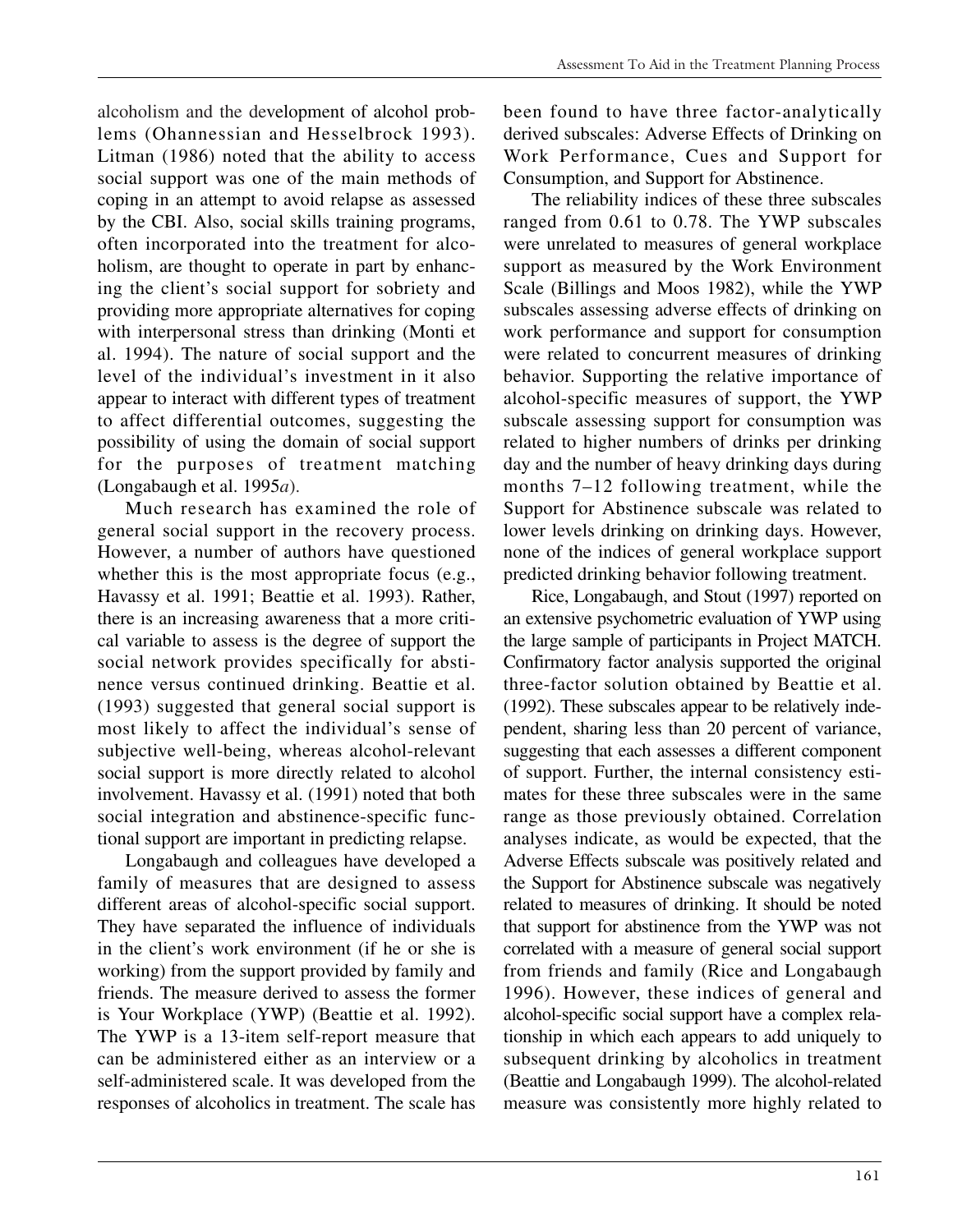outcome than the measure of general support; both were related to percentage of days abstinent at 3 months posttreatment; but only the alcohol-specific measure was significantly related to percentage of days abstinent at the 15-month followup.

The Important People and Activities (IPA) instrument was developed to assess alcoholspecific social support from family and friends (Clifford et al. 1992; Beattie et al. 1993; Clifford and Longabaugh 1993; Longabaugh et al. 1993, 1995*a,* 1995*b*). The IPA is an interviewer-administered instrument that provides information about those individuals with whom clients have frequent contact, how important each of these individuals is to the clients, how much they like each of these individuals, and how these individuals respond to clients' drinking and abstinence. Clients also rate the drinking behavior of those important individuals in their social network as well as the frequency with which these individuals drink during activities that are important to or valued by the client.

The IPA is meant to tap into three primary domains: attitudinal and behavioral support from members of the social network for drinking, the lack of sanctions against drinking, and attitudinal and behavioral support for abstinence. The Cronbach alpha coefficient of internal consistency for items assessing these three areas ranged from 0.61 to 0.78 (Clifford et al. 1992; Beattie et al. 1993). An index of affiliative support for alcohol involvement versus abstinence has been developed (Longabaugh et al. 1993). Those individuals characterized as having interpersonal networks supportive of alcohol involvement have important people who are perceived as more accepting of the clients' drinking and who are more likely to be drinkers themselves. Conversely, those characterized as having a network supportive of abstinence have important people who are perceived as less accepting of the clients' drinking and are more likely to be abstainers themselves. Beattie et al. (1993) found that this index of affiliative support for alcohol involvement correlated significantly with a similar index of workplace support for alcohol involvement as measured by the YWP; however, the IPA index of support for drinking was not correlated significantly with actual pretreatment drinking behavior.

Longabaugh and colleagues (1993, 1995*a*) found that three different forms of alcoholism treatment had differential outcomes as a function of the nature of the client's alcohol-specific social support and the investment in this support network. At the 18-month followup (Longabaugh et al. 1995*a*), those subjects who had either a network that was unsupportive of abstinence or a low level of investment in their network had better outcomes following an extended relationship enhancement therapy. A broad-spectrum treatment approach was most effective with clients who had both a social network unsupportive of abstinence and a low investment in their network or with clients who were highly invested in a social network that was supportive of abstinence. More recently, Longabaugh and colleagues (1998) found that 12-step facilitation therapy was particularly effective with alcoholics having a social network supportive of their continued drinking. Clearly, the results suggest that a therapeutic focus should be directed toward the enhancement of interpersonal relationships, the development of a social network supportive of abstinence, and a means of facilitating the client's investment in this group. While this seems like a straightforward goal, it is an area typically underemphasized in the treatment process (Beattie et al. 1993).

The Significant-Other Behavior Questionnaire (SBQ) (Love et al. 1993) was developed to assess the responses of a single significant other to the presence or absence of drinking in alcohol-involved clients. The SBQ is a 24-item questionnaire that uses a 5-point response scale for the client to rate the likelihood that a significant other would respond in a variety of ways to the client's drinking. Two forms are available, allowing the client to rate the significant other's behavior from either the client's or the significant other's point of view. Four factors were derived for both the client form and the significant other form of the SBQ. On the client form these included the perception that the significant other punishes drinking, supports sobriety,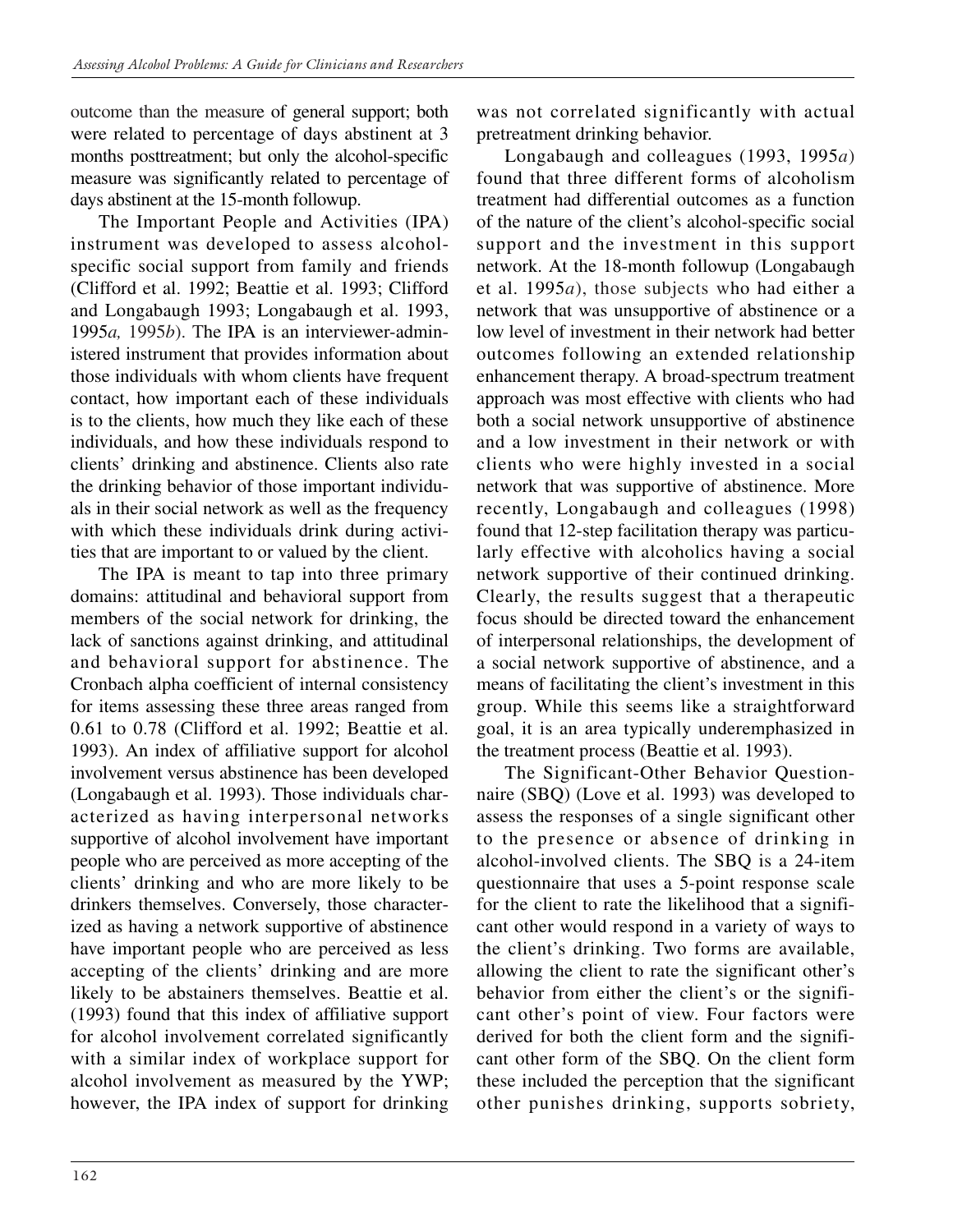supports drinking, and withdraws from the patient when drinking. Internal consistency indices for these four subscales ranged from 0.75 to 0.87. The same patterns of factors and item loadings on factors were found on the significant other form and on the client form. With the exception of the subscale measuring perceived withdrawal from the patient when drinking, the SBQ subscales showed fair concordance between the client and corresponding significant other scores. General social support from family and friends was not related to the rated support of the significant other for drinking or sobriety. However, the SBQ subscales also demonstrated a relative independence from measures of drinking behavior and sobriety.

### **MULTIDIMENSIONAL ASSESSMENT MEASURES**

Drinking behavior and alcohol problems are multidimensional. As such, it is often important to have a broad overview of the parameters of drinking, the expectancies that accompany and potentially maintain alcohol use, and the biopsychosocial aspects of the individual's life that are affected by drinking (Donovan 1988). Assessments thus need to be relatively broad to capture the extent and complexity of the multiple facets of alcohol problems. This can be done by the use of instruments derived from a variety of assessment domains or that assess a broad range of factors within a single interview or questionnaire. A number of such instruments are reviewed in this section.

The Addiction Severity Index (ASI) (McLellan et al. 1980, 1992*b*) is one of the most frequently used measures in substance abuse treatment and outcome evaluation; it is widely used as an intake evaluation form to aid in identifying areas in need of treatment and as a multidimensional measure of treatment outcome. The ASI can be used to effectively explore problems within any adult group of individuals who report substance abuse as their major problem.

The ASI is a semi-structured interview designed to provide an overview of a variety of problem areas related to substance use rather than focusing on any single area. The items on the ASI address seven rationally developed potential problem areas in substance-abusing patients: medical status, employment and support, drug use, alcohol use, legal status, family/social status, and psychiatric status. Factor analysis has suggested that the ASI may have four independent empirically derived factors: chemical dependence, criminality, psychological distress, and healthrelated problems (Rogalski 1987). A trained technician or counselor can gather information on recent (past 30 days) and lifetime problems in each of these problem areas.

Following the completion of each section of the interview, the client is asked to rate on a 5 point scale (from "not at all" to "extremely") the extent to which he or she feels troubled or bothered by the problem and the extent to which the client feels a need for counseling or treatment for this problem. The interviewer also makes a severity rating on a 10-point scale for each problem area based on a review of the client's responses to the interview items. The interviewer also rates his or her level of confidence that the client has understood and answered the questions truthfully. In addition to these subjective ratings, composite scores, representing weighted mathematical combinations of specific items, are computed to provide more objective measures of problem severity during the prior 30 days. A number of clinical indices, based on responses to both the lifetime and recent (30-day) problem questions, have been developed and evaluated in conjunction with the composite scores as well as the subjective ratings (T.G. Brown et al. 1999; Alterman et al. 2000*a*, 2001).

The ASI has been used across a wide range of clinical groups of substance abusers and treatment settings, including gender and ethnic groups (e.g., J.A. Lee et al. 1991; L.S. Brown et al. 1993), groups of clients differing in their primary drug of choice and seen in multiple treatment centers (e.g., McLellan et al. 1985, 1994), psychiatrically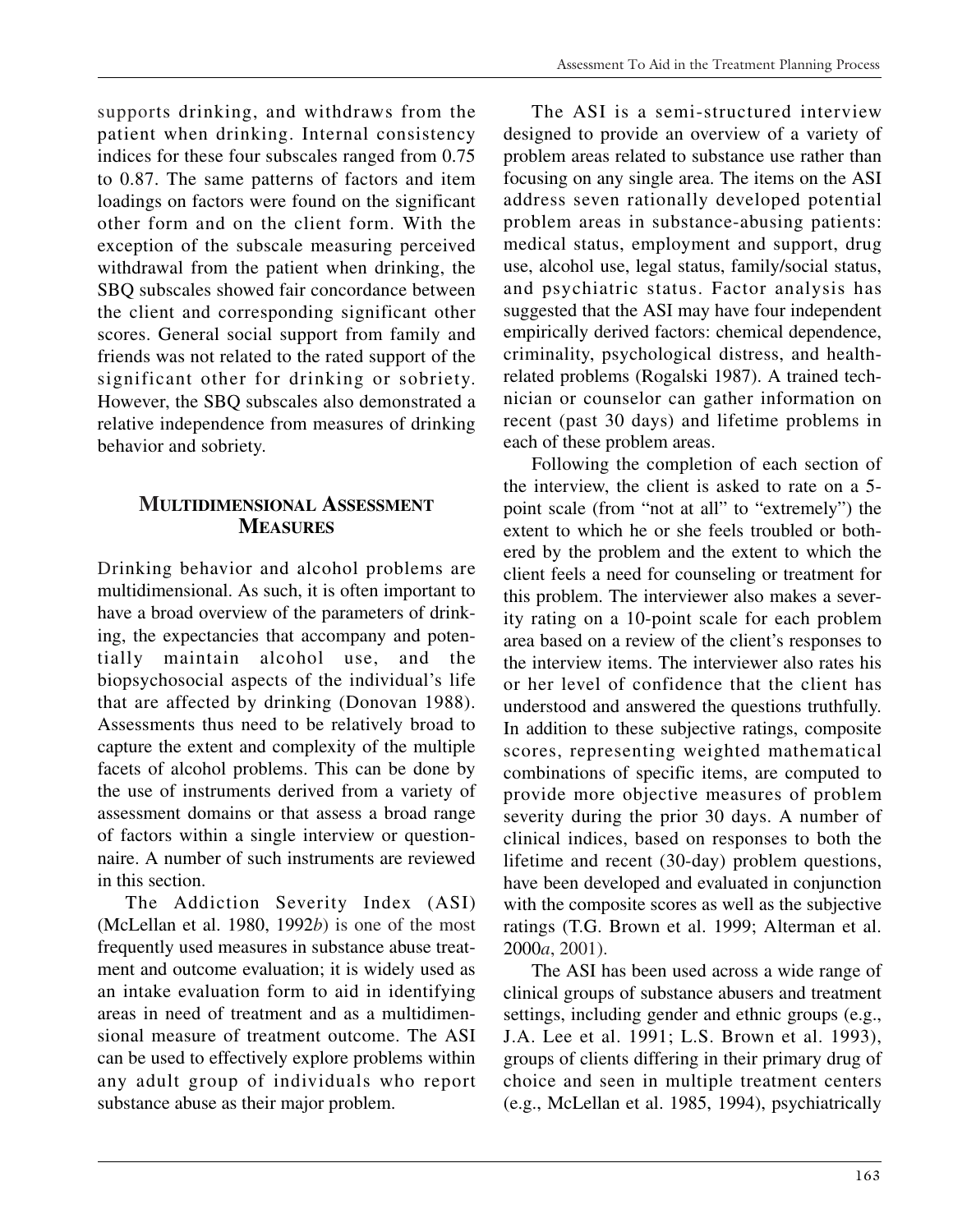impaired groups (Hodgins and El-Guebaly 1992; Appleby et al. 1997; Zanis et al. 1997), homeless substance abusers (Argeriou et al. 1994; Zanis et al. 1994; Joyner et al. 1996), and those with differing HIV serostatus (Davis et al. 1995).

Overall, the ASI and its subscales have demonstrated a high degree of concurrent validity against established and previously validated measures of psychosocial problems (Kosten et al. 1983; Hendricks et al. 1989), test-retest reliability and stability across relatively short and longer term time intervals (McCusker et al. 1994; Stoffelmayr et al. 1994; Zanis et al. 1994; Cacciola et al. 1999), and interrater reliability (Alterman et al. 1994; Stoffelmayr et al. 1994). These high levels of internal consistency and validity have been found even in a very large field study lacking the rigorous controls over administration that has typically accompanied most of the previous psychometric evaluations (Leonhard et al. 2000). However, the level of interrater agreement appears to be considerably lower for the clinician severity ratings than for the composite scores (Alterman et al. 1994). Additional and continued training and monitoring may be necessary to maintain high levels of agreement across raters over time (Fureman et al. 1994). This training can be supplemented by using standardized case vignettes (Cacciola et al. 1997). The psychiatric severity scale from the ASI has been found to be a potentially important measure with respect to matching clients to different intensities and types of treatment (McLellan et al. 1983; McLellan 1986) or aftercare services (Kadden et al. 1989).

Although there are a number of potential limitations of the scale that its authors acknowledge (McLellan et al. 1992*b*, 1992*c*), the ASI has been widely accepted as an extremely useful instrument in the field (Grissom and Bragg 1991). In fact, both computerized (Carise et al. 1999; Butler et al. 2001) and self-report versions (Rosen et al. 2000) of the ASI have been developed. Although the authors of the scale have not recommended or supported the development of computerized administration of the ASI, they have recognized that adding items to extend the coverage of areas of particular clinical interest or relevance can increase the scale's clinical utility (McLellan et al. 1992*b*, 1992*c*). Some of the deficiencies in content coverage have been addressed in the most recent edition of the ASI (McLellan et al. 1992*b*), which includes additions to the AOD use, legal, and family/social areas. Accompanying software is available that can be used to score the ASI by computer, generate composite scores, and convert scores into computer-generated reviews of history and initial treatment plans. Jacobson (1989*a*) suggested that the available clinical and research evidence and the range and flexibility of the instrument's applications strongly support the ASI being included as a part of a pretreatment evaluation process.

The development and use of the Treatment Services Review (TSR) as a companion instrument to the ASI allows clinicians and administrators to determine the extent to which those problems identified at intake by the ASI have been addressed during the course of treatment (McLellan et al. 1992*a*; Alterman et al. 1993, 2000*b*). Such an evaluation of the linkage between severity of problems and service utilization is an area of relevance clinically but also could be incorporated into the broader context of quality assurance and quality improvement reviews at a programmatic level. It is possible to estimate costs of clinical services and cost offsets of providing these services from either the ASI or the TSR (French et al. 2000*a*, 2000*b*).

A second multidimensional measure with a long history of use in alcoholism treatment and research is the Alcohol Use Inventory (Wanberg et al. 1977; Wanberg and Horn 1983; Horn et al. 1987). The AUI was developed within a differential conceptual and measurement model of alcoholism. It was developed and validated on several large samples of alcoholics admitted to inpatient treatment, with subsequent developmental work on outpatient samples and groups of driving while intoxicated (DWI) offenders (Horn et al. 1987). The inventory consists of 228 items that can be administered either as a self-report questionnaire or via computer. The multiple alternative items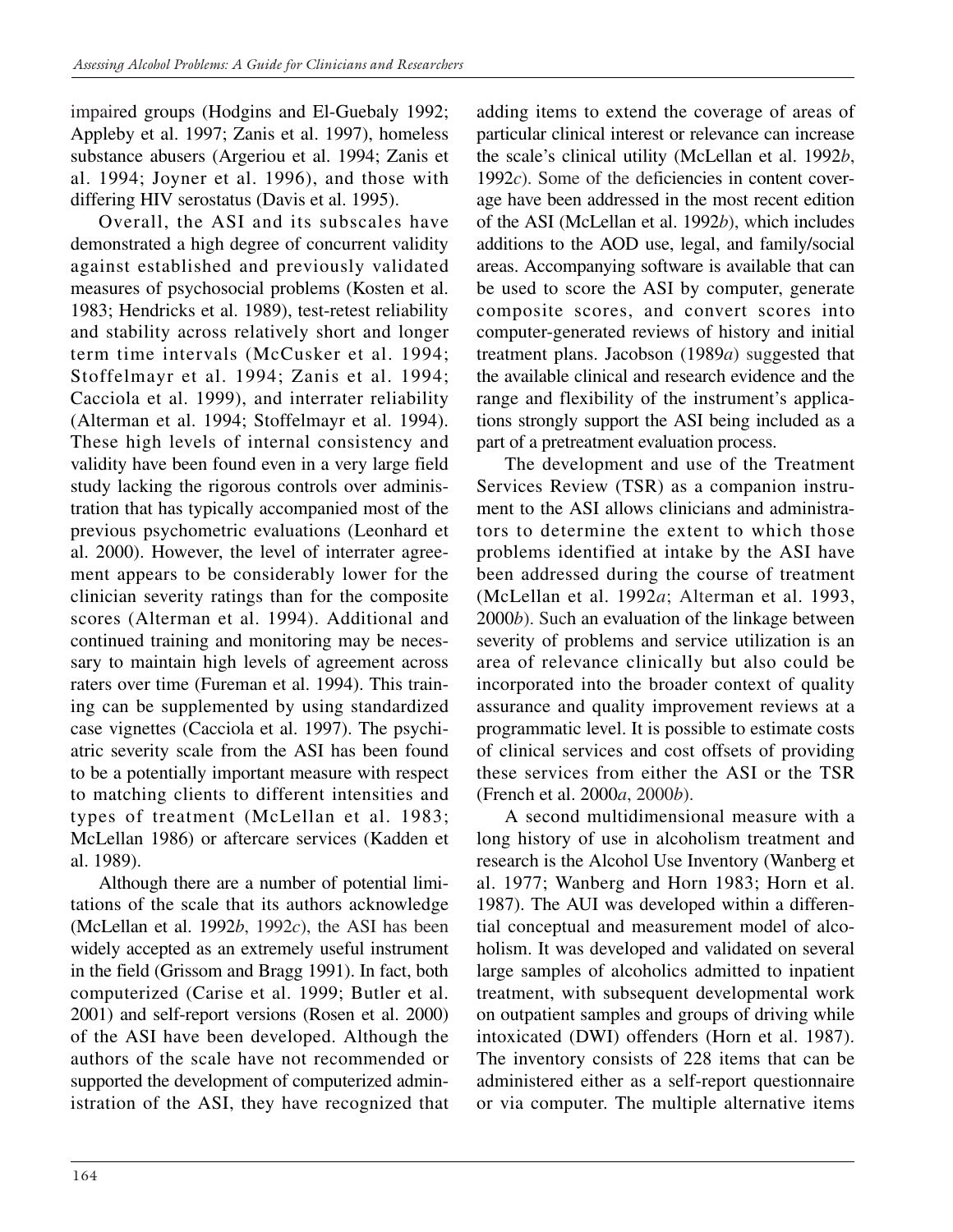contribute to a set of 24 scales (17 first-order factors, 6 second-order factors, and 1 third-order factor). The AUI scales were empirically constructed from a series of factor analytic studies of large sets of items measuring aspects of the use and abuse of alcohol. They provide operational indicators for important constructs of a multiplecondition or differential theory of the use and abuse of alcohol (Wanberg and Horn 1983).

The AUI is based on a theory about how people differ in their perceptions of benefits derived from drinking, in their styles of drinking, in their ideas about the consequences of drinking, and in their thoughts about how to deal with drinking problems. Correspondingly, four broad domains are assessed by the scales: perceived benefits of drinking (e.g., mood management, social enhancement), styles or patterns of drinking (e.g., solitary vs. gregarious, continuous), physical and psychosocial consequences of drinking (e.g., symptoms of alcohol dependence, behavioral impairment), and concerns and acknowledgment of problems which reflect the individual's awareness of drinking problems and readiness to accept help for these problems.

Studies reported by the instrument authors (Horn et al. 1987) indicate that the AUI scales demonstrate good to excellent levels of internal consistency, test-retest reliability, and both concurrent and construct validity. The pattern of these findings concerning the AUI's reliability and validity has been replicated and extended by other investigators (e.g., Rohsenow 1982; Skinner and Allen 1983; Tarter et al. 1987; Isenhart 1990). However, Chang, Lapham, and Wanberg (2001) found the reliability estimates to be lower in a sample of DUI offenders than in the normative sample.

The AUI has been used in a wide range of applications, some of which are described here. DiClemente and Hughes (1990) found that groups of alcoholics differing in their readiness to change as measured by the URICA differed across AUI subscales. Similarly, alcoholic subtypes based on personality types defined by either their Millon Clinical Multiaxial Inventory (MCMI) or their Minnesota Multiphasic Personality Inventory

profiles have been found to differ with respect the symptoms and consequences of alcohol use as assessed by the AUI (Robyak et al. 1984; Corbisiero and Reznikoff 1991). Conversely, subtypes of alcoholics derived by cluster analyzing AUI scale scores were found to differ with respect to the personality and symptom scales of the MCMI-II (Donat 1994).

A number of more recent studies have investigated the derivation of clinical subtypes based on the AUI (Rychtarik et al. 1998, 1999; Chang et al. 2001). Rychtarik and colleagues derived and independently replicated eight subtypes, with variations within three light, moderate, and heavy drinking groups. These groups included low severity, gregarious drinkers; low severity, steady drinkers; overall moderate-low severity drinkers; moderate severity, solitary, mental enhancement drinkers; moderate severity, gregarious drinkers; steady, solitary, moderate impairment drinkers; higher severity, mental enhancement drinkers; and high severity, compulsive, mood management drinkers. These groups differed across a number of dimensions, including client background, cognitive functioning, psychosocial functioning, history of alcohol use, and pretreatment drinking behavior; they also differed in percentage of days abstinent and drinks per drinking day at a 12-month posttreatment followup. The AUI has also served as the primary dependent measure in studies examining patterns, perceived benefits, and consequences of drinking among heavy social drinkers (Rohsenow 1982), male and female alcoholics and non-alcoholics (Olenick and Chalmers 1991), and Black and White alcoholics (Robyak et al. 1989).

Although it has an extensive background as a research instrument, the AUI was developed primarily as a clinical assessment tool. Based on their psychometric analysis, Skinner and Allen (1983) suggested that the AUI has considerable promise as a differential assessment instrument. It can provide a profile across the 24 scales, reflecting the individual's unique pattern and style of use, perceived benefits derived from drinking, and the resultant physical and psychosocial consequences (Donat 1994; Rychtarik et al. 1998, 1999;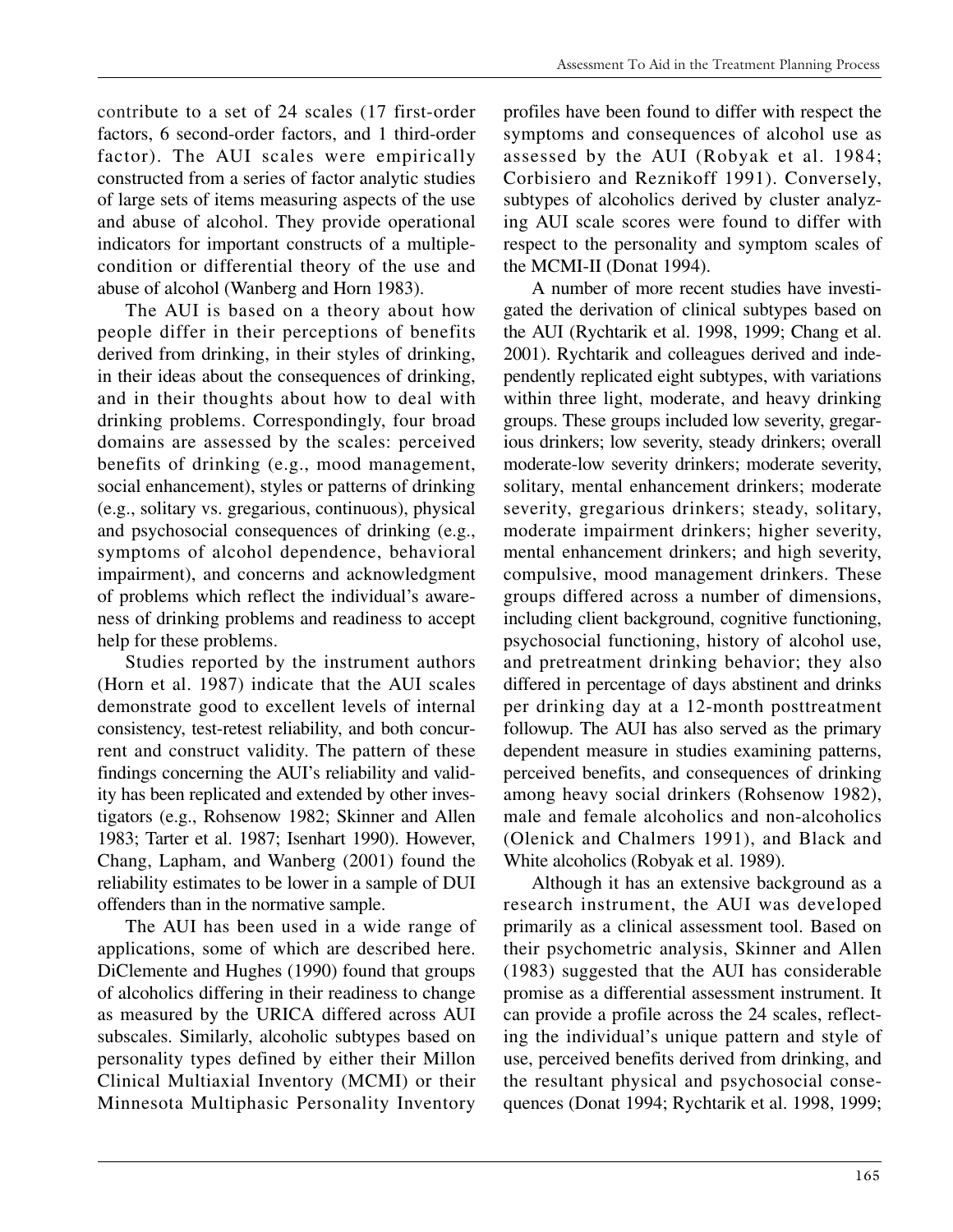Chang et al. 2001). The individual's scale scores and profile can also be compared with normative information (Horn et. al. 1987). The authors suggest that this information can help the clinician select the most appropriate treatment setting (e.g., inpatient vs. outpatient), intensity, or modality (e.g., group vs. individual therapy, behavioral vs. insight-oriented therapies). The test manual (Horn et al. 1987) provides a number of relatively specific recommendations concerning the treatment implications for scores on given scales or typologies of alcoholics based on the pattern of relationships among scales. While this seems to be one of the many potential benefits of the AUI, further research is needed to validate its utility in this treatment-matching process.

W.R. Miller and Marlatt (1984, 1987) introduced a family of structured multidimensional clinical interviews known as the Comprehensive Drinker Profile (CDP). This family includes the standard CDP and an abbreviated form (the Brief Drinker Profile), both of which are administered at intake, the Follow-up Drinker Profile to assess treatment outcome, and the Collateral Interview Form, which provides a systematic method of eliciting information about the client from a significant other. The 88 items of the CDP, which requires 1–2 hours to administer, are designed to obtain both objective and subjective data on a client's status at intake and followup in multiple domains: demographic information, drinking history (e.g., quantity, frequency, pattern, drinking settings, dependence symptoms), motivation (e.g., reasons for drinking, alcohol-related expectancies), and self-efficacy (e.g., selection of client's own treatment goals, perceived likelihood of achieving these goals). The CDP has been used to compare the characteristics of alcohol-dependent men and women at treatment entry (W.R. Miller and Cervantes 1997) and to compare the relative effectiveness and cost-effectiveness of a 5-week inpatient program and a 2-week in- and daypatient regime (Long et al. 1998).

Jacobson (1989*a*) noted that the style of conducting the interview, as outlined in the manual, is quite individualized and is intended both to facilitate information gathering and to engage and motivate the client in the assessment and treatment process. The nonconfrontational, empathic, nonjudgmental, and supportive style advocated for use in the CDP interview process appears to have served as the background from which more formalized motivational interviewing techniques have emerged (W.R. Miller 1983; W.R. Miller and Rollnick 1991; W.R. Miller et al. 1993). The manual also provides a number of clinical implications associated with certain response patterns, suggesting treatment-matching recommendations, some of which are based on previous treatment outcome research and others based on clinical observations (Jacobson 1989*a*).

The Chemical Dependency Assessment Profile (CDAP) (Davis et al. 1989; Harrell et al. 1991) is a multidimensional, self-report clinical research questionnaire composed of 232 multiplechoice, true/false, and open-ended items. Its primary purpose is to evaluate parallel dimensions of cognitive and behavioral dysfunction related to alcohol use, use of other drugs, and mixed or polydrug abuse over a 2-month time period prior to entering treatment. The CDAP assesses chemical use history, patterns of use, use beliefs and expectancies, use symptoms, self-concept, and interpersonal relations. Content dimensions, rationally developed based on clinician card sorts of items, provide measures of quantity and frequency of use, physiological symptoms, situational stressors, antisocial behavior, interpersonal skills, affective dysfunction, attitude toward treatment, and degree of life impact. Also, three scales of expectancies concerning the anticipated effects of alcohol (tension reduction, social facilitation, and mood enhancement) were included from a measure previously developed and validated by Farber et al. (1980).

Harrell et al. (1991) found the Cronbach coefficients of internal consistency to range from 0.78 to 0.88 across the CDAP subscales. Similarly high test-retest reliabilities were found (with all but one scale exceeding 0.83) following a 1-week interval. Results of factor analyses at the scale level suggested three primary factors: (1) behavioral/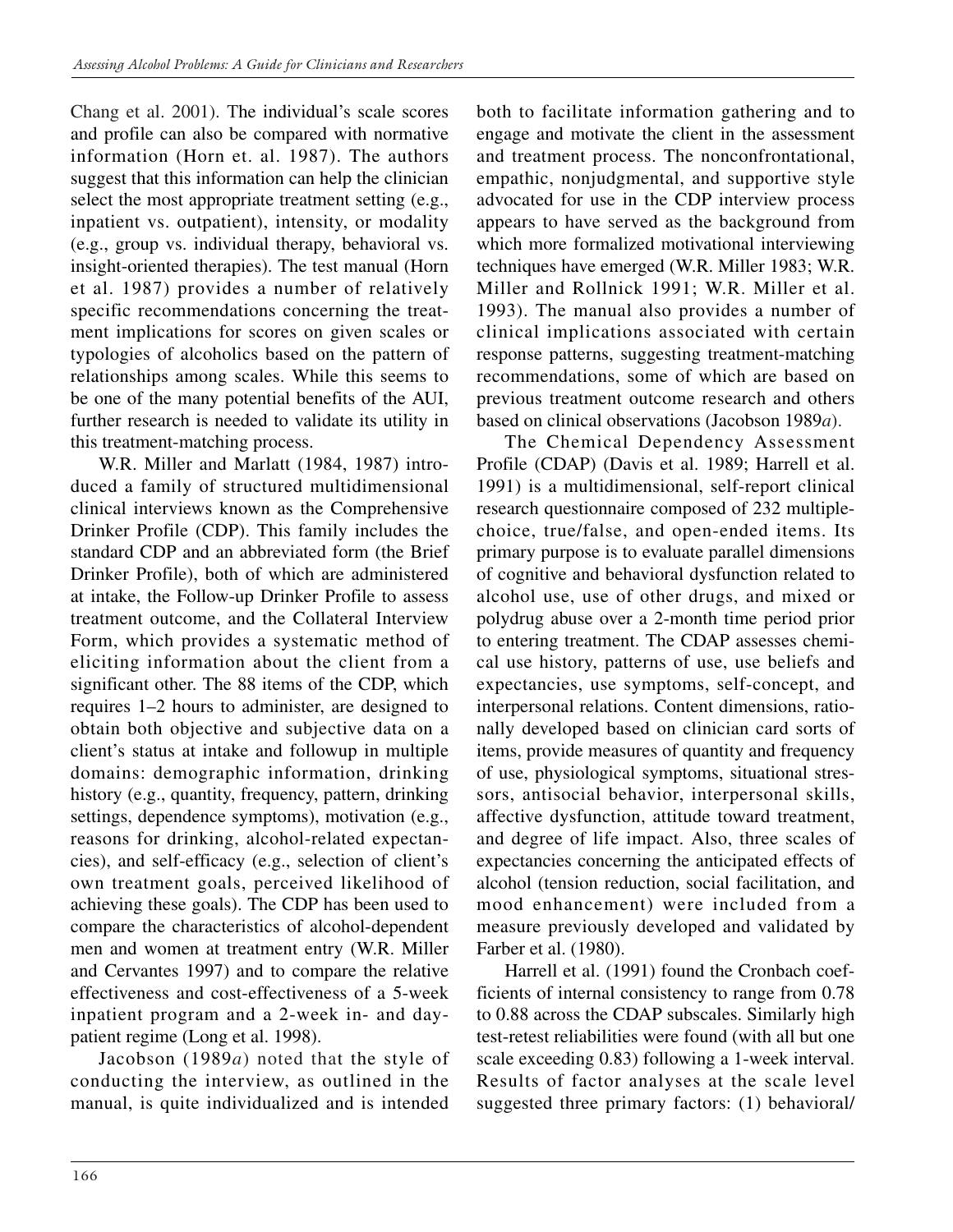physiological (composed of the physiological symptoms, affective dysfunction, antisocial behavior, and quantity/frequency of use dimensions and the tension reduction expectancy), (2) social (composed of the interpersonal skills dimension and the social facilitation and mood enhancement expectancies), and (3) cognitive (composed of the situational stressors and the attitude toward treatment dimensions). Significant differences were found across the problem dimensions and expectancy scales among samples of alcohol abusers, polydrug abusers, and social drinkers, with the clinical groups evidencing a greater degree of dysfunction and stronger expectancies than the group of social drinkers. Harrell et al. (1991) suggested that the CDAP reliably assesses a number of dimensions thought to be important in attempting to match substanceabusing clients to treatments. Although this measure appears to be of potential use in clinical practice, there is no recent evidence in the literature concerning its further development.

A relatively new instrument is the Minnesota Substance Abuse Problems Scale (MSAPS) (Westermeyer et al. 1998). This is a semi-structured interview protocol that attempts to assess a broad range of psychological, behavioral, and social problems associated with AOD use. It was designed to be completed within a 30-minute interview. Three factors were derived from a factor analysis of the 37 items of the scale: the Psychiatric-Behavioral Problems scale (14 items), the Social Problems scale (11 items), and the Addictive Use Symptoms scale (12 items). The Cronbach alpha measures of internal consistency were 0.83, 0.82, and 0.79, respectively. The pattern of correlations with measures of psychological distress, depression, anxiety, social problems, and substance use and problems suggests that the MSAPS scales have a high degree of concurrent validity.

Another relatively new instrument is the Personal Experience Inventory for Adults (PEI-A) (Winters 1999). The measure has two parts. The first part, Problem Severity, consists of 120 questions organized around 10 problem severity scales,

3 validity scales, and AOD use consumption characteristics (e.g., quantity, frequency, duration, age of onset); an additional research scale assesses receptivity to treatment. The second part, Psychosocial Problems, consists of 150 items distributed across 8 personal risk adjustment scales, 3 environmental scales, 10 problem screens, and 2 validity scales. Adequate to good internal consistency indices were obtained. The median alpha levels for the 10 Problem Severity scales were 0.89, 0.81 for the 11 Psychosocial Problems scales, and 0.63 for the 5 validity scales. One-week test-retest reliability was also acceptable. The scales demonstrated a high level of concurrent validity when correlated with measures of psychopathology and psychological functioning, alcohol dependence, reports of clients' behavior as provided by a significant other, DSM-III-R diagnoses (American Psychiatric Association 1987), and referral recommendations (no treatment, outpatient treatment, or residential treatment).

## **MEASURES TO ASSIST IN DIFFERENTIAL TREATMENT PLACEMENT**

Client-treatment matching attempts to place the client in those treatments most appropriate to his or her needs. There are a number of dimensions on which treatments may vary and which need to be considered in attempting to make an appropriate referral or match (Marlatt 1988; W.R. Miller 1989*b*; Institute of Medicine 1990; Donovan et al. 1994; Gastfriend and McLellan 1997). Among these dimensions are treatment setting (e.g., inpatient, residential, outpatient), treatment intensity, specific treatment modalities, and the degree of therapeutic structure. A number of possible variables may interact with these dimensions to lead to differential outcomes, making the clinician's task more difficult.

The American Society of Addiction Medicine (ASAM) has established a set of rationally developed criteria for admission, placement, discharge, and transfer of individuals with alcohol problems to different levels of care (Hoffman et al. 1987, 1991;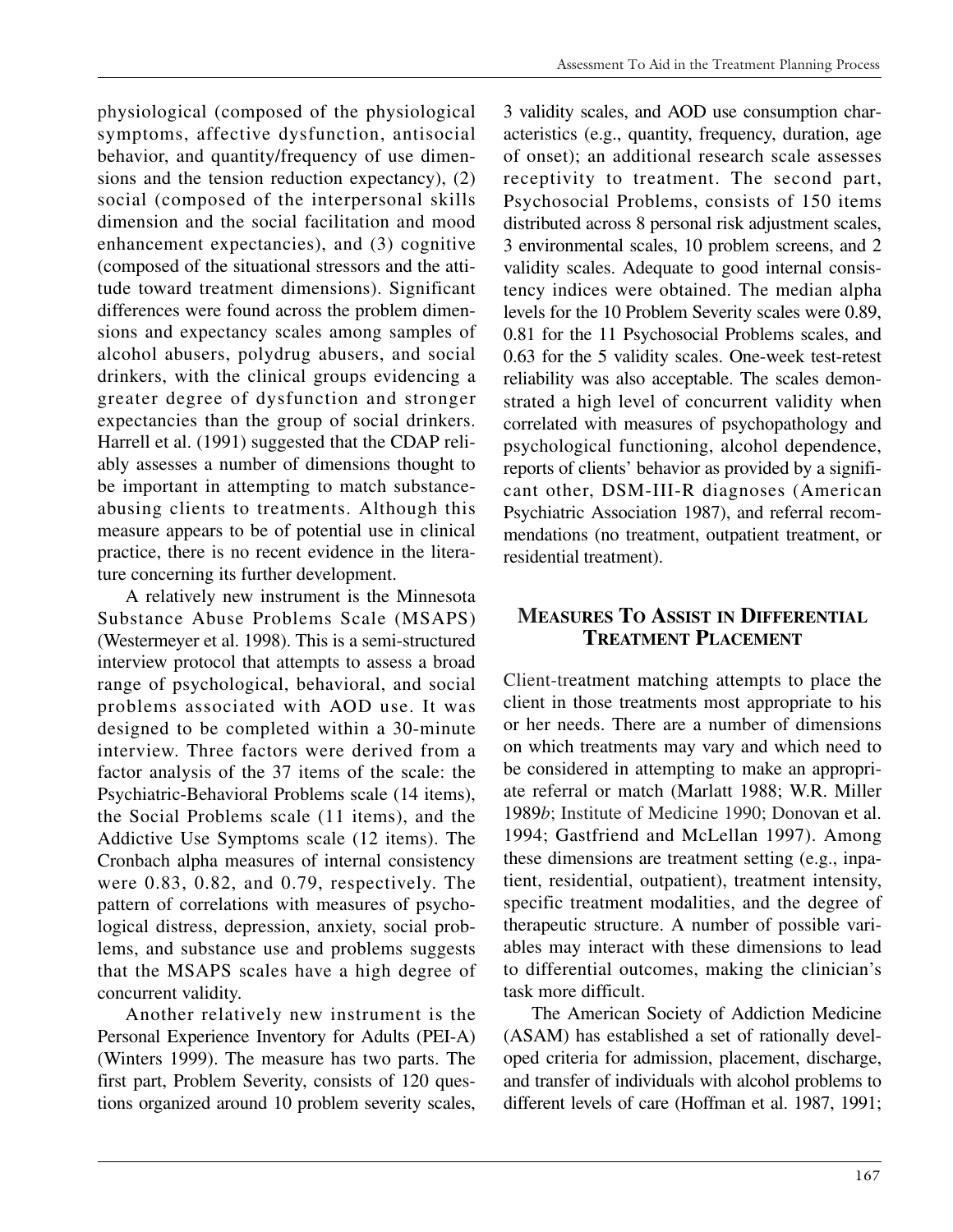Mee-Lee et al. 2001). These criteria, which are based on a consensus of treatment specialists, are meant to facilitate the matching of patients to the most appropriate level of care (Gastfriend et al. 2000). They are also assumed to facilitate clinical decisions that will lead to increased quality of care while maintaining fiscal accountability (e.g., managed care considerations). Separate criteria have been developed for adults and adolescents. The criteria are based on an assessment of six general problem areas: acute intoxication and/or withdrawal potential; biomedical conditions and complications; emotional, behavioral, or cognitive conditions or complications; readiness to change (previously treatment acceptance or resistance); relapse, continued use, or continued problem potential; and recovery/living environment. From this assessment, one of four levels of care is selected as the most appropriate: outpatient treatment of less than 9 hours per week, intensive outpatient or partial hospitalization with a minimum of 9 hours per week, medically monitored intensive inpatient treatment, or medically managed inpatient treatment.

Despite potential limitations in the ASAM placement criteria (McKay et al. 1997), these criteria have been used increasingly in a variety of States and clinical settings (e.g., Gondolf et al. 1996; Gregoire 2000; Heatherton 2000). Further, there is increasing evidence concerning their validity and clinical, administrative, and fiscal utility (Turner et al. 1999).

A pair of complementary instruments, one interviewer-administered and the other a selfreport questionnaire, have been developed to provide a standardized assessment of the dimensions included in the ASAM criteria: the Recovery Attitude and Treatment Evaluator (RAATE) Clinical Evaluation (CE) and Questionnaire I (QI) (Mee-Lee 1988; Mee-Lee et al. 1992; Smith et al. 1992, 1995). The RAATE-CE and RAATE-QI instruments were designed to assist in placing patients into the appropriate level of care at admission, making continued stay or transfer decisions during treatment (utilization review), and documenting appropriateness of discharge.

The RAATE-CE is a 35-item structured clinical interview, which may be administered by a trained technician or counselor in 20–30 minutes. It uses five scales to measure the constructs of resistance to treatment (current treatment/recovery motivation and denial), resistance to continuing care (future and long-term treatment/recovery motivation and denial), severity of biomedical problems, severity of psychiatric/psychological problems, and social/environmental support (the extent to which family, friends, and others in the individual's home setting are supportive of or detrimental to recovery). Severity profiles, based on a 5-point rating scale, can be derived for each of these areas and can be used to determine initial treatment matching, admission and placement, continued stay, and treatment planning decisions. The interrater reliability on the severity ratings was higher with raters having more clinical expertise than with less skilled clinicians (Mee-Lee 1988). The lowest levels of agreement were for the dimensions assessing the acuity of biomedical and psychiatric problems. These initial severity ratings have subsequently been revised to be less reliant on clinical judgment; the severity scale has been changed to a 4-point rating, and profiles are based on standard scores that are based on a rational expert judgment approach (Smith et al. 1992). Smith et al. (1992) found that the RAATE-CE's average interrater reliability (across three experienced nonmedical chemical dependency clinicians) ranged from 0.59 to 0.77, and the internal consistency reliabilities ranged from 0.65 to 0.87. The lowest level of interrater reliability was again associated with the severity of psychiatric problems; however, the biomedical acuity scale had the highest level of agreement among the raters.

The RAATE-QI is a 94-item true/false selfreport questionnaire, taking approximately 30–45 minutes to complete. It was designed to be compatible with and assess the same five underlying dimensions as the RAATE-CE from the patient's point of view (Smith et al. 1995). In addition, an experimental validity scale, composed of infrequently endorsed items, attempts to detect patients who either are in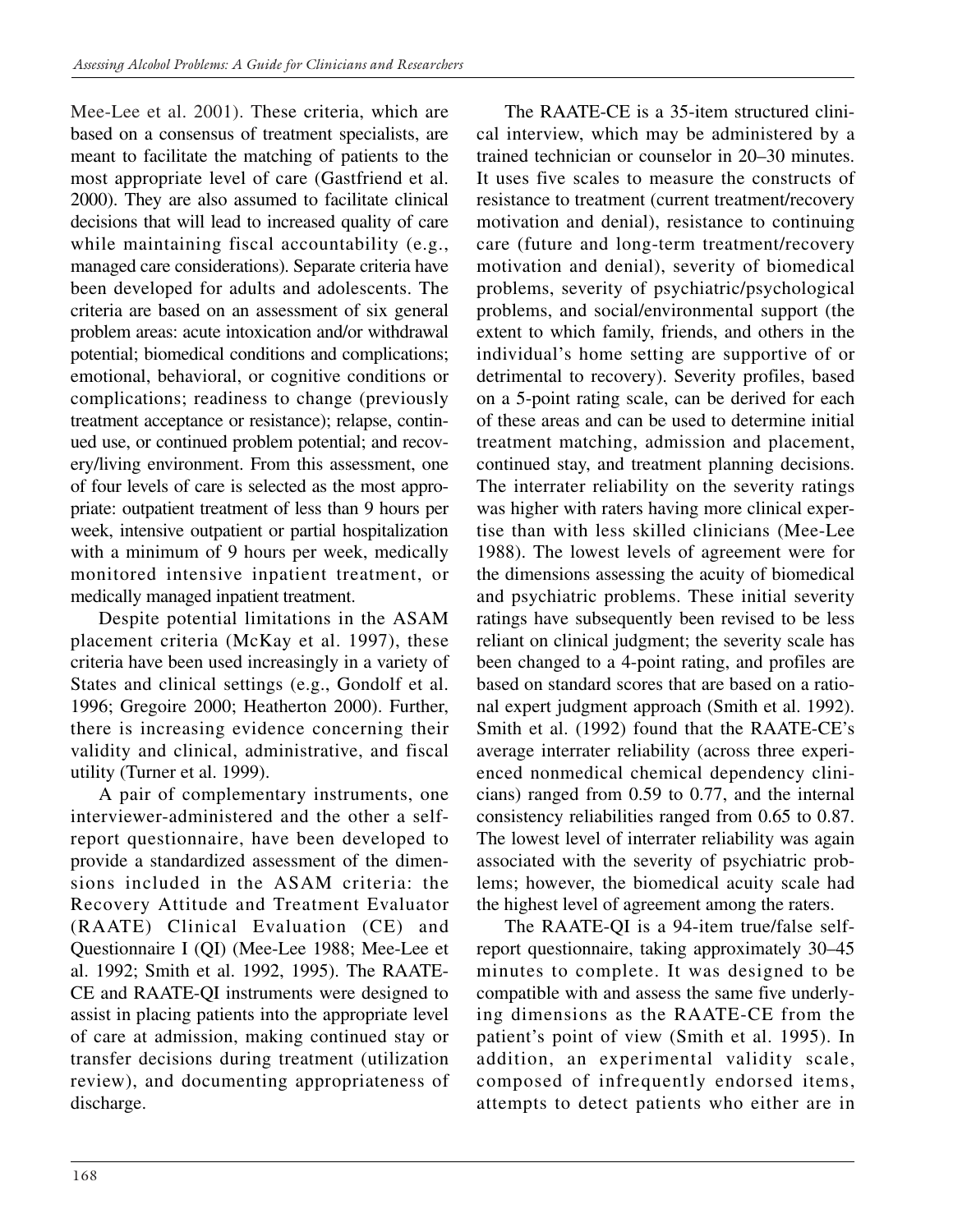extreme denial or who are responding in a pattern suggestive of falsification. Scores from the five primary scales are converted to standard scores and profiled with respect to problem severity. Also, there is a conversion table available to translate client severity scores to ASAM criteria. The RAATE-QI internal consistency reliabilities ranged from 0.63 to 0.78, and the test-retest reliabilities (over a 24-hour period) ranged from 0.73 to 0.87.

Najavits and colleagues (1997) evaluated the interrater reliability of the RAATE-CE. Both professional-level raters (e.g., master's degree or above) and nonprofessional interviewers administered the measure. A high level of agreement was found across all the raters, although the reliability was somewhat higher for the professional raters. Internal consistency coefficients ranged from 0.45 for the resistance to treatment scale to 0.71 for the social and environmental support scale. Exploratory factor analysis led to a four-factor solution. These factors to a large extent mirrored the a priori rational subscales of the RAATE. The factors were labeled psychological problems, acceptance of alcohol/drug problems, family and environmental problems, and biomedical problems. Gastfriend and colleagues (1995) also found evidence for the validity of the RAATE-CE, with scores on the RAATE subscales being predictive of the level of care to which alcoholics in a detoxification unit were subsequently referred. Britt et al. (1995) investigated the usefulness of the RAATE in relation to attrition from treatment for pregnant and postpartum women. They found no differences across three groups (completers, dropouts, and administrative discharges) on the RAATE-CE. However, on the self-report RAATE, it was found that those women who completed the treatment had lower ratings on resistance to treatment and continuing care; those who completed less than 1 month of treatment had the highest resistance scores.

The COMPASS (Craig and Craig 1988) is an interesting and potentially useful multidimensional instrument for both the general purpose of assessing adult or adolescent alcohol-involved

individuals and the specific purpose of assisting the clinician in making treatment referral and placement decisions. The scale is a 98-item, direct question, self-report questionnaire designed to measure the frequency of substance abuse and personal adjustment problems experienced over the last 6-month time period. The focus is on assessing the frequency of occurrence of behaviors associated with substance use rather than on issues such as quantity and frequency of drinking or other substance use. The scale assesses two broad dimensions, each with a number of rationally developed subscales. The first area consists of four substance abuse scales assessing dimensions consistent with DSM-III criteria of substance use disorders: psychological dependence (frequency of drinking alcohol for its actual or expected effects in assisting the person cope with various life situations); abusive, secretive, and irresponsible use (how frequently negative consequences of excessive drinking are experienced); interference due to use (frequency of alcohol use negatively affecting function in a variety of life areas); and signs of withdrawal. The second area includes three personal adjustment scales: frustration problems, interpersonal problems, and self-image problems. Additionally, a number of validity scales are included to identify response patterns suggestive of defensiveness, inconsistency, or minimization. Based on data provided in the COMPASS manual (Craig and Craig 1988), test-retest reliability over a 7-day interval was high, ranging from 0.89 to 0.91 for the substance abuse scales and from 0.78 to 0.86 for the personal adjustment scales. Significant differences between a sample of substance abusers in an inpatient treatment program and a general population sample who had reported using at least one psychoactive drug over the previous 6 months suggest discriminant validity of the scale.

The COMPASS is presented as a measure useful to treatment selection. It takes into account both the severity of substance abuse problems and the severity of personal adjustment problems. The total scores from the substance abuse and personal adjustment problems dimensions are entered onto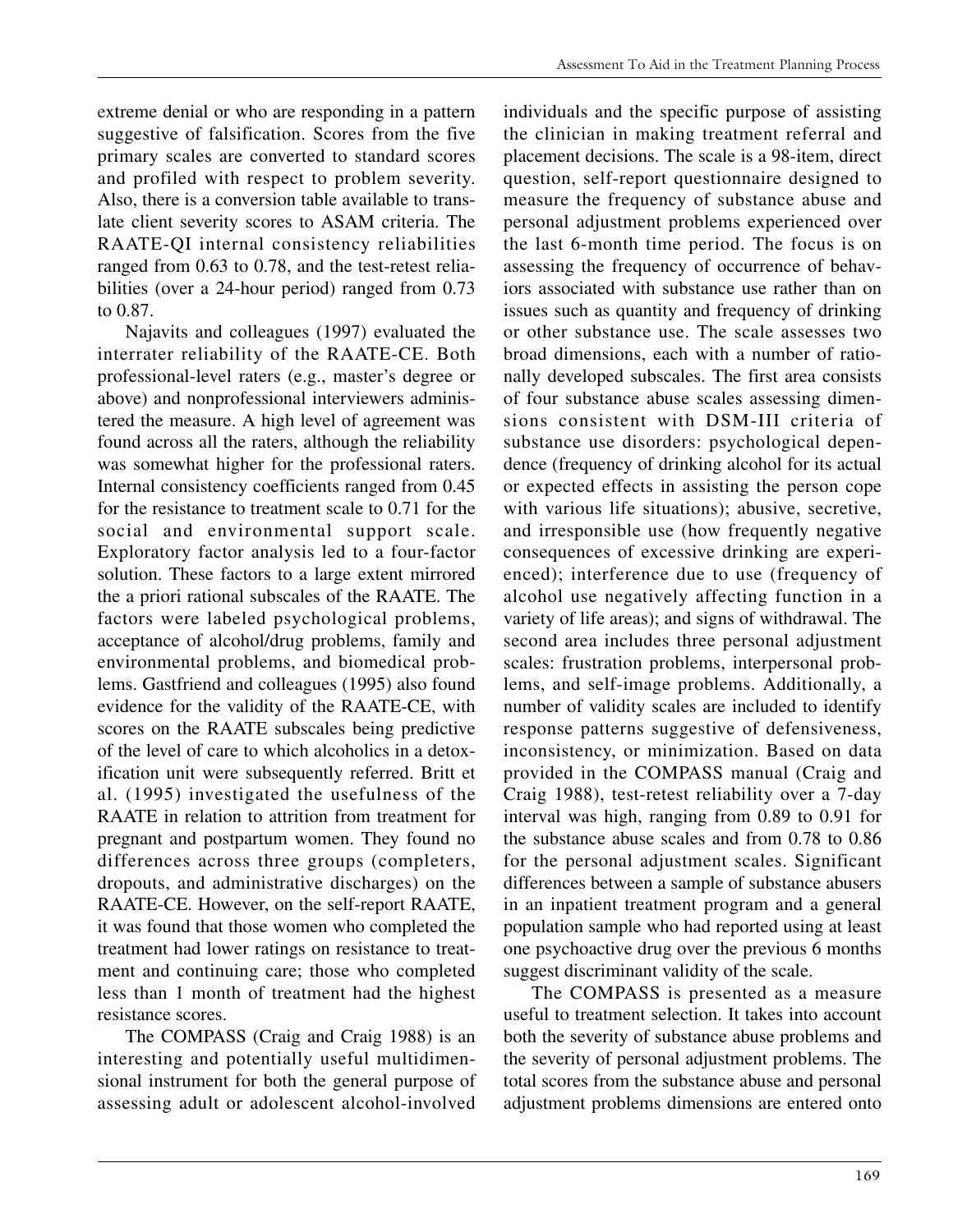a referral guide. Based on the severity of the individual's scores on these two dimensions, specific recommendations are made to refer the individual to substance abuse information/education classes, outpatient counseling, intensive outpatient treatment, inpatient hospitalization, or inpatient hospitalization with substantial structured aftercare. The COMPASS appears to have potential clinical and research utility, but it needs considerably more developmental work and psychometric research to extend the test developers' initial work on reliability, concurrent validity with other relevant measures, and predictive validity with respect to the differential effectiveness of treatments to which individuals are assigned via the referral guide versus other clinical methods of treatment matching.

#### **SUMMARY**

This chapter's review of instruments potentially helpful in the treatment planning process should not be seen as exhaustive. Other measures of similar assessment domains likely exist and may be useful to the clinician. There are also a number of other important assessment domains that were not included in this review. Examples include affective states, such as anxiety and depression; cognitive/neuropsychological functioning; the concurrent use of other drugs with alcohol; the presence of comorbid major (Axis I) psychiatric disorders and personality disorders (Axis II); and perceived barriers to treatment (L.C. Sobell et al. 1994*a*). These domains clearly should be considered for inclusion in clinical assessment protocols, since these areas have been shown to affect the course of treatment and recovery.

For a comprehensive and thorough treatment plan to be developed, information derived from the assessment domains reviewed above must be integrated with that derived from the diagnostic process and the assessment of the parameters of drinking behavior. While the assessment involved in diagnosis will allow the determination of the client's meeting certain criteria, it does not provide much information about the overall parameters of the target behaviors, namely alcohol consumption or other drug use, or other psychosocial factors. The role of assessment goes beyond that of classifying the individual's problem diagnostically to providing a more extensive picture of other areas of life functioning. A major function in initial assessment and at followup is to determine the individual's general quality of life (Longabaugh et al. 1994).

Shiffman (1989) suggested that three levels of information are necessary in order to gain a sense of the individual's "relapse proneness," and thus are relevant to treatment planning. These fall along a continuum of their proximity, in both time and influence, to the probability of relapse. The first of these represents general personal characteristics, such as demographic variables, personality factors, degree of dependence on the addictive behavior, and family history of addictions. Somewhat closer in time and influence are "background variables" likely to be experienced during the time of treatment and maintenance, such as the degree of personal, professional, and/or interpersonal stress and the availability of individuals supportive of the positive changes being implemented and of continued abstinence. The third and most proximal level includes those factors most directly associated with high-risk relapse situations. Examples of this category include the perceived self-efficacy or level of confidence that one will not relapse when encountering situations involving risk factors (e.g., social pressure to use, interpersonal conflict, depression, urges and temptation [e.g., Annis and Davis 1988*a*, 1988*b*]), the expectations that one holds about the positive outcomes associated with the addictive behavior (e.g., Goldman et al. 1987), and the coping skills available to deal specifically with the temptations to engage in the addictive behavior (Litman 1986; Shiffman 1989). Shiffman (1989) indicated that the more distal characteristics provide the background against which the relative risk of more proximal factors is moderated by their influence on the person's appraisal of the situational factors in the relapse situation.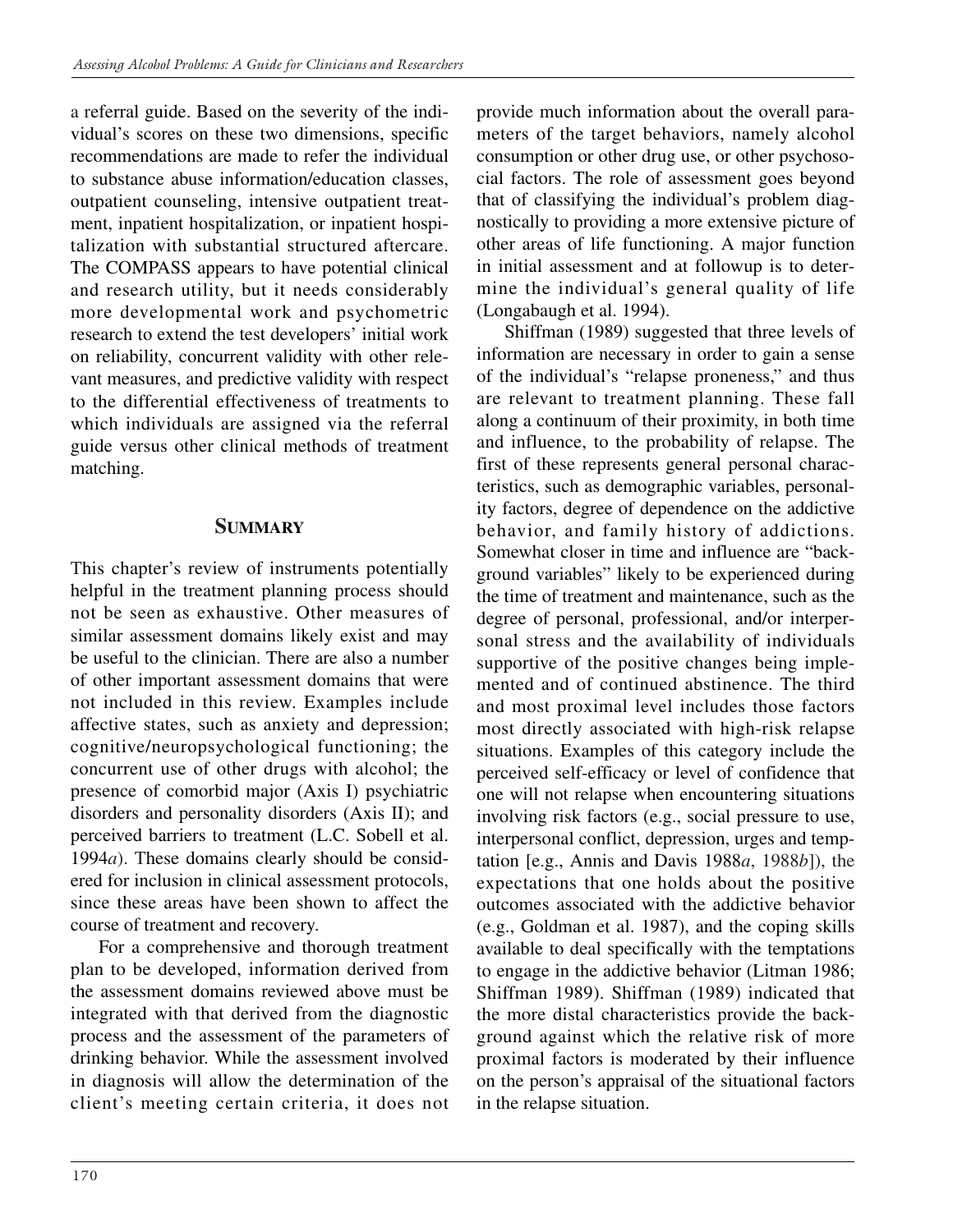An important component of personal resources that needs to be considered in the assessment process is the individual's more generalized coping and problem-solving abilities. DeNelsky and Boat (1986) provided a model of psychological assessment, diagnosis, and treatment that is based on the individual's coping skills and deficits in dealing with interpersonal relationships, thoughts, and feelings; approaches to oneself and life; and the ability to sustain goal-directed effort. The availability of such skills is seen as important in dealing with problems that can be anticipated to occur during the course of the treatment and maintenance phases and, as such, should have an effect on the probability of relapse.

The assessment process should be comprehensive; however, from a practical perspective, one also needs to be relatively parsimonious, given the array of areas that could be assessed (Donovan 1988; Institute of Medicine 1990; L.C. Sobell et al. 1994*a*, 1994*b*). A number of different strategies can be used to provide a framework and direction for the assessment process in each of the systems and domains noted above. The first is to use a sequential approach, in which a less intensive screening of a broad range of areas is conducted; those areas noted as being potentially problematic can be pursued further with more intensive and specialized assessment (Skinner 1988; Institute of Medicine 1990). The second is a form of clinical hypothesis testing, in which the clinician formulates hypotheses about the individual's behavior based on his or her theoretical perspective and collects information through the assessment process to test the apparent validity of these hypotheses (Shaffer and Kauffman 1985; Shaffer and Neuhaus 1985; Shaffer 1986). Each of these approaches is meant to provide information about the most critical factors needed to determine the assignment of the client to treatment.

Assessment is the initial step in the longer term process of therapy and behavior change. Its functions extend well beyond that of information gathering. The hope is that the clinician, through the assessment process, will motivate the individual, helping him or her move from the point of contemplating the need to change, through the action phase of change, and into a productive maintenance of the desired new behavior pattern. It is also hoped that the clinician can use the results from the assessment process to facilitate the selection of the most appropriate treatment intensity, modality, and setting and in so doing maximize the chances of success for the client (Institute of Medicine 1990; Connors et al. 1994).

#### **ACKNOWLEDGMENTS**

The preparation of this chapter was supported, in part, by the National Institute on Alcohol Abuse and Alcoholism Cooperative Agreement on Combining Pharmacological and Behavioral Treatments for Alcoholism, U10–AA11799.

#### **REFERENCES**

- Abellanas, L., and McLellan, A.T. "Stage of change" by drug problem in concurrent opioid, cocaine, and cigarette users. *J Psychoactive Drugs* 25:307–313, 1993.
- Adams, S.L., and McNeil, D.W. Negative alcohol expectancies reconsidered. *Psychol Addict Behav* 5:9–14, 1991.
- Addiction Research Foundation. *Directory of Client Outcome Measures for Addictions Treatment Programs*. Toronto: the Foundation, 1993.
- Allen, J.P. The interrelationship of alcoholism assessment and treatment. *Alcohol Health Res World* 15:178–185, 1991.
- Allen, J.P., and Mattson, M.E. Psychometric instruments to assist in alcoholism treatment planning. *J Subst Abuse Treat* 10:289–296, 1993.
- Alterman, A.I.; McLellan, A.T.; and Shifman, R.B. Do substance abuse patients with more psychopathology receive more treatment? *J Nerv Ment Dis* 181:576–582, 1993.
- Alterman, A.I.; Brown, L.S.; Zaballero, A.; and McKay, J.R. Interviewer severity ratings and composite scores of the ASI: A further look. *Drug Alcohol Depend* 34:201–209, 1994.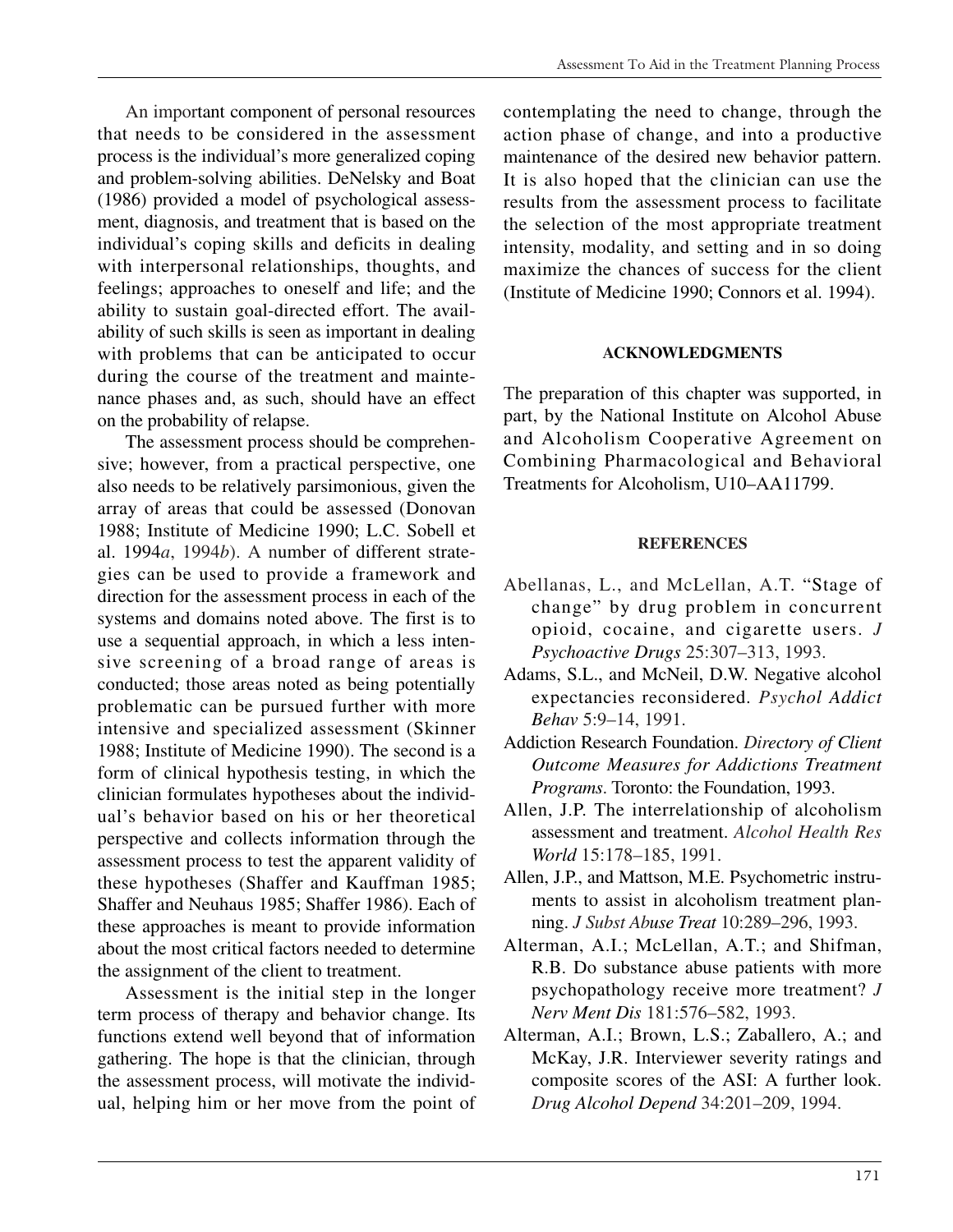- Alterman, A.I.; McDermott, P.A.; Cook, T.G.; Cacciola, J.S.; McKay, J.R.; McLellan, A.T.; and Rutherford, M.J. Generalizability of the clinical dimensions of the Addiction Severity Index to nonopioid-dependent patients. *Psychol Addict Behav* 14:287–294, 2000*a*.
- Alterman, A.I., Shen, Q., Merrill, J.C., McLellan, A.T., Durell, J., and McKay, J.R. Treatment services received by supplemental security income drug and alcoholic clients. *J Subst Abuse Treat 18*:209–215, 2000*b*.
- Alterman, A.I.; Bovasso, G.B.; Cacciola, J.S.; and McDermott, P.A. A comparison of the predictive validity of four sets of baseline ASI summary indices. *Psychol Addict Behav*  15:159–162, 2001.
- American Psychiatric Association. *Diagnostic and Statistical Manual of Mental Disorders*, *Third Edition, Revised.* Washington, DC: the Association, 1987.
- Annis, H.M. *Inventory of Drinking Situations*. Toronto: Addiction Research Foundation, 1982.
- Annis, H.M. *Situational Confidence Questionnaire (SCQ-39)*. Toronto: Addiction Research Foundation, 1987.
- Annis, H.M., and Davis, C.S. Assessment of expectancies. In: Donovan, D.M., and Marlatt, G.A., eds. *Assessment of Addictive Behaviors*. New York: Guilford Press, 1988*a*. pp. 84–111.
- Annis, H.M., and Davis, C.S. Self-efficacy and the prevention of alcoholic relapse: Initial findings from a treatment trial. In: Baker, T.B., and Cannon, D.S., eds. *Assessment and Treatment of Addictive Disorders*. New York: Praeger, 1988*b*. pp. 88–112.
- Annis, H.M., and Davis, C.S. Relapse prevention. *Alcohol Health Res World* 15:204–212, 1991.
- Annis, H.M., and Graham, J.M. *Situational Confidence Questionnaire User's Guide*. Toronto: Addiction Research Foundation, 1988.
- Annis, H.M., and Graham, J.M. Profile types on the Inventory of Drinking Situations: Implications for relapse prevention counseling. *Psychol Addict Behav* 9:176–182, 1995.
- Annis, H.M.; Graham, J.M.; and Davis, C.S. *Inventory of Drinking Situations (IDS) User's Guide*. Toronto: Addiction Research Foundation, 1987.
- Annis, H.M.; Schober, R.; and Kelly, E. Matching addiction outpatient counseling to client readiness for change: The role of structured relapse prevention counseling. *Exp Clin Psychopharmacol* 4:37–45, 1996.
- Appleby, L.; Dyson, V.; Altman, E.; and Luchins, D.J. Assessing substance use in multiproblem patients: Reliability and validity of the Addiction Severity Index in a mental hospital population. *J Nerv Ment Dis* 185:159–165, 1997.
- Argeriou, M.; McCarty, D.; Mulvey, K.; and Daley, M. Use of the Addiction Severity Index with homeless substance abusers. *J Subst Abuse Treat* 11:359–365, 1994.
- Babor, T.F.; Dolinsky, Z.S.; Meyer, R.E.; Hesselbrock, M.M.; Hofman, M.; and Howard, T. Types of alcoholics: Concurrent and predictive validity of some common classification schemes. *Br J Addict* 87:1415–1431, 1992*a*.
- Babor, T.F.; Hofman, M.; DelBoca, F.K.; Hesselbrock, V.M.; Meyer, R.E.; Dolinsky, Z.S.; and Rounsaville, B. Types of alcoholics: I. Evidence for an empirically derived typology based on indicators of vulnerability and severity. *Arch Gen Psychiatry* 49:599–608, 1992*b*.
- Baer, J.S., and Lichtenstein, E. Cognitive assessment of smoking behavior. In: Donovan, D.M., and Marlatt, G.A., eds. *Assessment of Addictive Behaviors*. New York: Guilford Press, 1988. pp. 189–213.
- Baldwin, A.; Oei, T.P.S.; and Young, R. To drink or not to drink: The differential role of alcohol expectancies and drinking response self-efficacy in quantity and frequency of alcohol consumption. *Cognit Ther Res* 17:511–530, 1993.
- Bandura, A. Self-efficacy: Toward a unifying theory of behavior change. *Psychol Rev*  84:191–215, 1977.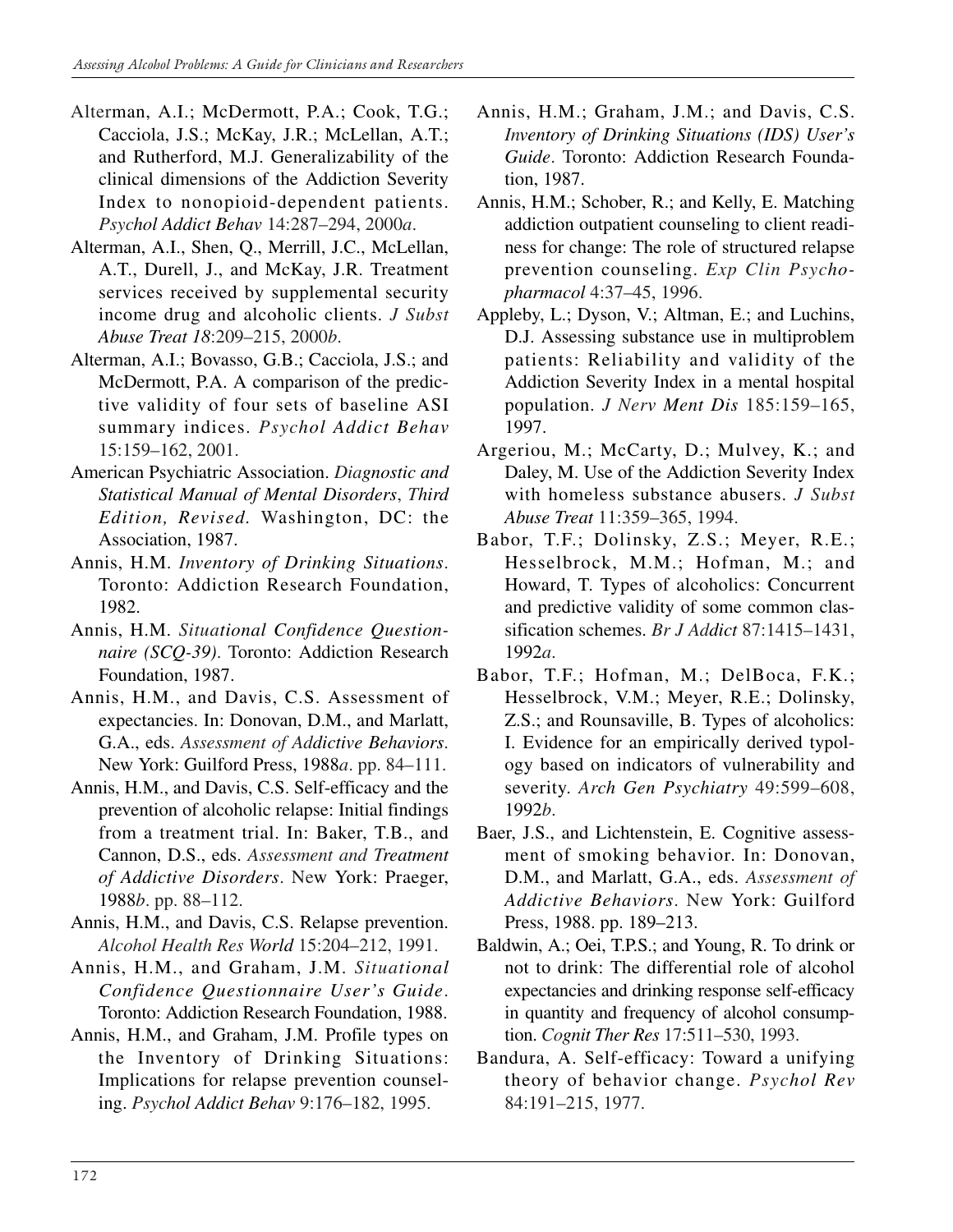- Bandura, A. *Social Foundation of Thought and Action: A Social Cognitive Theory*. Englewood Cliffs, NJ: Prentice-Hall, 1986.
- Beattie, M.C., and Longabaugh R. General and alcohol-specific social support following treatment. *Addict Behav* 24:593–606, 1999.
- Beattie, M.; Longabaugh, R.; and Fava, J. Assessment of alcohol-related workplace activities: Development and testing of "Your Workplace." *J Stud Alcohol* 53:469–475, 1992.
- Beattie, M.; Longabaugh, R.; Elliot, G.; Stout, R.L.; Fava, J.; and Noel, N.E. Effect of the social environment on alcohol involvement and subjective well-being prior to alcoholism treatment. *J Stud Alcohol* 54:283–296, 1993.
- Bien, T.H.; Miller, W.R.; and Tonigan, J.S. Brief interventions for alcohol problems: A review. *Addiction* 88:315–335, 1993.
- Billings, A.G., and Moos, R.H. Work stress and the stress-buffering roles of work and family resources. *J Occup Behav* 3:215–232, 1982.
- Blume, A.W., and Marlatt, G.A. Recent important substance-related losses predict readiness to change scores among people with co-occurring psychiatric disorders. *Addict Behav*  25:461–464, 2000.
- Blume, A.W., and Schmaling, K.B. Specific classes of symptoms predict readiness to change scores among dually diagnosed patients. *Addict Behav* 22:625–630, 1997.
- Bois, C., and Graham, K. Assessment, case management and treatment planning. In: Howard, B.M.; Harrison, S.; Carver, V.; and Lightfoot, L., eds. *Alcohol and Drug Problems: A Practical Guide for Counselors*. Toronto: Addiction Research Foundation, 1993. pp. 87–101.
- Bombardier, C.H., and Rimmele, C.T. Alcohol use and readiness to change after spinal cord injury. *Arch Phys Med Rehabil* 79:1110–1115, 1998.
- Bombardier, C.H.; Ehde, D.; and Kilmer, J. Readiness to change alcohol drinking habits after traumatic brain injury. *Arch Phys Med Rehabil* 78:592–596, 1997.
- Breslin, F.C.; Sobell, L.C.; Sobell, M.B.; and Agrawal, S. A comparison of a brief and long version of the Situational Confidence Questionnaire. *Behav Res Ther* 38:1211–1220, 2000.
- Breuer, H.H., and Goldsmith, R.J. Interrater reliability of the Alcoholism Denial Rating Scale. *Subst Abuse* 16:169–176, 1995.
- Britt, G.C.; Knisely, J.S.; Dawson, K.S.; and Schnoll, S.H. Attitude toward recovery and completion of a substance abuse treatment program. *J Subst Abuse Treat* 12(5):349–353, 1995.
- Brown, L.S.; Alterman, A.I.; Rutherford, M.J.; Cacciola, J.S.; and Zaballero, A.R. Addiction Severity Index scores of four racial/ethnic and gender groups of methadone maintenance patients. *J Subst Abuse* 5:269–279, 1993.
- Brown, S.A. Reinforcement expectancies and alcoholism treatment outcome after a one-year follow-up. *J Stud Alcohol* 46:304–308, 1985*a*.
- Brown, S.A. Expectancies versus background variables in the prediction of college drinking practices. *J Consult Clin Psychol* 53:123–130, 1985*b*.
- Brown, S.A.; Goldman, M.S.; Inn, A.; and Anderson, L.R. Expectations of reinforcement from alcohol: Their domain and relation to drinking patterns. *J Consult Clin Psychol*  43:419–426, 1980.
- Brown, S.A.; Christiansen, B.A.; and Goldman, M.S. The Alcohol Expectancy Questionnaire: An instrument for the assessment of adolescent and adult alcohol expectancies. *J Stud Alcohol* 48:483–491, 1987*a*.
- Brown, S.A.; Creamer, V.A.; and Stetson, B.A. Adolescent alcohol expectancies in relation to personal and parental drinking patterns. *J Abnorm Psychol* 96(2):117–121, 1987*b*.
- Brown, S.A.; Millar, A.; and Passman, L. Utilizing alcohol expectancies in alcoholism treatment. *Psychol Addict Behav* 2:59–65, 1988.
- Brown, S.A.; Carrello, P.D.; Vik, P.W.; and Porter, R.J. Change in alcohol effect and self-efficacy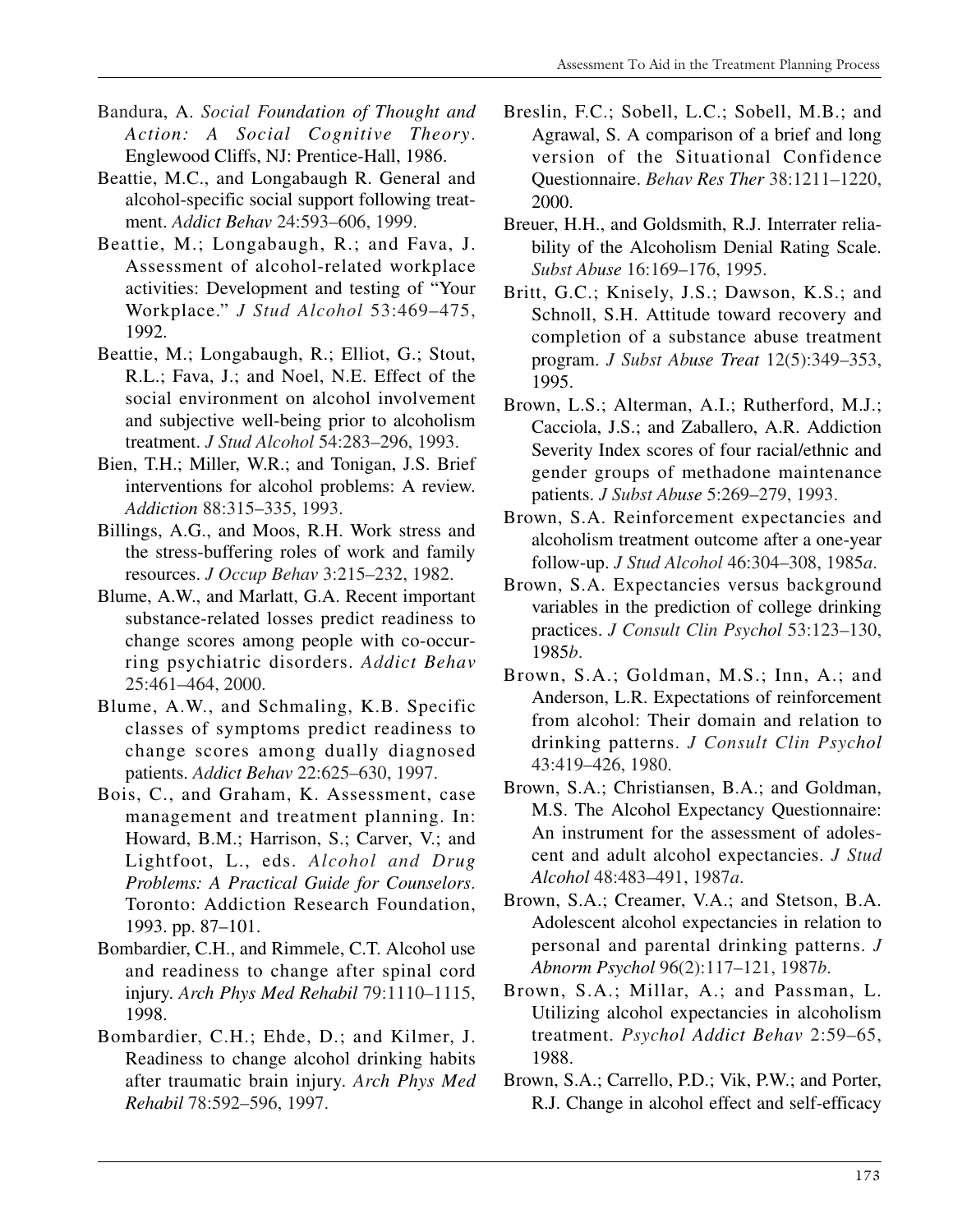expectancies during addiction treatment. *Subst Abuse* 19:155–167, 1998.

- Brown, T.G.; Seraganian, P.; and Shields, N. Subjective appraisal of problem severity and the ASI: Secondary data or second opinion? Addiction Severity Index. *J Psychoactive Drugs* 31:445–449, 1999.
- Budd, R.J., and Rollnick, S. The structure of the Readiness to Change Questionnaire: A test of Prochaska and DiClemente's transtheoretical model. *Br J Health Psychol* 2:365–376, 1997.
- Burling, T.A.; Reilly, P.M.; Molzen, J.O.; and Ziff, D.C. Self-efficacy and relapse among inpatient drug and alcohol abusers: A predictor of outcome. *J Stud Alcohol* 6:354–360, 1989.
- Butler, S.F.; Budman, S.H.; Goldman, R.J.; Newman, F.L.; Beckley, K.E.; Trottier, D.; and Cacciola, J.S. Initial validation of a computeradministered Addiction Severity Index: The ASI-MV. *Psychol Addict Behav* 15:4–12, 2001.
- Cacciola, J.S.; Alterman, A.I.; Fureman, I.; Parikh, G.A.; and Rutherford, M.J. The use of case vignettes for Addiction Severity Index training. *J Subst Abuse Treat* 14(5):439–443, 1997.
- Cacciola, J.S.; Koppenhaver, J.M.; McKay, J.R.; and Alterman, A.I. Test-retest reliability of the lifetime items on the Addiction Severity Index. *Psychol Assess* 11:86–93, 1999.
- Cannon, D.S.; Leeka, J.K.; Patterson, E.T.; and Baker, T.B. Principal components analysis of the Inventory of Drinking Situations: Empirical categories of drinking by alcoholics. *Addict Behav* 15:265–269, 1990.
- Carbonari, J.P., and DiClemente, C.C. Using transtheoretical model profiles to differentiate levels of alcohol abstinence success. *J Consult Clin Psychol* 68:810–817, 2000.
- Carey, K.B., and Teitelbaum, L.M. Goals and methods of alcohol assessment. *Prof Psychol Res Pr* 27:460–466, 1996.
- Carey, K.B.; Purnine, D.M.; Maisto, S.A.; and Carey, M.P. Assessing readiness to change substance abuse: Critical review of instruments. *Clin Psychol* 6:245–266, 1999.
- Carey, K.B.; Maisto, S.A.; Carey, M.P.; and Purnine, D.M. Measuring readiness-to-change substance misuse among psychiatric outpatients: I. Reliability and validity of self-report measures. *J Stud Alcohol* 66:79–88, 2001.
- Carise, D.; McLellan, A.T.; Gifford, L.S.; and Kleber, H.D. Developing a national addiction treatment information system: An introduction to the Drug Evaluation Network System. *J Subst Abuse Treat* 17:67–77, 1999.
- Carlisle, F.P. Examining personal control beliefs as a mediating variable in the health-damaging behavior of substance use: An alternative approach. *J Psychol* 125:381–397, 1991.
- Carney, M.M., and Kivlahan, D.R. Motivational subtypes among veterans seeking substance abuse treatment: Profiles based on stages of change. *Psychol Addict Behav* 9:135–142, 1995.
- Carrigan, G.; Samoluk, S.B.; and Stewart, S.H. Examination of the short form of the Inventory of Drinking Situations (IDS-42) in a young adult university student sample. *Behav Res Ther* 36:789–807, 1998.
- Carroll, K.M. Methodological issues and problems in the assessment of substance use. *Psychol Assess* 7:349–358, 1995.
- Chang, I.; Lapham, S.C.; and Wanberg, K.W. Alcohol use inventory: Screening and assessment of first-time driving-while-impaired offenders. I. Reliability and profiles. *Alcohol Alcohol* 36:112–121, 2001.
- Clements, L.B; York, R.O.; and Rohrer, G.E. Interaction of parental alcoholism and alcoholism as a predictor of drinking-related locus of control. *Alcohol Treat Q* 12:97–110, 1995.
- Clifford, P.R., and Longabaugh, R. *Manual for the Administration of the Important People and Activities Instrument*. Unpublished manuscript, adapted for use in Project MATCH. Brown University Center for Alcohol and Addictions Studies, Providence, RI, 1993.
- Clifford, P.R.; Longabaugh, R.; and Beattie, M. Social support and patient drinking: A validation study. *Alcohol Clin Exp Res* 16:403 (abstract), 1992.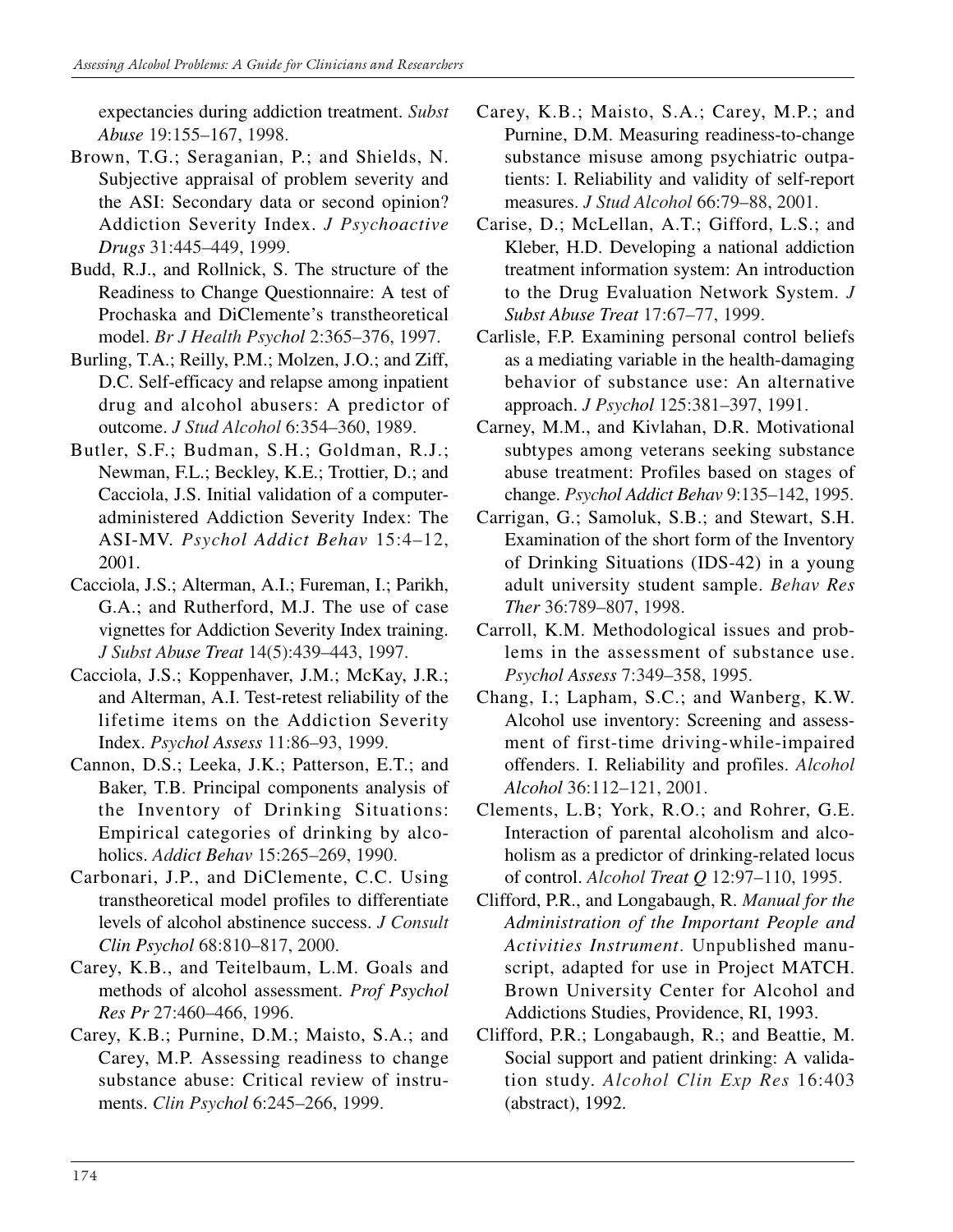- Collins, R.L.; Lapp, W.M.; Emmons, K.M.; and Isaac, L.M. Endorsement and strength of alcohol expectancies. *J Stud Alcohol* 51: 336–342, 1990.
- Collins, R.L.; Koutsky, J.R.; and Izzo, C.V. Temptation, restriction, and the regulation of alcohol intake: Validity and utility of the Temptation and Restraint Inventory. *J Stud Alcohol* 61:766–773, 2000.
- Connor, J.P.; Young, R.M.; Williams, R.J.; and Ricciardelli, L.A. Drinking restraint versus alcohol expectancies: Which is the better indicator of alcohol problems? *J Stud Alcohol*  61:352–359, 2000.
- Connors, G.J., and Maisto, S.A. The alcohol expectancy construct: Overview and clinical applications. *Cognit Res Ther* 12:487–504, 1988*a*.
- Connors, G.J., and Maisto, S.A. The Alcohol Beliefs Scale. In: Hersen, M., and Bellack, A.S., eds. *Dictionary of Behavioral Assessment Techniques*. New York: Pergamon Press, 1988*b*. pp. 24–26.
- Connors, G.J.; O'Farrell, T.J.; Cutter, H.S.G.; and Logan, D. Dose-related effects of alcohol among male alcoholics, problem drinkers, and non-problem drinkers. *J Stud Alcohol* 48: 461–466, 1987.
- Connors, G.J.; Maisto, S.A.; and Watson, D.W. Racial factors influencing college students' ratings of alcohol's usefulness. *Drug Alcohol Depend* 21:247–252, 1988.
- Connors, G.J.; Maisto, S.A.; and Dermen, K.H. Alcohol-related expectancies and their applications to treatment. In: Watson, R.R., ed. *Drug and Alcohol Abuse Reviews*. Vol. 3. Totowa, NJ: Humana Press, 1992. pp. 203–231.
- Connors, G.J.; Allen, J.P.; Cooney, N.L.; DiClemente, C.C.; Tonigan, J.S.; and Anton, R. Assessment issues and strategies in alcoholism treatment matching research. *J Stud Alcohol Suppl* 12:92–100, 1994.
- Connors, G.J.; Donovan, D.M.; and DiClemente, C.C. *Substance Abuse Treatment and the Stages of Change: Selecting and Planning*

*Interventions*. New York: Guilford Press, 2001.

- Corbisiero, J.R., and Reznikoff, M. The relationship between personality type and style of alcohol use. *J Clin Psychol* 47:291–298, 1991.
- Cox, W.M., and Klinger, E. A motivational model of alcohol use. *J Abnorm Psychol* 97:168–180, 1988.
- Cox, W.M., and Klinger, E. Incentive motivation, affective change, and alcohol use: A model. In: Cox, W.M., ed. *Why People Drink: Parameters of Alcohol Use as a Reinforcer*. New York: Gardner Press, 1990. pp. 291–314.
- Cox, W.M.; Klinger, E.; and Blount, J.P. *Motivational Structure Questionnaire—Brief Version*. 1991*a*. (Available from W. Miles Cox, Psychology Service [116B], VA Medical Center, North Chicago, IL 60064)
- Cox, W.M.; Klinger, E.; and Blount, J.P. Alcohol use and goal hierarchies: Systematic motivational counseling for alcoholics. In: Miller, W.R., and Rollnick, S., eds., *Motivational Interviewing: Preparing People To Change Addictive Behavior*. New York: Guilford Press, 1991*b*. pp. 260–271.
- Cox, W.M.; Klinger, E.; and Blount, J.P. *Systematic Motivational Counseling: A Treatment Manual*. 1993. (Available from W. Miles Cox, Psychology Service [116B], VA Medical Center, North Chicago, IL 60064)
- Cox, W.M.; Blount, J.P.; Bair, J.; and Hosier, G. Motivational predictors of readiness to change chronic substance abuse. *Addict Res* 8: 121–128, 2000.
- Craig, J.R., and Craig, P. *The COMPASS: An Objective Measure of Substance Abuse and Personal Adjustment Problems*. Kokomo, IN: Diagnostic Counseling Services, Inc., 1988.
- Crews, T.M., and Sher, K.J. Using adapted Short MASTs for assessing parental alcoholism: Reliability and validity. *Alcohol Clin Exp Res*  16:576–584, 1992.
- Critchlow, B. A utility analysis of drinking. *Addict Behav* 12:269–273, 1987.
- Cronin, C. Reasons for drinking versus outcome expectancies in the prediction of college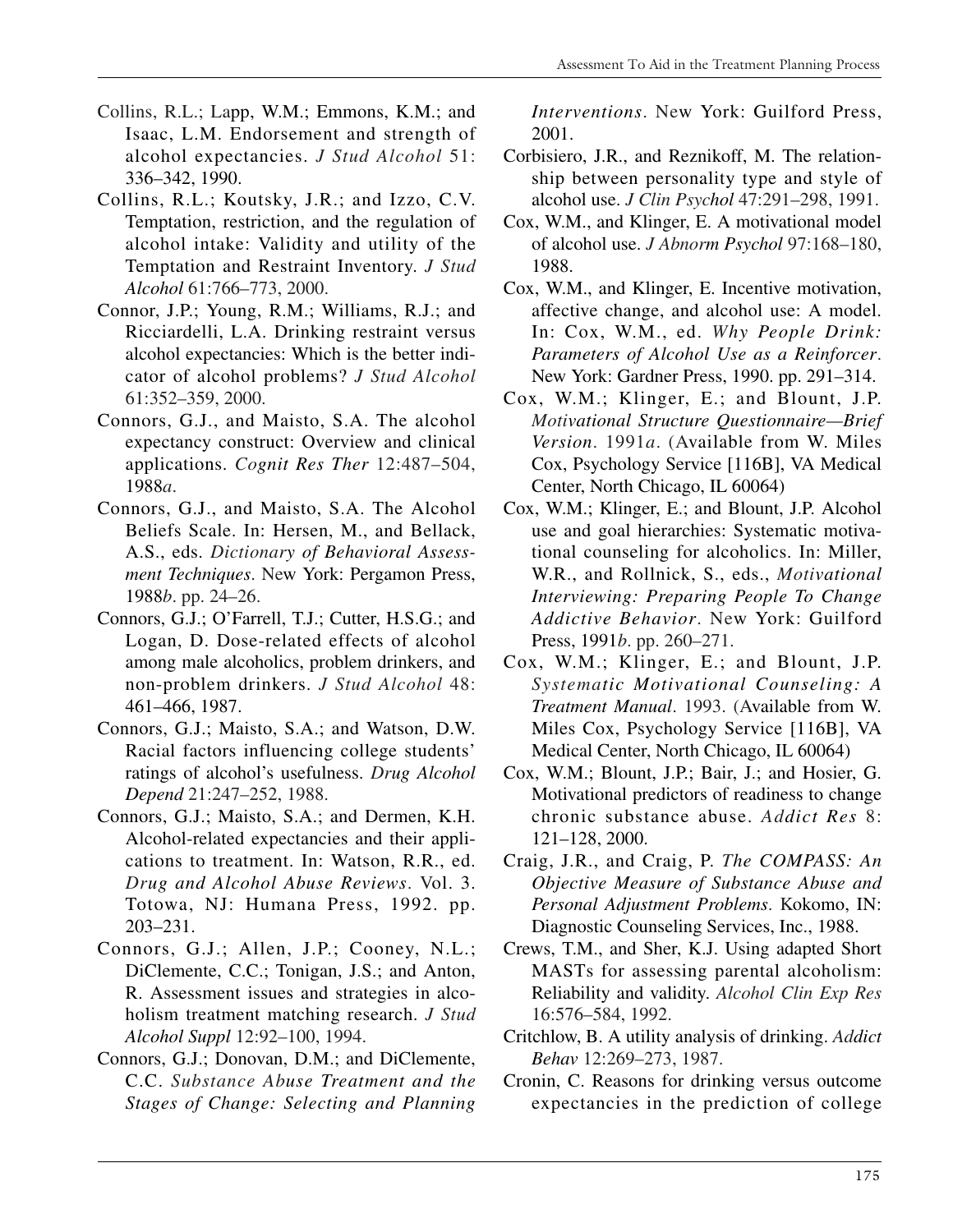student drinking. *Subst Use Misuse*  32:1287–1311, 1997.

- Cunningham, J.A.; Sobell, L.C.; Gavin, D.R.; Sobell, M.B.; and Breslin, F.C. Assessing motivation for change: Preliminary development and evaluation of a scale measuring the costs and benefits of changing alcohol or drug use. *Psychol Addict Behav* 11:107–114, 1997.
- Darkes, J., and Goldman, M.S. Expectancy challenge and drinking reduction: Experimental evidence for a mediational process. *J Consult Clin Psychol* 61:344–353, 1993.
- Darkes, J., and Goldman, M.S. Expectancy challenge and drinking reduction: Process and structure in the alcohol expectancy network. *Exp Clin Psychopharmacol* 6:64–76, 1998.
- Davis, E.; Harrell, T.H.; and Honaker, L.M. Content domains of dysfunction in alcohol and polydrug abusers. Paper presented at the meeting of the Association for the Advancement of Behavioral Therapy, 1989.
- Davis, R.F.; Metzger, D.S.; Meyers, K.; McLellan, A.T.; Mulvaney, F.D.; Navaline, H.A.; and Woody, G.E. Long-term changes in psychological symptomatology associated with HIV serostatus among male injecting drug users. *AIDS* 9:73–79, 1995.
- DeNelsky, G.Y., and Boat, B.W. A coping skills model of psychological diagnosis and treatment. *Prof Psychol Res Pr* 17:322–330, 1986.
- Devine, E.G., and Rosenberg, H. Understanding the relation between expectancies and drinking among DUI offenders using expectancy categories. *J Stud Alcohol* 61:164–167, 2000.
- DiClemente, C.C. Self-efficacy and the addictive behaviors. *J Soc Clin Psychol* 4:302–315, 1986.
- DiClemente, C.C., and Hughes, S.O. Stages of change profiles in outpatient alcoholism treatment. *J Subst Abuse* 2:217–235, 1990.
- DiClemente, C.C.; Gordon, J.R.; and Gibertini, M. Self-efficacy and determinants of relapse in alcoholism treatment. Paper presented at the annual convention of the American

Psychological Association, Anaheim, CA, 1983.

- DiClemente, C.C.; Prochaska, J.O.; Fairhurst, S.K.; Velicer, W.F.; Velasquez, M.M.; and Rossi, J.S. The process of smoking cessation: An analysis of precontemplation, contemplation, and preparation stages of change. *J Consult Clin Psychol* 59:295–304, 1991.
- DiClemente, C.C.; Carbonari, J.P.; Montgomery, R.P.G.; and Hughes, S.O. The Alcohol Abstinence Self-Efficacy Scale. *J Stud Alcohol* 55:141–148, 1994.
- Donat, D.C. Empirical groupings of perceptions of alcohol use among alcohol dependent persons: A cluster analysis of the Alcohol Use Inventory (AUI) scales. *Assessment*  1:103–110, 1994.
- Donovan, D.M. Assessment of addictive behaviors: Implications of an emerging biopsychosocial model. In: Donovan, D.M., and Marlatt, G.A., eds. *Assessment of Addictive Behaviors*. New York: Guilford Press, 1988. pp. 3–48.
- Donovan, D.M. The assessment process in addictive behaviors. *Behavior Therapist* 15:18–20, 1992.
- Donovan, D.M. Assessments to aid in the treatment planning process. In: Allen, J.P., and Columbus, M., eds. *Assessing Alcohol Problems: A Guide for Clinicians and Researchers*. Bethesda, MD: National Institute on Alcohol Abuse and Alcoholism, 1995. pp. 75–122.
- Donovan, D.M. Assessment and interviewing strategies in addictive behaviors. In: McCrady, B.S., and Epstein, E.E., eds. *Addictions: A Comprehensive Guidebook for Practitioners*. New York: Oxford University Press, 1998. pp. 187–215.
- Donovan, D.M., and Marlatt, G.A., eds. *Assessment of Addictive Behaviors*. New York: Guilford Press, 1988.
- Donovan, D.M., and O'Leary, M.R. The drinkingrelated locus of control scale: Reliability, factor structure, and validity. *J Stud Alcohol*  39:759–784, 1978.
- Donovan, D.M., and O'Leary, M.R. Control orientation, drinking behavior, and alcoholism. In: Lefcourt, H., ed. *Research with the Locus*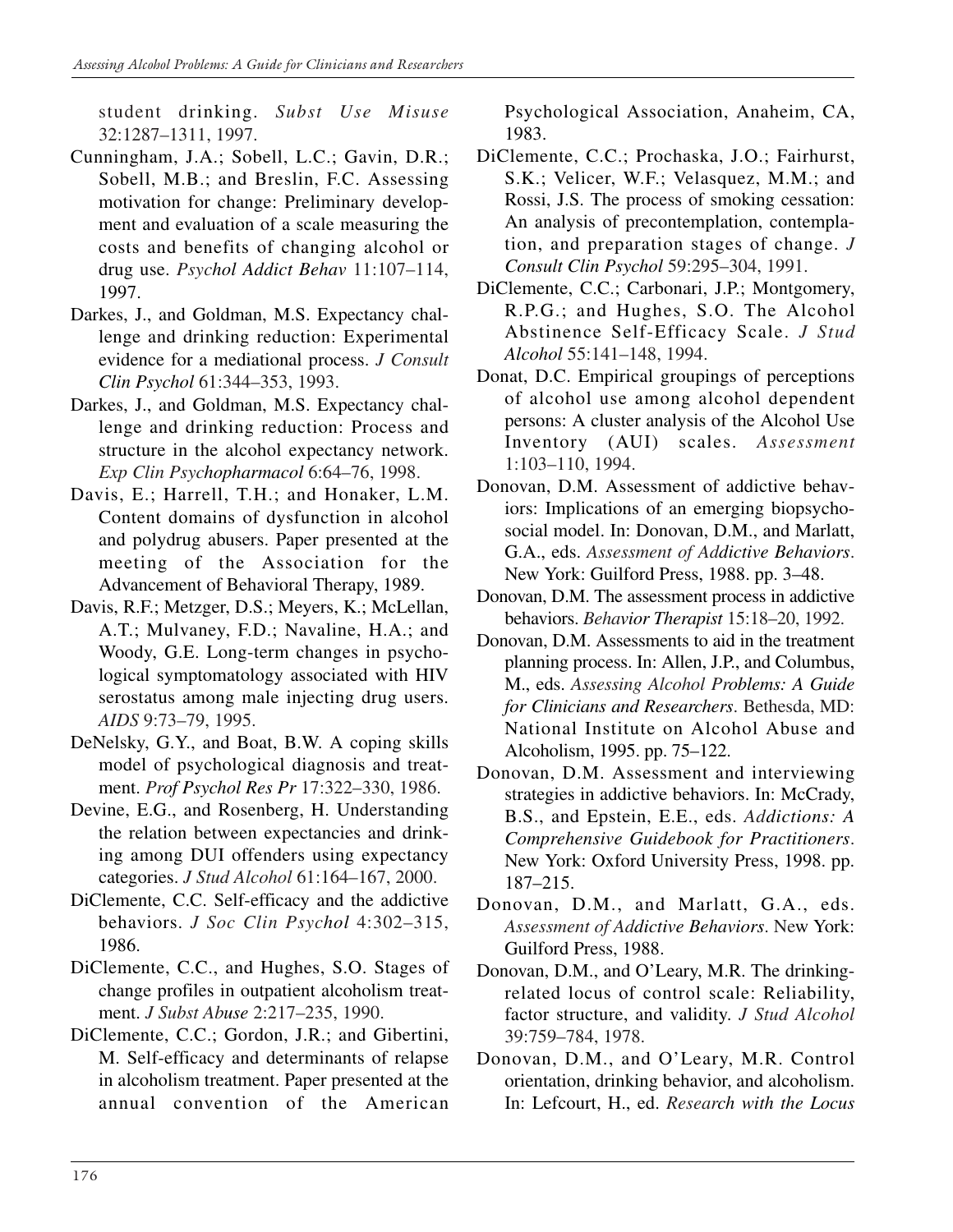*of Control Construct. Vol. 2. Developments and Social Problems*. New York: Academic Press, 1983. pp. 107–153.

- Donovan, D.M., and Rosengren, D.B. Motivation for behavior change and treatment among substance abusers. In: Tucker, J.A.; Donovan, D.M.; and Marlatt, G.A., eds. *Changing Addictive Behavior: Bridging Clinical and Public Health Strategies*. pp. 127–159. New York: Guilford Press, 1999.
- Donovan, D.M.; Kadden, R.M.; DiClemente, C.C.; Carroll, K.M.; Longabaugh, R.; Zweben, A.; and Rychtarik, R. Issues in the selection and development of therapies in alcoholism treatment matching research. *J Stud Alcohol Suppl* 12:138–148, 1994.
- Edens, J.F., and Willoughby, F.W. Motivational patterns of alcohol dependent patients: A replication. *Psychol Addict Behav* 14:397–400, 2000.
- el-Bassel, N.; Schilling, R.F.; Ivanoff, A.; Chen, D.R.; Hanson, M.; and Bidassie, B. Stages of change profiles among incarcerated drug-using women. *Addict Behav* 23:389–394, 1998.
- Endicott, J.; Andreasen, N.; and Spitzer, R.L. *Family History—Research Diagnostic Criteria*. New York: Biometrics Research, New York State Psychiatric Institute, 1975.
- Farber, P.D.; Khavari, K.A.; and Douglas, F.M. A factor analytic study of reasons for drinking: Empirical validation of positive and negative reinforcement dimensions. *J Consult Clin Psychol* 48:780–781, 1980.
- French, M.T.; Roebuck, M.C.; McLellan, A.T.; and Sindelar, J.L. Can the Treatment Services Review be used to estimate the costs of addiction and ancillary services? *J Subst Abuse*  12:341–361, 2000*a*.
- French, M.T.; Salome, H.J.; Krupski, A.; McKay, J.R.; Donovan, D.M.; McLellan, A.T.; and Durell, J. Benefit-cost analysis of residential and outpatient addiction treatment in the State of Washington. *Eval Rev* 24:609–634, 2000*b*.
- Fromme, K.; Stroot, E.A.; and Kaplan, D. Comprehensive Effects of Alcohol: Development and psychometric assessment of a new

expectancy questionnaire. *Psychol Assess*  5:19–26, 1993.

- Fureman, I.; McLellan, A.T.; and Alterman, A. Training for and maintaining interviewer consistency with the ASI. *J Subst Abuse Treat*  11:233–237, 1994.
- Galen, L.W.; Henderson, M.J.; and Coovert, M.D. Alcohol expectancies and motives in a substance abusing male treatment sample. *Drug Alcohol Depend* 62:205–214, 2001.
- Gastfriend, D.R., and McLellan, A.T. Treatment matching. Theoretic basis and practical implications. *Med Clin North Am* 81:945–966, 1997.
- Gastfriend, D.R.; Filstead, W.J.; Reif, S.; Najavits, L.M.; and Parrella, D.P Validity of assessing treatment readiness in patients with substance use disorders. *Am J Addict* 4:254–260, 1995.
- Gastfriend, D.R.; Lu, S.H.; and Sharon, E. Placement matching: Challenges and technical progress. *Subst Use Misuse* 35:2191–2213, 2000.
- Gavin, D.R.; Sobell, L.C.; and Sobell, M.B. Evaluation of the Readiness to Change Questionnaire with problem drinkers in treatment. *J Subst Abuse* 10:53–58, 1998.
- George, W.H.; Frone, M.R.; Cooper, M.L.; Russell, M.; Skinner, J.B.; and Windle, M. A revised Alcohol Expectancy Questionnaire: Factor structure confirmation and invariance in a general population sample. *J Stud Alcohol*  56:177–185, 1995.
- Goldman, M.S.; Brown, S.A.; and Christiansen, B.A. Expectancy theory: Thinking about drinking. In: Blane, H.T., and Leonard, K.E., eds. *Psychological Theories of Drinking and Alcoholism*. New York: Guilford Press, 1987. pp. 181–226.
- Goldsmith, R.J., and Green, B.L. Rating scale for alcoholic denial. *J Nerv Ment Dis* 176: 614–620, 1988.
- Gondolf, E.; Coleman, K.; and Roman, S. Clinical-based vs. insurance-based recommendations for substance abuse treatment level. *Subst Use Misuse* 31:1101–1116, 1996.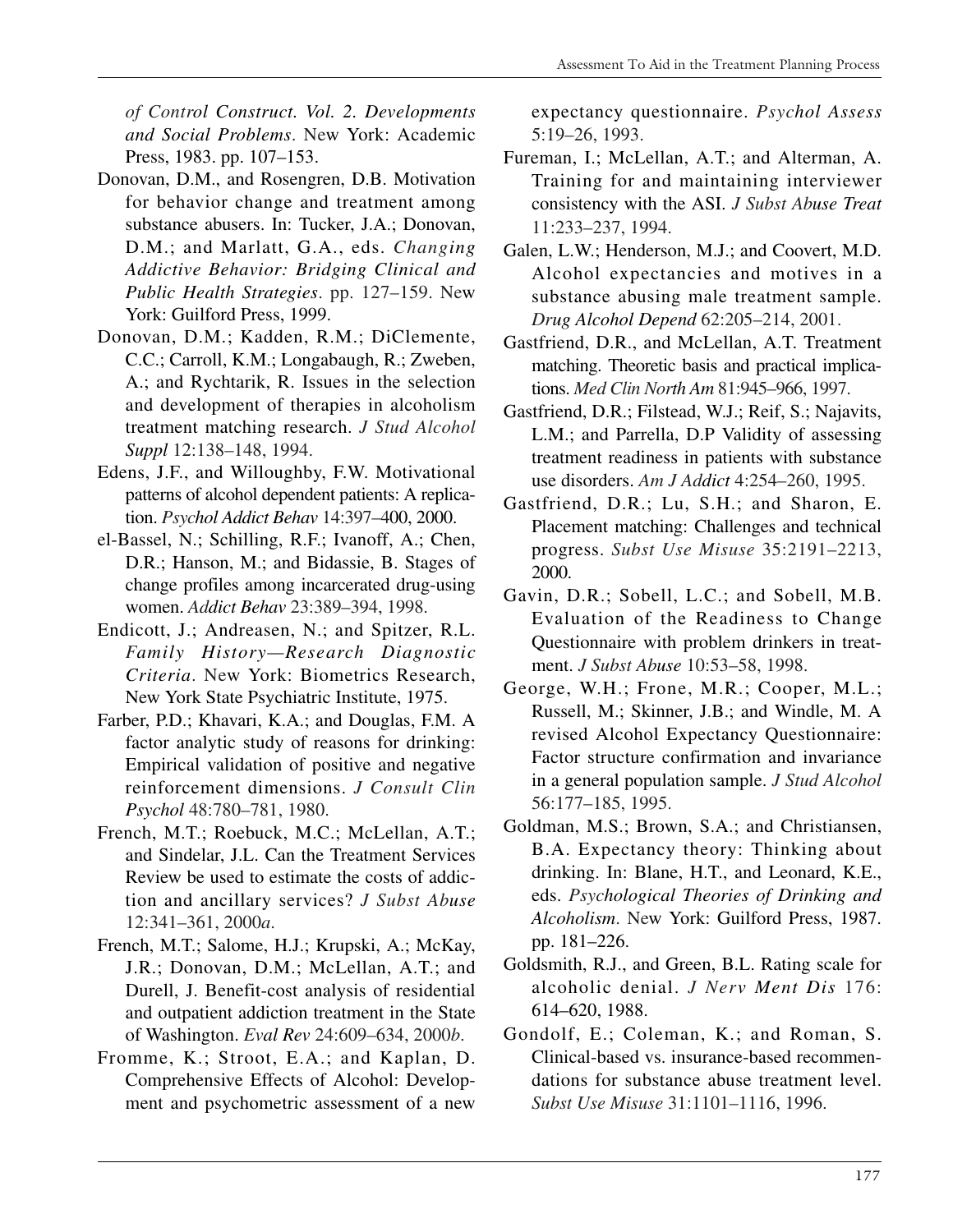- Gorski, T.T. The CENAPS model of relapse prevention: Basic principles and procedures. *J Psychoactive Drugs* 22:125–133, 1990.
- Greenfield, S.F.; Hufford, M.R.; Vagge, L.M.; Muenz, L.R.; Costello, M.E.; and Weiss, R.D. Relationship of self-efficacy expectancies to relapse among alcohol dependent men and women: A prospective study. *J Stud Alcohol*  61:345–351, 2000.
- Gregoire, T.K. Factors associated with level of care assignment in substance abuse treatment. *J Subst Abuse Treat* 18:241–248, 2000.
- Grissom, G.R., and Bragg, A. Addiction Severity Index: Experience in the field. *Int J Addict*  26:55–64, 1991.
- Guarna, J., and Rosenberg, H. Influence of dose and beverage type instructions on alcohol outcome expectancies of DUI offenders. *J Stud Alcohol* 61:341–344, 2000.
- Hapke, U.; Rumpf, H.J.; and John, U. Differences between hospital patients with alcohol problems referred for counselling by physicians' routine clinical practice versus screening questionnaires. *Addiction* 93:1777–1785, 1998.
- Harrell, T.H.; Honaker, L.M.; and Davis, E. Cognitive and behavioral dimensions of dysfunction in alcohol and polydrug abusers. *J Subst Abuse* 3:415–426, 1991.
- Hartmann, D.J. Replication and extension analyzing the factor structure of locus of control scales for substance-abusing behaviors. *Psychol Rep* 84:277–287, 1999.
- Havassy, B.E.; Hall, S.M.; and Wasserman, D.A. Social support and relapse: Commonalities among alcoholics, opiate users, and cigarette smokers. *Addict Behav* 16:235–246, 1991.
- Heather, N. Brief interventions. In: Hester, R.K., and Miller, W.R., eds. *Handbook of Alcoholism Treatment Approaches: Effective Alternatives*. New York: Pergamon Press, 1989. pp. 93–116.
- Heather, N.; Stallard, A.; and Tebbutt, J. Importance of substance cues in relapse among heroin users: Comparisons of two methods of investigation. *Addict Behav*  16:41–49, 1991.
- Heather, N.; Rollnick, S.; and Bell, A. Predictive validity of the Readiness to Change Questionnaire. *Addiction* 88:1667–1677, 1993.
- Heather, N.; Luce, A.; Peck, D.; Dunbar, B.; and James, I. Development of a treatment version of the Readiness to Change Questionnaire. *Addict Res* 7:63–83, 1999.
- Heatherton, B. Implementing the ASAM criteria in community treatment centers in Illinois: Opportunities and challenges. *J Addict Dis*  19:109–116, 2000.
- Hendricks, V.M.; Kaplan, C.D.; van Limbeek, J.; and Geerlings, P. The Addiction Severity Index: Reliability and validity in a Dutch addict population. *J Subst Abuse Treat*  6:133–141, 1989.
- Hiller, M.L.; Broome, K.M.; Knight, K.; and Simpson, D.D. Measuring self-efficacy among drug-involved probationers. *Psychol Rep*  86:529–538, 2000.
- Hirsch, L.S.; McCrady, B.S.; and Epstein, E.E. Drinking-Related Locus of Control Scale: The factor structure with treatment-seeking outpatients. *J Stud Alcohol* 58:162–166, 1997.
- Hodgins, D.C., and El-Guebaly, N. More data on the Addiction Severity Index: Reliability and validity with the mentally ill substance abuser. *J Nerv Ment Dis* 180:197–201, 1992.
- Hoffman, N.G.; Halikas, J.A.; and Mee-Lee, D. *The Cleveland Admission, Discharge, and Transfer Criteria: Model for Chemical Dependency Treatment Programs*. Cleveland: Northern Ohio Chemical Dependency Treatment Directors Association, 1987.
- Hoffman, N.G.; Halikas, J.A.; Mee-Lee, D.; and Weedman, R.D. *Patient Placement Criteria for the Treatment of Psychoactive Substance Use Disorders*. Washington, DC: American Society of Addiction Medicine, 1991.
- Horn, J.L.; Wanberg, K.W.; and Foster, F.M. *Guide to the Alcohol Use Inventory*. Minneapolis, MN: National Computer Systems, 1987.
- Horvath, A.T. Enhancing motivation for treatment of addictive behavior: Guidelines for the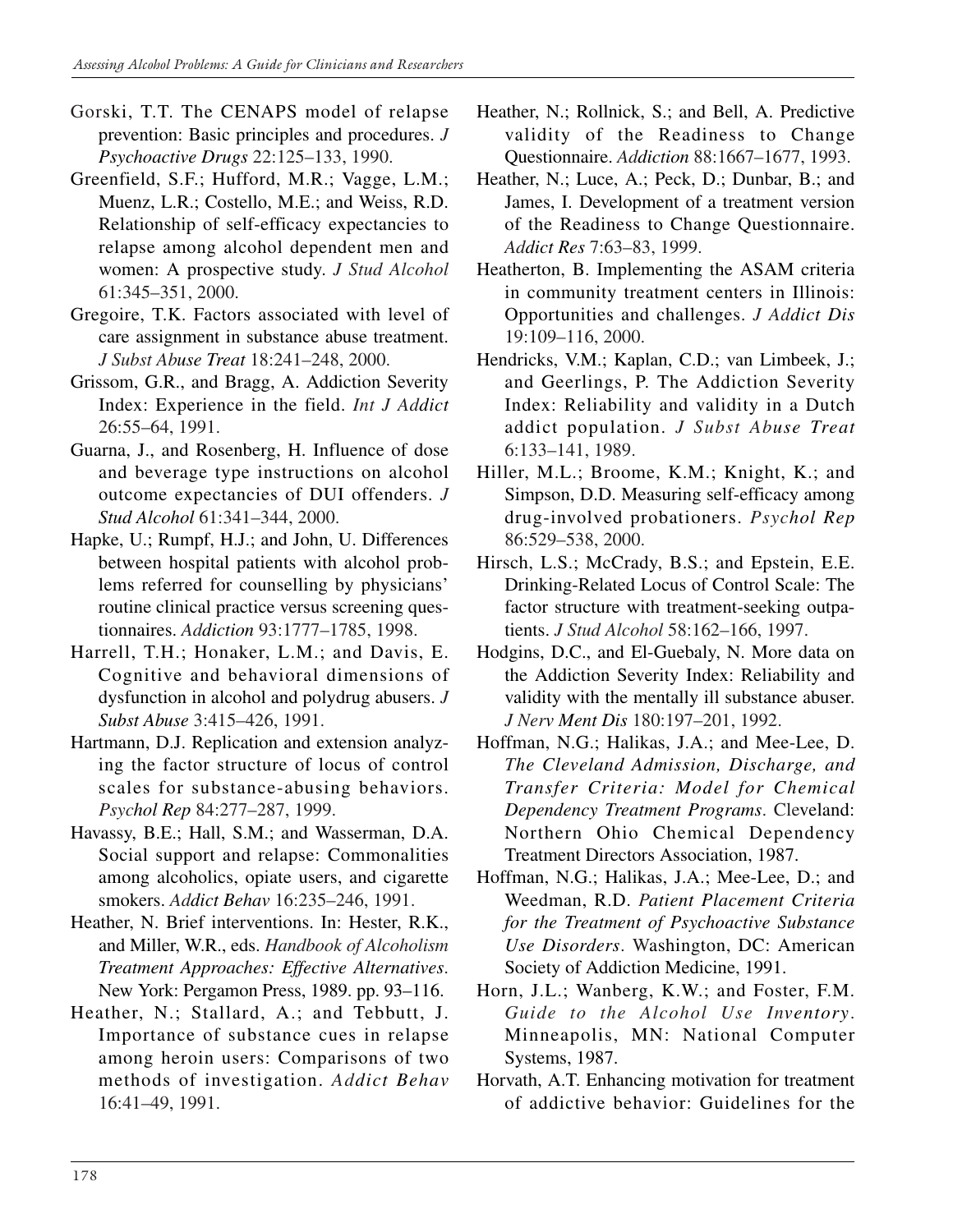psychotherapist. *Psychotherapy* 30:473–480, 1993.

- Institute of Medicine. *Broadening the Base of Treatment for Alcohol Problems*. Washington, DC: National Academy Press, 1990.
- Isenhart, C.E. Further support for the criterion validity of the Alcohol Use Inventory. *Psychol Addict Behav* 4:77–81, 1990.
- Isenhart, C.E. Factor structure of the Inventory of Drinking Situations. *J Subst Abuse* 3:59–71, 1991.
- Isenhart, C.E. Psychometric evaluation of a short form of the Inventory of Drinking Situations. *J Stud Alcohol* 54:345–349, 1993.
- Isenhart, C.E. Motivational subtypes in an inpatient sample of substance abusers. *Addict Behav* 19:463–475, 1994.
- Ito, J.R., and Donovan, D.M. Predicting drinking outcome: Demography, chronicity, coping, and aftercare. *Addict Behav* 15:553–559, 1990.
- Ito, J.R.; Donovan, D.M.; and Hall, J.J. Relapse prevention in alcohol after care: Effects on drinking outcome, change process, and aftercare attendance. *Br J Addict* 83:171–181, 1988.
- Jacobson, G.R. A comprehensive approach to pretreatment evaluation: I. Detection, assessment, and diagnosis of alcoholism. In: Hester, R.K., and Miller, W.R., eds. *Handbook of Alcoholism Treatment Approaches: Effective Alternatives*. New York: Pergamon Press, 1989*a*. pp. 17–53.
- Jacobson, G.R. A comprehensive approach to pretreatment evaluation: II. Other clinical considerations. In: Hester, R.K., and Miller, W.R., eds. *Handbook of Alcoholism Treatment Approaches: Effective Alternatives*. New York: Pergamon Press, 1989*b*. pp. 54–66.
- Jones, B.T., and McMahon, J. Negative and positive expectancies in group and lone problem drinkers. *Br J Addict* 87:929–930, 1992.
- Jones, B.T., and McMahon, J. The reliability of the Negative Alcohol Expectancy Questionnaire and its use. *J Assoc Nurses Subst Abuse* 12:15–16, 1993.
- Jones, B.T., and McMahon, J. Negative alcohol expectancy predicts post-treatment abstinence survivorship: The whether, when, and why of relapse to a first drink. *Addiction*  89:1653–1665, 1994*a*.
- Jones, B.T., and McMahon, J. Negative and positive alcohol expectancies as predictors of abstinence after discharge from a residential treatment program: A one- and three-month follow-up study in men. *J Stud Alcohol*  55:543–548, 1994*b*.
- Jones, B.T.; Corbin, W.; and Fromme, K. A review of expectancy theory and alcohol consumption. *Addiction* 96:57–72, 2001.
- Jones, J.W. Predicting patients' withdrawal against medical advice from an alcoholism treatment center. *Psychol Rep* 57:991–994, 1985.
- Joseph, J.; Breslin, C.; and Skinner, H. Critical perspectives on the transtheoretical model and stages of change. In: Tucker, J.A.; Donovan, D.M.; and Marlatt, G.A., eds. *Changing Addictive Behavior: Bridging Clinical and Public Health Strategies*. New York: Guilford Press, 1999. pp. 160–190.
- Joyner, L.M.; Wright, J.D.; and Devine, J.A. Reliability and validity of the Addiction Severity Index among homeless substance misusers. *Subst Use Misuse* 31:729–751, 1996.
- Kadden, R.M.; Cooney, N.L.; Getter, H.; and Litt, M.D. Matching alcoholics to coping skills or interactional therapies: Posttreatment results. *J Consult Clin Psychol* 57:698–704, 1989.
- Keyson, M., and Janda, L. Untitled Locus of Drinking Control Scale. Phoenix, AZ: St. Luke's Hospital, 1972. [unpublished]
- Kivlahan, D.R.; Donovan, D.M.; and Walker, R.D. Predictors of relapse: Interaction of drinkingrelated locus of control and reasons for drinking. *Addict Behav* 8:273–276, 1983.
- Klinger, E. The Interview Questionnaire Technique: Reliability and validity of a mixed ideographic-nomothetic measure of motivation. In: Butcher, J.N., and Spielberger, C.D., eds. *Advances in Personality Assessment*. Vol. 6. Hillsdale, NJ: Erlbaum, 1987. pp. 31–48.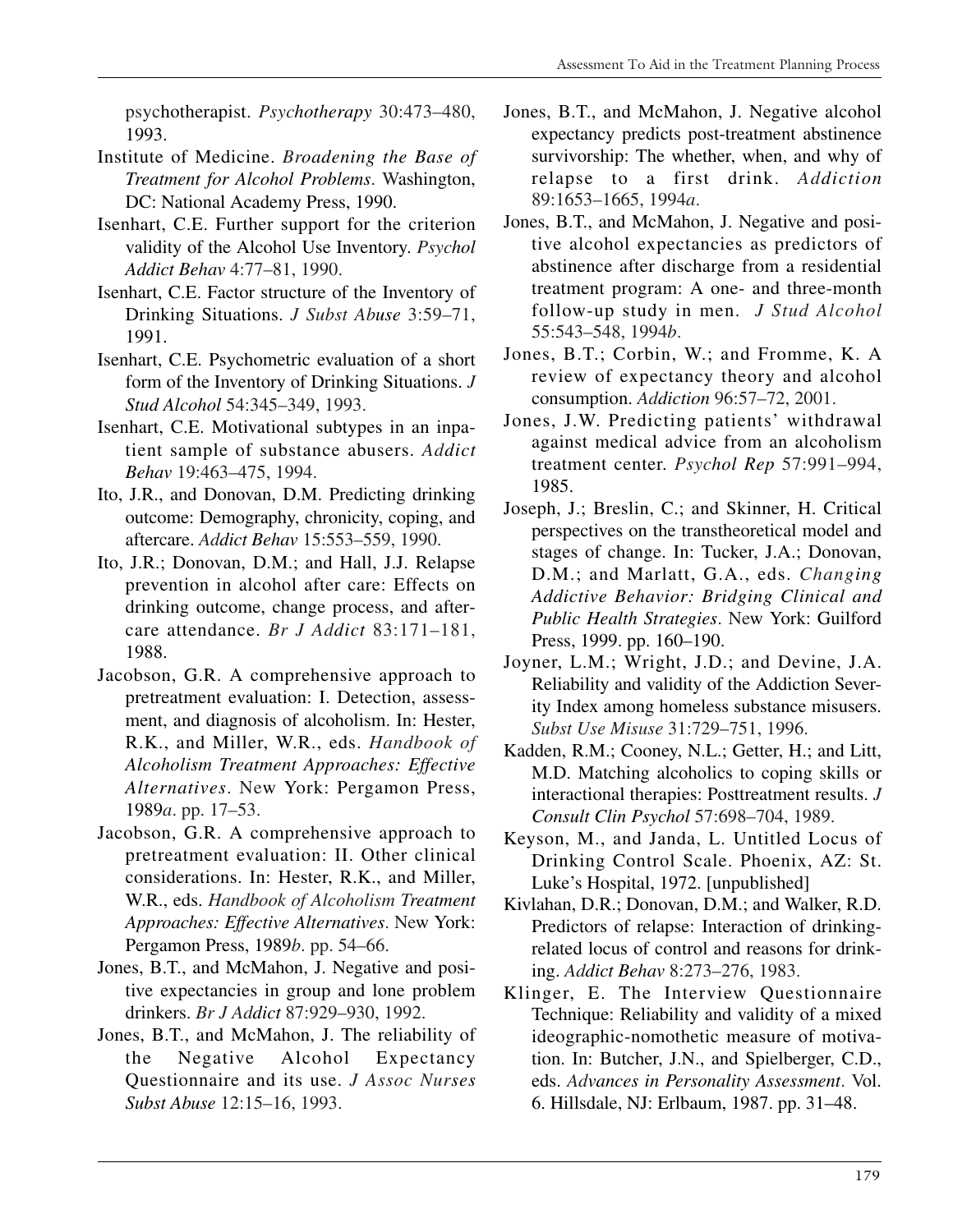- Klinger, E., and Cox, W.M. *Motivational Structure Questionnaire*. 1985. (Available from Eric Klinger, Division of Social Sciences, University of Minnesota, Morris, MN 56267)
- Klinger, E., and Cox, W.M. Motivational predictors of alcoholics' responses to inpatient treatment. *Adv Alcohol Subst Abuse* 6:35–44, 1986.
- Koski-Jannes, A. Drinking-related locus of control as a predictor of drinking after treatment. *Addict Behav* 19:491–495, 1994.
- Kosten, T.R.; Rounsaville, B.J.; and Kleber, H.D. Concurrent validity of the Addiction Severity Index. *J Nerv Ment Dis* 171:606–610, 1983.
- Kushner, M.G., and Sher, K.J. Comorbidity of alcohol and anxiety disorders among college students: Effects of gender and family history of alcoholism. *Addict Behav* 18:543–552, 1993.
- Langenbucher, J.; Sulesund, D.; Chung, T.; and Morgenstern, J. Illness severity and self-efficacy as course predictors of DSM-IV alcohol dependence in a multisite clinical sample. *Addict Behav* 21:543–553, 1996.
- Lee, J.A.; Mavis, B.E.; and Stoffelmayr, B.E. A comparison of problems-of-life for Blacks and Whites entering substance abuse treatment programs. *J Psychoactive Drugs* 23:233–239, 1991.
- Lee, N., and Oei, T.P.S. The importance of alcohol expectancies and drinking refusal self-efficacy in the quantity and frequency of alcohol consumption. *J Subst Abuse* 5:379–390, 1993*a*.
- Lee, N., and Oei, T.P.S. Exposure and response prevention in anxiety disorders: Implications for treatment and relapse prevention in problem drinkers. *Clin Psychol Rev* 6:619–632, 1993*b*.
- Lee, N.K.; Greely, J.; and Oei, T.P. The relationship of positive and negative alcohol expectancies to patterns of consumption of alcohol in social drinkers. *Addict Behav* 24:359–369, 1999.
- Leigh, B.C. Beliefs about the effects of alcohol on self and others. *J Stud Alcohol* 48:467–475, 1987.
- Leigh, B.C. Attitudes and expectancies as predictors of drinking habits: A comparison of three scales. *J Stud Alcohol* 50:432–440, 1989*a*.
- Leigh, B.C. Confirmatory factor analysis of alcohol expectancy scales. *J Stud Alcohol*  50:268–277, 1989*b*.
- Leigh, B.C. In search of the seven dwarves: Issues of measurement and meaning in alcohol expectancy research. *Psychol Bull* 105: 361–373, 1989*c*.
- Leigh, B.C.. and Stacy, A.W. On the scope of alcohol expectancy research: Remaining issues of measurement and meaning. *Psychol Bull* 110:147–154, 1991.
- Leigh, B.C., and Stacy, A.W. Alcohol outcome expectancies: Scale construction and predictive utility in higher order confirmatory models. *Psychol Assess* 5:216–229, 1993.
- Leigh, B.C., and Stacy, A.W. Self-generated alcohol outcome expectancies in four samples of drinkers. *Addict Res* 1:335–348, 1994.
- Leonhard, C.; Mulvey, K.; Gastfriend, D.R.; and Shwartz, M. The Addiction Severity Index: A field study of internal consistency and validity. *J Subst Abuse Treat* 18:129–135, 2000.
- Lettieri, D.J.; Nelson, J.E.; and Sayers, M.A. *Alcoholism Treatment Assessment Research Instruments*. National Institute on Alcohol Abuse and Alcoholism Treatment Handbook Series 2. DHHS Pub. No. (ADM) 85–1380. Washington, DC: Superintendent of Documents, U.S. Government Printing Office, 1985.
- Litman, G.K. Alcoholism survival: The prevention of relapse. In: Miller, W.R., and Heather, N., eds. *Treating Addictive Behaviors: Processes of Change*. New York: Plenum Press, 1986. pp. 391–405.
- Litman, G.K.; Eiser, J.R.; Rawson, N.S.B.; and Oppenheim, A.N. Towards a typology of relapse: A preliminary report. *Drug Alcohol Depend* 2:157–162, 1977.
- Litman, G.K.; Eiser, J.R.; Rawson, N.S.B.; and Oppenheim, A.N. Towards a typology of relapse: Differences in relapse and coping behaviours between alcoholic relapsers and survivors. *Behav Res Ther* 17:89–94, 1979.
- Litman, G.K.; Stapleton, J.; Oppenheim, A.N.; and Peleg, M. An instrument for measuring coping behaviours in hospitalized alcoholics: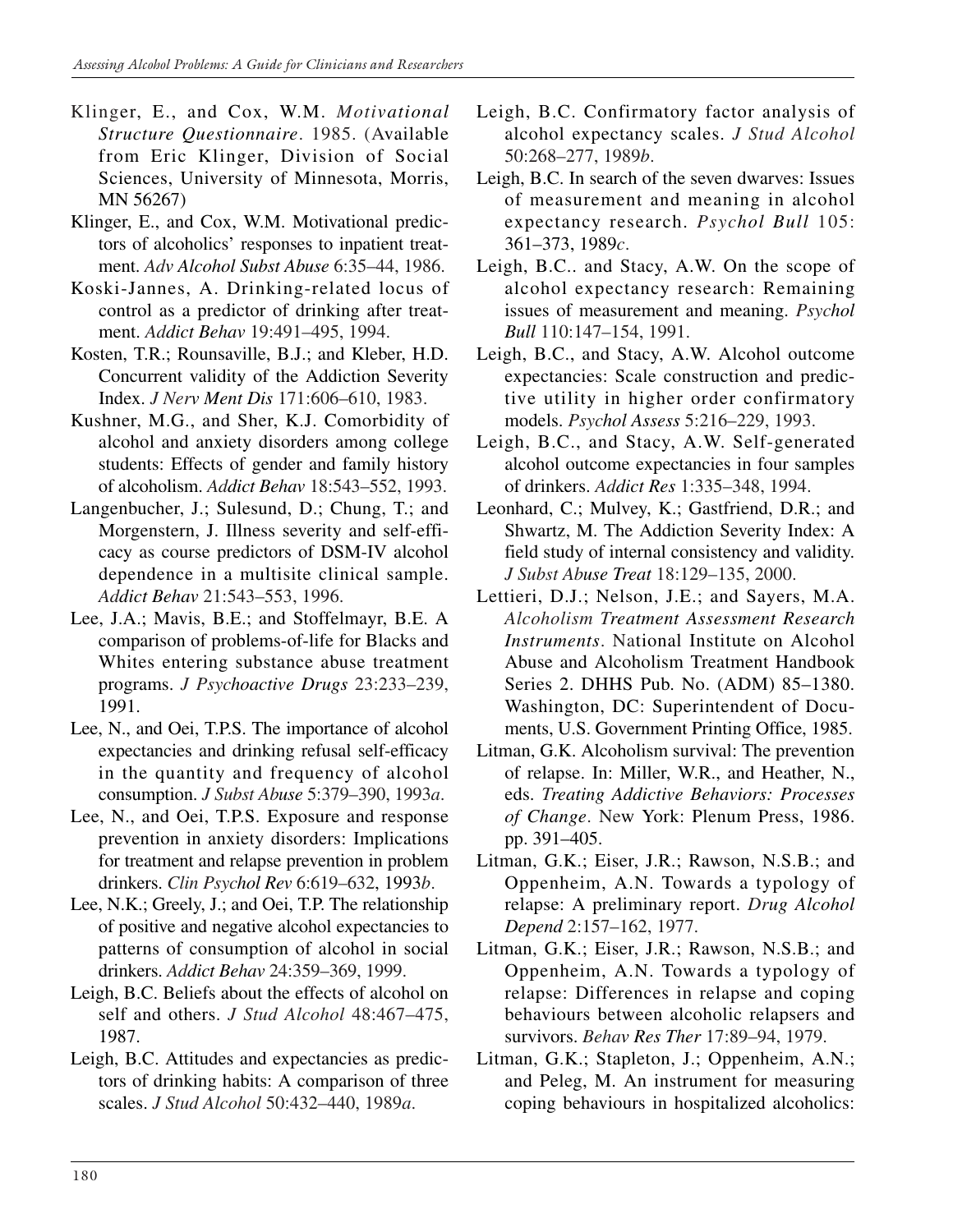Implications for relapse prevention and treatment. *Br J Addict* 78:269–276, 1983*a*.

- Litman, G.K.; Stapleton, J.; Oppenheim, A.N.; Peleg, M.; and Jackson, P. Situations related to alcoholism relapse. *Br J Addict* 78:381–389, 1983*b*.
- Litman, G.K.; Stapleton, J.; Oppenheim, A.N.; Peleg, M.; and Jackson, P. The relationship between coping behaviours and their effectiveness and alcoholism relapse and survival. *Br J Addict* 79:283–291, 1984.
- Litt, M.D.; Babor, T.F.; DelBoca, F.K.; Kadden, R.M.; and Cooney, N.L. Types of alcoholics: II. Application of an empirically derived typology to treatment matching. *Arch Gen Psychiatry* 49:609–614, 1992.
- Long, C.G.; Williams, M.; and Hollin, C.R. Treating alcohol problems: A study of programme effectiveness and cost effectiveness according to length and delivery of treatment. *Addiction* 93:561–571, 1998.
- Long, C.G.; Williams, M.; and Hollin, C.R. Within treatment factors as predictors of drinking outcome following cognitive-behavioural treatment. *Addict Biol* 4:238–239, 1999.
- Longabaugh, R.; Beattie, M.; Noel, N.; Stout, R.; and Malloy, P. The effect of social investment on treatment outcome. *J Stud Alcohol*  54:465–478, 1993.
- Longabaugh, R.; Mattson, M.E.; Connors, G.J.; and Cooney, N.L. Quality of life as an outcome variable in alcoholism treatment research. *J Stud Alcohol Suppl* 12:119–129, 1994.
- Longabaugh, R.; Wirtz, P.W.; Beattie, M.C.; Noel, N.; and Stout, R. Matching treatment focus to patient social investment and support: 18 month follow-up results. *J Consult Clin Psychol* 63:296–307, 1995*a*.
- Longabaugh, R.; Wirtz, P.W.; and Clifford, P.R. The Important People and Activities Instrument. Providence, RI: Brown University Center for Alcohol and Addictions Studies, 1995*b*. [unpublished]
- Longabaugh, R.; Wirtz, P.W.; Zweben, A.; and Stout, R.L. Network support for drinking,

Alcoholics Anonymous and long-term matching effects. *Addiction* 93:1313–1333, 1998.

- Love, C.T.; Longabaugh, R.; Clifford, P.R.; Beattie, M.; and Peaslee, C.F. The Significant-Other Behavior Questionnaire (SBQ). An instrument for measuring the behavior of significant others towards a person's drinking and abstinence. *Addiction* 88:1267–1279, 1993.
- Maisto, S.A.; Connors, G.J.; and Zywiak, W.H. Construct validation analyses on the Marlatt typology of relapse precipitants. *Addiction*  91:S89–S97, 1996.
- Maisto, S.A.; Conigliaro, J.; McNeil, M.; Kraemer, K.; O'Connor, M.; and Kelley, M.E. Factor structure of the SOCRATES in a sample of primary care patients. *Addict Behav*  24(6):879–892, 1999.
- Mann, L.M.; Chassin, L.; and Sher, K.J. Alcohol expectancies and the risk for alcoholism. *J Consult Clin Psychol* 55:411–417, 1987.
- Mann, R.E.; Sobell, L.C.; Sobell, M.B.; and Pavan, D. Reliability of a family tree questionnaire for assessing family history of alcohol problems. *Drug Alcohol Depend* 15:61–67, 1985.
- Mariano, A.J.; Donovan, D.M.; Walker, P.S.; Mariano, M.J.; and Walker, R.D. Drinkingrelated locus of control and the drinking status of urban Native Americans. *J Stud Alcohol*  50:331–338, 1989.
- Marlatt, G.A. Matching clients to treatment: Treatment models and stages of change. In: Donovan, D.M., and Marlatt, G.A., eds. *Assessment of Addictive Behaviors*. New York: Guilford Press, 1988. pp. 474–483.
- Marlatt, G.A., and Gordon, J.R. Determinants of relapse: Implications for the maintenance of behavior change. In: Davidson, P.O., and Davidson, S.M., eds. *Behavioral Medicine: Changing Health Lifestyles*. New York: Brunner-Mazel, 1980. pp. 410–452.
- Marlatt, G.A., and Gordon, J.R., eds. *Relapse Prevention: Maintenance Strategies in the Treatment of Addictive Behaviors*. New York: Guilford Press, 1985.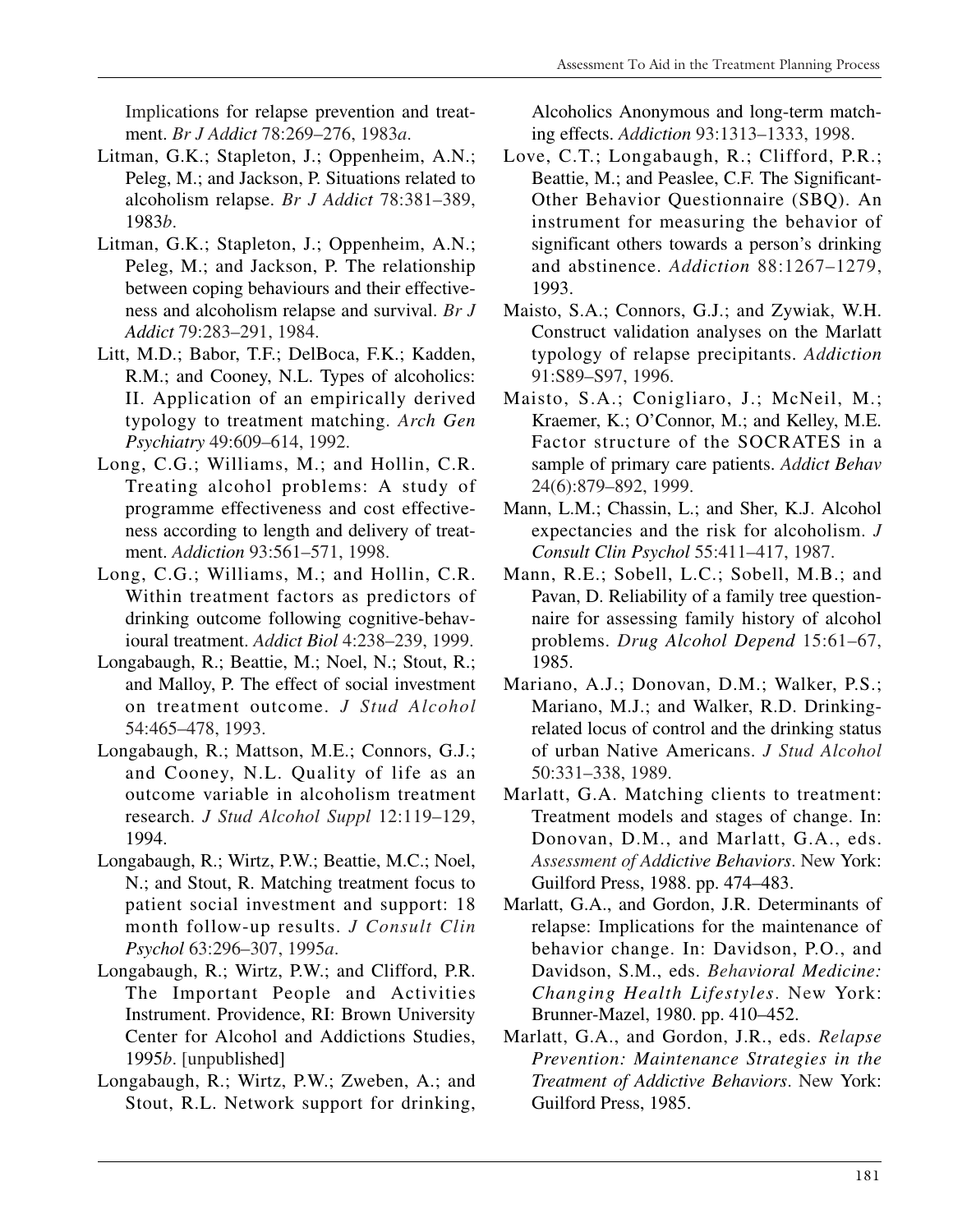- Marlatt, G.A.; Tucker, J.A.; Donovan, D.M.; and Vuchinich, R.E. Help-seeking by substance abusers: The role of harm reduction and behavioral-economic approaches to facilitate treatment entry and retention by substance abusers. In: Onken, L.S.; Blaine, J.D.; and Boren, J.J., eds. *Beyond the Therapeutic Alliance: Keeping the Drug Dependent Individual in Treatment*. National Institute on Drug Abuse Research Monograph No. 165. Rockville, MD: National Institutes of Health, 1997. pp. 44–84.
- Martin, E.D., and Sher, K.J. Family history of alcoholism, alcohol use disorders and the Five-Factor Model of Personality. *J Stud Alcohol* 55:81–90, 1994.
- Mayer, J.E., and Koeningsmark, C.S. Self-efficacy, relapse and the possibility of posttreatment denial as a stage in alcoholism. *Alcohol Treat Q* 8:1–17, 1992.
- McConnaughy, E.A.; Prochaska, J.O.; and Velicer, W.F. Stages of change in psychotherapy: Measurement and sample profiles. *Psychotherapy Theory Res Pr* 20:368–375, 1983.
- McCusker, J.; Bigelow, C.; Servigon, C.; and Zorn, M. Test-retest reliability of the Addiction Severity Index composite scores among clients in residential treatment. *Am J Addict* 3:254–262, 1994.
- McKay, J.R.; Cacciola, J.S.; McLellan, A.T.; Alterman, A.I.; and Wirtz, P.W. An initial evaluation of the psychosocial dimensions of the American Society of Addiction Medicine criteria for inpatient versus intensive outpatient substance abuse rehabilitation. *J Stud Alcohol* 58:239–252, 1997.
- McLellan, A.T. "Psychiatric severity" as a predictor of outcome from substance abuse treatment. In: Meyer, R.E., ed. *Psychopathology and Addictive Disorders*. New York: Guilford Press, 1986. pp. 97–139.
- McLellan, A.T.; Luborsky, L.; O'Brien, C.P.; and Woody, G.E. An improved diagnostic instrument for substance abuse patients: The Addiction Severity Index. *J Nerv Ment Dis*  168:26–33, 1980.
- McLellan, A.T.; Luborsky, L.; Woody, G.E.; O'Brien, C.P.; and Druley, K.A. Increased effectiveness of substance abuse treatment: A prospective study of patient-treatment "matching." *J Nerv Ment Dis* 171:597–605, 1983.
- McLellan, A.T.; Luborsky, L.; Cacciola, J.; Griffith, J.; Evans, F.; Barr, H.; and O'Brien, C. New data from the Addiction Severity Index: Reliability and validity in three centers. *J Nerv Ment Dis* 173:412–423, 1985.
- McLellan, A.T.; Alterman, A.I.; Cacciola, J.; Metzger, D.; and O'Brien, C.P. A new measure of substance abuse treatment: Initial studies of the Treatment Services Review. *J Nerv Ment Dis* 180:101–110, 1992*a*.
- McLellan, A.T.; Kushner, H.; Metzger, D.; Peters, R.; Smith, I.; Grissom, G.; Pettinati, H.; and Argeriou, M. The fifth edition of the Addiction Severity Index. *J Subst Abuse Treat*  9:199–213, 1992*b*.
- McLellan A.T.; Kushner H.; Peters F.; Smith I.; Corse S.J.; and Alterman A.I. The Addiction Severity Index ten years later. *J Subst Abuse Treat* 9:199–213, 1992*c*.
- McLellan, A.T.; Alterman, A.I.; Metzger, D.S.; Grissom, G.R.; Woody, G.E.; Luborsky, L.; and O'Brien, C.P. Similarity of outcome predictors across opiate, cocaine, and alcohol treatments: Role of treatment services. *J Consult Clin Psychol* 62:1141–1158, 1994.
- McLellan, A.T.; Grissom, G.R.; Zanis, D.; Randall, M.; Brill, P.; and O'Brien, C.P. Problem-service "matching" in addiction treatment. A prospective study in 4 programs. *Arch Gen Psychiatry* 54:730–735, 1997.
- McMahon, J., and Jones, B.T. The Negative Alcohol Expectancy Questionnaire. *J Assoc Nurses Subst Abuse* 12:17, 1993*a*.
- McMahon, J., and Jones, B.T. The Negative Alcohol Expectancy Questionnaire for (NAEQ) as an instrument to measure motivation to inhibit drinking and evaluating methods of treating problem drinkers*.* In: Tongue, E., ed. *Proceedings of the 6th International Congress on Alcohol and Drug Dependence*. Lausanne,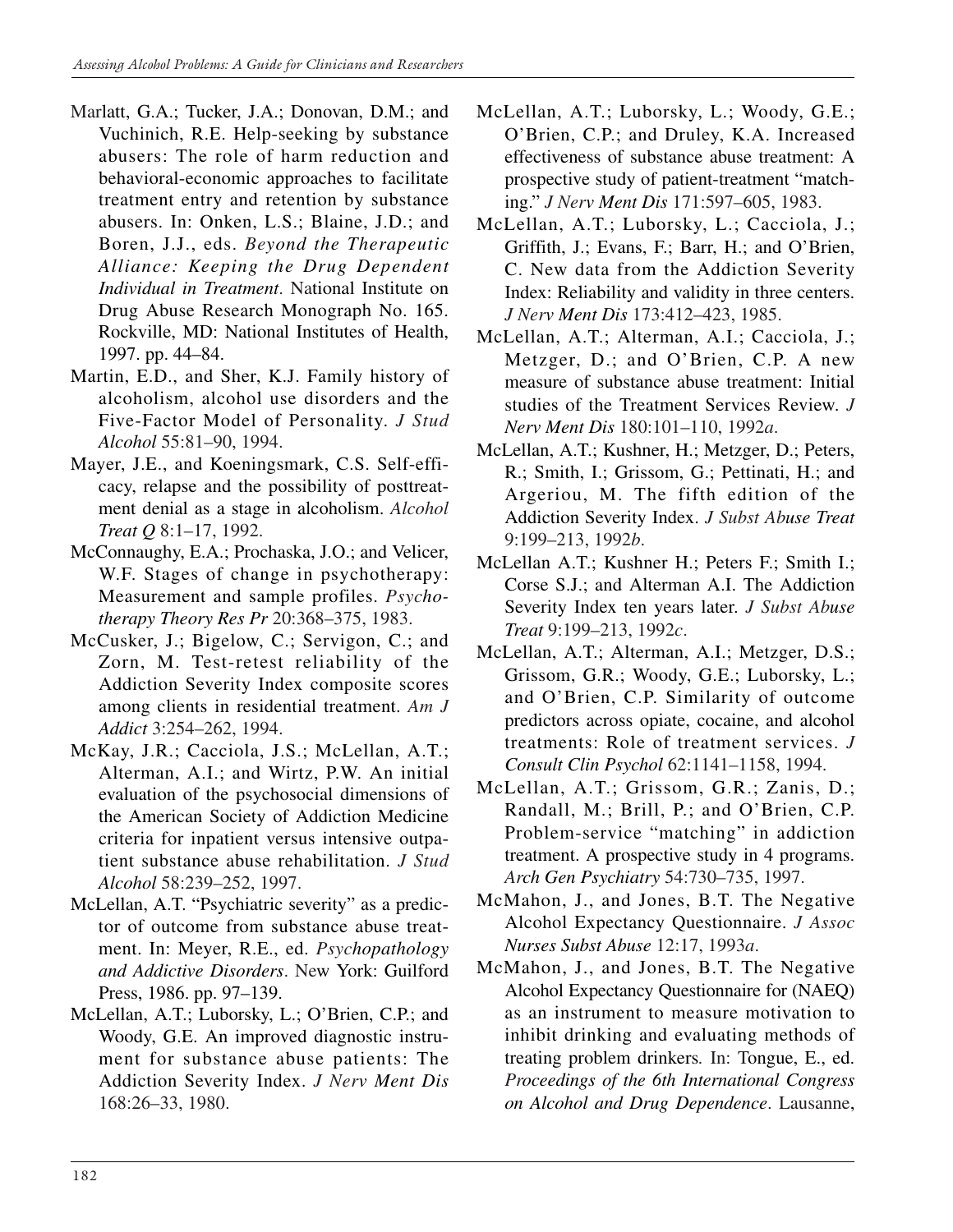Switzerland: International Congress on Alcohol and Drug Dependence, 1993*b*. pp. 228–241.

- McMahon, J., and Jones, B.T. Negative expectancy in motivation. *Addict Res* 1: 145–155, 1993*c*.
- McMahon, J., and Jones, B.T. Post-treatment abstinence survivorship and motivation for recovery: The predictive validity of the Readiness to Change (RCQ) and Negative Alcohol Expectancy (NAEQ) Questionnaires. *Addict Res* 4:161–176, 1996.
- Mee-Lee, D. An instrument for treatment progress and matching: The Recovery Attitude and Treatment Evaluator (RAATE). *J Subst Abuse Treat* 5:183–186, 1988.
- Mee-Lee, D.; Hoffmann, N.G.; and Smith, M.B. *The Recovery Attitude and Treatment Evaluator Manual.* St. Paul, Minnesota: New Standards, Inc., 1992.
- Mee-Lee, D.; Gartner, L.; Miller, M.M.; and Shulman, G.D. *Patient Placement Criteria for the Treatment of Substance Related Disorders: Second Edition (ASAM PPC-2).* Chevy Chase, MD: American Society of Addiction Medicine, 1996.
- Mee-Lee, D.; Shulman, G.D.; Fishman, M.; Gastfriend, D.R.; and Grifith, J.H. *Patient Placement Criteria for the Treatment of Substance-Related Disorders*. 2d ed., rev. Chevy Chase, MD: American Society of Addiction Medicine, 2001.
- Merikangas, K.R.; Stevens, D.E.; Fenton, B.; Stolar, M.; O'Malley, S.; Woods, S.W.; and Risch, N. Co-morbidity and familial aggregation of alcoholism and anxiety disorders. *Psychol Med* 28:773–788, 1998.
- Migneault, J.P.; Velicer, W.F.; Prochaska, J.O.; and Stevenson, J.F. Decisional balance for immoderate drinking in college students. *Subst Use Misuse* 34:1325–1346, 1999.
- Miller, K.J.; McCrady, B.S.; Abrams, D.B.; and Labouvie, E.W. Taking an individualized approach to the assessment of self-efficacy and the prediction of alcoholic relapse. *J Psychopathol Behav Assess* 16:111–120, 1994.
- Miller, P.J.; Ross, S.M.; Emmerson, R.Y.; and Todt, E.H. Self-efficacy in alcoholics: Clinical validation of the Situational Confidence Questionnaire. *Addict Behav* 14:217–224, 1989.
- Miller, P.M., and Mastria, M.A. Establishing a treatment plan. In: *Alternatives to Alcohol Abuse: A Social Learning Model*. Champaign, IL: Research Press, 1977. pp. 37–48.
- Miller, W.R. Motivational interviewing with problem drinkers. *Behav Psychother* 11: 147–172, 1983.
- Miller, W.R. Increasing motivation for change. In: Hester, R.K., and Miller, W.R., eds. *Handbook of Alcoholism Treatment Approaches: Effective Alternatives*. New York: Pergamon Press, 1989*a*. pp. 67–80.
- Miller, W.R. Matching individuals with interventions. In: Hester, R.K., and Miller, W.R., eds. *Handbook of Alcoholism Treatment Approaches: Effective Alternatives*. New York: Pergamon Press, 1989*b*. pp. 261–271.
- Miller, W.R., and Cervantes, E.A. Gender and patterns of alcohol problems: Pretreatment responses of women and men to the comprehensive drinker profile. *J Clin Psychol*  53:263–277, 1997.
- Miller, W.R., and Harris, R.J. A simple scale of Gorski's warning signs for relapse. *J Stud Alcohol* 6:759–765, 2000.
- Miller, W.R., and Marlatt, G.A. *Manual for the Comprehensive Drinker Profile*. Odessa, FL: Psychological Assessment Resources, 1984.
- Miller, W.R., and Marlatt, G.A. *Comprehensive Drinker Profile Manual Supplement for Use with Brief Drinker Profile, Follow-up Drinker Profile, Collateral Interview Form*. Odessa, FL: Psychological Assessment Resources, 1987.
- Miller, W.R., and Rollnick, S. *Motivational Interviewing: Preparing People To Change Addictive Behavior*. New York: Guilford Press, 1991.
- Miller, W.R., and Tonigan, J.S. Assessing drinkers' motivation for change: The Stages of Change Readiness and Treatment Eagerness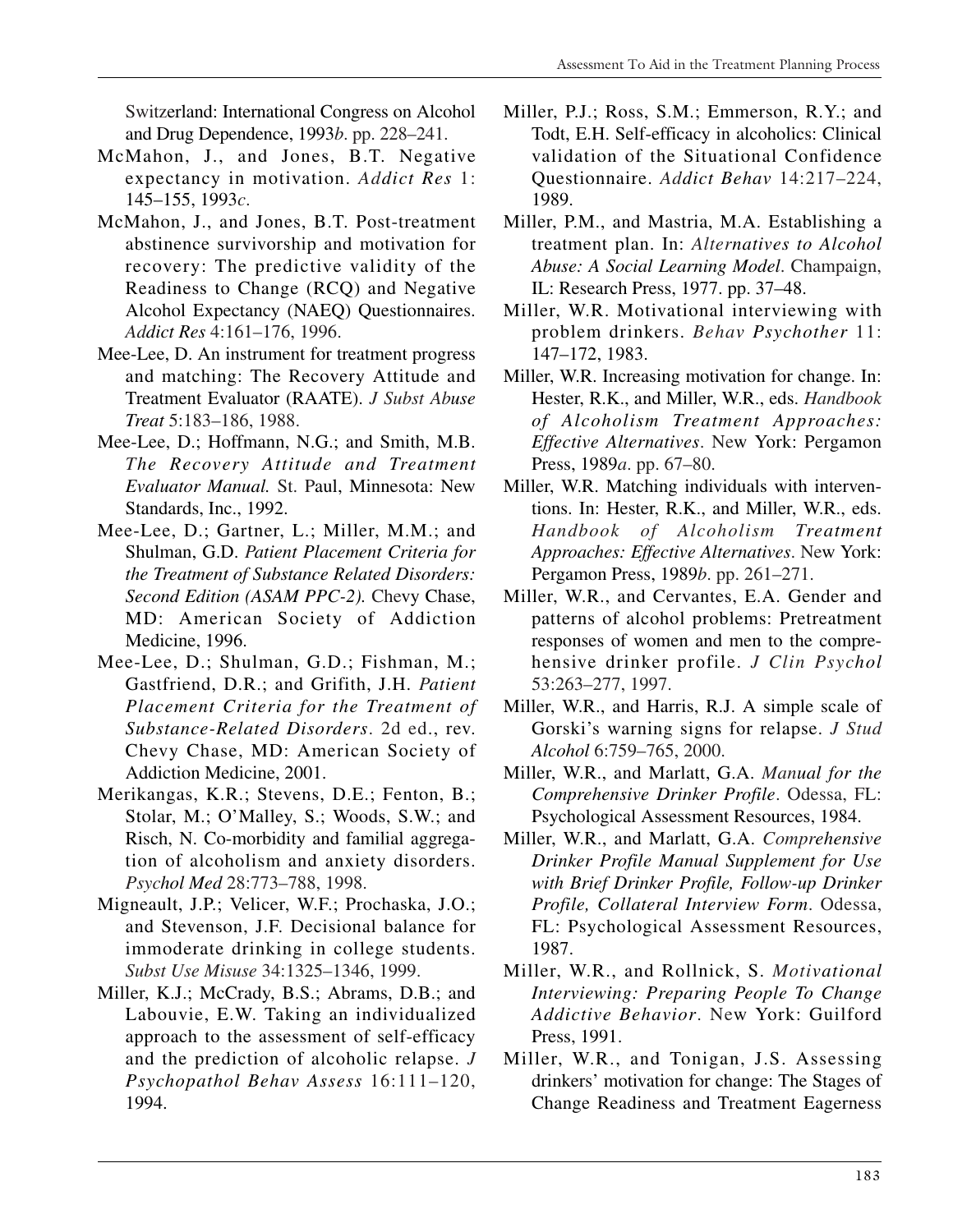Scale (SOCRATES). *Psychol Addict Behav*  10:81–89, 1996.

- Miller, W.R.; Tonigan, J.S.; Montgomery, H.A.; Abbott, P.J.; Meyers, R.J.; Hester, R.K.; and Delaney, H.D. Assessment of client motivation for change: Preliminary validation of the SOCRATES instrument. Paper presented at the annual meeting of the Association for Advancement of Behavior Therapy, San Francisco, 1990.
- Miller, W.R.; Benefield, R.G.; and Tonigan, J.S. Enhancing motivation for change in problem drinking: A controlled comparison of two therapist styles. *J Consult Clin Psychol*  61:455–461, 1993.
- Monti, P.M.; Gulliver, S.B.; and Myers, M.G. Social skills training for alcoholics: Assessment and treatment. *Alcohol Alcohol*  29:627–637, 1994.
- Morse, R.M., and Flavin, D.K. Definition of alcoholism. *JAMA* 268:1012–1014, 1992.
- Najavits, L.M.; Gastfriend, D.R.; Nakayama, E.Y.; Barber, J.P.; Blaine, J.; Frank, A.; Muenz, L.R.; and Thase, M. Measure of readiness for substance abuse treatment: Psychometric properties of the RAATE-R interview. *Am J Addict* 6:74–82, 1997.
- Newsome, D., and Ditzler, T. Assessing alcoholic denial: Further examination of the denial rating scale. *J Nerv Ment Dis* 181:689–694, 1993.
- Oei, T.P.S., and Baldwin, A. Expectancy theory: A two-process model of alcohol use and abuse. *J Stud Alcohol* 55:525–534, 1994.
- Oei, T.P.S., and Burrow, T. Alcohol expectancy and drinking refusal self-efficacy: A test of specificity theory. *Addict Behav* 25:499–507, 2000.
- Oei, T.P.S., and Jones, R. Alcohol-related expectancies: Have they a role in the understanding and treatment of problem drinking? *Adv Alcohol Subst Abuse* 6:89–105, 1986.
- Oei, T.P.S.; Hokin, D.; and Young, R. McD. Differences between personal and general alcohol-related beliefs. *Int J Addict* 25: 641–651, 1990.
- Oei, T.P.; Fergusson, S.; and Lee, N.K. The differential role of alcohol expectancies and drinking refusal self-efficacy in problem and non-problem drinkers. *J Stud Alcohol*  59:704–711, 1998.
- Ohannessian, C.M., and Hesselbrock, V.M. The influence of perceived social support on the relationship between family history of alcoholism and drinking behaviors. *Addiction*  88:1651–1658, 1993.
- Olenick, N.L., and Chalmers, D.K. Gender-specific drinking styles in alcoholics and nonalcoholics. *J Stud Alcohol* 52:325–330, 1991.
- Palfai, T., and Wood, M.D. Positive alcohol expectancies and drinking behavior: The influence of expectancy strength and memory accessibility. *Psychol Addict Behav* 15:60–67, 2001.
- Peters, R.H., and Schonfeld, L. Determinants of recent substance abuse among jail inmates referred for treatment. *J Drug Issues*  23:101–117, 1993.
- Prasadarao, P.S., and Mishra, H. Drinking-related locus of control and treatment attrition among alcoholics. Special series I: Alcohol and drug use. *J Pers Clin Stud* 8:43–47, 1992.
- Prochaska, J.O., and DiClemente, C.C. Toward a comprehensive model of change. In: Miller, W.R., and Heather, N., eds. *Treating Addictive Behaviors: Processes of Change*. New York: Plenum Press, 1986. pp. 3–27.
- Prochaska, J.O.; DiClemente, C.C.; and Norcross, J.C. In search of how people change: Applications to addictive behaviors. *Am Psychol* 47:1102–1114, 1992.
- Project MATCH Research Group. Matching alcoholism treatments to client heterogeneity: Project MATCH posttreatment drinking outcomes. *J Stud Alcohol* 58:7–29, 1997*a*.
- Project MATCH Research Group. Project MATCH secondary a priori hypotheses. *Addiction* 92:1671–1698, 1997*b*.
- Project MATCH Research Group. Matching patients with alcohol disorders to treatments: Clinical implications from Project MATCH. *J Ment Health* 7:589–602, 1998.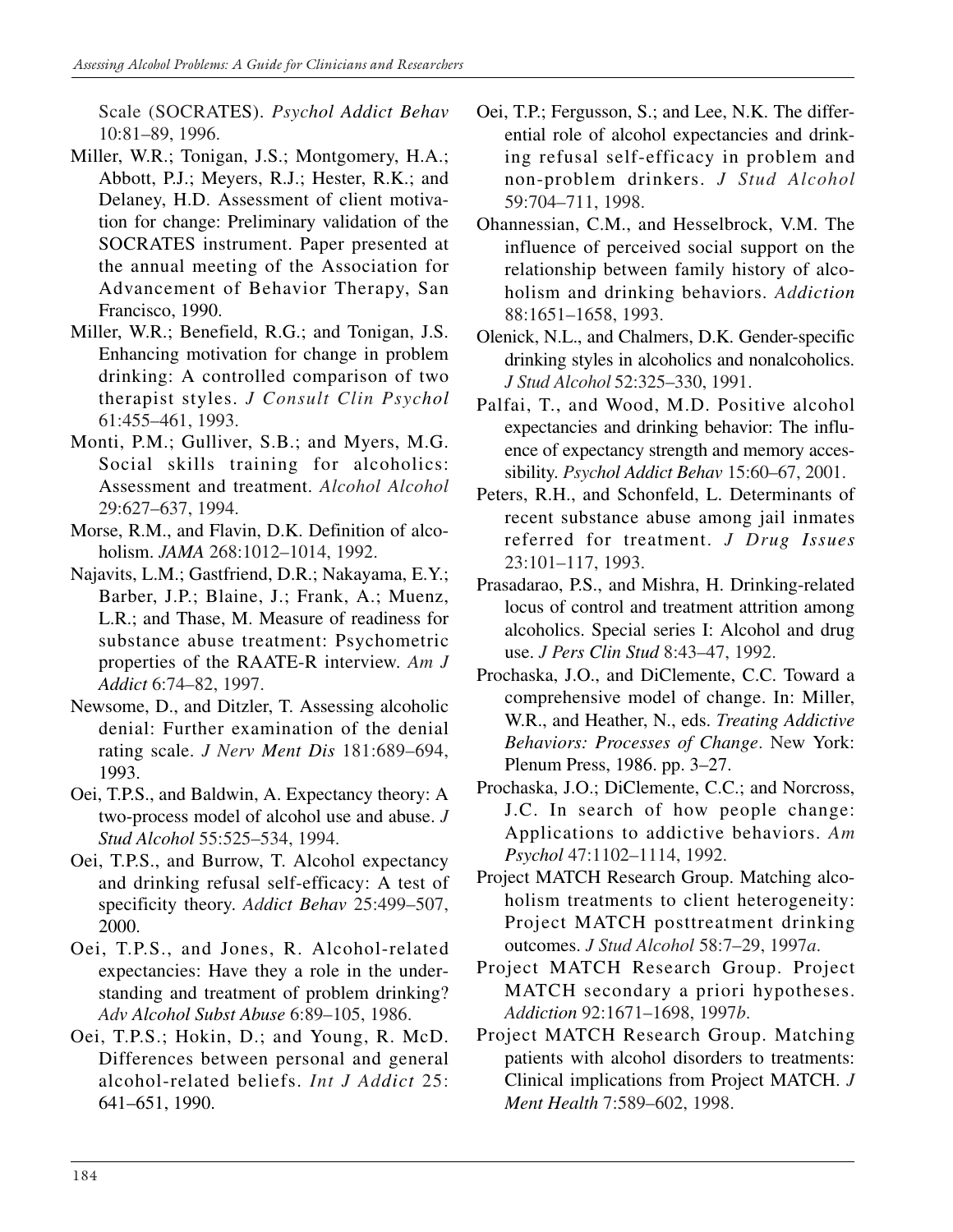- Rather, B.C., and Goldman, M.S. Drinking-related differences in the memory organization of alcohol expectancies. *Exp Clin Psychopharmacol* 2:167–183, 1994.
- Rice, C., and Longabaugh, R. Measuring general social support in alcoholic patients: Short forms for perceived social support. *Psychol Addict Behav* 10:104–114, 1996.
- Rice, C.; Longabaugh, R.; and Stout, R.L. Comparison sample validation of "Your Workplace": An instrument to measure perceived alcohol support and consequences from the work environment. *Addict Behav*  22:711–722, 1997.
- Robyak, J.E.; Donham, G.W.; Roy, R.; and Ludenia, K. Differential patterns of alcohol abuse among normal, neurotic, psychotic, and characterological types. *J Pers Assess* 48(2):132–136, 1984.
- Robyak, J.E.; Byers, P.H.; and Prange, M.E. Patterns of alcohol abuse among Black and White alcoholics. *Int J Addict* 24:715–724, 1989.
- Rogalski, C.J. Factor structure of the Addiction Severity Index in an inpatient detoxification sample. *Int J Addict* 22:981–992, 1987.
- Rohsenow, D.J. The Alcohol Use Inventory as predictor of drinking by male heavy social drinkers. *Addict Behav* 7:387–395, 1982.
- Rohsenow, D.J. Drinking habits and expectancies about alcohol's effects for self versus others. *J Consult Clin Psychol* 51:752–756, 1983.
- Rohsenow, D.J., and Bachorowski, J.A. Effects of alcohol and expectancies on verbal aggression in men and women. *J Abnorm Psychol*  93:418–432, 1984.
- Rohsenow, D.J.; Monti, P.M.; Abrams, D.B.; Rubonis, A.V.; Niaura, R.S.; Sirota, A.D.; and Colby, S.M. Cue elicited urge to drink and salivation in alcoholics: Relationship to individual differences. *Adv Behav Res Ther*  14:195–210, 1992.
- Rollnick, S., and Heather, N. The application of Bandura's self-efficacy theory to abstinenceoriented alcoholism treatment. *Addict Behav*  7:243–250, 1982.
- Rollnick, S.; Heather, N.; Gold, R.; and Hall, W. Development of a short "readiness to change" questionnaire for use in brief, opportunistic interventions among excessive drinkers. *Br J Addict* 87:743–754, 1992.
- Rosen, C.S.; Henson, B.R.; Finney, J.W.; and Moos, R.H. Consistency of self-administered and interview-based Addiction Severity Index composite scores. *Addiction* 95:419–425, 2000.
- Rotter, J.B. Generalized expectancies for internal versus external control of reinforcement. *Psychol Monogr* 80:1–28, 1966.
- Rotter, J.B. Some problems and misconceptions related to the construct of internal versus external control of reinforcement. *J Consult Clin Psychol* 43:56–67, 1975.
- Rychtarik, R.G.; Prue, D.M.; Rapp, S.R.; and King, A.C. Self-efficacy, aftercare and relapse in a treatment program for alcoholics. *J Stud Alcohol* 53:435–440, 1992.
- Rychtarik, R.G.; Koutsky, J.R.; and Miller, W.R. Profiles of the Alcohol Use Inventory: A large sample cluster analysis conducted with splitsample replication rules. *Psychol Assess*  10:107–119, 1998.
- Rychtarik, R.G.; Koutsky, J.R.; and Miller, W.R. Profiles of the Alcohol Use Inventory: Correction to Rychtarik, Koutsky, and Miller (1998). *Psychol Assess* 11:396–402, 1999.
- Samet, J.H., and O'Connor, P.G. Alcohol abusers in primary care: Readiness to change behavior. *Am J Med* 105:302–306, 1998.
- Sandahl, C.; Linberg, S.; and Ronnberg, S. Efficacy expectations among alcohol-dependent patients: A Swedish version of the Situational Confidence Questionnaire. *Alcohol Alcohol* 25:67–73, 1990.
- Schmitz, J.M.; Bordnick, P.S.; Kearney, M.L.; Fuller, S.M.; and Breckenridge, J.K. Treatment outcome of cocaine-alcohol dependent patients. *Drug Alcohol Depend* 47:55–61, 1997.
- Schonfeld, L.; Rohrer, G.E.; Dupree, L.W.; and Thomas, M. Antecedents of relapse and recent substance use. *Community Ment Health J*  25:245–249, 1989.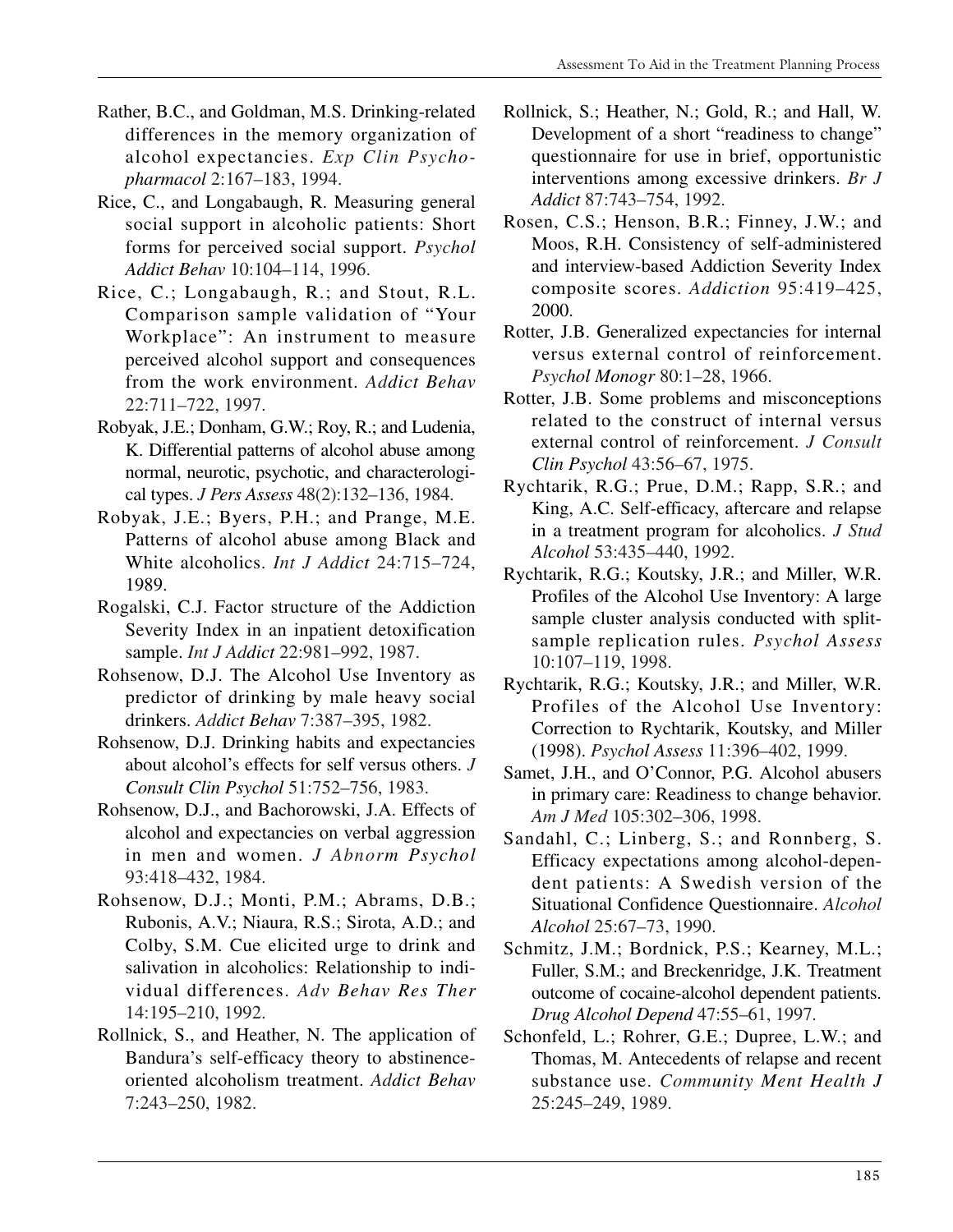- Schonfeld, L.; Peters, R.; and Dolente, A. *SARA. Substance Abuse Relapse Assessment: Professional Manual*. Odessa, FL: Psychological Assessment Resources, 1993.
- Schuckit, M.A. A longitudinal study of children of alcoholics. In: Galanter, M., ed. *Recent Developments in Alcoholism*. Vol. 9. New York: Plenum Press, 1991. pp. 5–19.
- Selzer, M.; Vinokur, A.; and van Rooijen, L. A self-administered Short Michigan Alcoholism Screening Test (SMAST). *J Stud Alcohol*  36:117–126, 1975.
- Shaffer, H.J. Assessment of addictive disorders: The use of clinical reflection and hypothesis testing. *Psychiatr Clin North Am* 9:385–398, 1986.
- Shaffer, H., and Kauffman, J. The clinical assessment and diagnosis of addiction: Hypothesis testing. In: Bratter, T.E., and Forrest, G.G., eds. *Alcoholism and Substance Abuse: Strategies for Clinical Intervention*. New York: The Free Press, 1985. pp. 225–258.
- Shaffer, H.J., and Neuhaus, C., Jr. Testing hypotheses: An approach for the assessment of addictive behaviors. In: Milkman, H.B., and Shaffer, H.J., eds. *The Addictions: Multidisciplinary Perspectives and Treatments*. Lexington, MA: Lexington Books, 1985. pp. 87–103.
- Sher, K.J., and Descutner, C. Reports of paternal alcoholism: Reliability across siblings. *Addict Behav* 11:25–30, 1986.
- Sher, K.J.; Walitzer, K.S.; Wood, P.K.; and Brent, E.E. Characteristics of children of alcoholics: Putative risk factors, substance use and abuse, and psychopathology. *J Abnorm Psychol*  100:427–448, 1991.
- Shiffman, S. Conceptual issues in the study of relapse. In: Gossop, M., ed. *Relapse and Addictive Behaviour*. London: Tavistock, 1989. pp. 149–179.
- Sitharthan, T., and Kavanagh, D. J. Role of selfefficacy in predicting outcomes from a programme for controlled drinking. *Drug Alcohol Depend* 27:87–94, 1991.
- Skinner, H.A. A model for the assessment of alcohol use and related problems. *Drugs and Society* 2:19–30, 1988.
- Skinner, H.A., and Allen, B.A. Differential assessment of alcoholism: Evaluation of the Alcohol Use Inventory. *J Stud Alcohol* 44:852–862, 1983.
- Skutle, A. Relationship among self-efficacy expectancies, severity of alcohol abuse, and psychological benefits from drinking. *Addict Behav* 24:87–98, 1999.
- Smith, M.B.; Hoffmann, N.G.; and Nederhoed, R. The development and reliability of the RAATE-CE. *J Subst Abuse* 4:355–363, 1992.
- Smith, M.B.; Hoffmann, N.G.; and Nederhoed, R. The development and reliability of the Recovery Attitude and Treatment Evaluator— Questionnaire I (RAATE-QI). *Int J Addict*  30:147–160, 1995.
- Sobell, L.C.; Sobell, M.B.; and Nirenberg, T.D. Differential treatment planning for alcohol abusers. In: Pattison, E.M., and Kaufman, E., eds. *Encyclopedic Handbook of Alcoholism*. New York: Gardner Press, 1982. pp. 1140–1151.
- Sobell, L.C.; Sobell, M.B.; and Nirenberg, T.D. Behavioral assessment and treatment planning with alcohol and drug abusers: A review with an emphasis on clinical application. *Clin Psychol Rev* 8:19–54, 1988.
- Sobell, L.C.; Sobell, M.B.; Toneatto, T.; and Leo, G.L. What triggers the resolution of alcohol problems without treatment? *Alcohol Clin Exp Res* 17:217–224, 1993.
- Sobell, L.C.; Toneatto, T.; and Sobell, M.B. Behavioral assessment and treatment planning for alcohol, tobacco, and other drug problems: Current status with an emphasis on clinical applications. *Behav Ther* 25:533–580, 1994*a*.
- Sobell, L.C.; Toneatto, T.; Sobell, M.B.; and Shillingford, J.A. Alcohol problems: Diagnostic interviewing. In: Hersen, M., and Turner, S.M., eds. *Diagnostic Interviewing*. 2d ed. New York: Plenum Press, 1994*b*.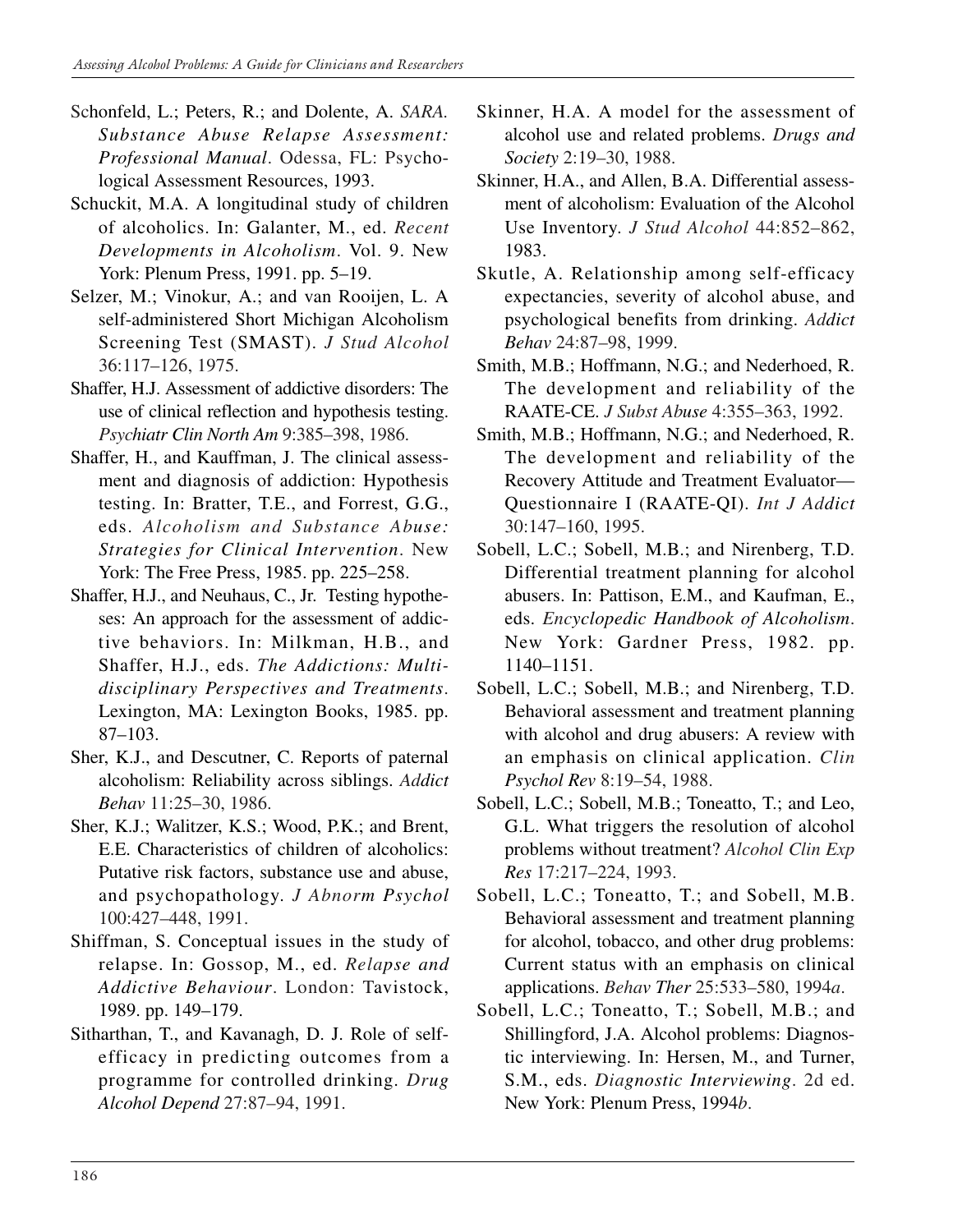- Sobell, M.B. and Sobell, L.C. *Problem Drinkers: Guided Self-Change Testament*. New York: Guilford Press, 1993.
- Solomon, K.E., and Annis, H.M. Outcome and efficacy expectancy in the prediction of posttreatment drinking behaviour. *Br J Addict*  85:659–665, 1990.
- Southwick, L.; Steele, C.M.; Marlatt, G.A.; and Lindell, M. Alcohol-related expectancies: Defined by phase of intoxication and drinking experience. *J Consult Clin Psychol* 49:713–721, 1981.
- Stacy, A.W.; Leigh, B.C.; and Weingardt, K.R. Memory accessibility and association of alcohol use and its positive outcomes. *Exp Clin Psychopharmacol* 2:269–282, 1994.
- Stewart, S.H.; Samoluk, S.B.; Conrod, P.J.; Pihl, R.O.; and Dongier, M. Psychometric evaluation of the short form Inventory of Drinking Situations (IDS-42) in a community-recruited sample of substance-abusing women. *J Subst Abuse* 11:305–321, 2000.
- Stoffelmayr, B.E.; Mavis, B.E.; and Kasim, R.M. The longitudinal stability of the Addiction Severity Index. *J Subst Abuse Treat* 11: 373–378, 1994.
- Strom, J.N., and Barone, D.F. Self-deception, selfesteem, and control over drinking at different stages of alcohol involvement. *J Drug Issues*  23:705–714, 1993.
- Sutton, S. Can "stages of change" provide guidance in the treatment of addictions? A critical examination of Prochaska and DiClemente's model. In: Edwards, G., and Dare, C., eds. *Psychotherapy, Psychological Treatments and the Addictions*. Cambridge, England: Cambridge University Press, 1996. pp. 189–205.
- Tarter, R.E. Developmental behavior-genetic perspective of alcoholism etiology. In: Galanter, M., ed. *Recent Developments in Alcoholism*. Vol. 9. New York: Plenum Press, 1991. pp. 71–85.
- Tarter, R.E.; Arria, A.M.; Moss, H.; Edwards, N.J.; and Van Thiel, D.H. DSM-III criteria for alcohol abuse: Associations with alcohol consumption behavior. *Alcohol Clin Exp Res*

11(6):541–543, 1987. Erratum in *Alcohol Clin Exp Res* 12(1):29, 1987.

- Tucker, J.A., and King, M.P. Resolving alcohol and drug problems: Influences on addictive behavior change and help seeking processes. In: Tucker, J.A.; Donovan, D.M.; and Marlatt, G.A., eds. *Changing Addictive Behavior: Bridging Clinical and Public Health Strategies*. New York: Guilford Press, 1999. pp. 97–126.
- Turner, W.M.; Turner, K.H.; Reif, S.; Gutowski, W.E.; and Gastfriend, D.R. Feasibility of multidimensional substance abuse treatment matching: Automating the ASAM Patient Placement Criteria. *Drug Alcohol Depend*  55:35–43, 1999.
- Victorio, E.A.; Mucha, R.F.; and Stephan, E.R. Excessive drinking situations in German alcoholics: Replication of a three-factor model used for North Americans. *Drug Alcohol Depend* 41:75–79, 1996.
- Vik, P.W.; Carrello, P.D.; and Nathan, P.E. Hypothesized simple factor structure for the Alcohol Expectancy Questionnaire: Confirmatory factor analysis. *Exp Clin Psychopharmacol* 7:294–303, 1999.
- Vik, P.W.; Culbertson, K.A.; and Sellers, K. Readiness to change drinking among heavydrinking college students. *J Stud Alcohol*  6:674–680, 2000.
- Vogel-Sprott, M.D.; Chipperfield, B.; and Hart, D.M. Family history of problem drinking among young male social drinkers: Reliability of the family tree questionnaire. *Drug Alcohol Depend* 16:251–256, 1985.
- Wanberg, K.W., and Horn, J.L. Assessment of alcohol use with multidimensional concepts and measures. *Am Psychol* 38:1055–1069, 1983.
- Wanberg, K.W.; Horn, J.L.; and Foster, F.M. A differential assessment model for alcoholism. *J Stud Alcohol* 38:512–543, 1977.
- Washousky, R.C.; Muchowski, C.P.; and Shrey, D.E. Sobriety planning activities: A model for treating the alcoholic client. *Alcohol Treat Q*  1:85–97, 1984.